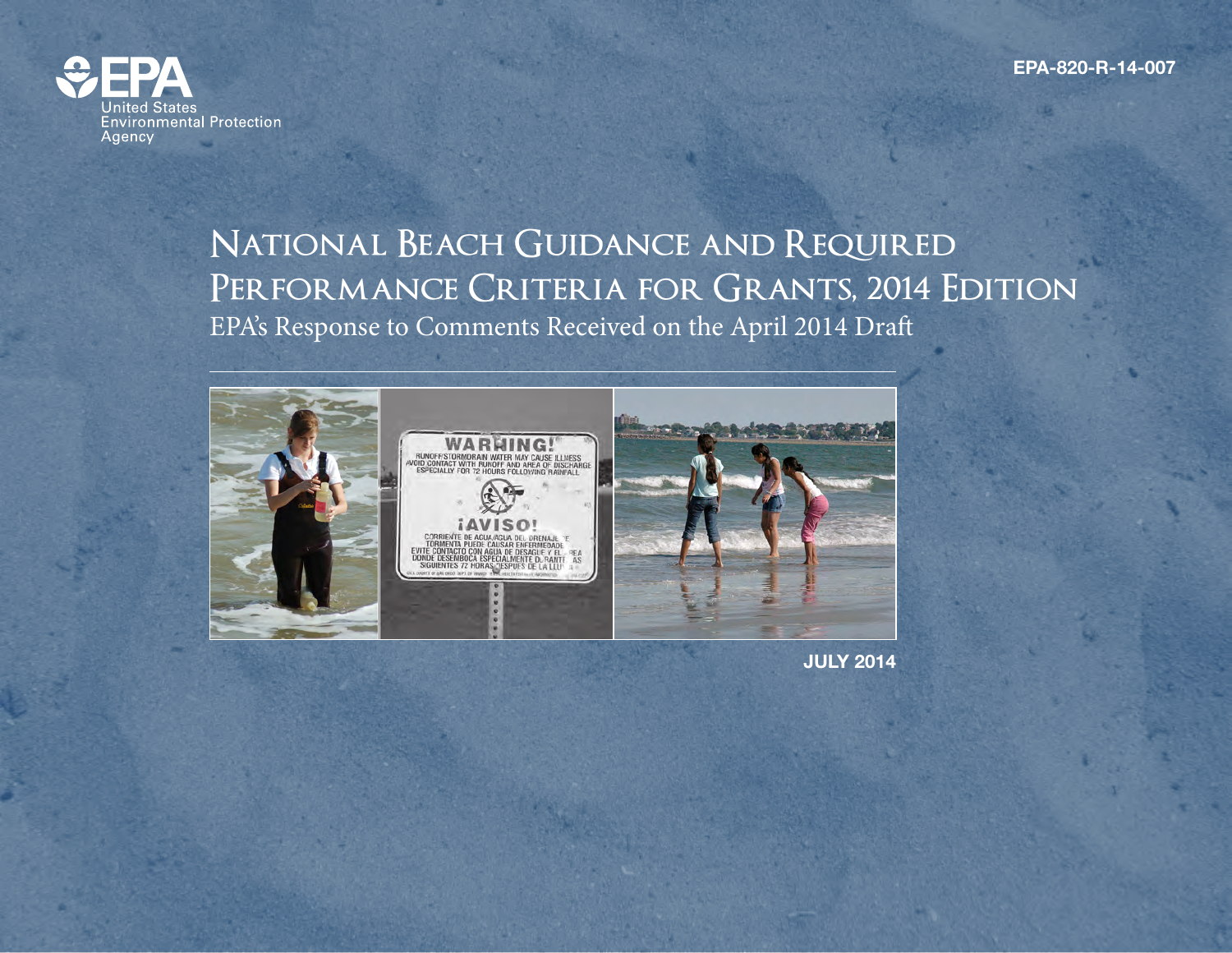| <b>Comment#</b> | <b>Commentor</b>                                          | <b>Cited</b><br><b>Section</b> | <b>Keyword</b>         | <b>Comment</b>                                                                                                                                                                                                                                                                                                                                                                                                                                                                                                                                                                                                                                       | <b>Response</b>                                                                                                                                                                                             |
|-----------------|-----------------------------------------------------------|--------------------------------|------------------------|------------------------------------------------------------------------------------------------------------------------------------------------------------------------------------------------------------------------------------------------------------------------------------------------------------------------------------------------------------------------------------------------------------------------------------------------------------------------------------------------------------------------------------------------------------------------------------------------------------------------------------------------------|-------------------------------------------------------------------------------------------------------------------------------------------------------------------------------------------------------------|
| $1-01.1$        | <b>Maryland Department</b><br>of the Environment<br>(MDE) |                                | <b>RWQC</b>            | Current criteria as protective as 2012 criteria as it is applied in Maryland.                                                                                                                                                                                                                                                                                                                                                                                                                                                                                                                                                                        | This comment pertains to the 2012 recreational water quality criteria and<br>is beyond the scope of this guidance.                                                                                          |
| $1 - 01.2$      | <b>MDE</b>                                                | 1.1.1                          | Sanitary surveys       | Maryland has used sanitary surveys and required beach managers to use<br>sanitary surveys since 2000 and at most beaches since prior to adoption o<br>the 1986 RWQC. Maryland supports the encouraged use of this effective<br>tool since it can be used to mitigate and eliminate pollution sources<br>impacting beach water quality.                                                                                                                                                                                                                                                                                                               | Thank you for your review of the draft National Beach Guidance and<br>Required Performance Criteria for Grants. Your comment was noted and<br>considered in the preparation of the final guidance document. |
| $1-01.3$        | <b>MDE</b>                                                | 1.1.1                          | Modeling               | Predictive models have not worked in Maryland - for several years, MDE<br>worked with NOAA to develop a predictive model, however it was<br>unsuccessful because our waters are too "clean". There are very few<br>excursions of the Single Sample Maximum or Geometric mean.                                                                                                                                                                                                                                                                                                                                                                        | Thank you for your review of the draft National Beach Guidance and<br>Required Performance Criteria for Grants. Your comment was noted and<br>considered in the preparation of the final guidance document. |
| $1 - 01.4$      | <b>MDE</b>                                                | 1.1.1                          | Public<br>Notification | Maryland has already improved notifications. This summer, MDE is<br>launching a Beach Application for smart phone users.                                                                                                                                                                                                                                                                                                                                                                                                                                                                                                                             | Thank you for your review of the draft National Beach Guidance and<br>Required Performance Criteria for Grants. Your comment was noted and<br>considered in the preparation of the final guidance document. |
| $1 - 01.5$      | <b>MDE</b>                                                | 1.1.1                          | Methods                | In Maryland there is no case to be made for rapid, real time data since our<br>beaches have few or no excursions. Extended advisories (more than a<br>couple days) are mostly due to staff resources and not being able to return<br>frequently for additional samples.                                                                                                                                                                                                                                                                                                                                                                              | Thank you for your review of the draft National Beach Guidance and<br>Required Performance Criteria for Grants. Your comment was noted and<br>considered in the preparation of the final guidance document. |
| $1-01.6$        | <b>MDE</b>                                                | 1.1.1                          | Methods                | Maryland has ALWAYS emphasized mitigating pollution sources<br>impacting beach water quality as the BEST tool for protecting public<br>health-additional and more rapid testing does not improve water quality<br>or protect public health.                                                                                                                                                                                                                                                                                                                                                                                                          | Thank you for your review of the draft National Beach Guidance and<br>Required Performance Criteria for Grants. Your comment was noted and<br>considered in the preparation of the final guidance document. |
| $1 - 01.7$      | <b>MDE</b>                                                | 1.1.1                          | <b>RWQC</b>            | EPA's "large scale epidemiological studies" have never linked illness<br>DIRECTLY to water contact, rather have relied on interview surveys of<br>beach goers; EPA's FIB relationship to illness was mostly tested and had<br>the best fit at beaches impacted by point sources or storm water outfalls<br>from combined sewers. Use of the BAV should not be applicable in<br>Maryland where significant resources have gone into preventing untreated<br>sewage from reaching our beaches and waterways in the first place (i.e.;<br>24-hour holding, back-up power, system redundancy at sewage treatment<br>plants and sewage pumping stations). | This comment pertains to the 2012 recreational water quality criteria and<br>is beyond the scope of this guidance.                                                                                          |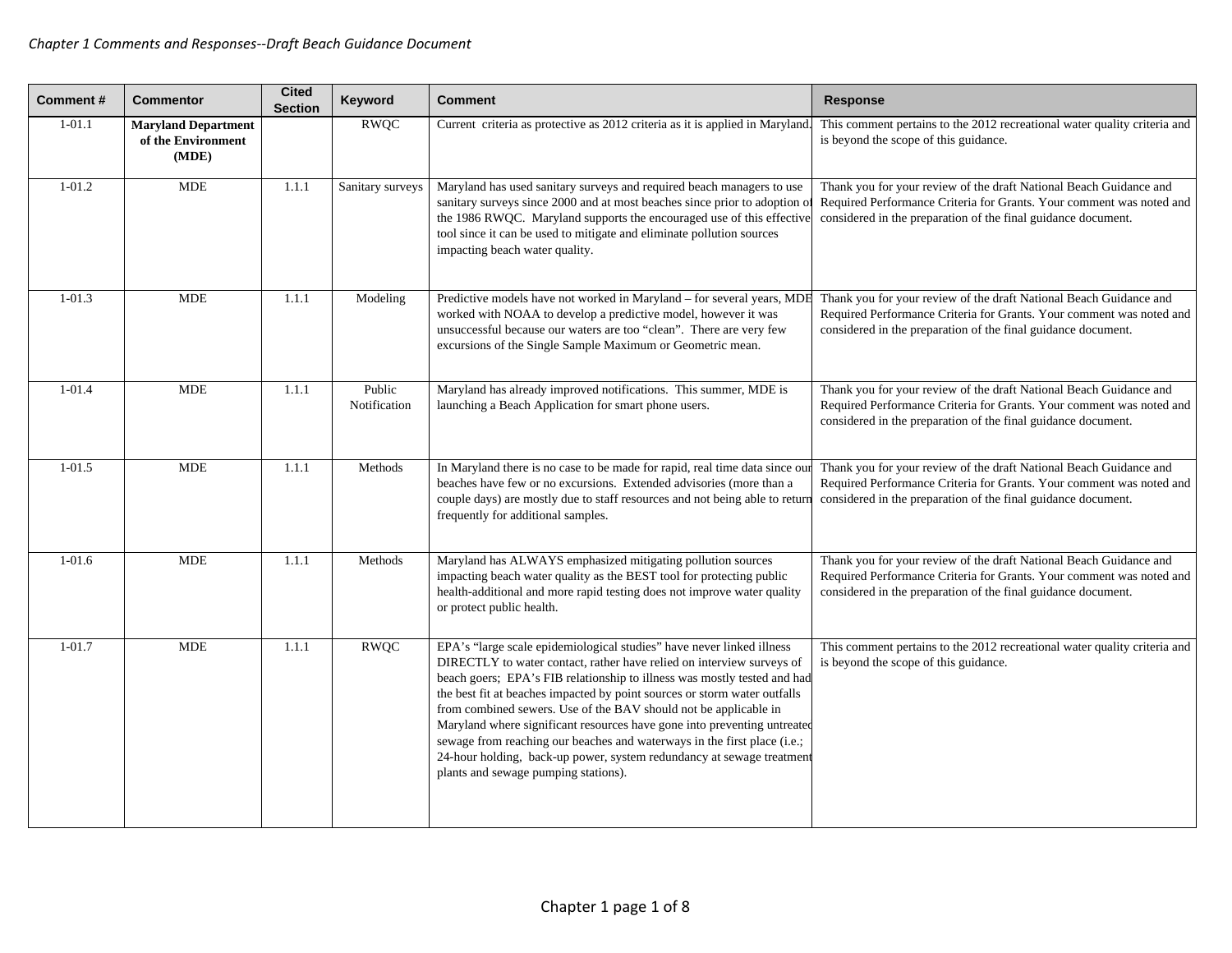| Comment#    | <b>Commentor</b> | <b>Cited</b><br><b>Section</b> | Keyword     | <b>Comment</b>                                                                                                                                                                                                                                                                                                                                                                                                                                                                                                                                                                                                                                                                                                                                                                                                                                                                               | <b>Response</b>                                                                                                    |
|-------------|------------------|--------------------------------|-------------|----------------------------------------------------------------------------------------------------------------------------------------------------------------------------------------------------------------------------------------------------------------------------------------------------------------------------------------------------------------------------------------------------------------------------------------------------------------------------------------------------------------------------------------------------------------------------------------------------------------------------------------------------------------------------------------------------------------------------------------------------------------------------------------------------------------------------------------------------------------------------------------------|--------------------------------------------------------------------------------------------------------------------|
| $1 - 01.8$  | <b>MDE</b>       | 1.1.1                          | Data        | BEACON provides repetitive and often incorrect data. Maryland has the<br>same information via www.marylandhealthybeaches.com; BEACON<br>assumes that an excursion equates to a pollution source, and does not<br>account for the extreme variability of FIB in the absence of a pollution<br>source. Is wildlife considered a "pollution source"? Currently Maryland<br>applies the same "weight" to beach monitoring results regardless of the<br>fecal source and also recognizes that excursions cannot always be linked<br>to a pollution source that can be "corrected". It is frustrating that<br>discussions surrounding the use of FIB tend to disregard assumptions and<br>short comings of enterococcus and E. coli as indicators.                                                                                                                                                 | Thank you for your review of the draft National Beach Guidance and<br>Required Performance Criteria for Grants.    |
| $1-01.9$    | <b>MDE</b>       | 1.3                            | <b>RWQC</b> | Monitoring results for FIB is a presence absence test and does not provide<br>data related to the amount of feces present or "degree" of contamination<br>or the source of the contamination. In addition, there is an assumption<br>that FIB is distributed evenly. Does EPA have data to support this? The<br>numerical criteria are related to illness rate to swimmers in sewage<br>contaminated waters!                                                                                                                                                                                                                                                                                                                                                                                                                                                                                 | This comment pertains to the 2012 recreational water quality criteria and<br>is beyond the scope of this guidance. |
| $1 - 01.10$ | <b>MDE</b>       |                                | <b>RWQC</b> | This section suggests that the 2012 criteria were largely influenced by the<br>use of qPCR from only two beaches\beaches impacted by treated sewage.<br>No information was provided on the type of treatment related to<br>disinfected sewage or type of disinfection, other than secondary<br>treatment. More studies are needed to show how the level of sewage<br>treatment effects pathogen and virus removal. Use of qPCR measures<br>viable and non-viable FIB. These studies do not help to inform or make a<br>case for Maryland to adopt the 2012 criteria since Maryland's sewage<br>treatment facilities have at least secondary treatment, no beaches are<br>impacted by treatment plant outfalls, and any plants greater than .5 MGD<br>have enhanced treatment, which include sand filters and UV disinfection<br>greatly reducing the risk of viral survival in the effluent. | This comment pertains to the 2012 recreational water quality criteria and<br>is beyond the scope of this guidance. |
| 1-01.11     | <b>MDE</b>       | 1.5.1                          | <b>RWQC</b> | This section states that the 2012 criteria offer similar protection as the<br>1986 criteria. In Maryland, our data show that the public health<br>protection is the same. Maryland's current criteria provide for the<br>protection of the recreational use. Furthermore, since the SSM is applied<br>at only two confidence levels, the current criteria offer the same<br>protection as the 2012 criteria.                                                                                                                                                                                                                                                                                                                                                                                                                                                                                 | This comment pertains to the 2012 recreational water quality criteria and<br>is beyond the scope of this guidance. |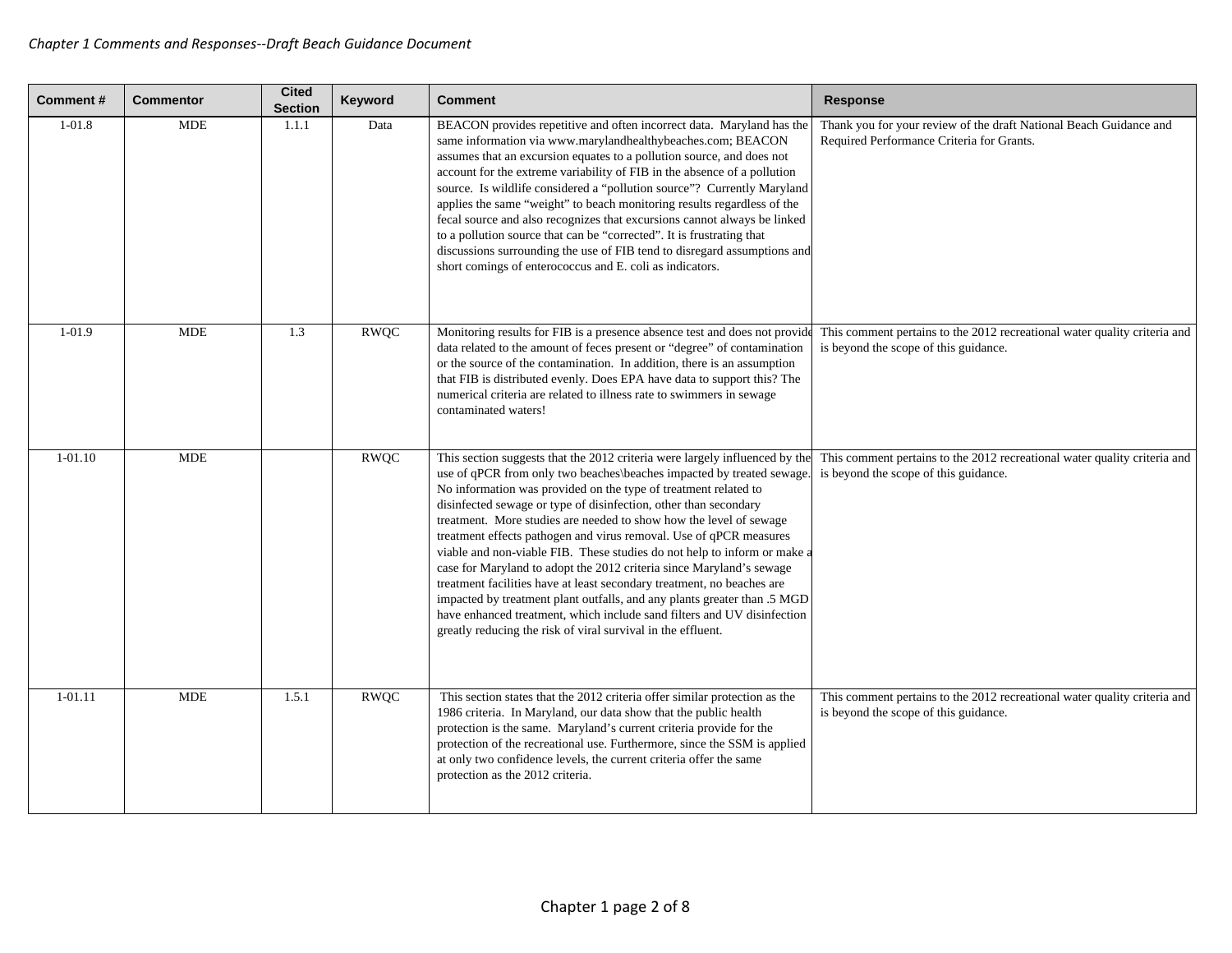| <b>Comment#</b> | <b>Commentor</b> | <b>Cited</b><br><b>Section</b> | Keyword    | <b>Comment</b>                                                                                                                                                                                                                                                                                                                                                                                                                                                                                          | <b>Response</b>                                                                                                                                                                                                                                                                                                                                                                                                                                                                                                                                                                                                                                                                                                                                                                                                                                                                                                                                                                                                                                                                                                                                                                  |
|-----------------|------------------|--------------------------------|------------|---------------------------------------------------------------------------------------------------------------------------------------------------------------------------------------------------------------------------------------------------------------------------------------------------------------------------------------------------------------------------------------------------------------------------------------------------------------------------------------------------------|----------------------------------------------------------------------------------------------------------------------------------------------------------------------------------------------------------------------------------------------------------------------------------------------------------------------------------------------------------------------------------------------------------------------------------------------------------------------------------------------------------------------------------------------------------------------------------------------------------------------------------------------------------------------------------------------------------------------------------------------------------------------------------------------------------------------------------------------------------------------------------------------------------------------------------------------------------------------------------------------------------------------------------------------------------------------------------------------------------------------------------------------------------------------------------|
| $1 - 01.12$     | <b>MDE</b>       | 1.5.1                          | <b>BAV</b> | The BAV is an extension of a statistical value and is ASSUMED to<br>provide additional protection, not based on scientific studies, but based<br>on statistics. Since the BAV is an optional, precautionary, conservative,<br>do-not-exceed value, and is not component of the recommended criteria,<br>it should not be a grant requirement. This cannot be explained to the<br>public since there is no scientific evidence to show that the public is not<br>as protected using the current criteria | The 2012 RWQC document discusses EPA's water quality criteria<br>recommendations for all recreational waters. The beach guidance,<br>however, contains requirements that are applicable only to coastal<br>recreation waters in states and tribes receiving beach grants as well as<br>recommendations applicable to all waters. States and tribes receiving<br>beach grants must develop schedules to: adopt new or revised recreational<br>WQS, and to identify and use an appropriate beach notification threshold.<br>In order to provide flexibility to states and tribes, EPA decided not to<br>require immediate use of a specific beach threshold. While EPA expects<br>that states and tribes will use Beach Action Values as their notification<br>thresholds (i.e., the 75th percentile value of the water quality illness rate<br>from their new or revised Recreational WQS if they are based on EPA's<br>2012 RWQC recommendations), grantees may use an alternative value<br>based in science, local water quality data, or monitoring experience, so<br>long as the grantee explains the selected value in documentation<br>submitted to EPA. See section 4.7.3. |
|                 |                  |                                |            |                                                                                                                                                                                                                                                                                                                                                                                                                                                                                                         | EPA may attach conditions to grants so long as those conditions<br>reasonably further the purpose of the authorizing statute. See Shanty<br>Town Associates Ltd. Partnership v. EPA, 843 F.2d 782 (4th Cir. 1988).<br>EPA's requirement that BEACH grant recipients submit a schedule for<br>the adoption of new or revised water quality standards furthers the<br>purpose of CWA Section 303(i)(1)(B), which directs States with coastal<br>recreation waters to adopt and submit to EPA new or revised water<br>quality standards for those waters for all pathogens and pathogen<br>indicators to which EPA's 2012 RWQC are applicable. See 33 U.S.C.<br>$1313(i)(1)(B)$ . EPA's requirement that grant recipients use a beach<br>notification value is directly based on the BEACH Act's purpose of<br>providing for "the prompt notification of the public  of any exceeding<br>or likely exceeding applicable water quality standards for coastal<br>recreation waters." See 33 U.S.C. § 1346 (a)(1)(B), (b)(1).                                                                                                                                                          |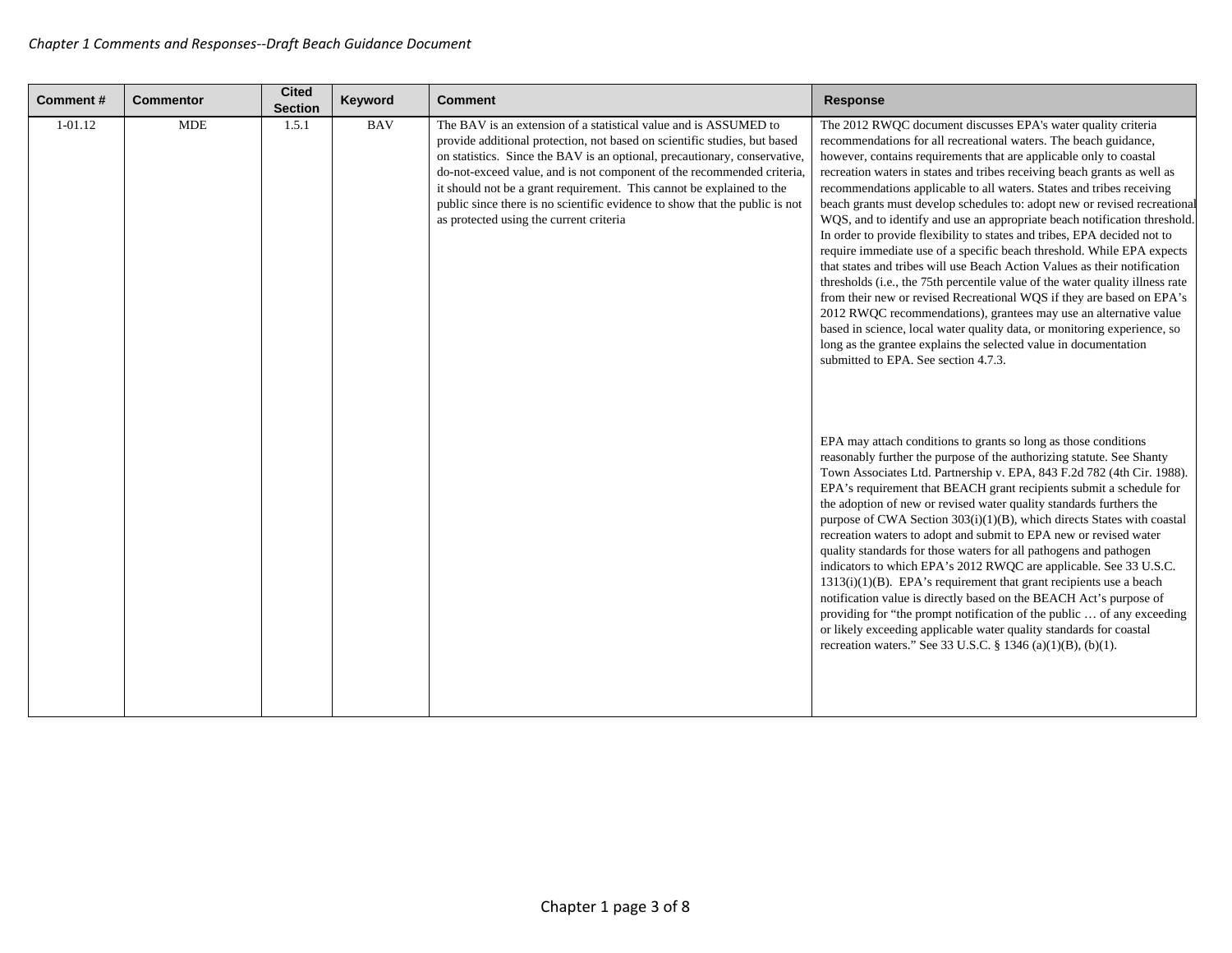| Comment#    | <b>Commentor</b> | <b>Cited</b><br><b>Section</b> | Keyword    | <b>Comment</b>                                                                                                                                                                                                                                                                                                                                                                                                                                                                                                                                                                                                                                                                                                                                                                                                      | <b>Response</b>                                                                                                                                                                                                                                                                                                                                                                                                                                                                                                                     |
|-------------|------------------|--------------------------------|------------|---------------------------------------------------------------------------------------------------------------------------------------------------------------------------------------------------------------------------------------------------------------------------------------------------------------------------------------------------------------------------------------------------------------------------------------------------------------------------------------------------------------------------------------------------------------------------------------------------------------------------------------------------------------------------------------------------------------------------------------------------------------------------------------------------------------------|-------------------------------------------------------------------------------------------------------------------------------------------------------------------------------------------------------------------------------------------------------------------------------------------------------------------------------------------------------------------------------------------------------------------------------------------------------------------------------------------------------------------------------------|
| $1 - 01.13$ | <b>MDE</b>       | 1.5.1                          | <b>BAV</b> | Since Maryland already does sanitary surveys annually at all beaches and<br>any sources observed are mitigated immediately, use of the BAV could<br>not possibly provide additional public health protection since, in<br>Maryland, we maximize our current resources to eliminate pollution. Use<br>of BAV in Maryland would only fuel public frustration over an<br>exceedance where no human or animal source of pollution exists. The<br>Chesapeake Bay is a shallow and wind driven system. Sediments re-<br>suspended by wind and waves can cause elevated bacteria levels not<br>associated with potential or actual pathogens (Page 9 lines 16-24).<br>Maryland's use of the current criteria is already precautionary,<br>conservative, and provides a do-not-exceed value that the public<br>understands. | Thank you for your review of the draft National Beach Guidance and<br>Required Performance Criteria for Grants. Your comment was noted and<br>considered in the preparation of the final guidance document.                                                                                                                                                                                                                                                                                                                         |
| $1 - 01.14$ | <b>MDE</b>       | 1.5.1                          | <b>BAV</b> | The only basis for the requirement to use the BAV is consistency which is<br>already achieved using the current criteria or choosing STV in the 2012<br>criteria. No data was provided to show if and by how much additional<br>protection use of the BAV provides, nor was the BAV a consideration in<br>the draft criteria document, but was added to the final criteria document.                                                                                                                                                                                                                                                                                                                                                                                                                                | Thank you for your review of the draft National Beach Guidance and<br>Required Performance Criteria for Grants. Your comment was noted and<br>considered in the preparation of the final guidance document.                                                                                                                                                                                                                                                                                                                         |
| $1 - 01.15$ | <b>MDE</b>       | 1.5.1                          | <b>BAV</b> | Having a consistent trigger implies that the United States has consistent<br>water conditions. This is not true—some states struggle with waters<br>impacted by human waste while others need criteria suitable for storm<br>water/non-point source impacted waters. Instead of lowering the<br>threshold across the nation using a criteria that isn't appropriate for<br>waters not impacted with human waste, EPA should 1) place more<br>emphasis on sanitary surveys in order to prevent contamination and<br>exposure to the public, and 2) develop a criteria that is appropriate for<br>non-point source impacted waters.                                                                                                                                                                                   | (1) EPA recognizes the importance of sanitary surveys in identifying<br>sources impacting beaches and has placed particular emphasis on this tool<br>in the 2012 RWQC document (see section 6.1.1) and in the Beach<br>Guidance (see Section 3.4.1).<br>(2) In the 2012 RWQC, EPA provides states with the flexibility to<br>develop alternative or site-specific criteria to reflect local environmental<br>conditions and human exposure patterns (see Section 6.2 in EPA-820-F-<br>12-058, Recreational Water Quality Criteria). |
| $1 - 01.16$ | <b>MDE</b>       | 1.5.1                          | Methods    | Since no Maryland beaches are contaminated by sewage, untreated or<br>otherwise, use of qPCR and rapid notification does not provide additional<br>public health protection to swimmers in Maryland.                                                                                                                                                                                                                                                                                                                                                                                                                                                                                                                                                                                                                | Thank you for your review of the draft National Beach Guidance and<br>Required Performance Criteria for Grants. Your comment was noted and<br>considered in the preparation of the final guidance document.                                                                                                                                                                                                                                                                                                                         |
| 1-01.17     | <b>MDE</b>       | 1.5.2                          | <b>BAV</b> | A requirement that states accepting the Beach Grant money MUST use<br>the BAV negates any opportunities to use alternative fecal indicators or<br>methods, including development of site specific thresholds utilizing<br>QMRA for making beach management decisions.                                                                                                                                                                                                                                                                                                                                                                                                                                                                                                                                               | Use of the BAV does not preclude the use of other tools discussed in the<br>criteria document. States still have the flexibility to develop alternative or<br>site-specific criteria for waters in their states. See section 6.2 in the 2012<br>Recreational Water Quality Criteria document for additional information<br>and guidance.                                                                                                                                                                                            |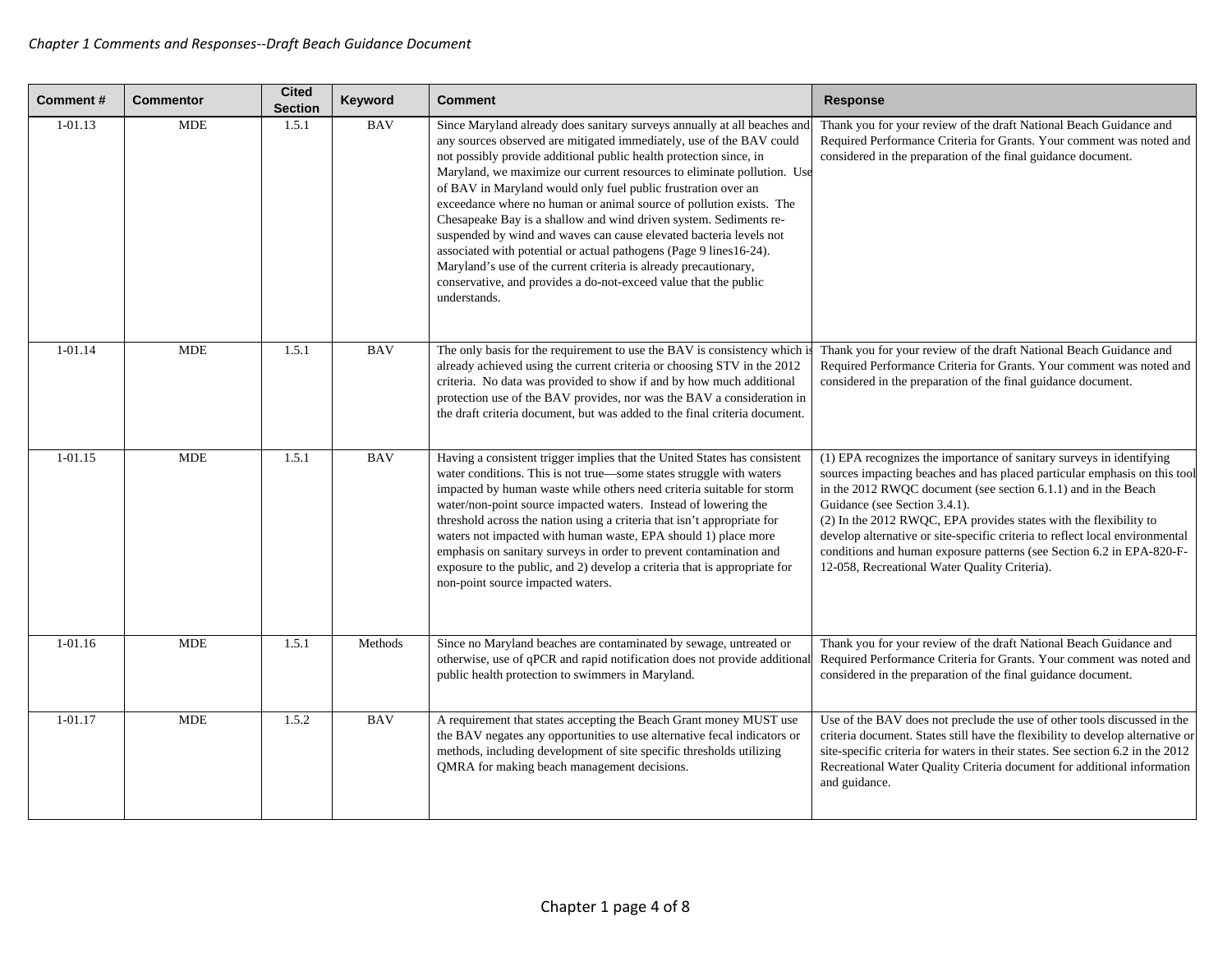| Comment#   | <b>Commentor</b>                                                                                           | <b>Cited</b><br><b>Section</b> | Keyword                | <b>Comment</b>                                                                                                                                                                                                                                                                                                                                                                                                                                                                                                                                                                                                                                                                                                                                                                                                                                                                                                                                                                                                           | <b>Response</b>                                                                                                                                                                                             |
|------------|------------------------------------------------------------------------------------------------------------|--------------------------------|------------------------|--------------------------------------------------------------------------------------------------------------------------------------------------------------------------------------------------------------------------------------------------------------------------------------------------------------------------------------------------------------------------------------------------------------------------------------------------------------------------------------------------------------------------------------------------------------------------------------------------------------------------------------------------------------------------------------------------------------------------------------------------------------------------------------------------------------------------------------------------------------------------------------------------------------------------------------------------------------------------------------------------------------------------|-------------------------------------------------------------------------------------------------------------------------------------------------------------------------------------------------------------|
| $1 - 02$   | <b>North Carolina</b><br>Department of the<br><b>Environment</b> and<br><b>Natural Resources</b><br>(DENR) | 1.2                            | <b>BAV</b>             | The EPA is aware that viruses make up the majority of the recreational<br>waterborne illnesses sqt is doubtful that using a bacterial indicator with<br>the more stringent BAV criteria will increase protection of public health.<br>It will just lead to more swimming advisories and unnecessary public<br>notification.                                                                                                                                                                                                                                                                                                                                                                                                                                                                                                                                                                                                                                                                                              | Thank you for your review of the draft National Beach Guidance and<br>Required Performance Criteria for Grants. Your comment was noted and<br>considered in the preparation of the final guidance document. |
| $1 - 03.1$ | <b>Delaware Department of</b><br><b>Natural Resources and</b><br><b>Environmental Control</b><br>(DNREC)   | 1.1.1                          | Sanitary surveys       | Delaware implemented beach sanitary surveys into the beach monitoring<br>program prior to 1986 Recreational Water Quality Criteria (RWQC) and<br>the Beaches Environmental Assessment and Coastal Health (BEACH)<br>Act. Delaware has used the beach sanitary survey as an effective tool to<br>mitigate and eliminate pollution sources impacting water quality since the<br>early 1980's.                                                                                                                                                                                                                                                                                                                                                                                                                                                                                                                                                                                                                              | Thank you for your review of the draft National Beach Guidance and<br>Required Performance Criteria for Grants. Your comment was noted and<br>considered in the preparation of the final guidance document. |
| $1-03.2$   | <b>DNREC</b>                                                                                               | 1.1.1                          | Public<br>Notification | Delaware has maintained state monitoring and notification data and<br>provides the information to the public in real time. We have always<br>moved toward improved technologies to better our notifications to the<br>public.                                                                                                                                                                                                                                                                                                                                                                                                                                                                                                                                                                                                                                                                                                                                                                                            | Thank you for your review of the draft National Beach Guidance and<br>Required Performance Criteria for Grants. Your comment was noted and<br>considered in the preparation of the final guidance document. |
| $1 - 03.3$ | <b>DNREC</b>                                                                                               | 1.1.1                          | Modeling               | Predictive models have been unsuccessful at our beaches because our<br>waters are too "clean".                                                                                                                                                                                                                                                                                                                                                                                                                                                                                                                                                                                                                                                                                                                                                                                                                                                                                                                           | Thank you for your review of the draft National Beach Guidance and<br>Required Performance Criteria for Grants. Your comment was noted and<br>considered in the preparation of the final guidance document. |
| $1 - 03.4$ | <b>DNREC</b>                                                                                               | 1.1.1                          | Monitoring             | Delaware beach monitoring program has emphasized mitigating pollution<br>sources impacting beach water quality as the best tool we have for<br>protecting public health.                                                                                                                                                                                                                                                                                                                                                                                                                                                                                                                                                                                                                                                                                                                                                                                                                                                 | Thank you for your review of the draft National Beach Guidance and<br>Required Performance Criteria for Grants. Your comment was noted and<br>considered in the preparation of the final guidance document. |
| $1 - 03.5$ | <b>DNREC</b>                                                                                               | 1.1.1                          | Monitoring             | The Environmental Protection Agency's (EPA's) epidemiological studies<br>have all occurred in water impacted by point sources or storm water<br>outfalls from combined sewers. The large epidemiological studies relied<br>on interview surveys of beach goers, not actual linked illness to direct<br>water contact. The fecal indicator bacteria (FIB) relationship to illness<br>was mostly tested in sewage impacted waters and would be a better fit for<br>use in impaired waters. In Delaware funding to improve and increase<br>technology in publicity owned treatment works (POTWs) has prevented<br>untreated sewage from reaching our beaches and waterways. With<br>sewage treatment systems that have back-up power, 24 hour holding and<br>many system redundancies to prevent problems during weather related<br>episodic events and infrasturce failures. All outfalls are monitored by a<br>variety of state and local entities on daily, weekly and monthly intervals<br>to meet the Clean Water Act. | Thank you for your review of the draft National Beach Guidance and<br>Required Performance Criteria for Grants. Your comment was noted and<br>considered in the preparation of the final guidance document. |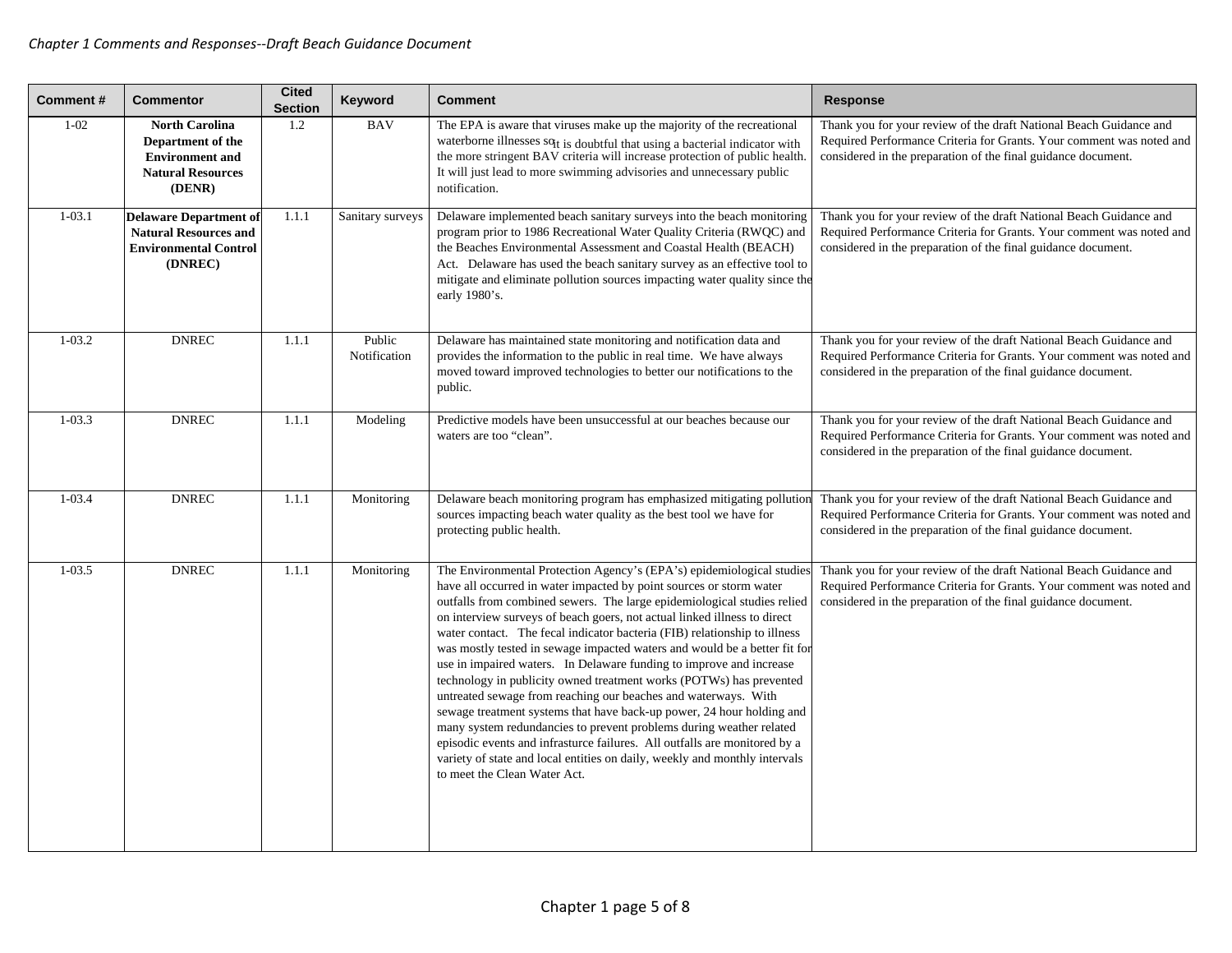| Comment#   | <b>Commentor</b> | <b>Cited</b><br><b>Section</b> | Keyword     | <b>Comment</b>                                                                                                                                                                                                                                                                                                                                                                                                                                                                                                                                                                                                                                                                                                                                                            | <b>Response</b>                                                                                                                                                                                                                                                                       |
|------------|------------------|--------------------------------|-------------|---------------------------------------------------------------------------------------------------------------------------------------------------------------------------------------------------------------------------------------------------------------------------------------------------------------------------------------------------------------------------------------------------------------------------------------------------------------------------------------------------------------------------------------------------------------------------------------------------------------------------------------------------------------------------------------------------------------------------------------------------------------------------|---------------------------------------------------------------------------------------------------------------------------------------------------------------------------------------------------------------------------------------------------------------------------------------|
| $1 - 03.6$ | <b>DNREC</b>     | 1.1.1                          | Data        | The Beach Advisory and Closing Online Notification (BEACON) system<br>to meet the BEACH Act requirement for EPA to establish and maintain a<br>publicity available database of pollution occurrences for coastal<br>recreational waters has always been a problem. For a few reasons, this is<br>repetitive since DNREC; Office of Information Technology maintains<br>our website and makes sure the information is accurate. BEACON<br>usually has the wrong names of beaches, duplicate sites and beaches and<br>incorrect data. Trying to correct the problem is actually a bigger problem.<br>We usually just deal with the NRDC staff directly for the report, "Testing<br>the Waters". This has been a really big problem; the information needs to<br>be correct. | Thank you for your review of the draft National Beach Guidance and<br>Required Performance Criteria for Grants. Your comment was noted and<br>considered in the preparation of the final guidance document.                                                                           |
| $1 - 03.7$ | <b>DNREC</b>     | 1.3                            | Data        | Can EPA provide data to support that fecal indicator bacteria are<br>distributed evenly (is this an assumption)? Starting with line 30, the<br>document states, FIB are bacterial groups or species that are naturally<br>found in guts of warm-blooded animals, and therefore excreted in high<br>densities in the feces of warm-blooded animals (including humans).<br>They provide an estimation of the amount of feces (or degree of<br>contamination), and indirectly, the presence of fecal pathogen in the<br>water.                                                                                                                                                                                                                                               | Section 1.3 states that pathogens are often seasonally and geographically<br>distributed and that FIB are naturally occurring in the gut of warm-<br>blooded animals and excreted in high densities. Section 1.3, lines 31-33<br>makes to no mention of FIB being distributed evenly. |
| $1 - 03.8$ | <b>DNREC</b>     | 1.4                            | <b>RWQC</b> | The Health Concerns section suggest that the 2012 criteria was influenced<br>by the use of quantitative polymerase chain reaction (qPCR) from studies<br>from two beaches impacted by treated sewage. More studies are needed<br>to demonstrate how the level of disinfection affects pathogens and virus<br>removal. In Delaware our sewage treatment facilities have secondary<br>treatment, no beaches are impacted by sewage treatment plant outfalls,<br>and treatment plant facilities greater than 0.5 MGD have enhanced<br>treatment, using sand filtration and UV disinfection, greatly reducing the<br>risk of viral survival in the effluent.                                                                                                                  | This comment pertains to the 2012 recreational water quality criteria and<br>is beyond the scope of this guidance.                                                                                                                                                                    |
| $1-03.9$   | <b>DNREC</b>     | 1.5                            | <b>RWQC</b> | Delaware beach monitoring program has shown through data that our<br>public health protection is the same using the 1986 or the 2012 criteria.<br>Delaware's current criteria provide for the protection of primary contact<br>recreational use. Evaluating the application of the single sample<br>maximum (SSM), the current criteria offers the same protection as the<br>2012 criteria (SSM is applied at only two confidence levels).                                                                                                                                                                                                                                                                                                                                | This comment pertains to the 2012 recreational water quality criteria and<br>is beyond the scope of this guidance.                                                                                                                                                                    |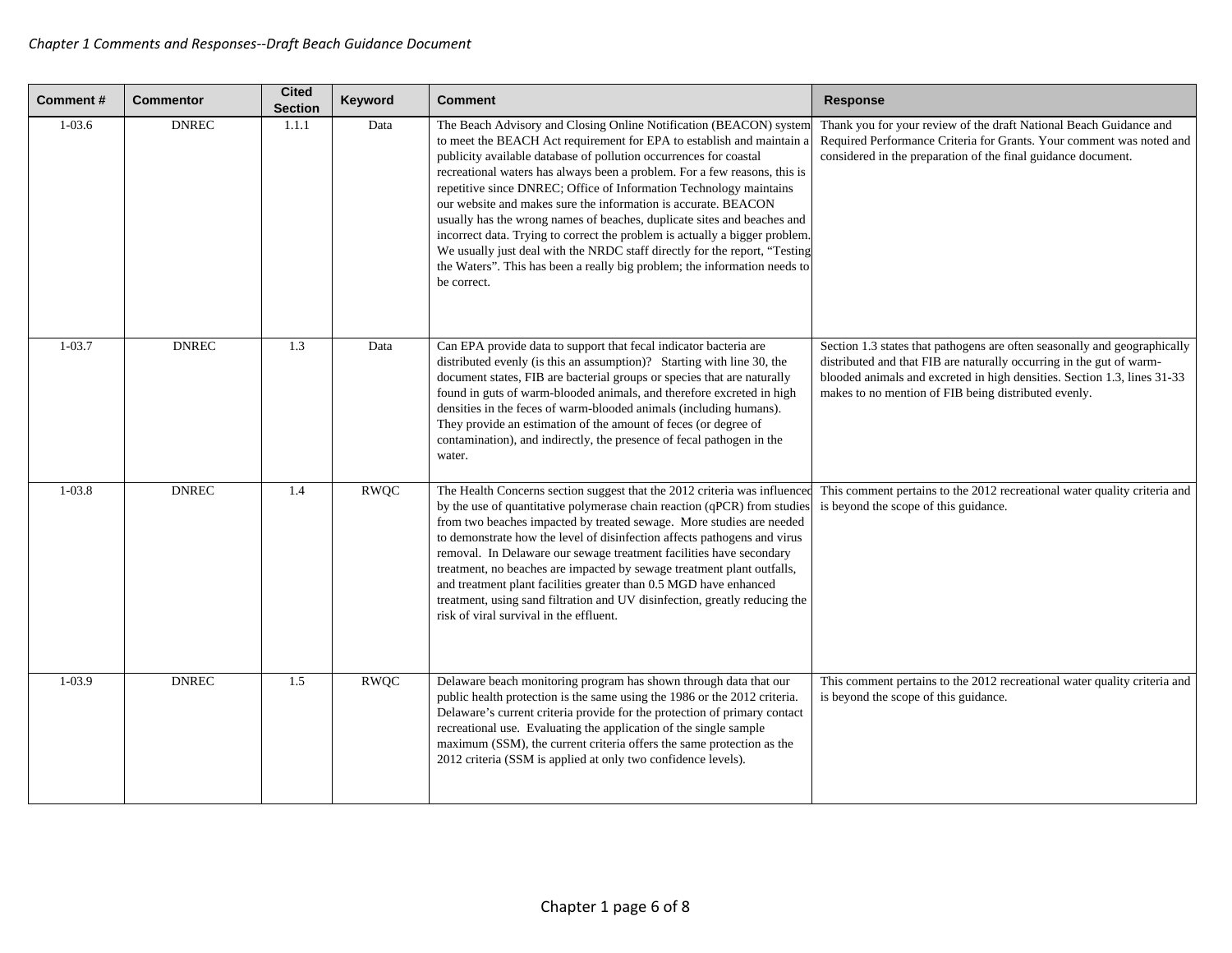| <b>Comment#</b> | <b>Commentor</b> | <b>Cited</b><br><b>Section</b> | Keyword          | <b>Comment</b>                                                                                                                                                                                                                                                                                                                                                                                        | <b>Response</b>                                                                                                                                                                                                                                                                                                                                                                                                                                                                                                                                                                                                                                                                                                                                                                                                                                                                     |
|-----------------|------------------|--------------------------------|------------------|-------------------------------------------------------------------------------------------------------------------------------------------------------------------------------------------------------------------------------------------------------------------------------------------------------------------------------------------------------------------------------------------------------|-------------------------------------------------------------------------------------------------------------------------------------------------------------------------------------------------------------------------------------------------------------------------------------------------------------------------------------------------------------------------------------------------------------------------------------------------------------------------------------------------------------------------------------------------------------------------------------------------------------------------------------------------------------------------------------------------------------------------------------------------------------------------------------------------------------------------------------------------------------------------------------|
| $1 - 03.10$     | <b>DNREC</b>     | 1.5                            | <b>BAV</b>       | The beach action value (BAV) is based on statistics and not scientific<br>evidence. The BAV should not be a grant requirement. No data was<br>provided to show how much additional protection BAV provides.                                                                                                                                                                                           | Based on a review of public comments, EPA decided not to require<br>immediate use of a specific beach threshold in order to provide flexibility<br>to states and tribes. States and tribes receiving beach grants must develop<br>schedules to adopt new or revised recreational WQS, and to identify and<br>use an appropriate beach notification threshold. While EPA expects that<br>states and tribes will use Beach Action Values as their notification<br>thresholds (i.e., the 75th percentile value of the water quality illness rate<br>from their new or revised Recreational WQS if they are based on EPA's<br>2012 RWQC recommendations), grantees may use an alternative value<br>based in science, local water quality data, or monitoring experience, so<br>long as the grantee explains the selected value in documentation<br>submitted to EPA. See section 4.7.3. |
| $1 - 03.11$     | <b>DNREC</b>     | 1.5                            | Sanitary surveys | Delaware conducts beach sanitary survey weekly at all our guarded<br>beaches, using our resources and coordination with the beach towns to<br>eliminate pollution sources.                                                                                                                                                                                                                            | Thank you for your review of the draft National Beach Guidance and<br>Required Performance Criteria for Grants. Your comment was noted and<br>considered in the preparation of the final guidance document.                                                                                                                                                                                                                                                                                                                                                                                                                                                                                                                                                                                                                                                                         |
| $1-03.12$       | <b>DNREC</b>     | 1.5                            | <b>RWQC</b>      | Delaware's marine coastal tidal beaches are influenced by winds and re-<br>suspended sediments and this can cause elevated bacteria levels not<br>associated with potential or actual pathogens.                                                                                                                                                                                                      | Thank you for your review of the draft National Beach Guidance and<br>Required Performance Criteria for Grants. Your comment was noted and<br>considered in the preparation of the final guidance document.                                                                                                                                                                                                                                                                                                                                                                                                                                                                                                                                                                                                                                                                         |
| $1 - 03.13$     | <b>DNREC</b>     | 1.5                            | <b>RWQC</b>      | We live in a vast country; one size does not fit all. Delaware's coastal<br>marine beaches are not impacted by human waste or improperly treated<br>sewage, we would like the EPA to consider placing emphasis on beach<br>sanitary surveys in order to prevent contamination and exposure to the<br>public and develop a criteria that could be used for non-point source<br>impacted marine waters. | (1) EPA recognizes the importance of sanitary surveys in identifying<br>sources impacting beaches and has placed particular emphasis on this tool<br>in the 2012 RWQC document (see section 6.1.1) and the in the Beach<br>Guidance (see Section 3.4.1).<br>(2) In the 2012 RWQC, EPA provides states with the flexibility to<br>develop alternative or site-specific criteria to reflect local environmental<br>conditions and human exposure patterns (see Section 6.2 in EPA-820-F-<br>12-058, Recreational Water Quality Criteria).                                                                                                                                                                                                                                                                                                                                             |
| $1 - 03.14$     | <b>DNREC</b>     | 1.5                            | Methods          | The use of qPCR and rapid notification does not provide additional public<br>health protection to primary contact recreation users in Delaware, since<br>Delaware beaches are not impacted by sewage, untreated or otherwise.                                                                                                                                                                         | Thank you for your review of the draft National Beach Guidance and<br>Required Performance Criteria for Grants. Your comment was noted and<br>considered in the preparation of the final guidance document.                                                                                                                                                                                                                                                                                                                                                                                                                                                                                                                                                                                                                                                                         |
| $1 - 03.15$     | <b>DNREC</b>     | 1.5.2                          | <b>BAV</b>       | The BAV requirement will decrease the use of alternative fecal<br>indicators or methods, including development of site specific thresholds<br>utilizing quantitative microbial risk assessment (QMRA).                                                                                                                                                                                                | Use of the BAV does not preclude the use of other tools discussed in the<br>criteria document. States still have the flexibility to develop alternative or<br>site-specific criteria for waters in their states.                                                                                                                                                                                                                                                                                                                                                                                                                                                                                                                                                                                                                                                                    |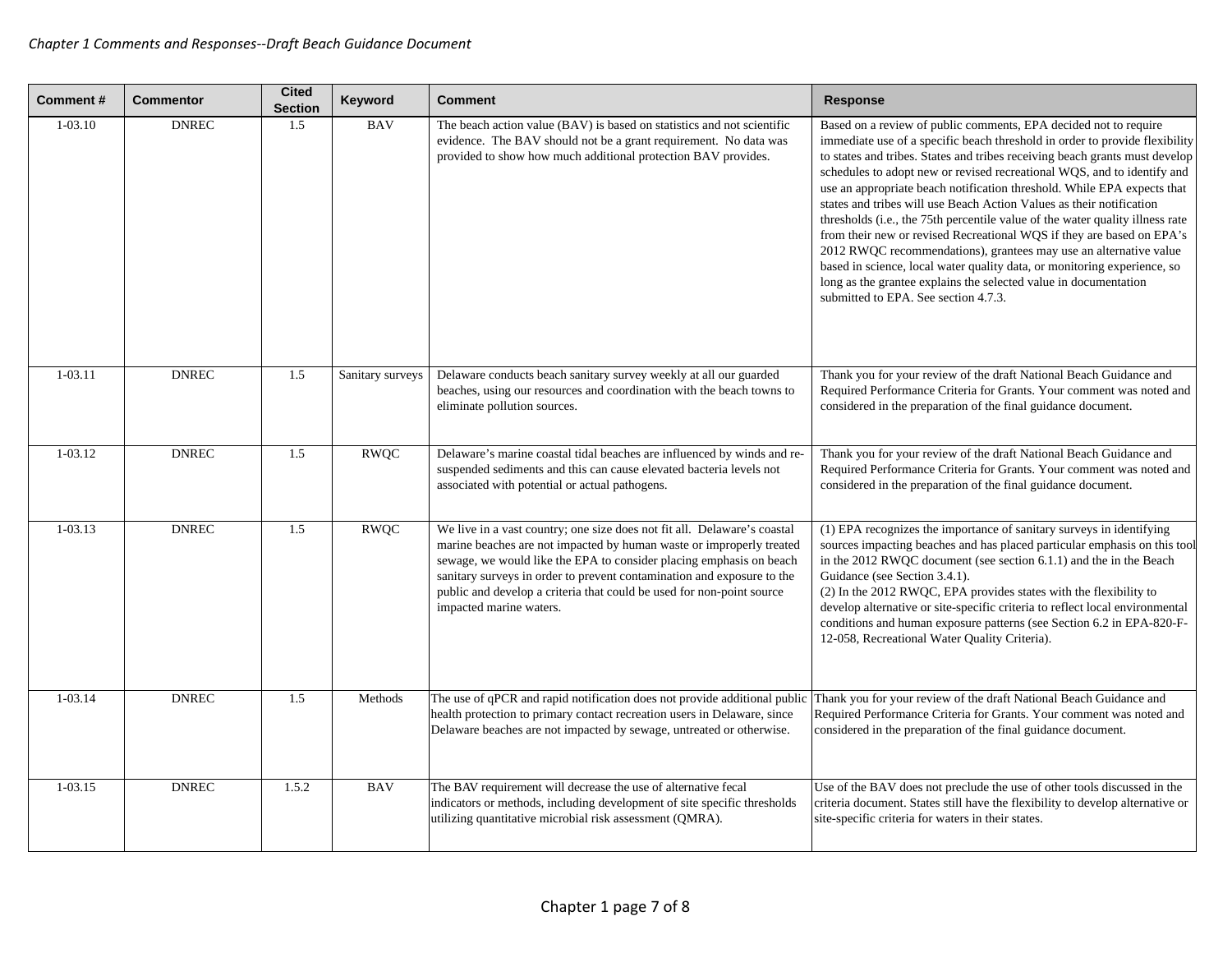| Comment# | <b>Commentor</b>                                                                                      | <b>Cited</b><br><b>Section</b> | Keyword    | <b>Comment</b>                                                                                                                                                                                                                                                                                                                                                                                                                                                                                                                                                                                                                                                                                                                                                                                                                                                                                       | Response                                                                                                                                                                                                                                                                                                                                                                                                                                                                                                                                                                                                                                                                                                                                                                                                                                                                            |
|----------|-------------------------------------------------------------------------------------------------------|--------------------------------|------------|------------------------------------------------------------------------------------------------------------------------------------------------------------------------------------------------------------------------------------------------------------------------------------------------------------------------------------------------------------------------------------------------------------------------------------------------------------------------------------------------------------------------------------------------------------------------------------------------------------------------------------------------------------------------------------------------------------------------------------------------------------------------------------------------------------------------------------------------------------------------------------------------------|-------------------------------------------------------------------------------------------------------------------------------------------------------------------------------------------------------------------------------------------------------------------------------------------------------------------------------------------------------------------------------------------------------------------------------------------------------------------------------------------------------------------------------------------------------------------------------------------------------------------------------------------------------------------------------------------------------------------------------------------------------------------------------------------------------------------------------------------------------------------------------------|
| $1 - 04$ | <b>Connecticut</b><br><b>Department of Public</b><br><b>Health</b>                                    | 11.1                           | RWQC       | The Draft guidance document suggests that grant receipients will be<br>responsible for detecting and assessing levels (concentration) of pathogens<br>causing swimmer illness and the levels (concentration) of pathogen<br>indicators.                                                                                                                                                                                                                                                                                                                                                                                                                                                                                                                                                                                                                                                              | See footnote 3 in section 1.3 for an explanation of fecal indicators.                                                                                                                                                                                                                                                                                                                                                                                                                                                                                                                                                                                                                                                                                                                                                                                                               |
| $1-05$   | <b>Natural Resources</b><br>Defense Council et al.                                                    | 1.5                            | <b>BAV</b> | Some language in the draft criteria is unclear and could be interpreted as<br>establishing the BAV requirement only as an interim measure while states<br>and tribes are developing new or revised recreational water quality<br>standards. E.g., on page 12 of the draft, it indicates that it is important to<br>have a nationally consistent trigger for BEACH Act beach notification<br>actions until a state or tribe adopts EPA's new or revised water quality<br>criteria. However, section 4.7.2 provides appropriate clarity that a BAV<br>still must be used in order to receive federal funding even after a state<br>standard is developed. The language on page 12 should be clarified to<br>reflect that it is only the health risk level for the BAV that may vary based<br>on the state-adpoted standards, and that use of one of the BAVs is still<br>required for federal funding. | Based on a review of public comments, EPA decided not to require<br>immediate use of a specific beach threshold in order to provide flexibility<br>to states and tribes. States and tribes receiving beach grants must develop<br>schedules to adopt new or revised recreational WQS, and to identify and<br>use an appropriate beach notification threshold. While EPA expects that<br>states and tribes will use Beach Action Values as their notification<br>thresholds (i.e., the 75th percentile value of the water quality illness rate<br>from their new or revised Recreational WQS if they are based on EPA's<br>2012 RWQC recommendations), grantees may use an alternative value<br>based in science, local water quality data, or monitoring experience, so<br>long as the grantee explains the selected value in documentation submitted<br>to EPA. See section 4.7.3. |
| $1-06$   | <b>Connecticut</b><br><b>Department of Energy</b><br>and Environmental<br><b>Protection (CT DEEP)</b> |                                | <b>BAV</b> | The BAV requirement listed on page 12 is inconsistent with the State of<br>Connecticut Guidelines for Monitoring Bathing Water and Closure<br>Protocol (Beach Protocols) developed jointly by CT DEEP and the<br>Connecticut Department of Public Health. While the Beach Protocols<br>recommend evaluating the single sample exceedance criterion and the<br>geometric mean criterion, beach closures are generally made based on the<br>single sample exceedance criterion.                                                                                                                                                                                                                                                                                                                                                                                                                        | Thank you for your review of the draft National Beach Guidance and<br>Required Performance Criteria for Grants. Your comment was noted and<br>considered in the preparation of the final guidance document.                                                                                                                                                                                                                                                                                                                                                                                                                                                                                                                                                                                                                                                                         |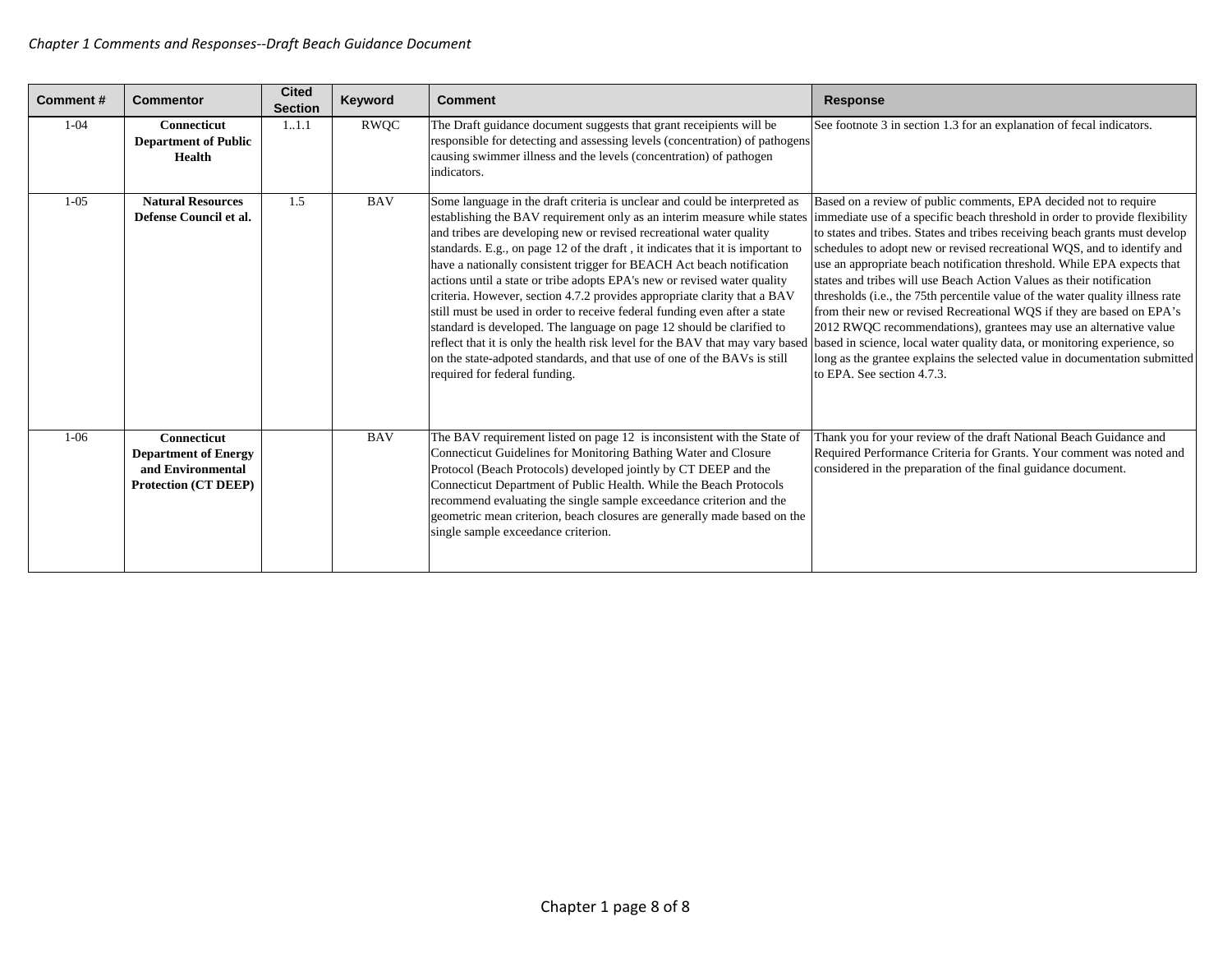| <b>Comment#</b> | <b>Commentor</b>                                                                              | <b>Cited</b><br><b>Section</b> | Keyword                 | <b>Comment</b>                                                                                                                                                                                                                                                                                                                                                                                                                                                                                                                                                          | Response                                                                                                                                                                                                    |
|-----------------|-----------------------------------------------------------------------------------------------|--------------------------------|-------------------------|-------------------------------------------------------------------------------------------------------------------------------------------------------------------------------------------------------------------------------------------------------------------------------------------------------------------------------------------------------------------------------------------------------------------------------------------------------------------------------------------------------------------------------------------------------------------------|-------------------------------------------------------------------------------------------------------------------------------------------------------------------------------------------------------------|
| $2 - 01$        | <b>Maryland Department</b><br>of the Environment                                              | $2.2 - 2.2.10$                 | Performance<br>Criteria | Maryland already meets the 10 performance criterion in Table 2-1 on page<br>18.                                                                                                                                                                                                                                                                                                                                                                                                                                                                                         | Thank you for your review of the draft National Beach Guidance and<br>Required Performance Criteria for Grants. Your comment was noted and<br>considered in the preparation of the final guidance document. |
| $2 - 02$        | <b>State of Washington</b>                                                                    | 2.2.2                          | Tiering                 | Three new considerations are added to the basis for developing the tiered<br>monitoring plan. Does this mean each BEACH program must develop<br>another tiered monitoring program?                                                                                                                                                                                                                                                                                                                                                                                      | A new tiered monitoring program does not need to be developed but should<br>be periodically revisited if there are changes to the program.                                                                  |
| $2 - 03$        | <b>Delaware Department of</b><br><b>Natural Resources and</b><br><b>Environmental Control</b> | 2.2                            | Performance<br>Criteria | Delaware's Recreational Water Program meets the 10 performance<br>criterion in Table 2-1.                                                                                                                                                                                                                                                                                                                                                                                                                                                                               | Thank you for your review of the draft National Beach Guidance and<br>Required Performance Criteria for Grants. Your comment was noted and<br>considered in the preparation of the final guidance document. |
| $2 - 04.1$      | <b>Connecticut</b><br><b>Department of Public</b><br>Health (CT DPH)                          | 2.0                            | Performance<br>Criteria | CT DPH concludes that the Draft guidance and performance criteria will<br>require a significant staffing commitment for Connecticut - up from one<br>man-year per grant (or 12 man-months) to 3.8 man-years (or 46 man-<br>months) per grant. CT DPH anticipates an increase in administrative<br>overhead for US EPA Region 1.                                                                                                                                                                                                                                         | Thank you for your review of the draft National Beach Guidance and<br>Required Performance Criteria for Grants. Your comment was noted and<br>considered in the preparation of the final guidance document. |
| $2 - 04.2$      | CT DPH                                                                                        | 2.0                            | Performance<br>Criteria | CT DPH anticipates significant challenges associated with implementing a<br>Beach Grant that is bound by the requirements and performance criteria<br>proposed in the Draft guidance and performance criteria document.<br>Perhaps most notably, the Draft requirements and performance criteria are<br>not scalable to accommodate future uncertain grant funding levels. For<br>instance, nowhere in the Draft guidance and performance criteria<br>document is there provision for calibrating these requirements and criteria<br>to keep them in line with funding. | Thank you for your review of the draft National Beach Guidance and<br>Required Performance Criteria for Grants. Your comment was noted and<br>considered in the preparation of the final guidance document. |
| $2 - 04.3$      | <b>CT DPH</b>                                                                                 | 2.0                            | Resources               | The draft guidance document states that grants will be awarded on the<br>basis of supplied documentation that will require significant work in<br>advance of submitting a grant application. The draft guidance and<br>performance criteria fails to account or allow for the sfaffing resources and<br>funding needed to develop this required documentation.                                                                                                                                                                                                          | Thank you for your review of the draft National Beach Guidance and<br>Required Performance Criteria for Grants. Your comment was noted and<br>considered in the preparation of the final guidance document. |
| $2 - 04.4$      | <b>CT DPH</b>                                                                                 | 2.0                            | <b>RWQC</b>             | Currently states assess the concentration of indicator bacteria, not because<br>it indicates the level (concentration) of pathogens causing swimmer illness<br>but because the concentration of indicator bacteria has been shown by<br>USEPA to associate with risk of swimmer illness.                                                                                                                                                                                                                                                                                | Thank you for your review of the draft National Beach Guidance and<br>Required Performance Criteria for Grants. Your comment was noted and<br>considered in the preparation of the final guidance document. |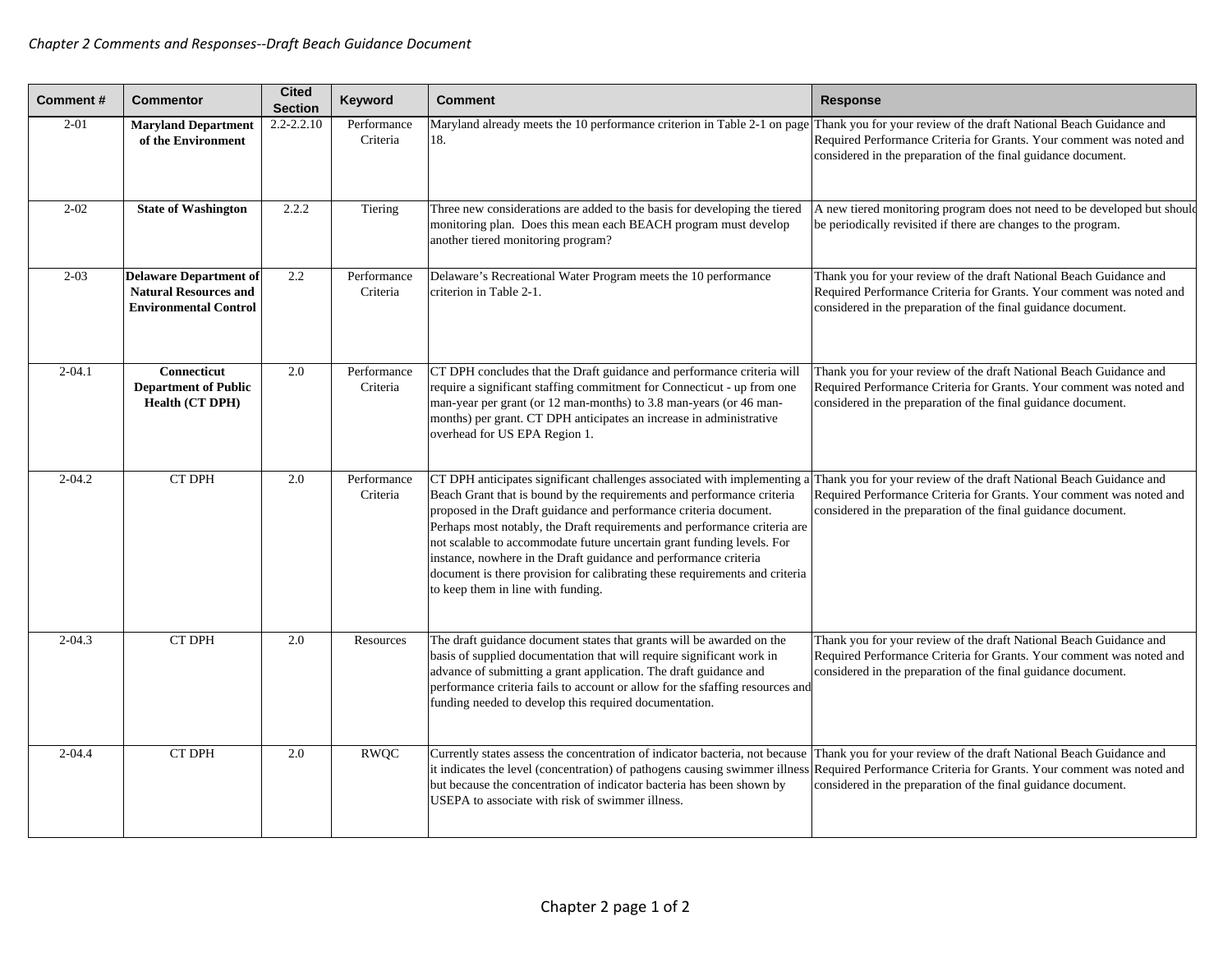| <b>Comment#</b> | <b>Commentor</b>                                                                          | <b>Cited</b><br><b>Section</b> | Keyword     | <b>Comment</b>                                                                                                                                                                                                                                                                                                                                                                                                                                                                                                                                                                                                                                                                                                                                                                                                                                                      | <b>Response</b>                                                                                                                     |
|-----------------|-------------------------------------------------------------------------------------------|--------------------------------|-------------|---------------------------------------------------------------------------------------------------------------------------------------------------------------------------------------------------------------------------------------------------------------------------------------------------------------------------------------------------------------------------------------------------------------------------------------------------------------------------------------------------------------------------------------------------------------------------------------------------------------------------------------------------------------------------------------------------------------------------------------------------------------------------------------------------------------------------------------------------------------------|-------------------------------------------------------------------------------------------------------------------------------------|
| $2 - 04.5$      | <b>CT DPH</b>                                                                             | 2.1                            | <b>RWOC</b> | States are not likely to be in position to assess the concentration of<br>pathogens or even pathogen indicators in natural recreational waters, for<br>obvious reasons that include the technical difficulty of sampling for,<br>culturing and enumerating pathogens associated with swimmer illness.                                                                                                                                                                                                                                                                                                                                                                                                                                                                                                                                                               | See footnote 3 in section 1.3 for an explanation of fecal indicators.                                                               |
| $2 - 04.6$      | <b>CT DPH</b>                                                                             | 2.0                            | Grants      | The success of Connecticut's Beach Grant program is based on a<br>collaborative effort between the CT DPH, shoreline health departments and Required Performance Criteria for Grants. Your comment was noted and<br>the Connecticut Department of Energy and Environmental Protection (CT<br>DEEP). If the CT DPH accepts a Beach Grant award under the terms and<br>conditions set out in the draft guidance and performance criteria document,<br>both CT DEEP and shoreline health departments will be bound by these<br>terms and conditions. Given existing jurisdictional and organizational<br>boundaries, and in light of anticipated funding and changes to the terms<br>and conditions as stated in the draft guidance and performance criteria<br>documents, the CT DPH collaborative approach to marine beach<br>monitoring may be irreparably changed. | Thank you for your review of the draft National Beach Guidance and<br>considered in the preparation of the final guidance document. |
| $2 - 0.5$       | <b>New York City</b><br><b>Department of Health</b><br>and Mental Hygiene<br>(NYC Health) | 2.2.10                         | Grants      | EPA does not sufficiently define what qualifies as a "program change" that Based on EPA's review of public comments, EPA clarified that a<br>would trigger evaluation in section 2.2.10. Additionally, NYC Health<br>suggests either reevaluating the role or adjusting available grant funds to<br>account for the burden of public evaluation of beach monitoring and<br>notification program. The current and proposed grant funding amount is<br>not sufficient to include full public evaluation of all beach program<br>changes within the scope of the program.                                                                                                                                                                                                                                                                                              | "significant" change triggers an evaluation.                                                                                        |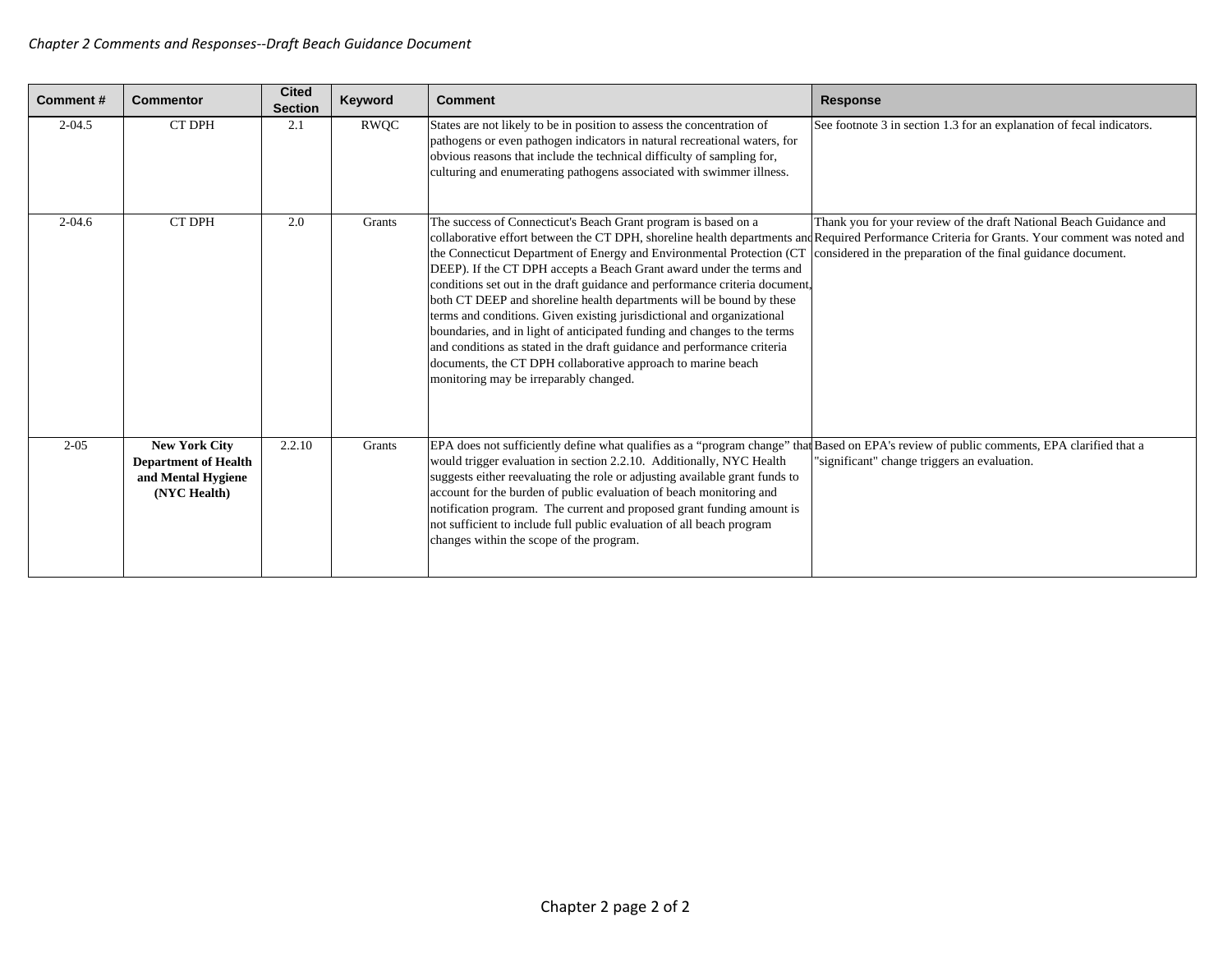| <b>Comment#</b> | <b>Commentor</b>                                                                                         | <b>Section</b> | Keyword                 | <b>Comment</b>                                                                                                                                                                                                                                                                                                                                                                                                                                                                                                                                                                                                                                                                                                                                                                                    | <b>EPA Response</b>                                                                                                                                                                                                                                                                                   |
|-----------------|----------------------------------------------------------------------------------------------------------|----------------|-------------------------|---------------------------------------------------------------------------------------------------------------------------------------------------------------------------------------------------------------------------------------------------------------------------------------------------------------------------------------------------------------------------------------------------------------------------------------------------------------------------------------------------------------------------------------------------------------------------------------------------------------------------------------------------------------------------------------------------------------------------------------------------------------------------------------------------|-------------------------------------------------------------------------------------------------------------------------------------------------------------------------------------------------------------------------------------------------------------------------------------------------------|
| $3-01.1$        | Connecticut<br>Department of<br><b>Public Health (CT</b><br>DPH)                                         |                | Prioritize beaches      | The Draft guidance states that grant recipients must prioritize how they<br>will spend their funding - partly by deciding which beaches to monitor and<br>which beaches to not monitor. Local health departments and municipalities<br>are likely to object to this approach based on public health concerns.                                                                                                                                                                                                                                                                                                                                                                                                                                                                                     | This guidance updated the priority-setting process required by CWA<br>section $406(b)(2)(A)(2)$ but did not fundamentally change it.                                                                                                                                                                  |
| $3 - 02.1$      | <b>Delaware Department of</b><br><b>Natural Resources and</b><br><b>Environmental Control</b><br>(DNREC) |                | Performance<br>criteria | Delaware already meets the requirements in Table 3-1.                                                                                                                                                                                                                                                                                                                                                                                                                                                                                                                                                                                                                                                                                                                                             | Thank you for your review of the draft National Beach Guidance and<br>Required Performance Criteria for Grants. Your comment was noted and<br>considered in the preparation of the final guidance document.                                                                                           |
| $3 - 02.2$      | <b>DNREC</b>                                                                                             |                | <b>Sanitary Survey</b>  | Delaware's Recreational Water Program uses the beach sanitary survey<br>tool and has achieved this process at all beaches including those not funded Required Performance Criteria for Grants. Your comment was noted and<br>under the BEACH Act and has developed a List of Beaches. Our beach<br>sanitary survey work has an added benefit of knowing the history of the<br>beaches that are enjoyed by the public in Delaware.                                                                                                                                                                                                                                                                                                                                                                 | Thank you for your review of the draft National Beach Guidance and<br>considered in the preparation of the final guidance document. EPA<br>upports the continued use of sanitary surveys.                                                                                                             |
| $3 - 03.1$      | <b>Florida Department of</b><br><b>Health (FL DOH)</b>                                                   | 3.3            | Monitoring              | 3.3- Request clarification. Is there a limit to beach length? If we sample a See section 4.3.2.1.4 for suggestions.<br>the central access to a 10 mile stretch of uninterrupted sandy, accessible<br>coastline, is there a federal definition of what part of that beach would be<br>included in any notification actions issued based on that one sample? Our<br>grant allows for only 240 monitored sites for over 800 miles of coastline.                                                                                                                                                                                                                                                                                                                                                      |                                                                                                                                                                                                                                                                                                       |
| $3 - 03.2$      | FL DOH                                                                                                   | 3.4.1          | Prioritize beaches      | Request clarification. What is the meaning of the word "potential"?<br>Based upon recently available news reports, elephants could be a potential grantees identify likely sources of human health risk due to fecal pollution<br>source of pollution in some Florida waters. Could you provide a definition and structure their beach program accordingly. Other new information<br>of what level of potential should be considered when determining potential<br>sources of fecal pollution? It appears that EPA is moving towards asking<br>states to expend many times the number of dollars on source and risk<br>determination work just to be able to determine where to spend thousands likely risks and available resources from federal and state sources.<br>of dollars on monitoring. | Section 3.4.1 includes updated references and information that might help<br>about relative risk is in the sanitary survey user guide and EPA's<br>recreational criteria regarding developing site-specific water quality<br>standards. However, the level of effort should still be in proportion to |
| $3 - 03.3$      | FL DOH                                                                                                   | 3.4.1.1.1      | Sanitary surveys        | While beneficial, the initial and routine sanitary surveys would add<br>additional personnel costs that would be impossible to absorb without<br>additional funding, or without reducing monitoring.                                                                                                                                                                                                                                                                                                                                                                                                                                                                                                                                                                                              | Other states have used sanitary surveys, and the 'routine' sanitary survey in<br>particular, to provide important information in a cost effective manner. It is<br>one part of a tiered approach to beach monitoring.                                                                                 |
| $3 - 03.4$      | <b>FL DOH</b>                                                                                            | 3.5.2          |                         | Prioritize beaches Is there a frame of reference for what EPA considers "high beach usage"?<br>Is it simply a census count daily use average and then relative binning of<br>perhaps 1-100, 101-1000, and 1000+ daily visitors? Recognize that the<br>tourism and public opinion qualifiers tend to overrule these calculations.                                                                                                                                                                                                                                                                                                                                                                                                                                                                  | Based on a review of the public comments, EPA clarified in section 3.4.2<br>that there is no national definition of "high usage."                                                                                                                                                                     |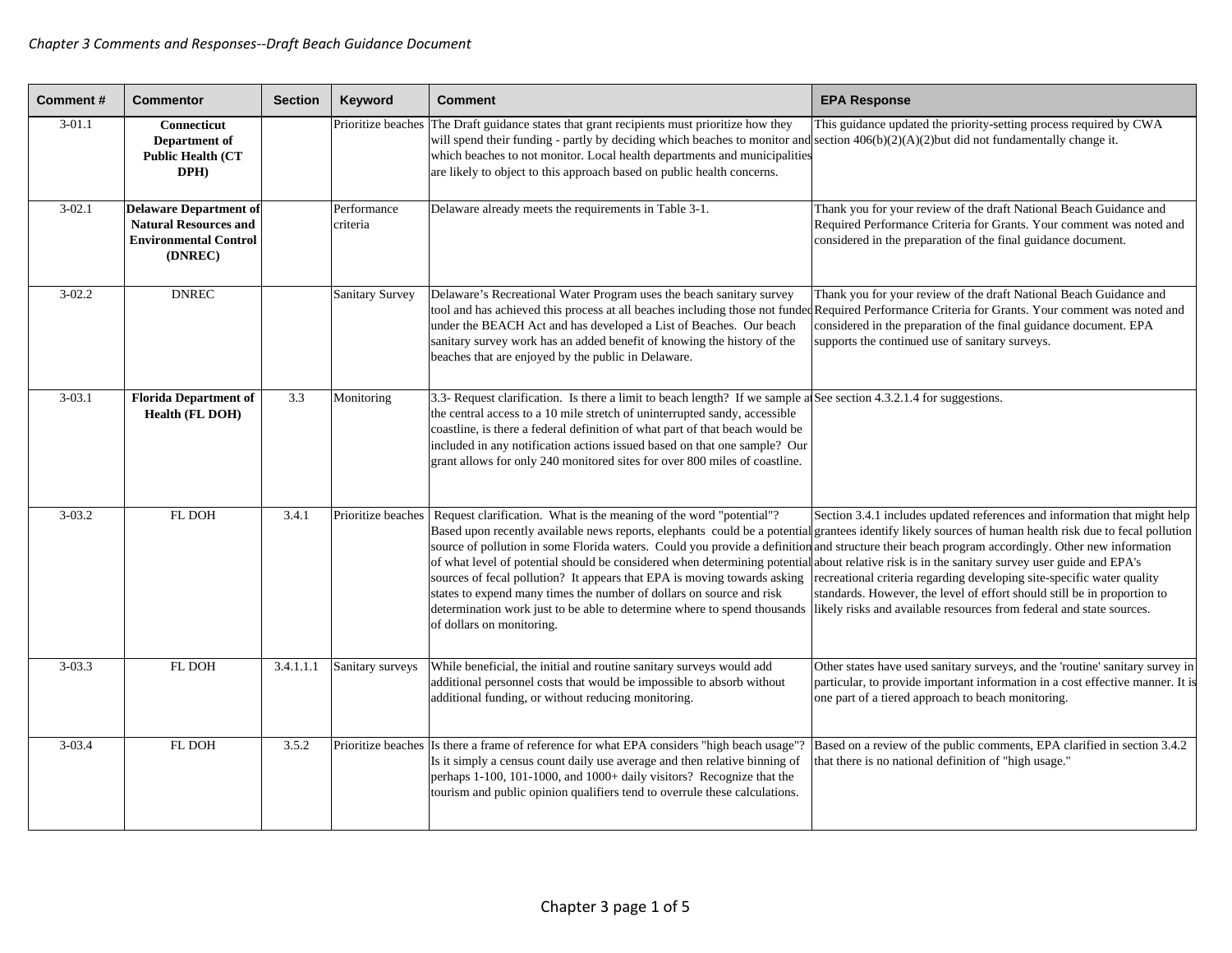| <b>Comment#</b> | <b>Commentor</b>                                     | <b>Section</b>     | Keyword                | <b>Comment</b>                                                                                                                                                                                                                                                                                                                                                                                                                                                                                                                                                                                                                                                                                                                                                                                                                                                                                                                                                                                                                                                                                                                                                                                                                                                                             | <b>EPA Response</b>                                                                                                                                                                                                                                                                                                                                                                                                                                                     |
|-----------------|------------------------------------------------------|--------------------|------------------------|--------------------------------------------------------------------------------------------------------------------------------------------------------------------------------------------------------------------------------------------------------------------------------------------------------------------------------------------------------------------------------------------------------------------------------------------------------------------------------------------------------------------------------------------------------------------------------------------------------------------------------------------------------------------------------------------------------------------------------------------------------------------------------------------------------------------------------------------------------------------------------------------------------------------------------------------------------------------------------------------------------------------------------------------------------------------------------------------------------------------------------------------------------------------------------------------------------------------------------------------------------------------------------------------|-------------------------------------------------------------------------------------------------------------------------------------------------------------------------------------------------------------------------------------------------------------------------------------------------------------------------------------------------------------------------------------------------------------------------------------------------------------------------|
| $3 - 03.5$      | FL DOH                                               | 3.6                | <b>Federal Beaches</b> | Clarification requested. If a beach is located on federal property, and<br>therefore subject to the restrictions placed on federal grant money being<br>used on federal property, would it no longer be reported for any BEACH<br>Act purposes, including being used to create the National List of Beaches?                                                                                                                                                                                                                                                                                                                                                                                                                                                                                                                                                                                                                                                                                                                                                                                                                                                                                                                                                                               | Based on a review of the public comments, EPA added section 3.7 to<br>address federal beaches.                                                                                                                                                                                                                                                                                                                                                                          |
| $3 - 04.1$      | Georgia<br>Department of<br><b>Natural Resources</b> | Chap 3             | Pollution source       | Chapter 3 seems to be missing guidance for determining risk from wildlife EPA's sanitary surveys, and the associated User Manual, contain more<br>fecal sources. It is not clear how a sanitary survey that only finds wildlife<br>fecal sources would be useful for assessing risk to human health.                                                                                                                                                                                                                                                                                                                                                                                                                                                                                                                                                                                                                                                                                                                                                                                                                                                                                                                                                                                       | detailed information about identifying fecal sources. Also, EPA plans to<br>publish detailed information about conducting a Quantitative Microbial<br>Risk Assessment (QMRA) as part of its technical support documents for<br>the Recreational Water Quality Criteria.                                                                                                                                                                                                 |
| $3 - 05.1$      | <b>Hawaii Department of</b><br>Health (HI DOH)       | 3.4.1.1.1          | <b>Sanitary Survey</b> | Although a sanitary survey can be a major undertaking requiring a great<br>deal of time and resources for most programs, it is a good step to take. This Required Performance Criteria for Grants. Your comment was noted and<br>would be a good tool to use to characterize the existing conditions of the<br>watershed and any possible contributory factors that may affect water<br>quality. The information could also be used to review what is working well<br>in a watershed to produce or maintain good water quality. This would be a<br>wealth of information that could be used program wide within the Clean<br>Water Act community.                                                                                                                                                                                                                                                                                                                                                                                                                                                                                                                                                                                                                                          | Thank you for your review of the draft National Beach Guidance and<br>considered in the preparation of the final guidance document.                                                                                                                                                                                                                                                                                                                                     |
| $3 - 05.2$      | HI DOH                                               | 3.6                |                        | Prioritize beaches List of beaches, program and non-program. Is the list on non-program<br>beaches a new requirement? Are these beaches required to have lengths<br>and boundaries determined, as well as the other required information for<br>program beaches? I would like more clarification on what a Tier 3 beach<br>is and what a non-program beach is.                                                                                                                                                                                                                                                                                                                                                                                                                                                                                                                                                                                                                                                                                                                                                                                                                                                                                                                             | The prioritization of beaches is a BEACH Act requirement and is not new<br>to the beach guidance. However, the guidance was updated to clarify that<br>the List of Beaches is an integral part of a state's program, and the basis for<br>EPA's national "List of Beaches." See section 3.6 for an updated<br>discussion of program and nonprogram beaches.                                                                                                             |
| $3 - 05.3$      | HI DOH                                               | 3.6.1 and<br>3.6.2 |                        | Prioritize beaches The List of Beaches must be a living document as status of beaches<br>changes as more information is gathered or as conditions change. It seems<br>EPA is leaving the word "significant" in to allow states the leeway to<br>decide whether public comment is required. At this level of decision-<br>making, public comment may be problematic. Why? There are numerous<br>groups and individuals that feel the area that they frequent or study should draft National Beach Guidance and Required Performance Criteria for<br>have high priority. They have vested interest in the areas and often have a<br>narrow view of the overall monitoring goals. Soliciting information about final guidance document.<br>areas is a better way to make decisions regarding tiering beaches. The term<br>the "squeaky Wheel" gets the oil should not apply to development of a<br>sampling plan. The state program should have already acquired the<br>necessary information prior to tiering the beaches to make sound informed<br>decisions, all of which is already required to be public information.<br>Soliciting public comment will add another layer of review that will bog<br>down the implementation of the monitoring and waste valuable time and<br>resources. | As reflected in 3.6.2, EPA agrees that the List of Beaches is intended to be<br>a "living document." As explained in 3.6 and Chapter 4, the List is linked<br>to a "tiered" monitoring and notification program so that many factors can<br>be factored into the decisions. Public review is one factor and helps<br>provide transparency to the decisions. Thank you for your review of the<br>Grants. Your comment was noted and considered in the preparation of the |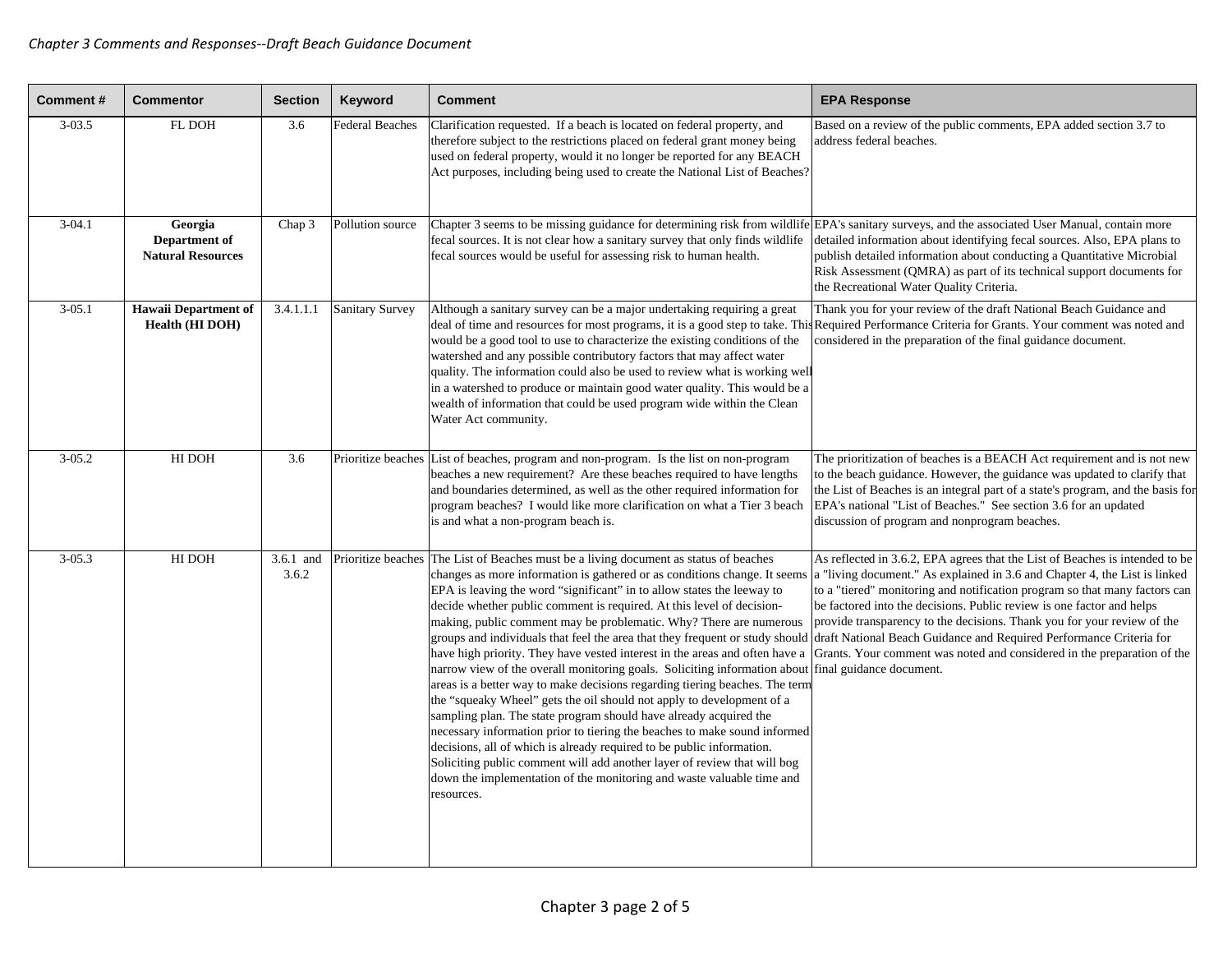| <b>Comment#</b> | <b>Commentor</b>                                                    | <b>Section</b> | Keyword | <b>Comment</b>                                                                                                                                                                                                                                                                                                                                                                                                                                                                                                                                                                                                                                                                                                                                                                                                                                                                                        | <b>EPA Response</b>                                                                                                                                                                                                                                                                                                  |
|-----------------|---------------------------------------------------------------------|----------------|---------|-------------------------------------------------------------------------------------------------------------------------------------------------------------------------------------------------------------------------------------------------------------------------------------------------------------------------------------------------------------------------------------------------------------------------------------------------------------------------------------------------------------------------------------------------------------------------------------------------------------------------------------------------------------------------------------------------------------------------------------------------------------------------------------------------------------------------------------------------------------------------------------------------------|----------------------------------------------------------------------------------------------------------------------------------------------------------------------------------------------------------------------------------------------------------------------------------------------------------------------|
| $3-06.1$        | <b>Natural Resources</b><br><b>Defense Council</b><br>(NRDC) et al. |                |         | Prioritize beaches EPA must include all beaches within the program. In our<br>experience, the welcome changes in the Draft Criteria will apply to too few<br>beaches. In developing ranking and monitoring<br>plans, many if not all states list beaches that are commonly used by the pub-<br>lic as outside of the program because of funding deficiencies.                                                                                                                                                                                                                                                                                                                                                                                                                                                                                                                                         | The BEACH Act requires states to prioritize their beaches based on risk<br>and use as well as fiscal constraints. Designating a beach as "closed' or<br>"seasonal" is appropriate in tiering a state's or tribe's beaches.                                                                                           |
| $3-06.2$        | NRDC et al.                                                         |                |         | Prioritize beaches   And many states also list beaches as closed that ought not be<br>closed, or list beaches as seasonably closed that are nevertheless used by<br>the public for recreation outside of the recreational season. The Draft<br>Criteria should be amended to prohibit grantees, in developing rankings<br>and monitoring plans, from asserting that certain coastal waters<br>are "closed" to bathers, either by area or season, because they allegedly<br>have no or zero use by the public. This is often a faulty and dangerous<br>assumption. In most instances, there are no physical barriers to a person<br>using a "closed" beach. Except in rare instances (e.g.,<br>ongoing construction, the presence of migratory or breeding birds,<br>etc.), beaches are not and cannot be so secured,<br>and therefore it is irrational to assume zero use during periods of "closure" | The prioritization of beaches is a BEACH Act requirement and is not a<br>new requirement. (it was included in the 2002 beach guidance). However,<br>the guidance was updated to clarify that the List of Beaches is an integral<br>part of a state's program, and the basis for EPA's national "List of<br>Beaches." |
| $3 - 06.3$      | NRDC et al                                                          |                |         | Prioritize beaches All too frequently beachgoers are not warned about pathogen<br>contamination because the local government does not<br>consider the coastal water open for recreational use.<br>Especially worrisome are non-program beaches, which are neither closed<br>nor monitored. These beaches are not marked as being outside the<br>program and the public is not necessarily informed that the beach is not<br>tested or when pathogen levels at the beach are typically dangerous. At a<br>very minimum, EPA should require states to post signs that a beach is not<br>monitored for water quality safety if it is a non-program beach.                                                                                                                                                                                                                                                | The BEACH Act requires states to prioritize their beaches based on risk<br>and use as well as fiscal constraints. Designating a beach as "closed' or<br>"seasonal" is appropriate in tiering a state's or tribe's beaches.                                                                                           |
|                 |                                                                     |                |         | All of these uses of "closed" beaches potentially expose bathers to<br>pathogens, and therefore, cannot be ignored in terms of developing<br>rankings and monitoring plans. The assumption that a closed" beach has<br>no users, and therefore the grantee has no BEACH Act obligations with<br>respect to such persons, leaves the very members of the public Congress<br>intended to protect vulnerable to illness from waterborne pathogens. For all<br>of the above reasons, EPA must amend the Draft Criteria to prohibit<br>grantees from asserting the faulty and dangerous assumption that a "closed"<br>beach has zero use.                                                                                                                                                                                                                                                                  |                                                                                                                                                                                                                                                                                                                      |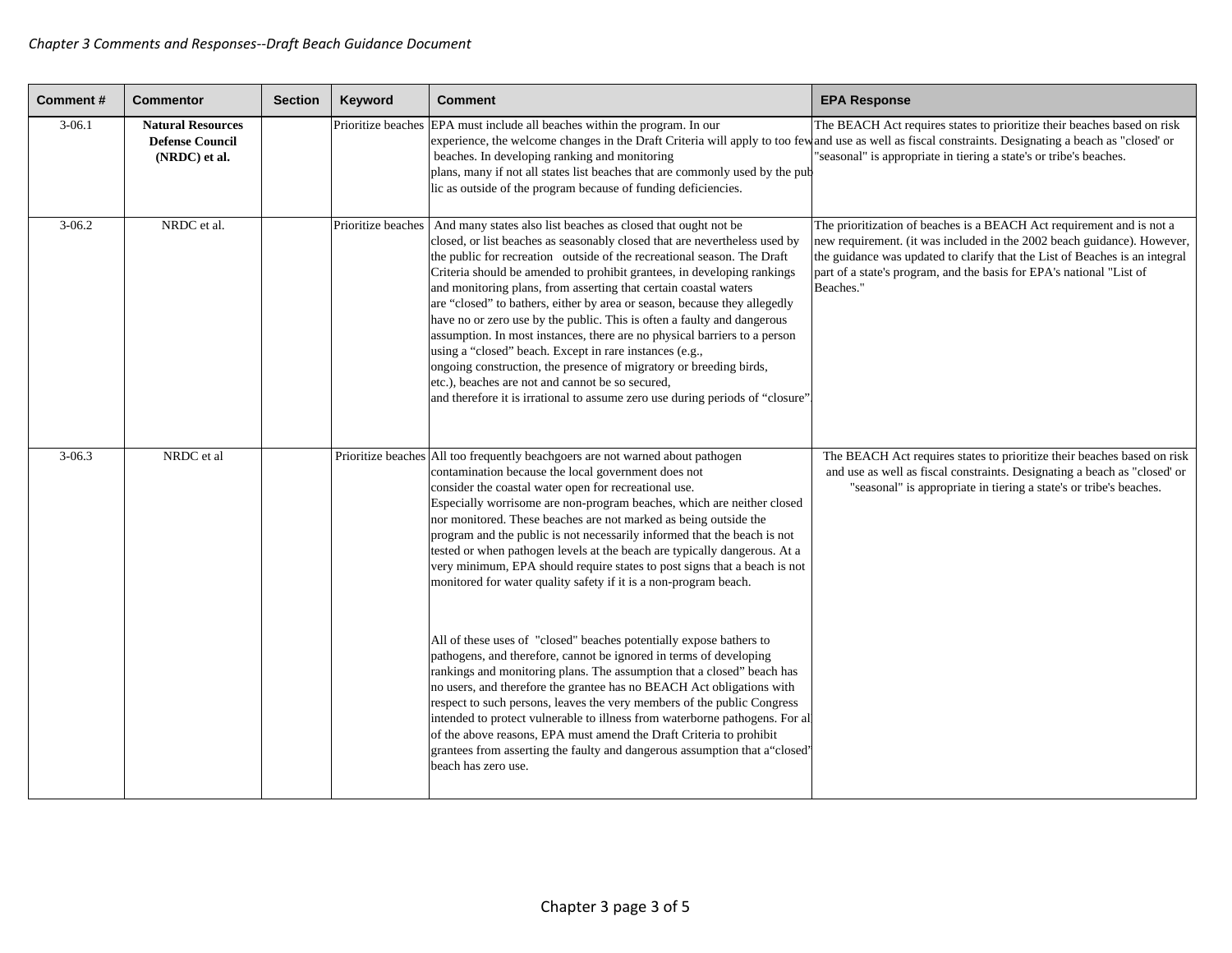| Comment#   | <b>Commentor</b>                                               | <b>Section</b> | Keyword | <b>Comment</b>                                                                                                                                                                                                                                                                                                                                                                                                                                                                                                                                                                                                                              | <b>EPA Response</b>                                                                                                                                                                                                        |
|------------|----------------------------------------------------------------|----------------|---------|---------------------------------------------------------------------------------------------------------------------------------------------------------------------------------------------------------------------------------------------------------------------------------------------------------------------------------------------------------------------------------------------------------------------------------------------------------------------------------------------------------------------------------------------------------------------------------------------------------------------------------------------|----------------------------------------------------------------------------------------------------------------------------------------------------------------------------------------------------------------------------|
| $3 - 06.4$ | NRDC et al.                                                    |                |         | In our experience, bathers commonly use coastal recreational waters<br>regardless of whether a lifeguard is on duty or a beach is<br>administratively/nominally "closed." Swimmers are often present after<br>hours or outside of the season. These swimmers rarely know that they are<br>recreating on "closed" beaches, and EPA must<br>nevertheless protect their health under the BEACH Act.                                                                                                                                                                                                                                            | The BEACH Act requires states to prioritize their beaches based on risk<br>and use as well as fiscal constraints. Designating a beach as "closed' or<br>"seasonal" is appropriate in tiering a state's or tribe's beaches. |
| $3-07.1$   | <b>Maryland Department</b><br>of Environment (MD<br>MDE)       | 3              |         | Maryland has already achieved this process at all beaches including those<br>not included under the BEACH Act with the additional benefit of fixing<br>known pollution sources through annual sanitary surveys.                                                                                                                                                                                                                                                                                                                                                                                                                             | Thank you for your review of the draft National Beach Guidance and<br>Required Performance Criteria for Grants. Your comment was noted and<br>considered in the preparation of the final guidance document.                |
| 3.08.1     | <b>Rhode Island</b><br><b>Department of Health</b><br>(RI DOH) | 3.6.1          |         | The new criteria would require public comment periods and programs to<br>address those comments in order to receive funding. Would public<br>comment periods and final reports on the comments have to be completed<br>before the grant application is submitted to EPA? Alternatively, can states<br>make note within their application of intent to hold public comment? It<br>would not be realistic to require states to have implemented these<br>requirements this year before the funding is allocated when a significant<br>amount of time and collaboration with regional project officers is<br>necessary to develop a good plan. | Based on EPA's review of public comments, EPA clarified that a<br>"significant" change triggers an evaluation.                                                                                                             |
| 3.07.2     | <b>RI DOH</b>                                                  | $9 - 12$       |         | Although prioritizing grant funds for higher risk beaches is important, it is<br>also important to continue monitoring at a lower frequency moderate and<br>lower risk beaches for new sources of contamination and track their<br>potential increase or decrease in risk over time. Sample analysis budgets<br>should reflect this and priority funding should be allocated to a well-<br>rounded risk based sampling plan.                                                                                                                                                                                                                | Thank you for your review of the draft National Beach Guidance and<br>Required Performance Criteria for Grants. Your comment was noted and<br>considered in the preparation of the final guidance document.                |
| $3-08.1$   | Washington<br><b>Department of Ecology</b>                     | 3.6            |         | More detailed guidance is given as to how to classifying beaches into<br>program versus non-program beaches. Washington State has already gone should periodically be revisited if there are changes to the program.<br>through this process; does the new guidance mean we have to do it again?                                                                                                                                                                                                                                                                                                                                            | A new tiered monitoring program does not need to be developed, but                                                                                                                                                         |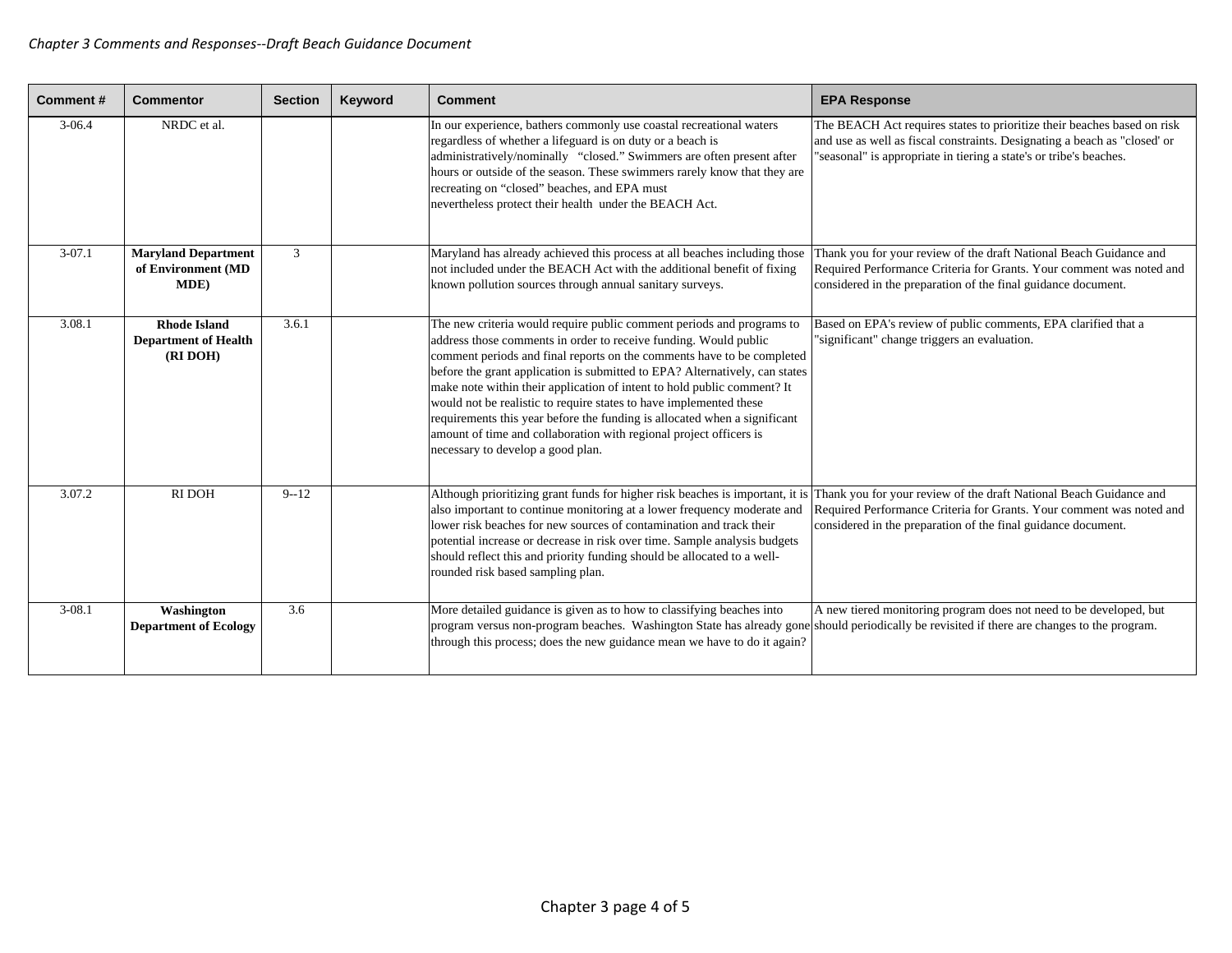| <b>Comment#</b> | <b>Commentor</b>                                                         | <b>Section</b> | Keyword | <b>Comment</b>                                                                                                                                                                                                                                                                                                                                                                                                                                                                                                                                                                                                                                                                                                                                                                                                                                                                                                                                                                                                                                                                                                                                                                                                                                                                                                                                                                                                                                                                    | <b>EPA Response</b>                                                                                                                                       |
|-----------------|--------------------------------------------------------------------------|----------------|---------|-----------------------------------------------------------------------------------------------------------------------------------------------------------------------------------------------------------------------------------------------------------------------------------------------------------------------------------------------------------------------------------------------------------------------------------------------------------------------------------------------------------------------------------------------------------------------------------------------------------------------------------------------------------------------------------------------------------------------------------------------------------------------------------------------------------------------------------------------------------------------------------------------------------------------------------------------------------------------------------------------------------------------------------------------------------------------------------------------------------------------------------------------------------------------------------------------------------------------------------------------------------------------------------------------------------------------------------------------------------------------------------------------------------------------------------------------------------------------------------|-----------------------------------------------------------------------------------------------------------------------------------------------------------|
| $3-09.1$        | <b>Oregon Department of</b><br><b>Environmental</b><br><b>Protection</b> |                | RWQC    | Beaches should be classified by tiers. The beaches of Oregon differ<br>immensely from Florida beaches; grouping all coastal beaches into one<br>category provides a disservice to the public. Unlike beaches in Florida,<br>Oregon's ocean is cold and visitors to do not fully submerge themselves in<br>the water year round (there is a small percentage of Oregon's population<br>that surf year-round and have access to third party data collection to<br>monitor waters; OBMP cannot issue advisories from these data because<br>samplers and laboratories are not accredited by DEQ). Requiring Oregon<br>to uphold the same beach water quality standards as Florida is not an<br>adequate reflection of the nature of our waters, beaches and visitors.<br>Removing previously developed EPA beach tiers mandates states to use<br>more resources on fewer beaches to uphold the criteria, leaving many<br>beaches and people vulnerable because widespread sampling across the<br>coastline is no longer an option with existing resources. If the intent of the<br>new criteria is to reduce the number of illnesses at the beach, then updating<br>the beach program (including resource allocation) to include an emphasis<br>on finding and controlling sources of bacterial contamination would be<br>more effective at reducing illnesses than increasing the number of<br>advisories people may or may not heed as they head to the beach to enjoy<br>the surf. | This comment pertains to the discontinuation of use intensity values in<br>EPA's 2012 RWQC. As such, the comment is beyond the scope of this<br>document. |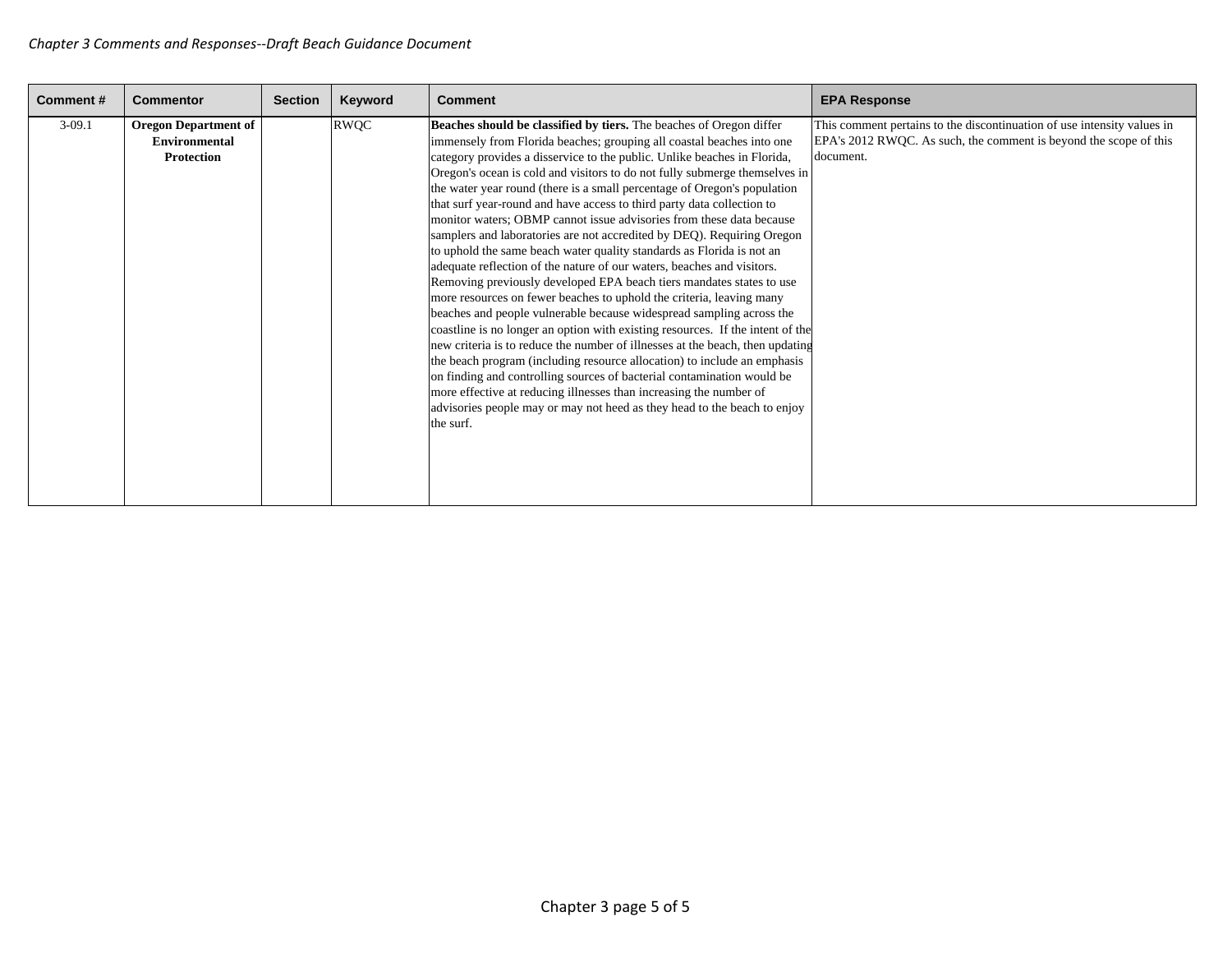| Comment#   | <b>Commentor</b>                                                                  | <b>Cited</b><br><b>Section</b> | Keyword    | <b>Comment</b>                                                                                                                                                                                                                                                                                                                                                                                                               | <b>EPA Response</b>                                                                                                                                                                                                                                                                                                                                                                                                                                                                                                                                                                                                                                                                                                                                                                                                                                                                 |
|------------|-----------------------------------------------------------------------------------|--------------------------------|------------|------------------------------------------------------------------------------------------------------------------------------------------------------------------------------------------------------------------------------------------------------------------------------------------------------------------------------------------------------------------------------------------------------------------------------|-------------------------------------------------------------------------------------------------------------------------------------------------------------------------------------------------------------------------------------------------------------------------------------------------------------------------------------------------------------------------------------------------------------------------------------------------------------------------------------------------------------------------------------------------------------------------------------------------------------------------------------------------------------------------------------------------------------------------------------------------------------------------------------------------------------------------------------------------------------------------------------|
| $4 - 01.1$ | <b>Alabama Department of</b><br><b>Environmental</b><br><b>Management</b> (ADEM)  |                                | <b>BAV</b> | The data on which the BAV is based is fundamentally biased and not<br>representative of nationwide beach monitoring stations.                                                                                                                                                                                                                                                                                                | Thank you for your review of the draft National Beach Guidance and<br>Required Performance Criteria for Grants. Your comment was noted and<br>considered in the preparation of the final guidance document.                                                                                                                                                                                                                                                                                                                                                                                                                                                                                                                                                                                                                                                                         |
| $4 - 01.2$ | <b>ADEM</b>                                                                       |                                | <b>BAV</b> | A BAV is confusing and sends mixed messages to the public as<br>well as state environmental agencies.                                                                                                                                                                                                                                                                                                                        | Thank you for your review of the draft National Beach Guidance and<br>Required Performance Criteria for Grants. Your comment was noted and<br>considered in the preparation of the final guidance document.                                                                                                                                                                                                                                                                                                                                                                                                                                                                                                                                                                                                                                                                         |
| $4 - 01.3$ | <b>ADEM</b>                                                                       |                                | <b>BAV</b> | The BAV will cause policy issues with regard to water quality assessmen<br>and listing of impairments.                                                                                                                                                                                                                                                                                                                       | Thank you for your review of the draft National Beach Guidance and<br>Required Performance Criteria for Grants. Your comment was noted and<br>considered in the preparation of the final guidance document.                                                                                                                                                                                                                                                                                                                                                                                                                                                                                                                                                                                                                                                                         |
| $4 - 01.4$ | <b>ADEM</b>                                                                       |                                | Methods    | Rapid testing techniques such as quantitative polymerase chain reaction<br>(qPCR) have not been fully evaluated for use with all water quality<br>indicators, in all environments, and have shown extreme sensitivity to<br>interference, an increased level of relative uncertainty, and have the<br>documented potential to overestimate the amount of culturable<br>Enterococcus bacteria by several orders of magnitude. | The use of qPCR is not required. EPA recognizes that the use of qPCR<br>presents challenges as well as benefits. Section 4.4.2 discusses<br>assessments a beach manager should make regarding the acceptability and<br>feasibility of using qPCR.                                                                                                                                                                                                                                                                                                                                                                                                                                                                                                                                                                                                                                   |
| $4 - 01.5$ | <b>ADEM</b>                                                                       |                                | Methods    | USEPA itself states in Method 1611 that "The highly variable recoveries<br>observed during these studies should be taken into consideration when<br>analyzing results from Method 1611." This shows that there is still<br>work to be done for these types of tests to be utilized as reliable early<br>warning signals.                                                                                                     | The use of qPCR is not required. EPA recognizes that the use of qPCR<br>presents challenges as well as benefits. Section 4.4.2 discusses<br>assessments a beach manager should make regarding the acceptability and<br>feasibility of using qPCR.                                                                                                                                                                                                                                                                                                                                                                                                                                                                                                                                                                                                                                   |
| $4 - 01.6$ | <b>ADEM</b>                                                                       |                                | Methods    | The required cost and resources required for rapid testing may not be<br>feasible given current budget constraints.                                                                                                                                                                                                                                                                                                          | Thank you for your review of the draft National Beach Guidance and<br>Required Performance Criteria for Grants. Your comment was noted and<br>considered in the preparation of the final guidance document.                                                                                                                                                                                                                                                                                                                                                                                                                                                                                                                                                                                                                                                                         |
| $4 - 01.7$ | <b>ADEM</b>                                                                       |                                | Methods    | The current laboratory services provider is not equipped with qPCR<br>capabilities. Even if they had the ability it would not be feasible because<br>of the distance from sampling locations.                                                                                                                                                                                                                                | Thank you for your review of the draft National Beach Guidance and<br>Required Performance Criteria for Grants. Your comment was noted and<br>considered in the preparation of the final guidance document.                                                                                                                                                                                                                                                                                                                                                                                                                                                                                                                                                                                                                                                                         |
| $4 - 02.1$ | <b>Alaska Department of</b><br><b>Environmental</b><br><b>Conservation (ADEC)</b> |                                | <b>BAV</b> | Using the proposed BAV to trigger beach advisories, as required in the<br>draft guidance, would effectively implement water quality criteria that<br>have not yet been promulgated by EPA or adopted by Alaska.                                                                                                                                                                                                              | Based on a review of public comments, EPA decided not to require<br>immediate use of a specific beach threshold in order to provide flexibility<br>to states and tribes. States and tribes receiving beach grants must develop<br>schedules to adopt new or revised recreational WQS, and to identify and<br>use an appropriate beach notification threshold. While EPA expects that<br>states and tribes will use Beach Action Values as their notification<br>thresholds (i.e., the 75th percentile value of the water quality illness rate<br>from their new or revised Recreational WQS if they are based on EPA's<br>2012 RWQC recommendations), grantees may use an alternative value<br>based in science, local water quality data, or monitoring experience, so<br>long as the grantee explains the selected value in documentation<br>submitted to EPA. See section 4.7.3. |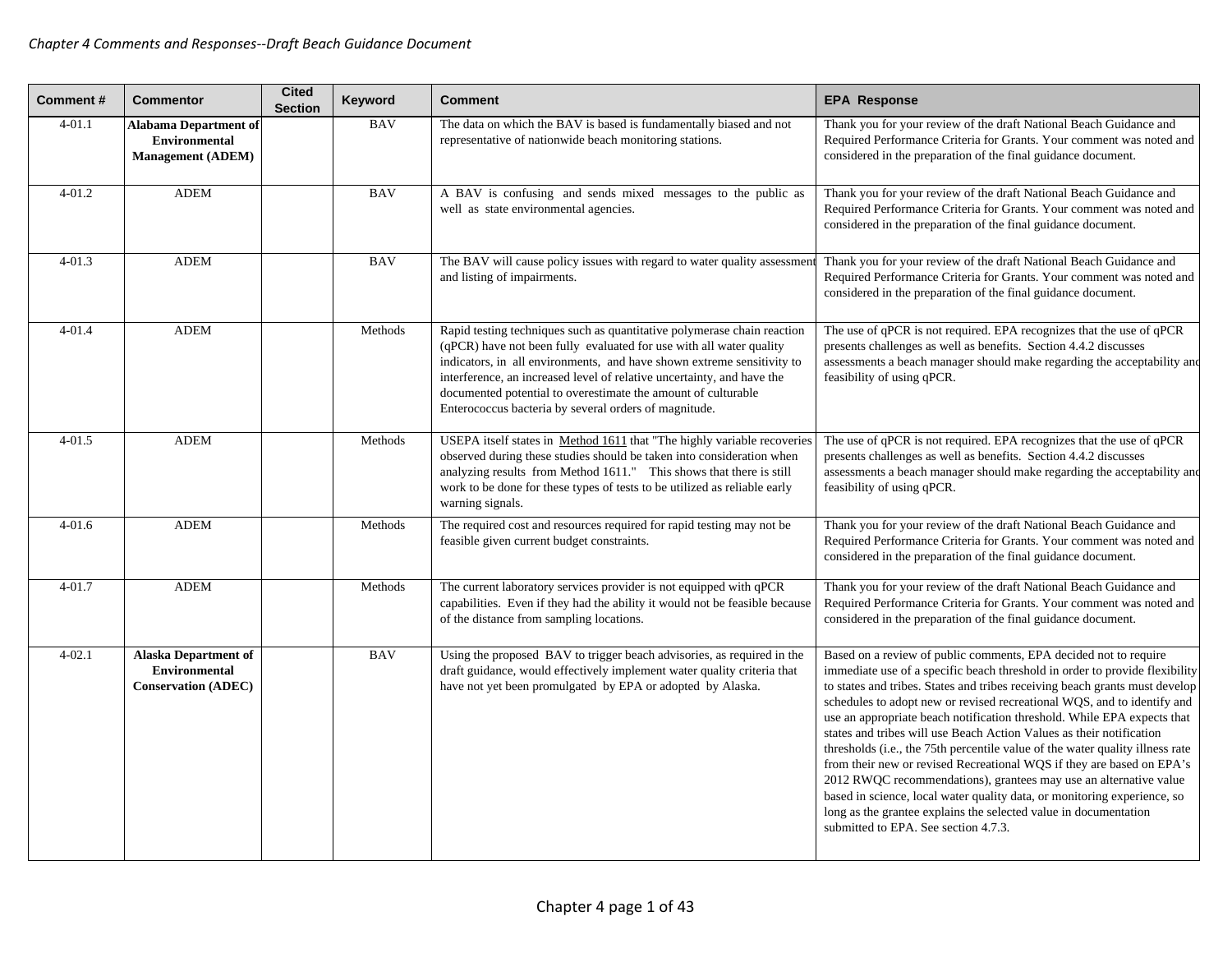| <b>Comment#</b> | <b>Commentor</b> | <b>Cited</b><br><b>Section</b> | Keyword     | <b>Comment</b>                                                                                                                                                                                                                                                                                                                                             | <b>EPA Response</b>                                                                                                                                                                                                                                                                                                                                                                                                                                                                                                                                                                                                                                                                                                                                                                                                                                                                 |
|-----------------|------------------|--------------------------------|-------------|------------------------------------------------------------------------------------------------------------------------------------------------------------------------------------------------------------------------------------------------------------------------------------------------------------------------------------------------------------|-------------------------------------------------------------------------------------------------------------------------------------------------------------------------------------------------------------------------------------------------------------------------------------------------------------------------------------------------------------------------------------------------------------------------------------------------------------------------------------------------------------------------------------------------------------------------------------------------------------------------------------------------------------------------------------------------------------------------------------------------------------------------------------------------------------------------------------------------------------------------------------|
| $4 - 02.2$      | <b>ADEC</b>      |                                | <b>BAV</b>  | DEC has no authority to use the proposed, more stringent BAV to issue<br>warnings to the public.                                                                                                                                                                                                                                                           | Thank you for your review of the draft National Beach Guidance and<br>Required Performance Criteria for Grants. Your comment was noted and<br>considered in the preparation of the final guidance document.                                                                                                                                                                                                                                                                                                                                                                                                                                                                                                                                                                                                                                                                         |
| $4 - 02.3$      | <b>ADEC</b>      |                                | <b>BAV</b>  | The large increase in resulting beach advisories with no standards to<br>support them would send a confusing message to our communities.                                                                                                                                                                                                                   | Thank you for your review of the draft National Beach Guidance and<br>Required Performance Criteria for Grants. Your comment was noted and<br>considered in the preparation of the final guidance document.                                                                                                                                                                                                                                                                                                                                                                                                                                                                                                                                                                                                                                                                         |
| $4 - 02.4$      | <b>ADEC</b>      |                                | <b>BAV</b>  | Alaska estimates that implementing the recommended BAV would result<br>in an increase in beach advisories of 370 percent based on Alaska beach<br>monitoring data collected from 2005-2013.                                                                                                                                                                | Thank you for your review of the draft National Beach Guidance and<br>Required Performance Criteria for Grants. Your comment was noted and<br>considered in the preparation of the final guidance document.                                                                                                                                                                                                                                                                                                                                                                                                                                                                                                                                                                                                                                                                         |
| $4 - 02.5$      | <b>ADEC</b>      |                                | <b>BAV</b>  | If the guidance is finalized without allowing alternative BAVs based on<br>current state criteria, Alaska will have no choice but to discontinue<br>involvement in the BEACH program.                                                                                                                                                                      | Based on a review of public comments, EPA decided not to require<br>immediate use of a specific beach threshold in order to provide flexibility<br>to states and tribes. States and tribes receiving beach grants must develop<br>schedules to adopt new or revised recreational WQS, and to identify and<br>use an appropriate beach notification threshold. While EPA expects that<br>states and tribes will use Beach Action Values as their notification<br>thresholds (i.e., the 75th percentile value of the water quality illness rate<br>from their new or revised Recreational WQS if they are based on EPA's<br>2012 RWQC recommendations), grantees may use an alternative value<br>based in science, local water quality data, or monitoring experience, so<br>long as the grantee explains the selected value in documentation<br>submitted to EPA. See section 4.7.3. |
| $4 - 02.6$      | <b>ADEC</b>      |                                | <b>RWQC</b> | ADEC determined that Alaska's beaches arc mainly in the "lightly used"<br>category; therefore, the ADEC implements the single-sample standard of<br>276 enterococci per 100 mL for the BEACH program. In addition, the<br>DEC also implements the criterion stating that a geometric mean for a<br>30-day period may not exceed 35 enterococci per 100 mL. | In a departure from the 1986 criteria, EPA is no longer recommending the<br>concept of multiple use intensity values of the SSM. EPA's 2012 RWQC<br>include both the GM and STV, used together to adequately protect the<br>designated use of primary contact recreation. Therefore, EPA<br>recommends that states and tribes adopt both the GM and STV into their<br>water quality standards.                                                                                                                                                                                                                                                                                                                                                                                                                                                                                      |
| $4 - 02.7$      | <b>ADEC</b>      |                                | <b>RWQC</b> | ADEC is concerned with implementation issues associated with the<br>2012 RWQC due to elimination of the tiered criteria structure that was<br>part of the 2004 Bacteria Rule. The tiered structure gave the state the<br>ability to implement the Beach program with state-specific circumstance<br>in mind.                                               | In a departure from the 1986 criteria, EPA is no longer recommending the<br>concept of multiple use intensity values of the SSM. EPA's 2012 RWQC<br>include both the GM and STV, used together to adequately protect the<br>designated use of primary contact recreation. Therefore, EPA<br>recommends that states and tribes adopt both the GM and STV into their<br>water quality standards.                                                                                                                                                                                                                                                                                                                                                                                                                                                                                      |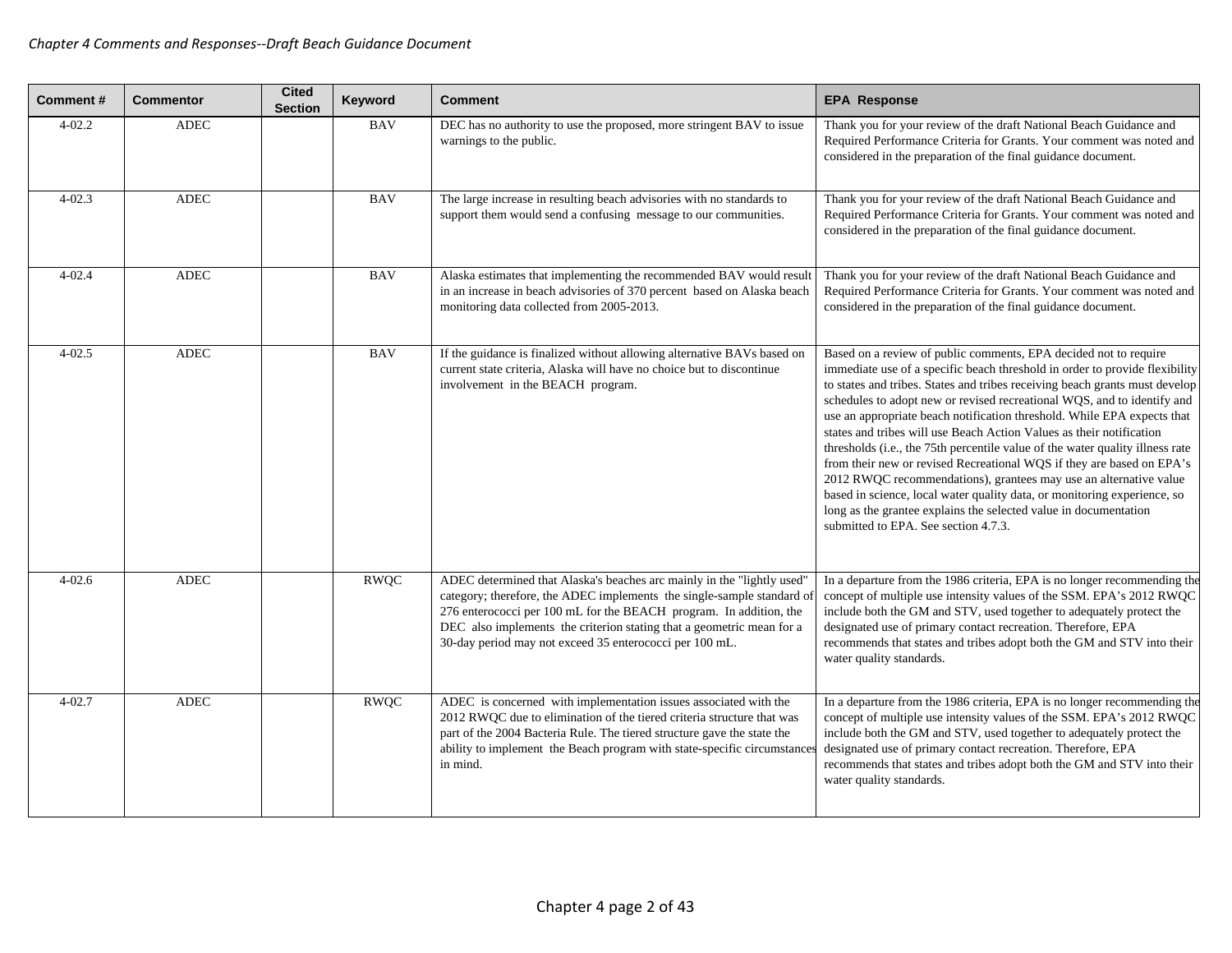| Comment#   | <b>Commentor</b>                                                                       | <b>Cited</b><br><b>Section</b> | Keyword    | <b>Comment</b>                                                                                                                                                                                                                                                                                 | <b>EPA Response</b>                                                                                                                                                                                                                                                                                                                                                                                                                                                                                                                                                                                                                                                                                                                                                                                                                                                                 |
|------------|----------------------------------------------------------------------------------------|--------------------------------|------------|------------------------------------------------------------------------------------------------------------------------------------------------------------------------------------------------------------------------------------------------------------------------------------------------|-------------------------------------------------------------------------------------------------------------------------------------------------------------------------------------------------------------------------------------------------------------------------------------------------------------------------------------------------------------------------------------------------------------------------------------------------------------------------------------------------------------------------------------------------------------------------------------------------------------------------------------------------------------------------------------------------------------------------------------------------------------------------------------------------------------------------------------------------------------------------------------|
| $4 - 02.8$ | <b>ADEC</b>                                                                            |                                | <b>BAV</b> | The use of the proposed BAV would substantially increase advisories<br>and create unnecessary concern for Alaskan recreational beach users<br>based on our colder environmental conditions and distinctive uses.                                                                               | Based on a review of public comments, EPA decided not to require<br>immediate use of a specific beach threshold in order to provide flexibility<br>to states and tribes. States and tribes receiving beach grants must develop<br>schedules to adopt new or revised recreational WQS, and to identify and<br>use an appropriate beach notification threshold. While EPA expects that<br>states and tribes will use Beach Action Values as their notification<br>thresholds (i.e., the 75th percentile value of the water quality illness rate<br>from their new or revised Recreational WQS if they are based on EPA's<br>2012 RWQC recommendations), grantees may use an alternative value<br>based in science, local water quality data, or monitoring experience, so<br>long as the grantee explains the selected value in documentation<br>submitted to EPA. See section 4.7.3. |
| $4 - 02.9$ | <b>ADEC</b>                                                                            |                                | <b>BAV</b> | The BAV criteria would create a less effective program because it would<br>misrepresent realities on the ground. A higher number of advisories will<br>also result in less funding for beach sampling and the number of beaches<br>that can be monitored with the currently available funding. | Thank you for your review of the draft National Beach Guidance and<br>Required Performance Criteria for Grants. Your comment was noted and<br>considered in the preparation of the final guidance document.                                                                                                                                                                                                                                                                                                                                                                                                                                                                                                                                                                                                                                                                         |
| 4.03.1     | <b>American Samoa</b><br><b>Environmental</b><br><b>Protection Agency (AS-</b><br>EPA) | 4.7.2                          | <b>BAV</b> | With regard to Section 4.7.2, the American Samoa Environmental<br>Protection Agency (AS-EPA) strongly disagrees with the requirement that<br>BEACH Act grant recipients m must use Beach Action Values (BAV) as<br>the Beach Notification Threshold.                                           | Based on a review of public comments, EPA decided not to require<br>immediate use of a specific beach threshold in order to provide flexibility<br>to states and tribes. States and tribes receiving beach grants must develop<br>schedules to adopt new or revised recreational WQS, and to identify and<br>use an appropriate beach notification threshold. While EPA expects that<br>states and tribes will use Beach Action Values as their notification<br>thresholds (i.e., the 75th percentile value of the water quality illness rate<br>from their new or revised Recreational WQS if they are based on EPA's<br>2012 RWQC recommendations), grantees may use an alternative value<br>based in science, local water quality data, or monitoring experience, so<br>long as the grantee explains the selected value in documentation<br>submitted to EPA. See section 4.7.3. |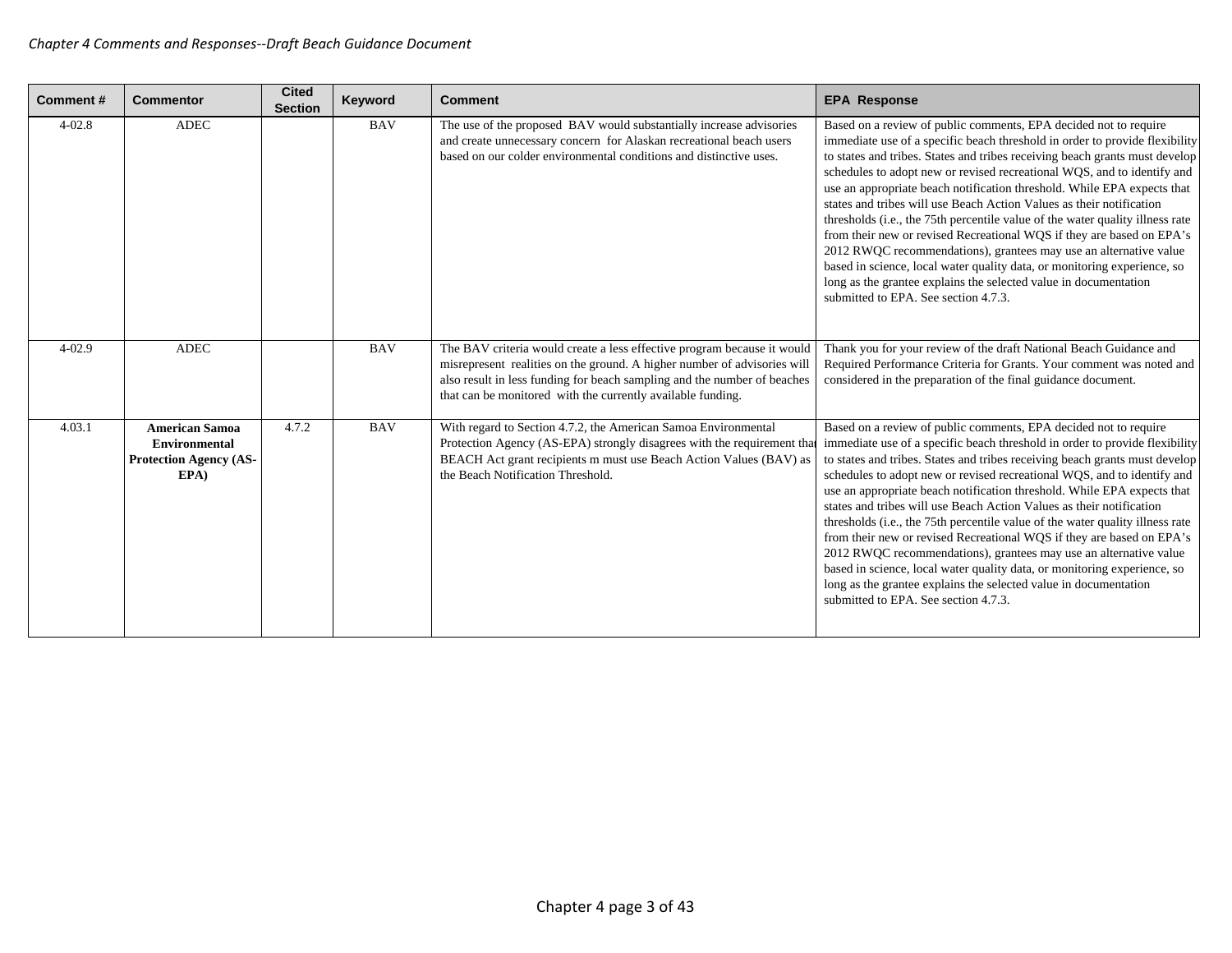| <b>Comment#</b> | <b>Commentor</b> | <b>Cited</b><br><b>Section</b> | Keyword    | <b>Comment</b>                                                                                                                                              | <b>EPA Response</b>                                                                                                                                                                                                                                                                                                                                                                                                                                                                                                                                                                                                                                                                                                                                                                                                                                                                                                                                                                                                                                                                                                                                                              |
|-----------------|------------------|--------------------------------|------------|-------------------------------------------------------------------------------------------------------------------------------------------------------------|----------------------------------------------------------------------------------------------------------------------------------------------------------------------------------------------------------------------------------------------------------------------------------------------------------------------------------------------------------------------------------------------------------------------------------------------------------------------------------------------------------------------------------------------------------------------------------------------------------------------------------------------------------------------------------------------------------------------------------------------------------------------------------------------------------------------------------------------------------------------------------------------------------------------------------------------------------------------------------------------------------------------------------------------------------------------------------------------------------------------------------------------------------------------------------|
| 4.03.2          | AS-EPA           |                                | <b>BAV</b> | AS-EPA considers it contradictory to require BEACH Act grant reci<br>pients to use BAV when the recommended criteria states that use of<br>BAV is optional. | The 2012 RWQC document discusses EPA's water quality criteria<br>recommendations for all recreational waters. The beach guidance,<br>however, contains requirements that are applicable only to coastal<br>recreation waters in states and tribes receiving beach grants as well as<br>recommendations applicable to all waters. States and tribes receiving<br>beach grants must develop schedules to: adopt new or revised recreational<br>WQS, and to identify and use an appropriate beach notification threshold.<br>In order to provide flexibility to states and tribes, EPA decided not to<br>require immediate use of a specific beach threshold. While EPA expects<br>that states and tribes will use Beach Action Values as their notification<br>thresholds (i.e., the 75th percentile value of the water quality illness rate<br>from their new or revised Recreational WQS if they are based on EPA's<br>2012 RWQC recommendations), grantees may use an alternative value<br>based in science, local water quality data, or monitoring experience, so<br>long as the grantee explains the selected value in documentation<br>submitted to EPA. See section 4.7.3. |
|                 |                  |                                |            |                                                                                                                                                             | EPA may attach conditions to grants so long as those conditions<br>reasonably further the purpose of the authorizing statute. See Shanty<br>Town Associates Ltd. Partnership v. EPA, 843 F.2d 782 (4th Cir. 1988).<br>EPA's requirement that BEACH grant recipients submit a schedule for<br>the adoption of new or revised water quality standards furthers the<br>purpose of CWA Section 303(i)(1)(B), which directs States with coastal<br>recreation waters to adopt and submit to EPA new or revised water<br>quality standards for those waters for all pathogens and pathogen<br>indicators to which EPA's 2012 RWQC are applicable. See 33 U.S.C.<br>$1313(i)(1)(B)$ . EPA's requirement that grant recipients use a beach<br>notification value is directly based on the BEACH Act's purpose of<br>providing for "the prompt notification of the public  of any exceeding<br>or likely exceeding applicable water quality standards for coastal<br>recreation waters." See 33 U.S.C. § 1346 (a)(1)(B), (b)(1).                                                                                                                                                          |
| 4.03.3          | AS-EPA           |                                | <b>BAV</b> | AS-EPA considers that an exceedance of the BAV does not<br>substantially indicate or suggest that an exceedance of the WQS will<br>likely occur.            | Thank you for your review of the draft National Beach Guidance and<br>Required Performance Criteria for Grants. Your comment was noted and<br>considered in the preparation of the final guidance document.                                                                                                                                                                                                                                                                                                                                                                                                                                                                                                                                                                                                                                                                                                                                                                                                                                                                                                                                                                      |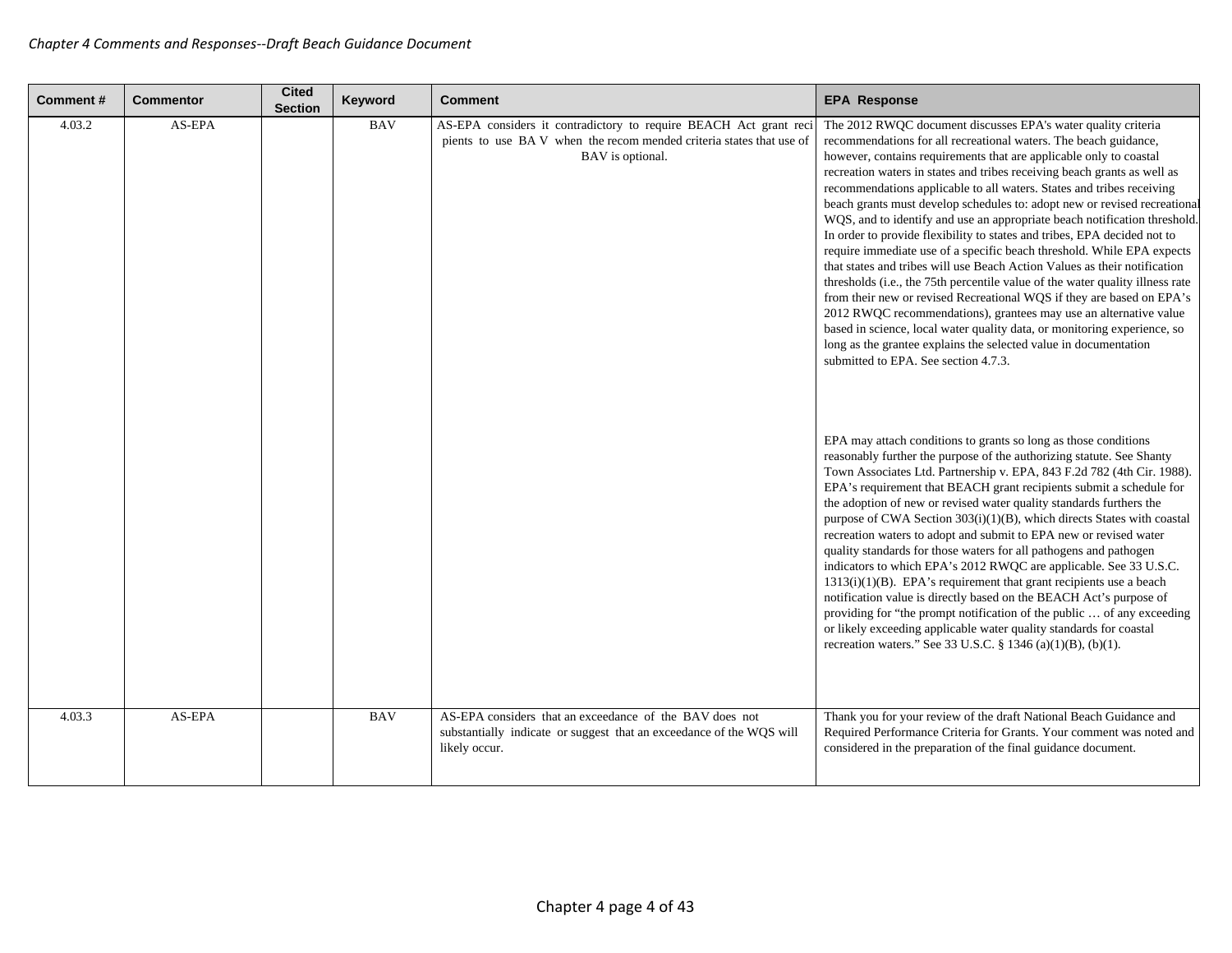| Comment# | <b>Commentor</b> | <b>Cited</b><br><b>Section</b> | Keyword    | <b>Comment</b>                                                                                                                                                                                                                                                                                                                            | <b>EPA Response</b>                                                                                                                                                                                                                                                                                                                                                                                                                                                                                                                                                                                                                                                                                                                                                                                                                                                                 |
|----------|------------------|--------------------------------|------------|-------------------------------------------------------------------------------------------------------------------------------------------------------------------------------------------------------------------------------------------------------------------------------------------------------------------------------------------|-------------------------------------------------------------------------------------------------------------------------------------------------------------------------------------------------------------------------------------------------------------------------------------------------------------------------------------------------------------------------------------------------------------------------------------------------------------------------------------------------------------------------------------------------------------------------------------------------------------------------------------------------------------------------------------------------------------------------------------------------------------------------------------------------------------------------------------------------------------------------------------|
| 4.03.4   | AS-EPA           |                                | <b>BAV</b> | AS-EPA considers that use of the BAY is overly conservat ive and<br>will lead to overly caut i ous beach adv isories.                                                                                                                                                                                                                     | Based on a review of public comments, EPA decided not to require<br>immediate use of a specific beach threshold in order to provide flexibility<br>to states and tribes. States and tribes receiving beach grants must develop<br>schedules to adopt new or revised recreational WQS, and to identify and<br>use an appropriate beach notification threshold. While EPA expects that<br>states and tribes will use Beach Action Values as their notification<br>thresholds (i.e., the 75th percentile value of the water quality illness rate<br>from their new or revised Recreational WQS if they are based on EPA's<br>2012 RWQC recommendations), grantees may use an alternative value<br>based in science, local water quality data, or monitoring experience, so<br>long as the grantee explains the selected value in documentation<br>submitted to EPA. See section 4.7.3. |
| 4.03.5   | AS-EPA           |                                | <b>BAV</b> | AS-EPA considers that use of a BAV criteria for notificat ions that is<br>different from the WQS wi thout any scien tific or public health basis<br>other than a n add itional and marginal measure of precaution, will ca<br>use confusion for the public and will erode public confidence in<br>state/territory environmental agencies. | Thank you for your review of the draft National Beach Guidance and<br>Required Performance Criteria for Grants. Your comment was noted and<br>considered in the preparation of the final guidance document.                                                                                                                                                                                                                                                                                                                                                                                                                                                                                                                                                                                                                                                                         |
| 4.03.6   | AS-EPA           |                                | <b>BAV</b> | AS-EPA considers that implementation of the BAV will lead to negat ive<br>economic impacts.                                                                                                                                                                                                                                               | Based on a review of public comments, EPA decided not to require<br>immediate use of a specific beach threshold in order to provide flexibility<br>to states and tribes. States and tribes receiving beach grants must develop<br>schedules to adopt new or revised recreational WQS, and to identify and<br>use an appropriate beach notification threshold. While EPA expects that<br>states and tribes will use Beach Action Values as their notification<br>thresholds (i.e., the 75th percentile value of the water quality illness rate<br>from their new or revised Recreational WQS if they are based on EPA's<br>2012 RWQC recommendations), grantees may use an alternative value<br>based in science, local water quality data, or monitoring experience, so<br>long as the grantee explains the selected value in documentation<br>submitted to EPA. See section 4.7.3. |
| 4.03.7   | AS-EPA           |                                | <b>BAV</b> | AS-EPA considers that the im position of the BAV requ irement on<br>BEACH Act grant eligi bility wi ll lead to a reduction of beach<br>monitoring programs nationwide.                                                                                                                                                                    | Thank you for your review of the draft National Beach Guidance and<br>Required Performance Criteria for Grants. Your comment was noted and<br>considered in the preparation of the final guidance document.                                                                                                                                                                                                                                                                                                                                                                                                                                                                                                                                                                                                                                                                         |
| 4.03.8   | AS-EPA           |                                | <b>BAV</b> | AS-EPA questions the wisdom of imposing the "action values" when<br>statutory based standards have been devel oped and ·implemented based<br>on sound science and regulatory due process                                                                                                                                                  | Thank you for your review of the draft National Beach Guidance and<br>Required Performance Criteria for Grants. Your comment was noted and<br>considered in the preparation of the final guidance document.                                                                                                                                                                                                                                                                                                                                                                                                                                                                                                                                                                                                                                                                         |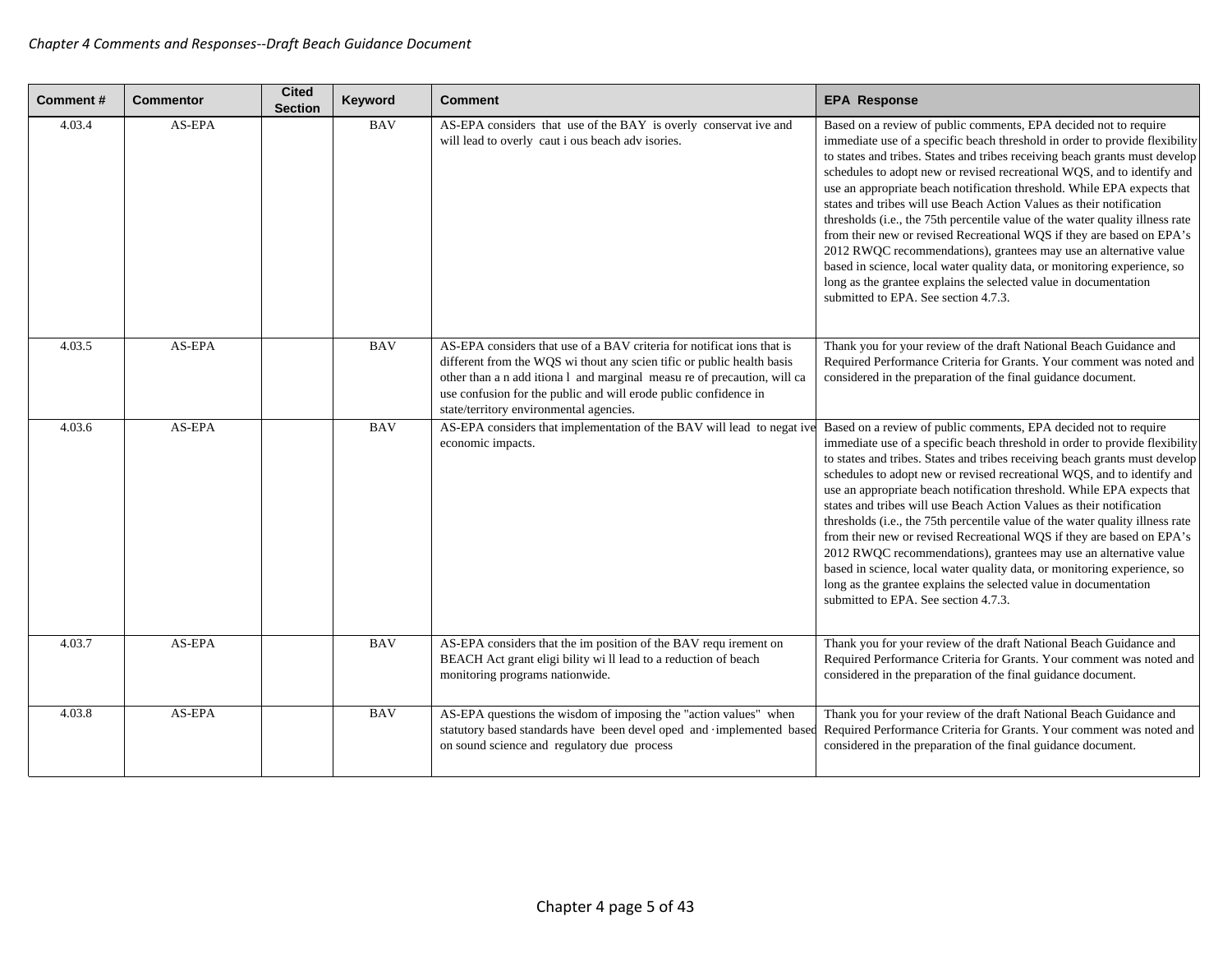| <b>Comment#</b> | <b>Commentor</b>                                                                     | <b>Cited</b><br><b>Section</b> | Keyword    | <b>Comment</b>                                                                                                                                                   | <b>EPA Response</b>                                                                                                                                                                                                                                                                                                                                                                                                                                                                                                                                                                                                                                                                                                                                                                                                                                                                 |
|-----------------|--------------------------------------------------------------------------------------|--------------------------------|------------|------------------------------------------------------------------------------------------------------------------------------------------------------------------|-------------------------------------------------------------------------------------------------------------------------------------------------------------------------------------------------------------------------------------------------------------------------------------------------------------------------------------------------------------------------------------------------------------------------------------------------------------------------------------------------------------------------------------------------------------------------------------------------------------------------------------------------------------------------------------------------------------------------------------------------------------------------------------------------------------------------------------------------------------------------------------|
| $4 - 04.1$      | <b>California State Water</b><br><b>Resources Control</b><br><b>Board (CA SWRCB)</b> |                                | <b>BAV</b> | Imposition of the beach action values is effectively a standards action<br>being implemented through a grant program without the benefit of a<br>public process. | Based on a review of public comments, EPA decided not to require<br>immediate use of a specific beach threshold in order to provide flexibility<br>to states and tribes. States and tribes receiving beach grants must develop<br>schedules to adopt new or revised recreational WQS, and to identify and<br>use an appropriate beach notification threshold. While EPA expects that<br>states and tribes will use Beach Action Values as their notification<br>thresholds (i.e., the 75th percentile value of the water quality illness rate<br>from their new or revised Recreational WQS if they are based on EPA's<br>2012 RWQC recommendations), grantees may use an alternative value<br>based in science, local water quality data, or monitoring experience, so<br>long as the grantee explains the selected value in documentation<br>submitted to EPA. See section 4.7.3. |
| $4 - 04.2$      | <b>CA SWRCB</b>                                                                      |                                | <b>BAV</b> | The requirement to use the beach action values creates legal<br>inconsistencies with state laws.                                                                 | Based on a review of public comments, EPA decided not to require<br>immediate use of a specific beach threshold in order to provide flexibility<br>to states and tribes. States and tribes receiving beach grants must develop<br>schedules to adopt new or revised recreational WQS, and to identify and<br>use an appropriate beach notification threshold. While EPA expects that<br>states and tribes will use Beach Action Values as their notification<br>thresholds (i.e., the 75th percentile value of the water quality illness rate<br>from their new or revised Recreational WQS if they are based on EPA's<br>2012 RWQC recommendations), grantees may use an alternative value<br>based in science, local water quality data, or monitoring experience, so<br>long as the grantee explains the selected value in documentation<br>submitted to EPA. See section 4.7.3. |
| $4 - 04.3$      | <b>CA SWRCB</b>                                                                      |                                | <b>BAV</b> | Use of the beach action values will increase the number of beach postings<br>by between 50% and 60% with little likely improvement in public health<br>outcomes. | Thank you for your review of the draft National Beach Guidance and<br>Required Performance Criteria for Grants. Your comment was noted and<br>considered in the preparation of the final guidance document.                                                                                                                                                                                                                                                                                                                                                                                                                                                                                                                                                                                                                                                                         |
| $4 - 04.4$      | <b>CA SWRCB</b>                                                                      |                                | <b>BAV</b> | The use of beach action values may cause public confusion and<br>uncertainty over Beach Safety.                                                                  | Thank you for your review of the draft National Beach Guidance and<br>Required Performance Criteria for Grants. Your comment was noted and<br>considered in the preparation of the final guidance document.                                                                                                                                                                                                                                                                                                                                                                                                                                                                                                                                                                                                                                                                         |
| $4 - 04.5$      | <b>CA SWRCB</b>                                                                      |                                | <b>BAV</b> | Imposition of the beach action values may have an adverse economic<br>impact to the state.                                                                       | Thank you for your review of the draft National Beach Guidance and<br>Required Performance Criteria for Grants. Your comment was noted and<br>considered in the preparation of the final guidance document.                                                                                                                                                                                                                                                                                                                                                                                                                                                                                                                                                                                                                                                                         |
| $4 - 04.6$      | <b>CA SWRCB</b>                                                                      |                                | <b>BAV</b> | Imposition of the beach action values may result in a reduction in overall<br>beach monitoring.                                                                  | Thank you for your review of the draft National Beach Guidance and<br>Required Performance Criteria for Grants. Your comment was noted and<br>considered in the preparation of the final guidance document.                                                                                                                                                                                                                                                                                                                                                                                                                                                                                                                                                                                                                                                                         |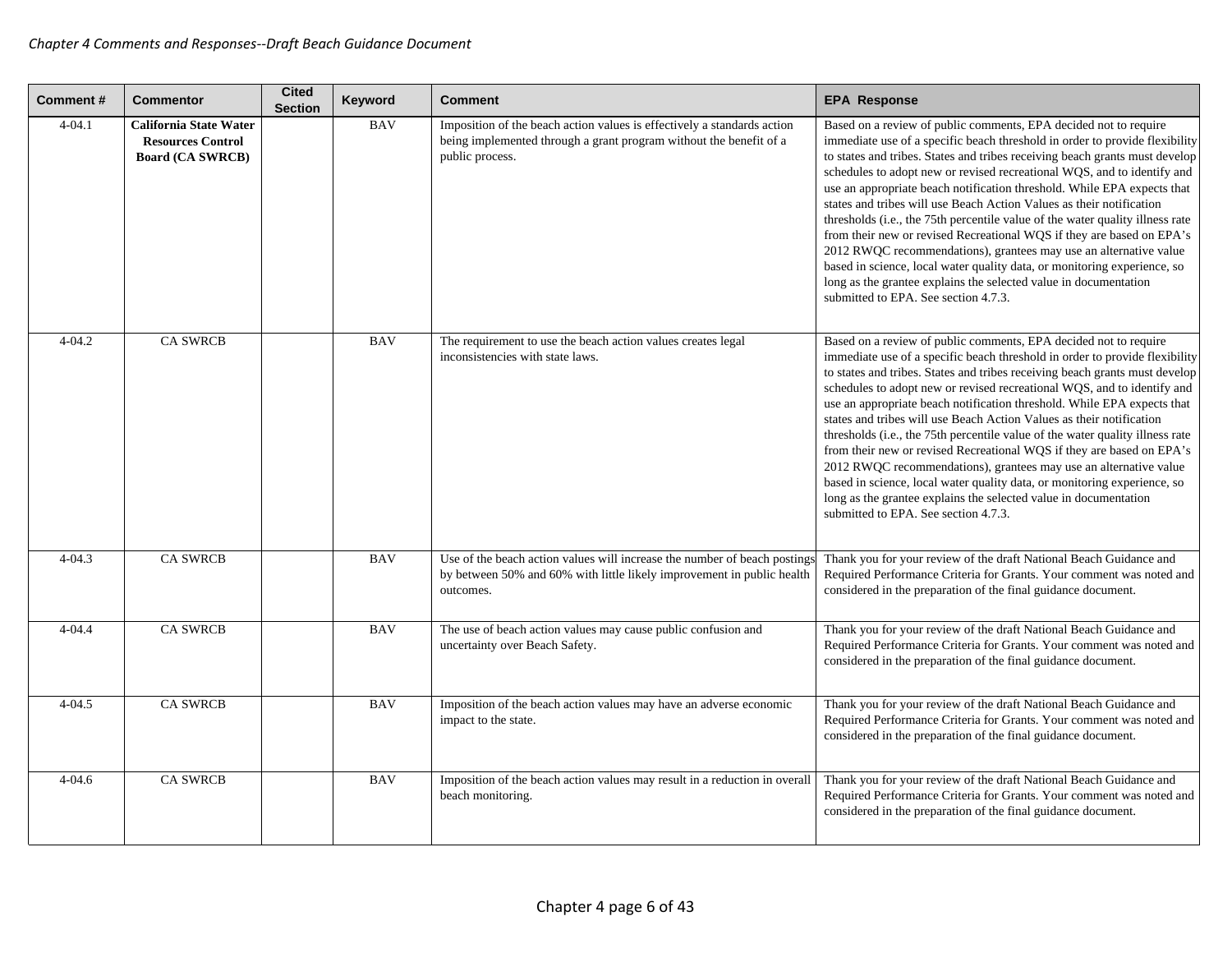| <b>Comment#</b> | <b>Commentor</b>                      | <b>Cited</b><br><b>Section</b> | Keyword    | <b>Comment</b>                                                                                                                                                                                                                                                                                                                                                                                                                                                                                                                       | <b>EPA Response</b>                                                                                                                                                                                                                                                                                                                                                                                                                                                                                                                                                                                                                                                                                                                                                                                                                                                                                                                                                                                                                                                                                                                                                                      |
|-----------------|---------------------------------------|--------------------------------|------------|--------------------------------------------------------------------------------------------------------------------------------------------------------------------------------------------------------------------------------------------------------------------------------------------------------------------------------------------------------------------------------------------------------------------------------------------------------------------------------------------------------------------------------------|------------------------------------------------------------------------------------------------------------------------------------------------------------------------------------------------------------------------------------------------------------------------------------------------------------------------------------------------------------------------------------------------------------------------------------------------------------------------------------------------------------------------------------------------------------------------------------------------------------------------------------------------------------------------------------------------------------------------------------------------------------------------------------------------------------------------------------------------------------------------------------------------------------------------------------------------------------------------------------------------------------------------------------------------------------------------------------------------------------------------------------------------------------------------------------------|
| $4 - 04.7$      | <b>CA SWRCB</b>                       |                                | Modeling   | We continue support for state and US EPA development of predictive<br>modelling and rapid test methods that will provide more useful<br>information to the public on a same day basis. We believe these are more<br>cost effective approaches for improving public notification. As with the<br>beach action values and for most of the remaining proposed changes in<br>the National Beach Guidance Criteria for Grants, the State Water Board<br>supports their additions as guidance but not as required performance<br>criteria. | Thank you for your review of the draft National Beach Guidance and<br>Required Performance Criteria for Grants. Your comment was noted and<br>considered in the preparation of the final guidance document.                                                                                                                                                                                                                                                                                                                                                                                                                                                                                                                                                                                                                                                                                                                                                                                                                                                                                                                                                                              |
| $4 - 04.8$      | <b>CA SWRCB</b>                       |                                | Modeling   | We look to find approaches implementing appropriate beach predictive<br>modelling or implementing rapid methods for fecal indicator bacteria<br>which may be a more effective ways to protect public health.                                                                                                                                                                                                                                                                                                                         | Thank you for your review of the draft National Beach Guidance and<br>Required Performance Criteria for Grants. Your comment was noted and<br>considered in the preparation of the final guidance document.                                                                                                                                                                                                                                                                                                                                                                                                                                                                                                                                                                                                                                                                                                                                                                                                                                                                                                                                                                              |
| $4 - 05.1$      | <b>Chicago Park District</b><br>(CPD) |                                | Modeling   | We continue support for state and US EPA development of predictive<br>modelling and rapid test methods that will provide more useful<br>information to the public on a same day basis. We believe these are more<br>cost effective approaches for improving public notification. As with the<br>beach action values and for most of the remaining proposed changes in<br>the National Beach Guidance Criteria for Grants, the State Water Board<br>supports their additions as guidance but not as required performance<br>criteria. | Thank you for your review of the draft National Beach Guidance and<br>Required Performance Criteria for Grants. Your comment was noted and<br>considered in the preparation of the final guidance document.                                                                                                                                                                                                                                                                                                                                                                                                                                                                                                                                                                                                                                                                                                                                                                                                                                                                                                                                                                              |
| $4 - 05.2$      | <b>CPD</b>                            |                                | <b>BAV</b> | We are also troubled by inconsistencies between the Guidance and the<br>2012 Recreational Water Quality Criteria. The Guidance requires states to<br>use the most restrictive Beach Action Value (BAV) of 190 cfu I 100 ml<br>where states have not yet adopted the 2012 Criteria in order to qualify for<br>grant funding. The 2012 Criteria provide states with a choice between a<br>BAV of 235 cfu /100 ml and 190 cfu / 100 mL.                                                                                                 | The 2012 RWQC document discusses EPA's water quality criteria<br>recommendations for all recreational waters. The beach guidance,<br>however, contains requirements that are applicable only to coastal<br>recreation waters in states and tribes receiving beach grants as well as<br>recommendations applicable to all waters. States and tribes receiving<br>beach grants must develop schedules to: adopt new or revised recreational<br>WQS, and to identify and use an appropriate beach notification threshold.<br>In order to provide flexibility to states and tribes, EPA decided not to<br>require immediate use of a specific beach threshold. While EPA expects<br>that states and tribes will use Beach Action Values as their notification<br>thresholds (i.e., the 75th percentile value of the water quality illness rate<br>from their new or revised Recreational WQS if they are based on EPA's<br>2012 RWQC recommendations), grantees may use an alternative value<br>based in science, local water quality data, or monitoring experience, so<br>long as the grantee explains the selected value in documentation<br>submitted to EPA. See section 4.7.3. (cont.) |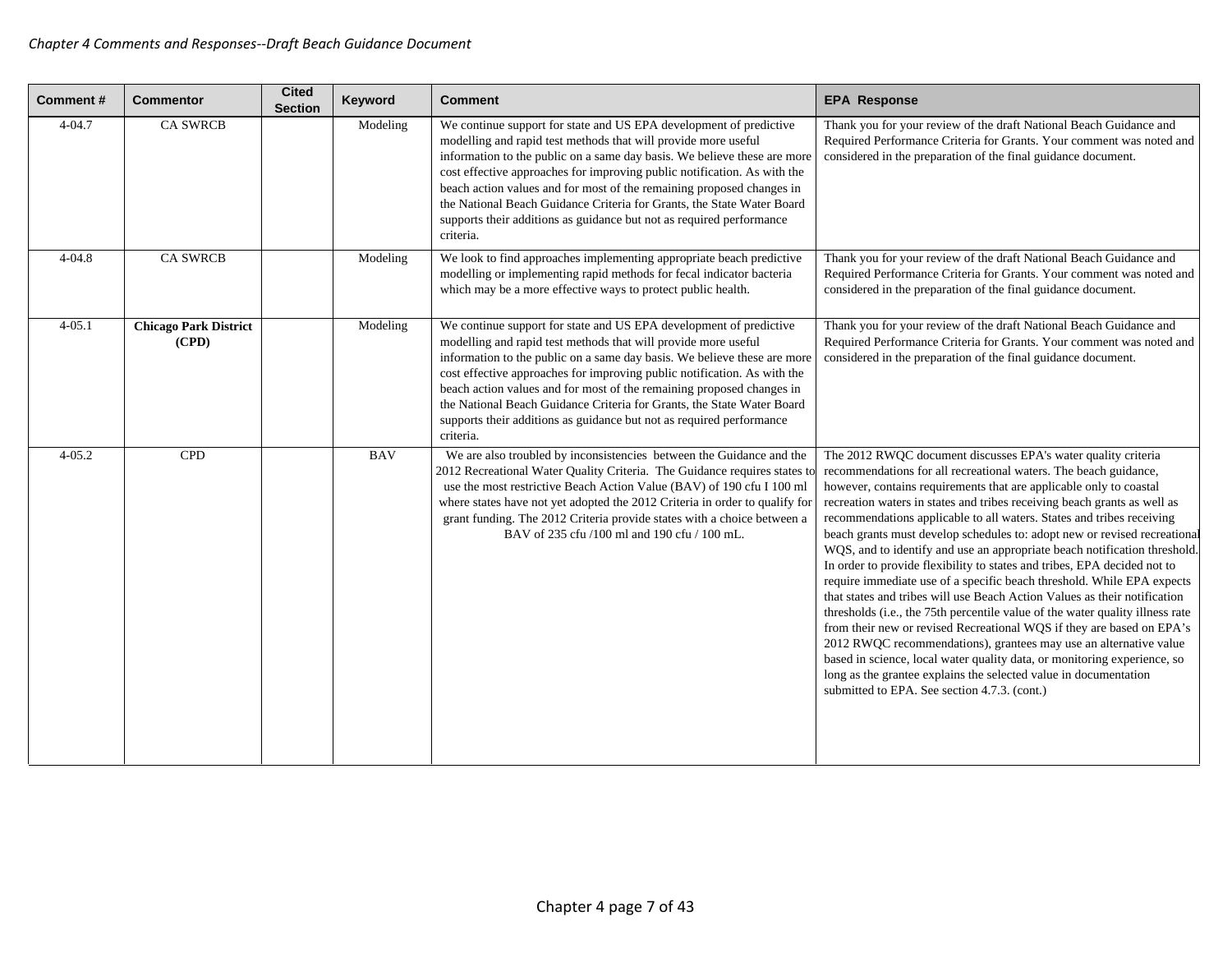| <b>Comment#</b> | <b>Commentor</b> | <b>Cited</b><br><b>Section</b> | Keyword    | <b>Comment</b>                                                                                                                                                                                                                                                                                                                                                                                                                                                                                                                                                                                                                                                 | <b>EPA Response</b>                                                                                                                                                                                                                                                                                                                                                                                                                                                                                                                                                                                                                                                                                                                                                                                                                                                                                                                                                                                                     |
|-----------------|------------------|--------------------------------|------------|----------------------------------------------------------------------------------------------------------------------------------------------------------------------------------------------------------------------------------------------------------------------------------------------------------------------------------------------------------------------------------------------------------------------------------------------------------------------------------------------------------------------------------------------------------------------------------------------------------------------------------------------------------------|-------------------------------------------------------------------------------------------------------------------------------------------------------------------------------------------------------------------------------------------------------------------------------------------------------------------------------------------------------------------------------------------------------------------------------------------------------------------------------------------------------------------------------------------------------------------------------------------------------------------------------------------------------------------------------------------------------------------------------------------------------------------------------------------------------------------------------------------------------------------------------------------------------------------------------------------------------------------------------------------------------------------------|
|                 |                  |                                |            |                                                                                                                                                                                                                                                                                                                                                                                                                                                                                                                                                                                                                                                                | EPA may attach conditions to grants so long as those conditions<br>reasonably further the purpose of the authorizing statute. See Shanty<br>Town Associates Ltd. Partnership v. EPA, 843 F.2d 782 (4th Cir. 1988).<br>EPA's requirement that BEACH grant recipients submit a schedule for<br>the adoption of new or revised water quality standards furthers the<br>purpose of CWA Section 303(i)(1)(B), which directs States with coastal<br>recreation waters to adopt and submit to EPA new or revised water<br>quality standards for those waters for all pathogens and pathogen<br>indicators to which EPA's 2012 RWQC are applicable. See 33 U.S.C.<br>$1313(i)(1)(B)$ . EPA's requirement that grant recipients use a beach<br>notification value is directly based on the BEACH Act's purpose of<br>providing for "the prompt notification of the public  of any exceeding<br>or likely exceeding applicable water quality standards for coastal<br>recreation waters." See 33 U.S.C. § 1346 (a)(1)(B), (b)(1). |
| $4 - 05.3$      | <b>CPD</b>       |                                | <b>BAV</b> | The legislative process for states to adopt new water quality regulations<br>takes many months. As currently drafted, the Guidance may have the<br>effect of changing the BAV used at beaches to 190 for one or two years,<br>only to have it change back to 235 once the 2012 Criteria are adopted.                                                                                                                                                                                                                                                                                                                                                           | Based on a review of public comments, EPA decided not to require<br>immediate use of a specific beach threshold in order to provide flexibility<br>to states and tribes. States and tribes receiving beach grants must develop<br>schedules to adopt new or revised recreational WQS, and to identify and<br>use an appropriate beach notification threshold. While EPA expects that<br>states and tribes will use Beach Action Values as their notification<br>thresholds (i.e., the 75th percentile value of the water quality illness rate<br>from their new or revised Recreational WQS if they are based on EPA's<br>2012 RWQC recommendations), grantees may use an alternative value<br>based in science, local water quality data, or monitoring experience, so<br>long as the grantee explains the selected value in documentation<br>submitted to EPA. See section 4.7.3.                                                                                                                                     |
| $4 - 05.4$      | <b>CPD</b>       |                                | <b>BAV</b> | We fear that a temporary reduction in the water quality criteria would<br>only serve to confuse people and erode confidence in beach water quality<br>programs.                                                                                                                                                                                                                                                                                                                                                                                                                                                                                                | Thank you for your review of the draft National Beach Guidance and<br>Required Performance Criteria for Grants. Your comment was noted and<br>considered in the preparation of the final guidance document.                                                                                                                                                                                                                                                                                                                                                                                                                                                                                                                                                                                                                                                                                                                                                                                                             |
| $4 - 05.5$      | <b>CPD</b>       |                                | Modeling   | CPD has also spent the past four years building predictive models for<br>water quality that allow us to issue advisories based on real-time<br>predictions instead of day-old lab results.  The models are also based on<br>the existing water quality criteria of 235. Modifying the models to reflect<br>a change in the water quality criteria to 190 would take time and<br>resources. We strongly believe that public health would be better served<br>by focusing resources on sanitary surveys and mitigation projects to<br>address the sources of bacteria instead of modifying operations to<br>accommodate a temporary change in the water quality. | Thank you for your review of the draft National Beach Guidance and<br>Required Performance Criteria for Grants. Your comment was noted and<br>considered in the preparation of the final guidance document.                                                                                                                                                                                                                                                                                                                                                                                                                                                                                                                                                                                                                                                                                                                                                                                                             |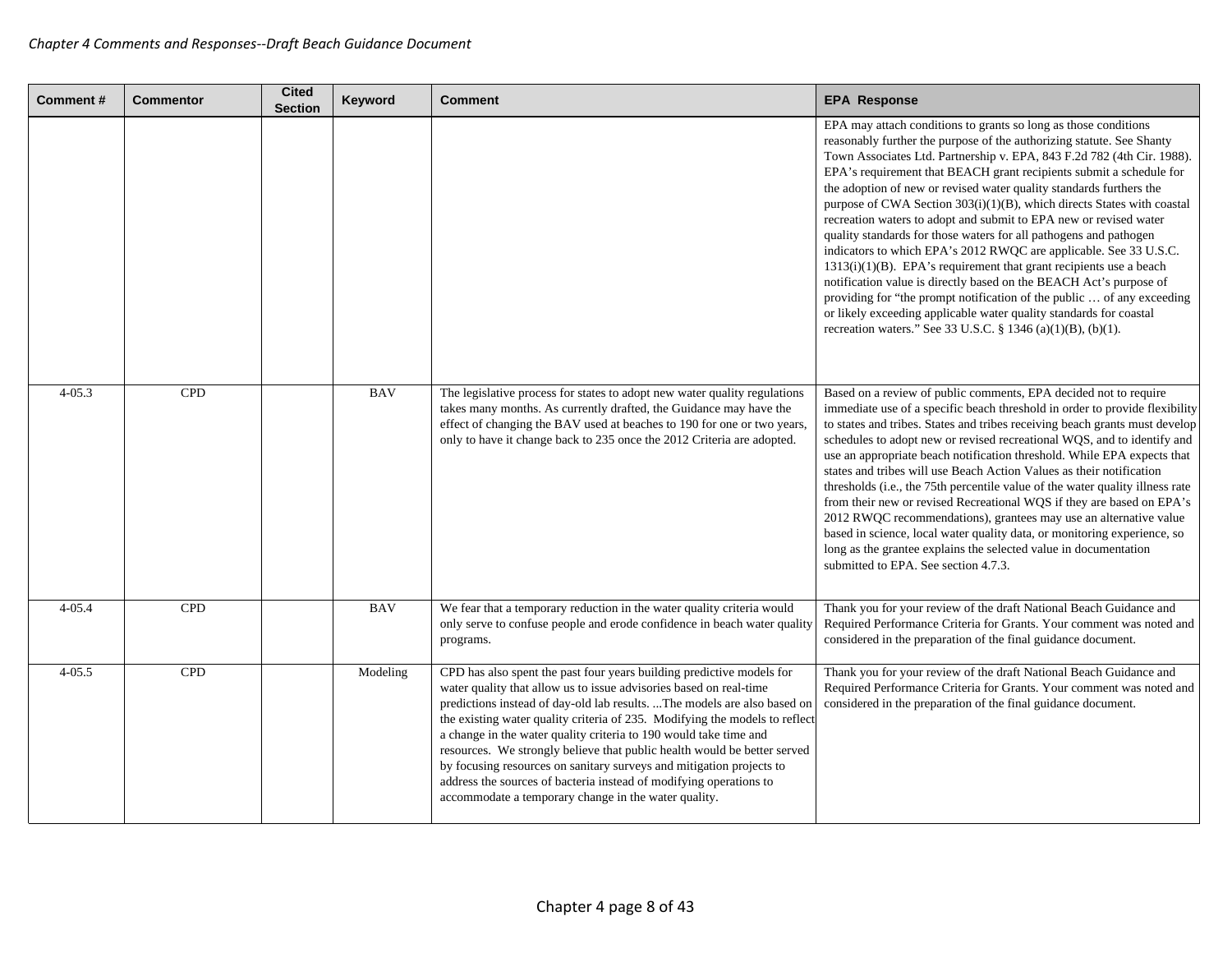| <b>Comment#</b> | Commentor                                                                               | <b>Cited</b><br><b>Section</b> | Keyword    | <b>Comment</b>                                                                                                                                                                                                                                                                                                                                                                                                                                                                                                                     | <b>EPA Response</b>                                                                                                                                                                                                                                                                                                                                                                                                                                                                                                                                                                                                                                                                                                                                                                                                                                                                 |
|-----------------|-----------------------------------------------------------------------------------------|--------------------------------|------------|------------------------------------------------------------------------------------------------------------------------------------------------------------------------------------------------------------------------------------------------------------------------------------------------------------------------------------------------------------------------------------------------------------------------------------------------------------------------------------------------------------------------------------|-------------------------------------------------------------------------------------------------------------------------------------------------------------------------------------------------------------------------------------------------------------------------------------------------------------------------------------------------------------------------------------------------------------------------------------------------------------------------------------------------------------------------------------------------------------------------------------------------------------------------------------------------------------------------------------------------------------------------------------------------------------------------------------------------------------------------------------------------------------------------------------|
| $4 - 06.1$      | <b>Commonwealth of the</b><br><b>Northern Marianas</b><br><b>Islands</b>                |                                |            | Same comment document as AS- EPA above.                                                                                                                                                                                                                                                                                                                                                                                                                                                                                            |                                                                                                                                                                                                                                                                                                                                                                                                                                                                                                                                                                                                                                                                                                                                                                                                                                                                                     |
| $4 - 07.1$      | Connecticut<br><b>Department of Energy</b><br>and Environmental<br>Protection (CT DEEP) |                                | <b>BAV</b> | This new requirement listed on page 12 and page 70 is inconsistent with<br>the State of Connecticut Guidelines for Monitoring Bathing Water and<br>Closure Protocol (Beach Protocols) developed jointly by CT DEEP and<br>the Connecticut Department of Public Health (CT DPH). While the<br>Beach Protocols recommend evaluating the single sample exceedance<br>criterion and the geometric mean criterion, beach closures are generally<br>made based on the single sample exceedance criterion.                                | Based on a review of public comments, EPA decided not to require<br>immediate use of a specific beach threshold in order to provide flexibility<br>to states and tribes. States and tribes receiving beach grants must develop<br>schedules to adopt new or revised recreational WQS, and to identify and<br>use an appropriate beach notification threshold. While EPA expects that<br>states and tribes will use Beach Action Values as their notification<br>thresholds (i.e., the 75th percentile value of the water quality illness rate<br>from their new or revised Recreational WQS if they are based on EPA's<br>2012 RWQC recommendations), grantees may use an alternative value<br>based in science, local water quality data, or monitoring experience, so<br>long as the grantee explains the selected value in documentation<br>submitted to EPA. See section 4.7.3. |
| $4 - 07.2$      | <b>CT DEEP</b>                                                                          |                                | <b>BAV</b> | Requiring beach grant recipients to use the BAVs will result in<br>significantly more beach closures without any apparent justification other<br>than EPA desires a "nationally consistent trigger". While the Departmen<br>understands that using the BAV could provide a nationally consistent<br>approach those accepting the Beach Grant in the future, we are unaware<br>of any epidemiological studies that would require the use of these BAVs<br>to be the only number that is acceptable to use to inform beach closures. | Based on a review of public comments, EPA decided not to require<br>immediate use of a specific beach threshold in order to provide flexibility<br>to states and tribes. States and tribes receiving beach grants must develop<br>schedules to adopt new or revised recreational WQS, and to identify and<br>use an appropriate beach notification threshold. While EPA expects that<br>states and tribes will use Beach Action Values as their notification<br>thresholds (i.e., the 75th percentile value of the water quality illness rate<br>from their new or revised Recreational WQS if they are based on EPA's<br>2012 RWQC recommendations), grantees may use an alternative value<br>based in science, local water quality data, or monitoring experience, so<br>long as the grantee explains the selected value in documentation<br>submitted to EPA. See section 4.7.3. |
| $4 - 07.3$      | <b>CT DEEP</b>                                                                          |                                | <b>BAV</b> | Please clarify whether EPA expects states to use BAV values for 303 d<br>listing decisions? If this is the intention, more beaches will be listed as<br>"impaired" without scientific justification.                                                                                                                                                                                                                                                                                                                               | See section 4.7.4 of the final guidance for clarification.                                                                                                                                                                                                                                                                                                                                                                                                                                                                                                                                                                                                                                                                                                                                                                                                                          |
| $4 - 07.4$      | <b>CT DEEP</b>                                                                          |                                | <b>BAV</b> | Requiring beach grant recipients to implement these BAV 's sends a<br>mixed message to towns and others responsible for beach sampling in the<br>already imperfect science of using indicator bacteria to inform beach<br>closures. This is unfortunate at a time when coastal states like<br>Connecticut are promoting the use of outdoors through programs like "No<br>Child Left Inside" (www.ct.gov/deep/ncli).                                                                                                                | Thank you for your review of the draft National Beach Guidance and<br>Required Performance Criteria for Grants. Your comment was noted and<br>considered in the preparation of the final guidance document.                                                                                                                                                                                                                                                                                                                                                                                                                                                                                                                                                                                                                                                                         |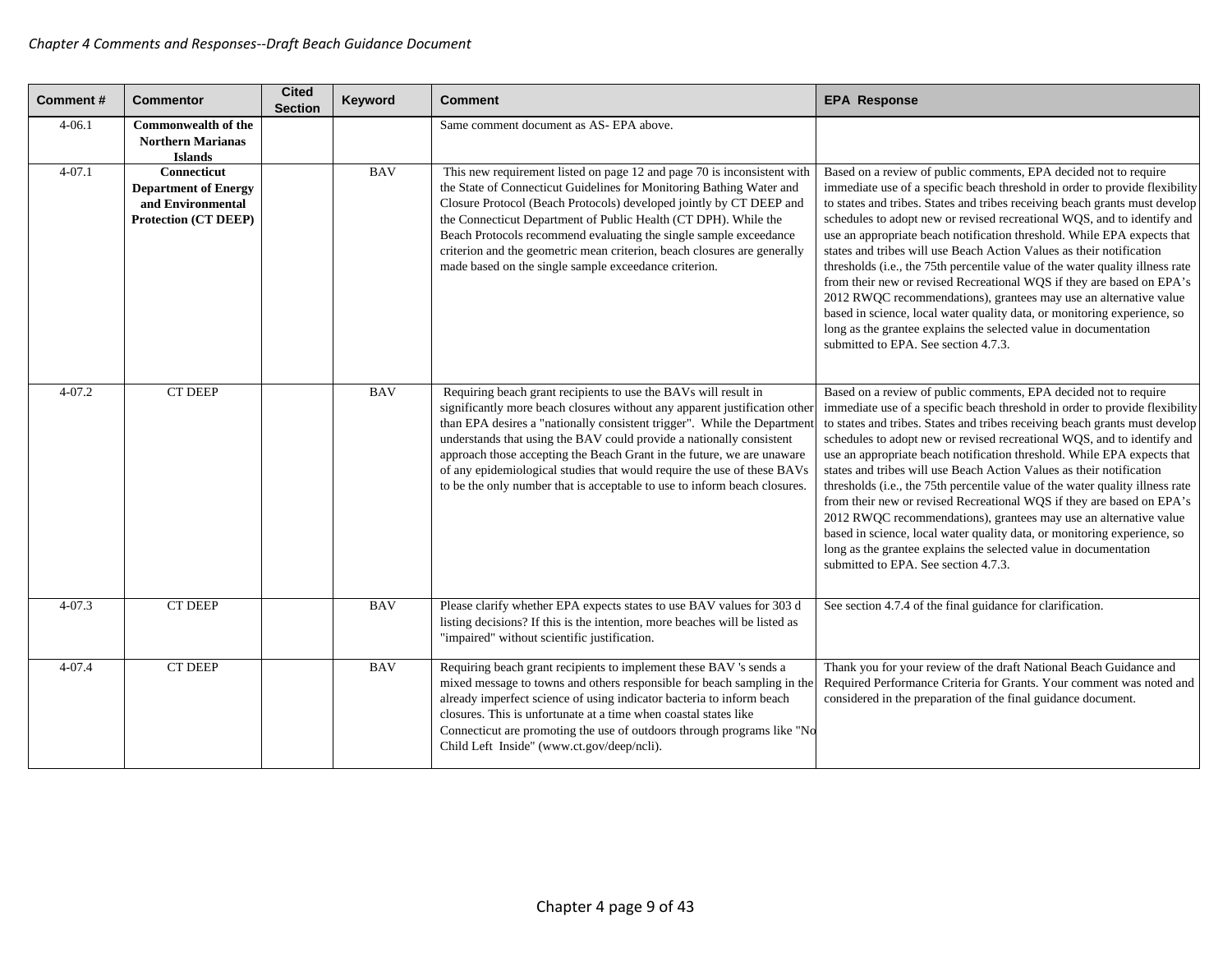| <b>Comment#</b> | <b>Commentor</b>                                       | <b>Cited</b><br><b>Section</b> | Keyword    | <b>Comment</b>                                                                                                                                                                                                                                                                                                                                                                                                                                                                                                                                                                                                                                                                                                                                                                                                                      | <b>EPA Response</b>                                                                                                                                                                                         |
|-----------------|--------------------------------------------------------|--------------------------------|------------|-------------------------------------------------------------------------------------------------------------------------------------------------------------------------------------------------------------------------------------------------------------------------------------------------------------------------------------------------------------------------------------------------------------------------------------------------------------------------------------------------------------------------------------------------------------------------------------------------------------------------------------------------------------------------------------------------------------------------------------------------------------------------------------------------------------------------------------|-------------------------------------------------------------------------------------------------------------------------------------------------------------------------------------------------------------|
| $4 - 07.5$      | <b>CT DEEP</b>                                         |                                | <b>WOS</b> | Water Quality Standards in Connecticut are adopted as regulations and<br>are contained in Sections 22a-426-1 through 22a-426-0 of the<br>Regulations of Connecticut State Agencies. Changing the Water Quality<br>Standards in Connecticut involves a public process including reviews by<br>Legislative Regulation Review Committee. The Department can evaluate<br>the recommended recreational criteria EPA's 2012 Recreational Water<br>Quality Criteria document and draft National Beach Guidance and<br>Required Performance Criteria for Grants during the next triennial review<br>process. However, it is not possible for this to occur in time for the FY14<br>Beach Grant. This creates policy problems with implementing changes to<br>the beach program that are not consistent with our Water Quality<br>Standards. | Thank you for your review of the draft National Beach Guidance and<br>Required Performance Criteria for Grants. Your comment was noted and<br>considered in the preparation of the final guidance document. |
| $4 - 07.6$      | <b>CT DEEP</b>                                         |                                | General    | The current beach program in Connecticut is truly a collaborative<br>relationship between EPA Region 1, DEEP, DPH and the coastal<br>Connecticut towns. It works because of the flexibility we now have to<br>administer the program and is a model of how a federal, state, and local<br>governments can work together to provide a great service to beach going<br>public. We also find that the requirements of the draft National Beach<br>Guidance will be a major point of friction and could compromise this<br>collaborative working relationship.                                                                                                                                                                                                                                                                          | Thank you for your review of the draft National Beach Guidance and<br>Required Performance Criteria for Grants. Your comment was noted and<br>considered in the preparation of the final guidance document. |
| $4 - 07.7$      | <b>CT DEEP</b>                                         |                                | General    | We hope that you strongly consider revising the draft National Beach<br>Guidance and Required Performance Criteria for Grants.                                                                                                                                                                                                                                                                                                                                                                                                                                                                                                                                                                                                                                                                                                      | Thank you for your review of the draft National Beach Guidance and<br>Required Performance Criteria for Grants. Your comment was noted and<br>considered in the preparation of the final guidance document. |
| $4 - 08.1$      | Connecticut<br><b>Department of Health</b><br>(CT DPH) |                                | Resources  | BAG will require significant staffing requirement.                                                                                                                                                                                                                                                                                                                                                                                                                                                                                                                                                                                                                                                                                                                                                                                  | Thank you for your review of the draft National Beach Guidance and<br>Required Performance Criteria for Grants. Your comment was noted and<br>considered in the preparation of the final guidance document. |
| $4 - 08.2$      | <b>CT DPH</b>                                          |                                | Resources  | Draft Criteria are not scalable to accommodate uncertain future funding<br>levels.                                                                                                                                                                                                                                                                                                                                                                                                                                                                                                                                                                                                                                                                                                                                                  | Thank you for your review of the draft National Beach Guidance and<br>Required Performance Criteria for Grants. Your comment was noted and<br>considered in the preparation of the final guidance document. |
| $4 - 08.3$      | <b>CT DPH</b>                                          |                                | Resources  | Final grant guidance and performance criteria should include language<br>permitting a negotiate, scalable, and calibrated approach to beach<br>monitoring and grant implementation that is in line with funding levels,<br>epidemiology, research findings, and collaborative models of governance<br>that require sharing of authority and encourage distributed public health<br>protection across jurisdictional and agency (organizational boundaries).                                                                                                                                                                                                                                                                                                                                                                         | Thank you for your review of the draft National Beach Guidance and<br>Required Performance Criteria for Grants. Your comment was noted and<br>considered in the preparation of the final guidance document. |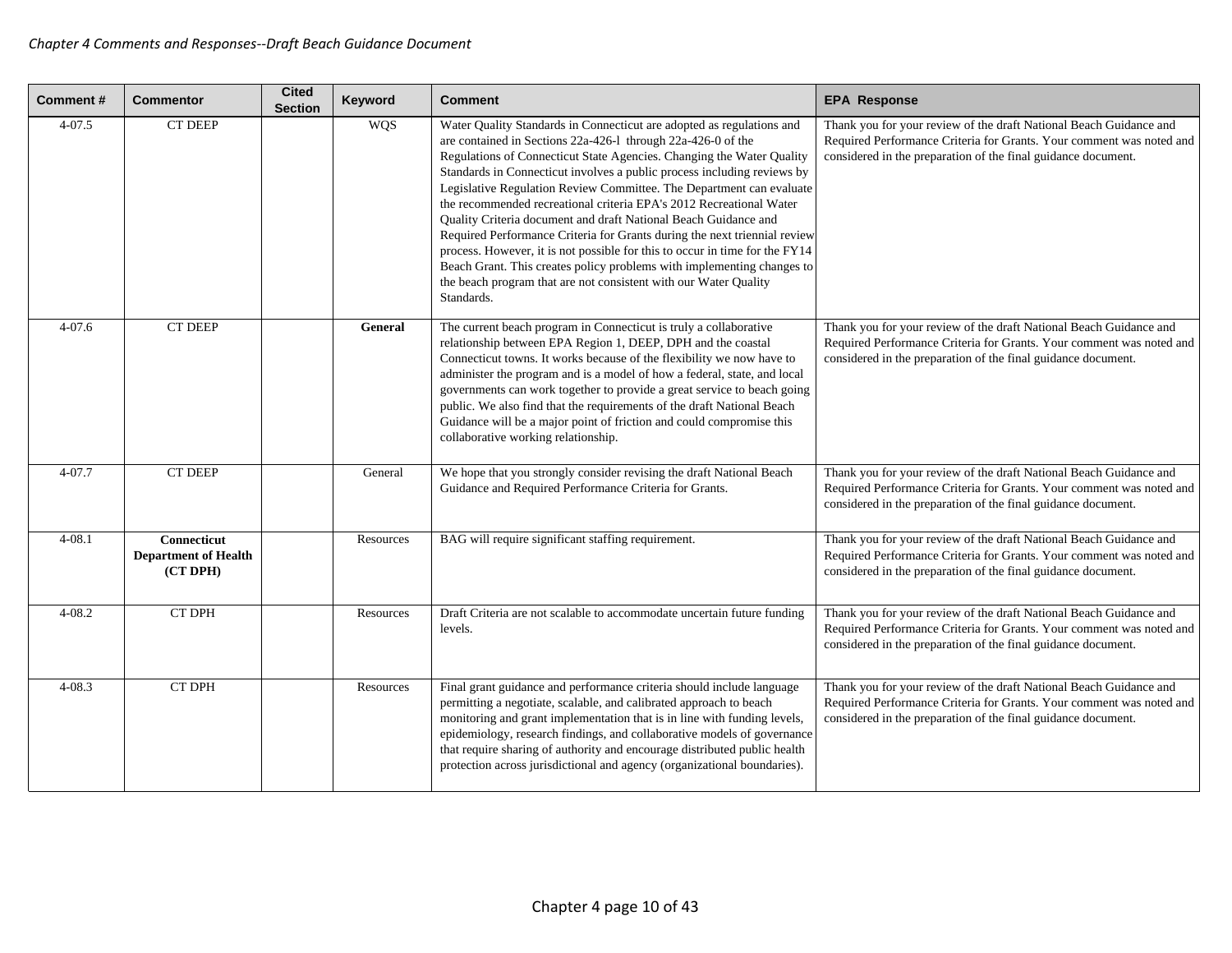| Comment#   | <b>Commentor</b>                                                                                                     | <b>Cited</b><br><b>Section</b> | Keyword          | <b>Comment</b>                                                                                                                                                                                                                                                                                                                                                                                                                                                                                                               | <b>EPA Response</b>                                                                                                                                                                                         |
|------------|----------------------------------------------------------------------------------------------------------------------|--------------------------------|------------------|------------------------------------------------------------------------------------------------------------------------------------------------------------------------------------------------------------------------------------------------------------------------------------------------------------------------------------------------------------------------------------------------------------------------------------------------------------------------------------------------------------------------------|-------------------------------------------------------------------------------------------------------------------------------------------------------------------------------------------------------------|
| $4 - 08.4$ | <b>CT DPH</b>                                                                                                        |                                | Resources        | Accepting a beach grant will have widespread impact. Given existing<br>jurisdictional and organizational boundaries, and in light of the<br>anticipated funding and changes in the terms and conditions as stated in<br>the draft guidance, the CT DOH approach to marine beach monitoring<br>may be irreparably changed.                                                                                                                                                                                                    | Thank you for your review of the draft National Beach Guidance and<br>Required Performance Criteria for Grants. Your comment was noted and<br>considered in the preparation of the final guidance document. |
| $4 - 08.5$ | <b>CT DPH</b>                                                                                                        |                                | General          | Other specific exceptions to requirements (must) in the document.                                                                                                                                                                                                                                                                                                                                                                                                                                                            | Thank you for your review of the draft National Beach Guidance and<br>Required Performance Criteria for Grants. Your comment was noted and<br>considered in the preparation of the final guidance document. |
| $4 - 09.1$ | <b>Delaware Department of</b><br><b>Natural Resources and</b><br><b>Environmental</b><br><b>Conservation (DNREC)</b> |                                | Sanitary surveys | Delaware has used the beach sanitary survey as an effective tool to<br>mitigate and eliminate pollution sources impacting water quality since the<br>early 1980's.                                                                                                                                                                                                                                                                                                                                                           | Thank you for your review of the draft National Beach Guidance and<br>Required Performance Criteria for Grants. Your comment was noted and<br>considered in the preparation of the final guidance document. |
| $4 - 09.2$ | <b>DNREC</b>                                                                                                         |                                | Modeling         | Predictive models have been unsuccessful at our beaches because our<br>waters are too "clean".                                                                                                                                                                                                                                                                                                                                                                                                                               | Thank you for your review of the draft National Beach Guidance and<br>Required Performance Criteria for Grants. Your comment was noted and<br>considered in the preparation of the final guidance document. |
| $4 - 09.3$ | <b>DNREC</b>                                                                                                         |                                | General          | Delaware beach monitoring program has emphasized mitigating pollution<br>sources impacting beach water quality as the best tool we have for<br>protecting public health.                                                                                                                                                                                                                                                                                                                                                     | Thank you for your review of the draft National Beach Guidance and<br>Required Performance Criteria for Grants. Your comment was noted and<br>considered in the preparation of the final guidance document. |
| $4 - 09.4$ | <b>DNREC</b>                                                                                                         |                                | General          | Expand on requirements.                                                                                                                                                                                                                                                                                                                                                                                                                                                                                                      | Thank you for your review of the draft National Beach Guidance and<br>Required Performance Criteria for Grants. Your comment was noted and<br>considered in the preparation of the final guidance document. |
| $4 - 09.5$ | <b>DNREC</b>                                                                                                         | Table 4-2                      | Tiering          | Delaware does not fit the risk /use categories.                                                                                                                                                                                                                                                                                                                                                                                                                                                                              | The categories in the Beach Guidance are examples. The state describes<br>its own risk/use categories as part of its formulation of a tiered<br>monitoring plan.                                            |
| $4 - 09.6$ | <b>DNREC</b>                                                                                                         |                                | Sanitary surveys | This discussion makes sense if there is an intermittent flow of untreated<br>sewage, does not inform the public of potential health risk. A beach<br>sanitary survey could explain the source of the FIB; this could decrease<br>the public health risk and help the public fully understand actual and<br>potential pollution sources.                                                                                                                                                                                      | Thank you for your review of the draft National Beach Guidance and<br>Required Performance Criteria for Grants. Your comment was noted and<br>considered in the preparation of the final guidance document. |
| $4 - 09.7$ | <b>DNREC</b>                                                                                                         |                                | Modeling         | In Delaware we issue permanent advisory for primary contact recreation<br>after a rain fall event. This provides the public knowledge by permanent<br>signage and is very precautionary and protective of public health. We<br>have completed and implemented predictive models for rain fall events.<br>Delaware beaches were deemed too "clean" for a predictive model to be<br>useful. In our studies we have found that increased bacterial levels are<br>due to disturbed sediments and not fecal sources of pollution. | Thank you for your review of the draft National Beach Guidance and<br>Required Performance Criteria for Grants. Your comment was noted and<br>considered in the preparation of the final guidance document. |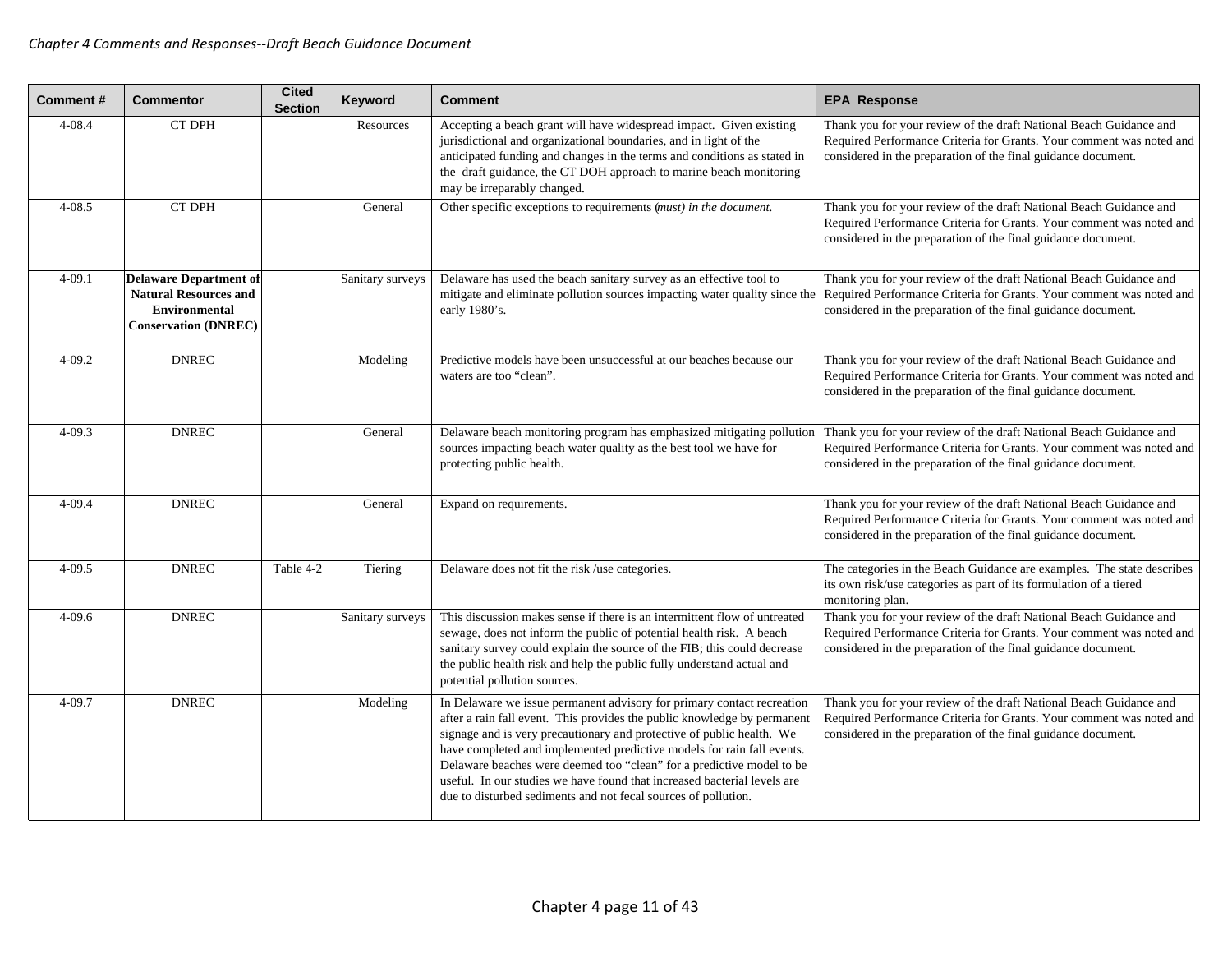| <b>Comment#</b> | <b>Commentor</b> | <b>Cited</b><br><b>Section</b> | Keyword          | <b>Comment</b>                                                                                                                                                                                                                                                                                                                                                                                                                     | <b>EPA Response</b>                                                                                                                                                                                         |
|-----------------|------------------|--------------------------------|------------------|------------------------------------------------------------------------------------------------------------------------------------------------------------------------------------------------------------------------------------------------------------------------------------------------------------------------------------------------------------------------------------------------------------------------------------|-------------------------------------------------------------------------------------------------------------------------------------------------------------------------------------------------------------|
| $4 - 09.8$      | <b>DNREC</b>     | Table 4-3                      | Sanitary surveys | This discussion is useful but you need to empathize the importance of a<br>beach sanitary survey to understand variability of samples results and<br>what is impacting the marine coastal site. This understanding is key to<br>the tiered approach and determining sampling frequency. Human sources<br>of pollution are the important piece in the puzzle, exceedances missed is<br>not relevance if there are no human sources. | Thank you for your review of the draft National Beach Guidance and<br>Required Performance Criteria for Grants. Your comment was noted and<br>considered in the preparation of the final guidance document. |
| 4-09.9          | <b>DNREC</b>     |                                | General          | You only reference California - you need to reference other states.                                                                                                                                                                                                                                                                                                                                                                | EPA added a case study of the adoption of predictive models in the City<br>of Chicago and added advisory graphics from New York.                                                                            |
| $4 - 09.10$     | <b>DNREC</b>     |                                | Sanitary surveys | Delaware is in compliance but we need to place more weight on the beach<br>sanitary survey.                                                                                                                                                                                                                                                                                                                                        | Thank you for your review of the draft National Beach Guidance and<br>Required Performance Criteria for Grants. Your comment was noted and<br>considered in the preparation of the final guidance document. |
| $4 - 09.11$     | <b>DNREC</b>     |                                | <b>RWOC</b>      | Using the geometric mean only over the entire beach season.<br>Delaware does not agree with using the statistical threshold value (STV)<br>for assessment purposes.                                                                                                                                                                                                                                                                | Thank you for your review of the draft National Beach Guidance and<br>Required Performance Criteria for Grants. Your comment was noted and<br>considered in the preparation of the final guidance document. |
| $4 - 09.12$     | <b>DNREC</b>     |                                | Monitoring       | Using the tiered monitoring approach should enable us to better<br>understand our beaches and enable us to monitor more beaches with<br>fewer resources.                                                                                                                                                                                                                                                                           | Thank you for your review of the draft National Beach Guidance and<br>Required Performance Criteria for Grants. Your comment was noted and<br>considered in the preparation of the final guidance document. |
| 4-09.13         | <b>DNREC</b>     |                                | <b>BAV</b>       | Use BAV as a tool without adopting it into the Water Quality Standards<br>as a "do not exceed value" for beach notification purposes.                                                                                                                                                                                                                                                                                              | Thank you for your review of the draft National Beach Guidance and<br>Required Performance Criteria for Grants. Your comment was noted and<br>considered in the preparation of the final guidance document. |
| 4-09.14         | <b>DNREC</b>     |                                | <b>BAV</b>       | The BAV could be used at the state's discretion, as a conservative,<br>precautionary tool for beach management decisions.                                                                                                                                                                                                                                                                                                          | Thank you for your review of the draft National Beach Guidance and<br>Required Performance Criteria for Grants. Your comment was noted and<br>considered in the preparation of the final guidance document. |
| $4 - 09.15$     | <b>DNREC</b>     |                                | General          | This will be very hard to explain to the public.                                                                                                                                                                                                                                                                                                                                                                                   | Thank you for your review of the draft National Beach Guidance and<br>Required Performance Criteria for Grants. Your comment was noted and<br>considered in the preparation of the final guidance document. |
| $4 - 09.16$     | <b>DNREC</b>     |                                | <b>RWQC</b>      | When the measurement of fecal indicator bacteria (FIB) does not provide<br>any information on the source of the bacteria how can that be seen as<br>"more stringent"?                                                                                                                                                                                                                                                              | Thank you for your review of the draft National Beach Guidance and<br>Required Performance Criteria for Grants. Your comment was noted and<br>considered in the preparation of the final guidance document. |
| 4-09.17         | <b>DNREC</b>     |                                | <b>RWQC</b>      | Requiring the use of a statistical value for a level of indicator bacteria tha<br>has no direct relationship to the level of real pathogens present and<br>assuming increased public health protection is promoting poor science.                                                                                                                                                                                                  | Thank you for your review of the draft National Beach Guidance and<br>Required Performance Criteria for Grants. Your comment was noted and<br>considered in the preparation of the final guidance document. |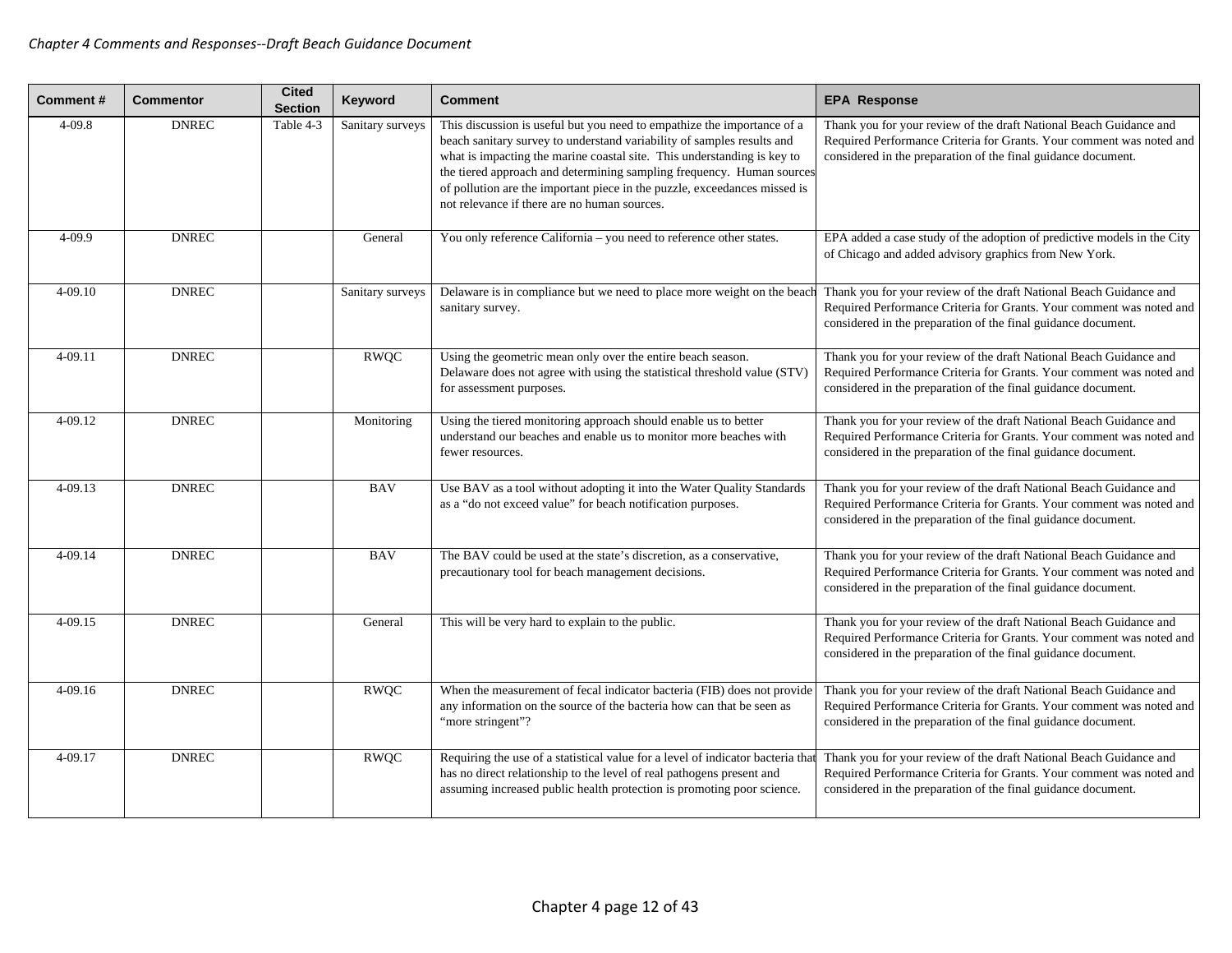| Comment#   | Commentor                                                                      | <b>Cited</b><br><b>Section</b> | Keyword    | <b>Comment</b>                                                                                                                                                                                                                                                                                                                                                                                                                                                                                                                                                                                                                                                                                                                              | <b>EPA Response</b>                                                                                                                                                                                                                                                                                                                                                                                                                                                                                                                                                                                                                                                                                                                                                                                                                                                                                                                                                        |
|------------|--------------------------------------------------------------------------------|--------------------------------|------------|---------------------------------------------------------------------------------------------------------------------------------------------------------------------------------------------------------------------------------------------------------------------------------------------------------------------------------------------------------------------------------------------------------------------------------------------------------------------------------------------------------------------------------------------------------------------------------------------------------------------------------------------------------------------------------------------------------------------------------------------|----------------------------------------------------------------------------------------------------------------------------------------------------------------------------------------------------------------------------------------------------------------------------------------------------------------------------------------------------------------------------------------------------------------------------------------------------------------------------------------------------------------------------------------------------------------------------------------------------------------------------------------------------------------------------------------------------------------------------------------------------------------------------------------------------------------------------------------------------------------------------------------------------------------------------------------------------------------------------|
| $4 - 10.1$ | <b>Erie County,</b><br>Pennsylvania<br><b>Department of Health</b><br>(EC DOH) |                                | <b>BAV</b> | It is extremely confusing right now as to whether or not we 'may' or<br>'must' use the 32/1,000 or the 36/1,000 illness rate-based BAV. We had<br>already submitted the grant application when we found out the grant may<br>be tied to using the lower rate of 32/1,000. Whether this is a requirement<br>or a recommendation is not clear when reading the document and the<br>summary sheets.                                                                                                                                                                                                                                                                                                                                            | Based on a review of the public comments, EPA clarified the flexibilities<br>that states have in selecting an illness rate. States and tribes receiving<br>beach grants must develop schedules to adopt new or revised recreational<br>WQS, and to identify and use an appropriate beach notification threshold.<br>In order to provide flexibility to states and tribes, EPA decided not to<br>require immediate use of a specific beach threshold. While EPA expects<br>that states and tribes will use Beach Action Values as their notification<br>thresholds (i.e., the 75th percentile value of the water quality illness rate<br>from their new or revised Recreational WQS if they are based on EPA's<br>2012 RWQC recommendations), grantees may use an alternative value<br>based in science, local water quality data, or monitoring experience, so<br>long as the grantee explains the selected value in documentation<br>submitted to EPA. See section 4.7.3. |
| $4 - 10.2$ | <b>EC DOH</b>                                                                  |                                | <b>BAV</b> | We use the 235 cfu (E. coli) in Pennsylvania and do not want the criteria<br>lowered to 190 cfu. Presque Isle State Park beaches receive nearly 4<br>million visitors a year and we are not receiving reports of human illness<br>that could be tied to beach waters. There is no evidence that 235 cfu<br>should be lowered to protect human health at our beaches. The 235 cfu<br>has protected public health. If any beach is experiencing significant<br>impact from pollution, has continuous advisories, or has reported human<br>illnesses, then we could see requiring a stricter standard. However, that i<br>not the case in Pennsylvania, and we request remaining at the 235 cfu.<br>The BAV should not be a grant requirement. | Based on a review of public comments, EPA decided not to require<br>immediate use of a specific beach threshold in order to provide flexibility<br>to states and tribes. States and tribes receiving beach grants must develop<br>schedules to adopt new or revised recreational WQS, and to identify and<br>use an appropriate beach notification threshold. While EPA expects that<br>states and tribes will use Beach Action Values as their notification<br>thresholds (i.e., the 75th percentile value of the water quality illness rate<br>from their new or revised Recreational WQS if they are based on EPA's<br>2012 RWQC recommendations), grantees may use an alternative value<br>based in science, local water quality data, or monitoring experience, so<br>long as the grantee explains the selected value in documentation<br>submitted to EPA. See section 4.7.3.                                                                                        |
| $4 - 10.3$ | <b>EC DOH</b>                                                                  |                                | <b>BAV</b> | Our combined use of predictive modeling with precautionary advisories<br>offers much more human health protection and is already very<br>precautionary and conservative.                                                                                                                                                                                                                                                                                                                                                                                                                                                                                                                                                                    | Thank you for your review of the draft National Beach Guidance and<br>Required Performance Criteria for Grants. Your comment was noted and<br>considered in the preparation of the final guidance document.                                                                                                                                                                                                                                                                                                                                                                                                                                                                                                                                                                                                                                                                                                                                                                |
| $4 - 10.4$ | <b>EC DOH</b>                                                                  |                                | <b>BAV</b> | When we compared the number of advisories and restrictions posted in<br>the last 3 years using 235 cfu against what would have been posted using<br>190 cfu, there was a significant difference. Advisories/restrictions would<br>have been issued significantly more times using the 190 cfu, without<br>having reported health issues to justify them. We could never make the<br>argument to local government and agency officials and get their support<br>for lower criteria. Local tourism and the economic impact from loss of<br>beach users would be significant on our community and again, there are<br>no local health complaints to justify the actions. Our current criteria is<br>conservative and protects public health.   | Based on a review of public comments, EPA decided not to require<br>immediate use of a specific beach threshold in order to provide flexibility<br>to states and tribes. States and tribes receiving beach grants must develop<br>schedules to adopt new or revised recreational WQS, and to identify and<br>use an appropriate beach notification threshold. While EPA expects that<br>states and tribes will use Beach Action Values as their notification<br>thresholds (i.e., the 75th percentile value of the water quality illness rate<br>from their new or revised Recreational WQS if they are based on EPA's<br>2012 RWQC recommendations), grantees may use an alternative value<br>based in science, local water quality data, or monitoring experience, so<br>long as the grantee explains the selected value in documentation<br>submitted to EPA. See section 4.7.3.                                                                                        |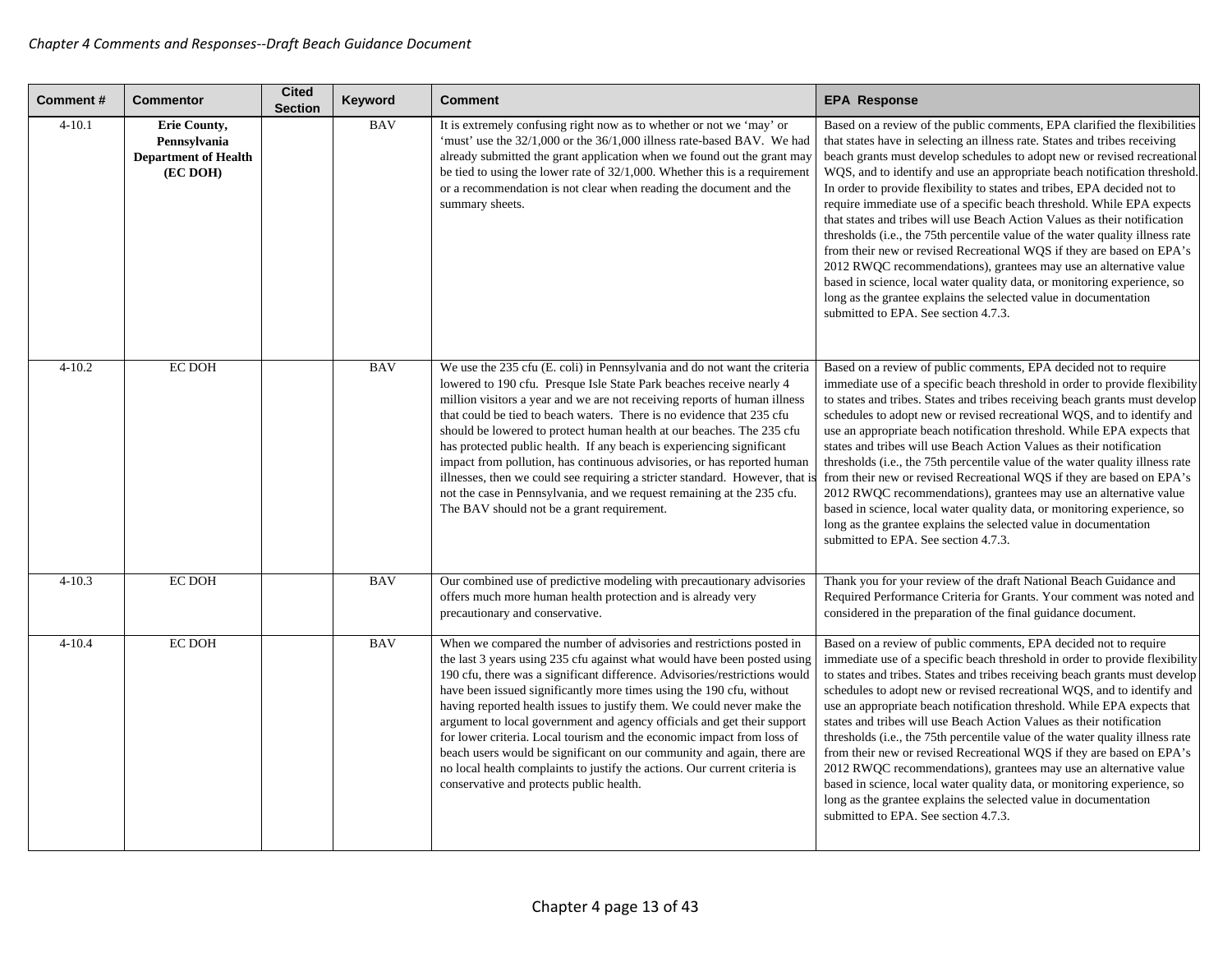| <b>Comment#</b> | <b>Commentor</b>                                    | <b>Cited</b><br><b>Section</b> | Keyword     | <b>Comment</b>                                                                                                                                                                                                                                                                                                                                                                                                                                                                                                                                                                                                                                                                                                                                                                                                                                                                                     | <b>EPA Response</b>                                                                                                                                                                                         |
|-----------------|-----------------------------------------------------|--------------------------------|-------------|----------------------------------------------------------------------------------------------------------------------------------------------------------------------------------------------------------------------------------------------------------------------------------------------------------------------------------------------------------------------------------------------------------------------------------------------------------------------------------------------------------------------------------------------------------------------------------------------------------------------------------------------------------------------------------------------------------------------------------------------------------------------------------------------------------------------------------------------------------------------------------------------------|-------------------------------------------------------------------------------------------------------------------------------------------------------------------------------------------------------------|
| $4 - 10.5$      | <b>EC DOH</b>                                       |                                | <b>RWOC</b> | We can't justify lowering the GM (100) when we don't see local public<br>health issues at the current geometric mean (126). One of our beaches<br>would have been closed an entire month last year if we were using the<br>lower geometric mean. Again, the impact on the tourism and economy<br>would have been significant.                                                                                                                                                                                                                                                                                                                                                                                                                                                                                                                                                                      | Thank you for your review of the draft National Beach Guidance and<br>Required Performance Criteria for Grants. Your comment was noted and<br>considered in the preparation of the final guidance document. |
| $4 - 10.6$      | <b>EC DOH</b>                                       |                                |             | Any change is Pennsylvania's criteria would be a very long process. Erie<br>County manages the EPA Beach Grant for Pennsylvania. Adopting new<br>criteria would be difficult; involve a lot of communication at various<br>levels of government; require a lot of educating of individuals that are not<br>routinely involved with this program; and we would have to sell the<br>concept based on the health impact. This would be extremely difficult<br>when we are not receiving calls of reported illnesses connected to beaches<br>using our current criteria. Change must be evidence-based and show a<br>health benefit.                                                                                                                                                                                                                                                                   | Thank you for your review of the draft National Beach Guidance and<br>Required Performance Criteria for Grants. Your comment was noted and<br>considered in the preparation of the final guidance document. |
| $4 - 10.7$      | <b>EC DOH</b>                                       |                                |             | Pennsylvania definitely would not be able to implement any required<br>changes to state law and regulations in the time available for a grant<br>award.                                                                                                                                                                                                                                                                                                                                                                                                                                                                                                                                                                                                                                                                                                                                            | Thank you for your review of the draft National Beach Guidance and<br>Required Performance Criteria for Grants. Your comment was noted and<br>considered in the preparation of the final guidance document. |
| $4 - 11.1$      | <b>Florida Department of</b><br><b>Health (DOH)</b> | 4.2.2                          | Resources   | While recognizing that data driven determinations help develop<br>appropriate use plans we feel the need to point out that the suggestions in<br>this section (i.e. qPCR-vs-culture, model input/outcomes, switching<br>beaches into non-existent monitoring programs, reclassifying them as non<br>program beaches, etc.) seems like an attempt to cut back the existing<br>inexpensive tests for monitoring program in favor of experimental<br>methods that have not yet proven their reliability in tropical and sub-<br>tropical marine waters. Florida DOH would favor a scaled pilot project to<br>evaluate these suggestions in our unique environment, yet would need<br>additional EPA funds to do so. We have explored the costs of each of<br>these suggestions for a large scale implementation and found them to be<br>prohibitively excessive for the limited new knowledge gained. | Thank you for your review of the draft National Beach Guidance and<br>Required Performance Criteria for Grants. Your comment was noted and<br>considered in the preparation of the final guidance document. |
| $4 - 11.2$      | FL DOH                                              | 4.3.2.1.3                      | Methods     | EPA should realize that states are not taking a single sample to the lab as<br>soon as it is taken. A sample taken at 8:00AM will be batched with eight<br>to ten other samples taken on the same sample run and then analyzed later<br>that day (by 2:00 PM to meet 6 hour holding times). By the time these<br>sample tests are read and reported it is the next afternoon on day two.<br>The fact that EPA has continued to use this measure in their guidance<br>illustrates that you have not heard the state program managers about how<br>programs must be actually run in the field. Costs would multiply by a<br>factor of five if this qPCR protocol was implemented, thus sites<br>monitored would need to be reduced by a factor of five.                                                                                                                                              | Thank you for your review of the draft National Beach Guidance and<br>Required Performance Criteria for Grants. Your comment was noted and<br>considered in the preparation of the final guidance document. |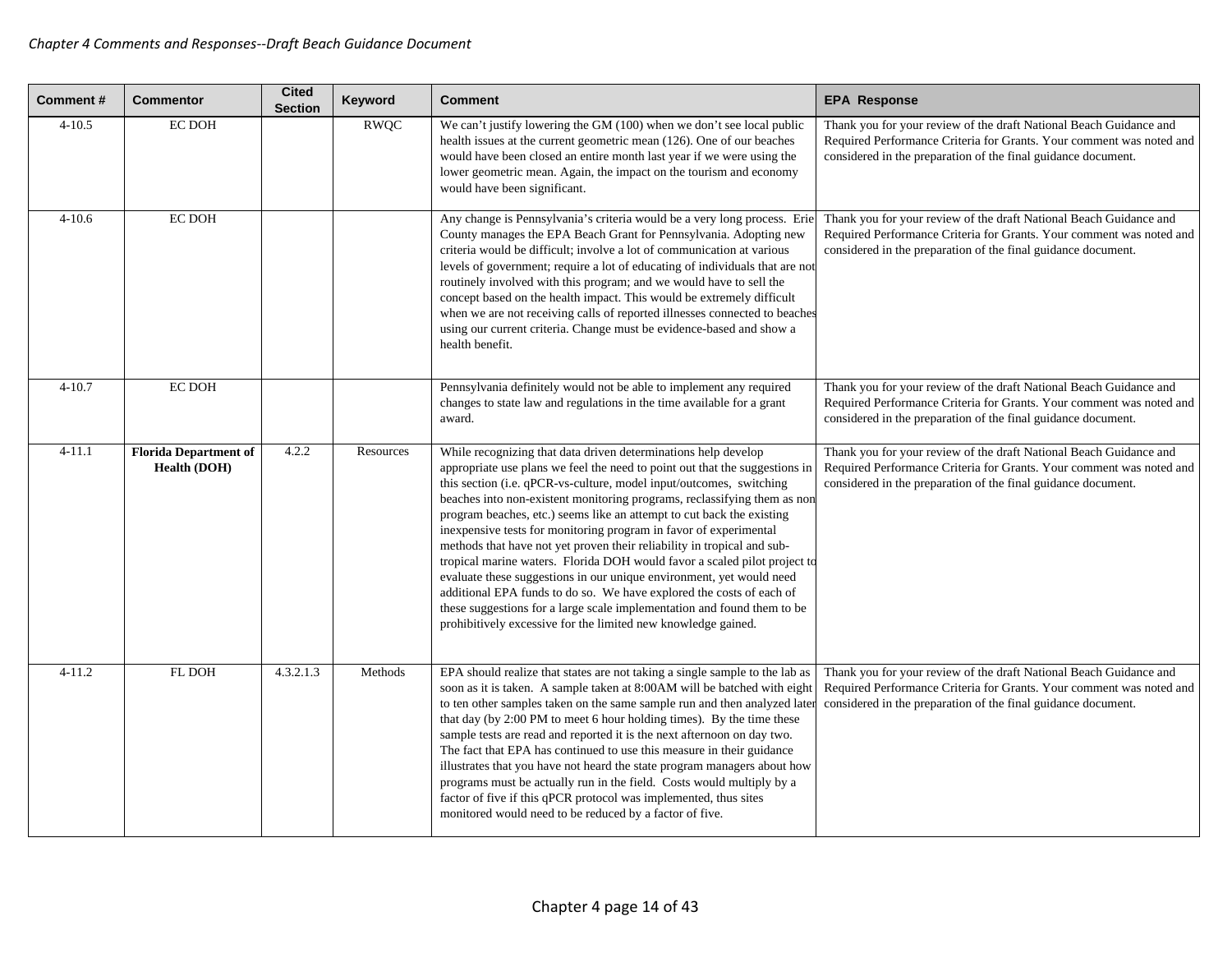| <b>Comment#</b> | <b>Commentor</b> | <b>Cited</b><br><b>Section</b> | Keyword    | <b>Comment</b>                                                                                                                                                                                                                                                                                                                                                                                                                                                                                                                                                                                                                                                                                                                                                                                                                                                                  | <b>EPA Response</b>                                                                                                                                                                                         |
|-----------------|------------------|--------------------------------|------------|---------------------------------------------------------------------------------------------------------------------------------------------------------------------------------------------------------------------------------------------------------------------------------------------------------------------------------------------------------------------------------------------------------------------------------------------------------------------------------------------------------------------------------------------------------------------------------------------------------------------------------------------------------------------------------------------------------------------------------------------------------------------------------------------------------------------------------------------------------------------------------|-------------------------------------------------------------------------------------------------------------------------------------------------------------------------------------------------------------|
| $4 - 11.3$      | FL DOH           | 4.3.2.1.4                      | Monitoring | In this section you indicate that you expect multiple samples to be at<br>beaches. Is there a set minimum number of samples that are required at<br>each beach for statistical validity? And is this criteria to be specified per<br>100 meter or per mile?                                                                                                                                                                                                                                                                                                                                                                                                                                                                                                                                                                                                                     | See section 4.3.2.1.4 for suggestions.                                                                                                                                                                      |
| $4 - 11.4$      | FL DOH           | 4.3.2.3                        | Methods    | Again, line 5, page 52 proposes an unachievable turnaround time for<br>qPCR, since real world sampling and logistics will not allow for same day<br>sampling and test results. The California study detailed on page 61 that<br>set this prediction included a ratio of samplers to samples of greater than<br>one. In the real world that ratio is not going to be $>1:1$ but closer to 0.1:1<br>Include the fact that a laboratory doing contract work must submit their<br>samples results to internal QAQC processes and the actual sample<br>processing time will arrive at closer to 10 hours. We recognize that EPA<br>has used the word "could" in this section to denote that there is a potential<br>of this short turnaround happening but we feel that a guidance written in<br>these generalized terms denotes the ability to make it seem like a commor<br>event. | Thank you for your review of the draft National Beach Guidance and<br>Required Performance Criteria for Grants. Your comment was noted and<br>considered in the preparation of the final guidance document. |
| $4 - 11.5$      | FL DOH           | 4.3.2.3.2                      | Resources  | Resampling after an exceedance is preferred to waiting for the next<br>routine sampling. However, Florida does not have the funding available<br>to meet this requirement without major changes to the sampling program<br>In some areas resampling can happen due to sufficient local staffing and<br>near-by lab proximity, but this is locale specific.                                                                                                                                                                                                                                                                                                                                                                                                                                                                                                                      | Thank you for your review of the draft National Beach Guidance and<br>Required Performance Criteria for Grants. Your comment was noted and<br>considered in the preparation of the final guidance document. |
| $4 - 11.6$      | FL DOH           | 4.4.2.2                        | Methods    | Please add on line 38 page 58 that qPCR analytical results can be<br>available is as little as 3 hours and as long as 10 hours after receipt in the<br>lab. Please see our comments above at 4.2.2 regarding objections to<br>reliance on unproven tropical waters experimental methods.                                                                                                                                                                                                                                                                                                                                                                                                                                                                                                                                                                                        | Thank you for your review of the draft National Beach Guidance and<br>Required Performance Criteria for Grants. Your comment was noted and<br>considered in the preparation of the final guidance document. |
| $4 - 11.7$      | FL DOH           | 4.5                            | Data       | Clarify "Reported data must be consistent with 4.3.3.3." Does that mean<br>we must report all the meta-data submitted to STORET? Can we bin the<br>data into Good/Poor categories or do we have to put actual result<br>CFU/1OOmL numbers on the website?                                                                                                                                                                                                                                                                                                                                                                                                                                                                                                                                                                                                                       | Please consult the BEACON Data User Corner<br>(http://water.epa.gov/grants_funding/beachgrants/datausers_index.cfm)<br>for detailed reporting instructions.                                                 |
| $4 - 11.8$      | FL DOH           | 4.5.1.1                        | QA/QC      | Is the intent here to require that program managers maintain a file with<br>QA/QC reports from contract labs? As a client we are using state and<br>NELAP certified labs that give us certified data. Unless the laboratory<br>determines there is a problem we do not have a reason to reject the data.<br>Further, as clients we do not have rights to the labs internal QA/QC<br>process on a routine basis, which is what this requirement seems to<br>indicate. 4.5.1.2 Again, is the intent here that the beach program manager<br>performs the same QA/QC overview that the state and national<br>accrediting agencies already perform? If we use accredited labs are we<br>still required to maintain the verification logs that this section requires?                                                                                                                 | Most laboratories maintain QA documentation for users/customers with<br>QA requirements. It should not be a burden to the lab to share their QA<br>documentation.                                           |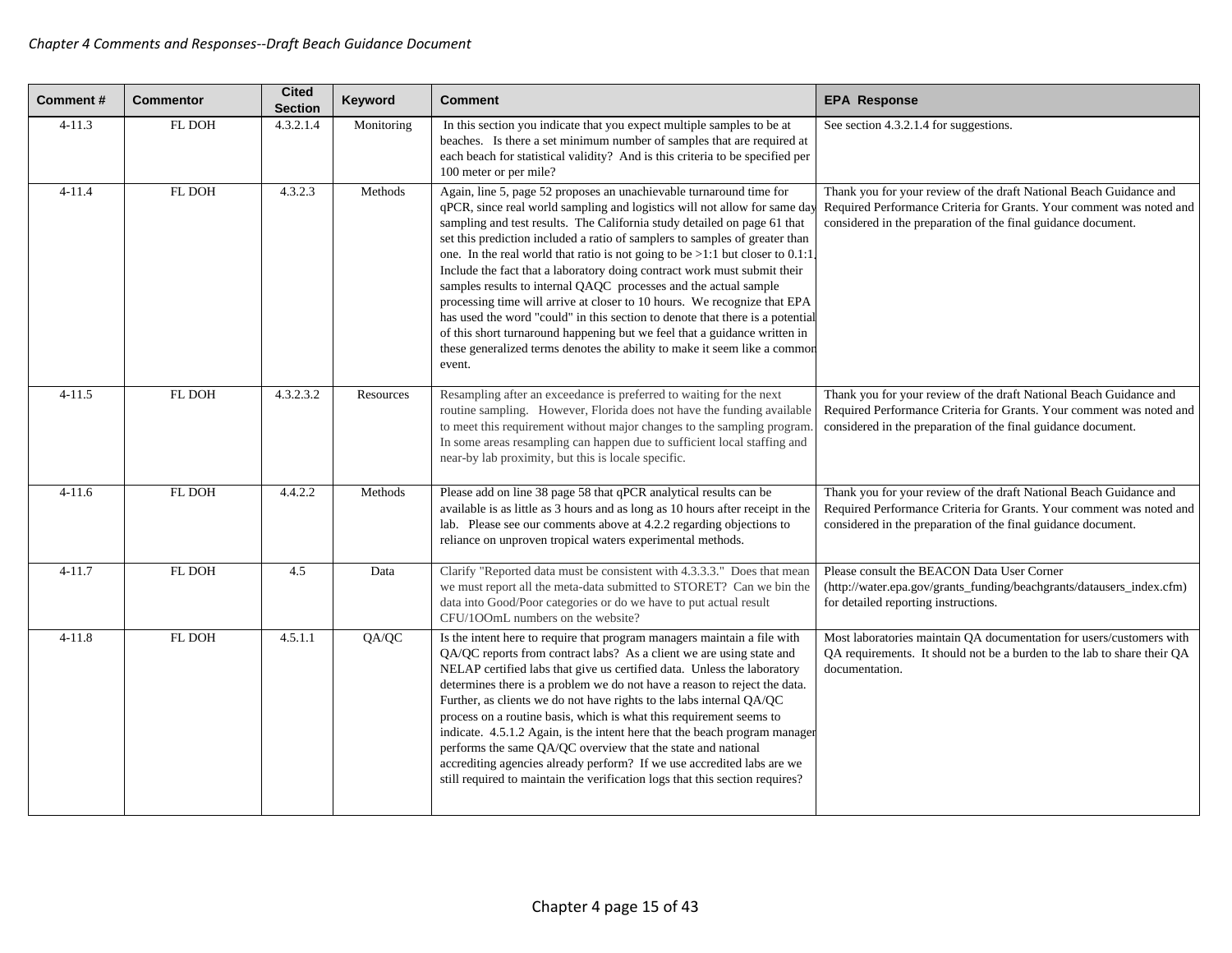| Comment#    | <b>Commentor</b>                                                   | <b>Cited</b><br><b>Section</b> | Keyword                | <b>Comment</b>                                                                                                                                                                                                                                                                                                                                                                                                                                                                                                               | <b>EPA Response</b>                                                                                                                                                                                                                                                                                                                                                                                                                                                                                                                                                                                                                                                                                                                                                                                                                                                                 |
|-------------|--------------------------------------------------------------------|--------------------------------|------------------------|------------------------------------------------------------------------------------------------------------------------------------------------------------------------------------------------------------------------------------------------------------------------------------------------------------------------------------------------------------------------------------------------------------------------------------------------------------------------------------------------------------------------------|-------------------------------------------------------------------------------------------------------------------------------------------------------------------------------------------------------------------------------------------------------------------------------------------------------------------------------------------------------------------------------------------------------------------------------------------------------------------------------------------------------------------------------------------------------------------------------------------------------------------------------------------------------------------------------------------------------------------------------------------------------------------------------------------------------------------------------------------------------------------------------------|
| $4 - 11.9$  | FL DOH                                                             | 4.6.2                          | Modeling               | 4.6.2- Predictive models are exceedingly labor and lab cost intensive.<br>For shellfish harvest areas in Florida, these were only accomplished with<br>multiple daily samples and 7 days per week testing over many weeks, and<br>less frequently for months to acquire sufficient data for a statistically<br>valid closure model at each area after rainfall events. This intensive<br>effort is not possible for numerous beach sites with existing grant funds.                                                          | Thank you for your review of the draft National Beach Guidance and<br>Required Performance Criteria for Grants. Your comment was noted and<br>considered in the preparation of the final guidance document.                                                                                                                                                                                                                                                                                                                                                                                                                                                                                                                                                                                                                                                                         |
| $4 - 11.10$ | FL DOH                                                             | 4.7.2.1                        | <b>BAV</b>             | Is the beach action value (BAV) a water quality standard? If it is not,<br>then it will become possible to have a water contact health advisory in<br>effect for water that has not exceeded the water quality standard. How<br>does EPA expect states to reconcile the failure of "attainment of use"<br>requirements for waters that have not exceeded the applicable water<br>quality standards?                                                                                                                          | Please see section 4.7.4 for a discussion of the use of RWQC in<br>identifying CWA section 303(d) impaired waters.                                                                                                                                                                                                                                                                                                                                                                                                                                                                                                                                                                                                                                                                                                                                                                  |
| 4-11.11     | FL DOH                                                             | 4.7.2.4                        | <b>RWQC</b>            | We understood that the Puerto Rico studies of tropical marine waters<br>similar to Florida's did not provide a statistically valid CCE count for<br>health-based advisories using the qPCR methods, and so do not believe<br>this table on page 72 reflects accurately for tropical, and potentially sub-<br>tropical waters.                                                                                                                                                                                                | Thank you for your review of the draft National Beach Guidance and<br>Required Performance Criteria for Grants. Your comment was noted and<br>considered in the preparation of the final guidance document.                                                                                                                                                                                                                                                                                                                                                                                                                                                                                                                                                                                                                                                                         |
| $4 - 12.1$  | <b>Georgia Department of</b><br><b>Natural Resources</b><br>(GDNR) |                                | Public<br>Notification | The requirement for reporting monitoring data to the public in a timely<br>manner by posting data on a publicly available website is unclear. Is an<br>annual report timely? Does having the data available to the public in<br>STORET meet this requirement?                                                                                                                                                                                                                                                                | Based on EPA's review of public comments, EPA added language<br>clarifying this new performance criterion. See section 4.5.                                                                                                                                                                                                                                                                                                                                                                                                                                                                                                                                                                                                                                                                                                                                                         |
| $4 - 12.2$  | <b>GDNR</b>                                                        |                                | <b>RWQC</b>            | Use of the STV and GM for beach notifications is unclear. Can a<br>geometric mean calculation be applied to a single sample? This makes no<br>sense.                                                                                                                                                                                                                                                                                                                                                                         | The STV and GM in EPA's RWQC recommendations are not<br>recommended for use as a beach notification threshold because EPA<br>recommends a corresponding duration of 30 days for the GM and STV<br>values. See the 2012 RWQC.                                                                                                                                                                                                                                                                                                                                                                                                                                                                                                                                                                                                                                                        |
| $4 - 12.3$  | <b>GDNR</b>                                                        |                                | <b>BAV</b>             | Use of the BAV. If the state is in the process of adopting RWQS based or<br>the illness rate of 36 but has not finalized their standards, the Guidance<br>appears to say that the Beach Program should start using the BAV based<br>on the illness rate of 32, and then switch to using a BAV based on the<br>illness rate of 36. This switch would be very confusing to the public. The<br>Beach program should have the option of using the BAV based on the<br>illness rate that the state is in the process of adopting. | Based on a review of public comments, EPA decided not to require<br>immediate use of a specific beach threshold in order to provide flexibility<br>to states and tribes. States and tribes receiving beach grants must develop<br>schedules to adopt new or revised recreational WQS, and to identify and<br>use an appropriate beach notification threshold. While EPA expects that<br>states and tribes will use Beach Action Values as their notification<br>thresholds (i.e., the 75th percentile value of the water quality illness rate<br>from their new or revised Recreational WQS if they are based on EPA's<br>2012 RWQC recommendations), grantees may use an alternative value<br>based in science, local water quality data, or monitoring experience, so<br>long as the grantee explains the selected value in documentation<br>submitted to EPA. See section 4.7.3. |
| $4 - 13.1$  | <b>Guam Environmental</b><br><b>Protection Agency</b><br>(EPA)     |                                | <b>RWQC</b>            | Better guidance is needed on the use of the BAV vs GM/STV Criteria.<br>For example, will states be required to conduct two notifications? One<br>based on the BAV (alerts) and another based on the RWQC (standards<br>exceedances). If not, then is the purpose of the RWQC simply for<br>monthly assessments?                                                                                                                                                                                                              | See EPA's 2012 RWQC document for an explanation of the GM, STV<br>and BAV.                                                                                                                                                                                                                                                                                                                                                                                                                                                                                                                                                                                                                                                                                                                                                                                                          |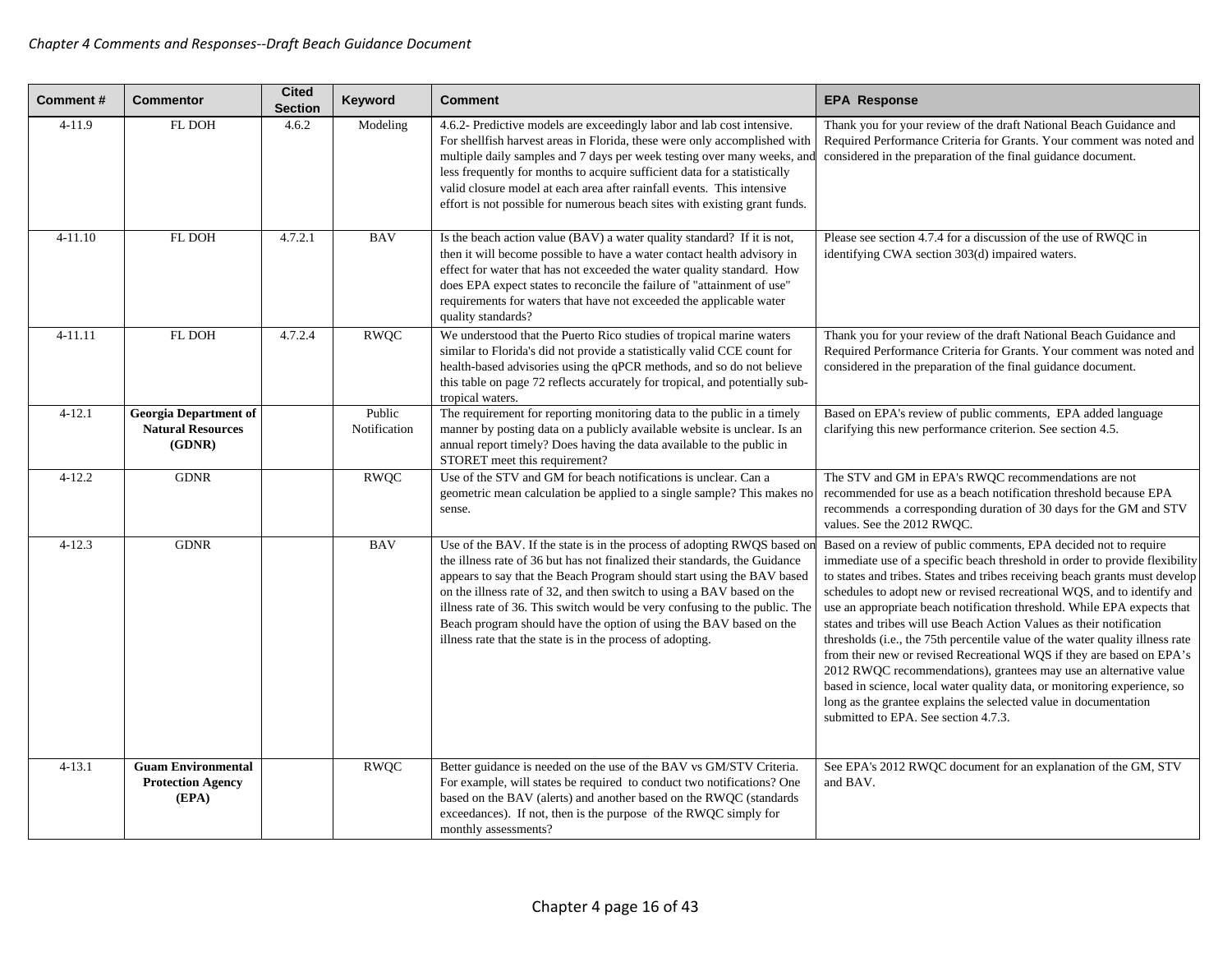| Comment#   | <b>Commentor</b>                             | <b>Cited</b><br><b>Section</b> | Keyword                | Comment                                                                                                                                                                                                                                                                                                                                                                                                                                                                                                                                                                                                                                                                                                                                                                                     | <b>EPA Response</b>                                                                                                                                                                                         |
|------------|----------------------------------------------|--------------------------------|------------------------|---------------------------------------------------------------------------------------------------------------------------------------------------------------------------------------------------------------------------------------------------------------------------------------------------------------------------------------------------------------------------------------------------------------------------------------------------------------------------------------------------------------------------------------------------------------------------------------------------------------------------------------------------------------------------------------------------------------------------------------------------------------------------------------------|-------------------------------------------------------------------------------------------------------------------------------------------------------------------------------------------------------------|
| $4 - 13.2$ | Guam EPA                                     |                                | Public<br>Notification | Clarification is needed on the definition and differences in the use of<br>"advisory" vs "closure" vs "posting" vs "notification alerts". Guam uses<br>"advisory" for water quality standard exceedances. Will an exceedance of<br>the BAV be labeled an "alert"?                                                                                                                                                                                                                                                                                                                                                                                                                                                                                                                           | Please refer to the Glossary in the beach guidance document.                                                                                                                                                |
| $4 - 13.3$ | Guam EPA                                     |                                | <b>RWQC</b>            | Clarification is needed on whether the GM and STV are calculated on a<br>rolling or static duration. Evaluating Guam data, we will have significant<br>differences in the number of "advisories/alerts" depending on which<br>method is used.                                                                                                                                                                                                                                                                                                                                                                                                                                                                                                                                               | See EPA's 2012 Recreational Water Quality Criteria document, section<br>3.6.2.                                                                                                                              |
| $4 - 14.1$ | <b>Hawaii Department of</b><br>Health (HDOH) |                                | qPCR                   | qPCR data can be generated in the same day if: 1) sampler starts at 4 am<br>and delivers the samples to lab by 7 am, 2) lab staff preps the lab,<br>stripping DNA from all equipment, before samples arrive, 3) filter and<br>rolls filter and puts in bead tube another 1-2 hours depending on amount<br>of samples, 4) put into machine, and 5) 6 hours later results. So by 3 pm<br>we have the data and by 4pm public notification is out. By that time,<br>most people are beginning to leave the beach. So, is the expense of the<br>qPCR equipment, establishing a library, and a dedicated lab area worth all<br>this? Then there is the question of whether what is found is viable. There<br>seems to be some re-inventing of the wheel in this document, is it really<br>needed? | Thank you for your review of the draft National Beach Guidance and<br>Required Performance Criteria for Grants. Your comment was noted and<br>considered in the preparation of the final guidance document. |
| $4 - 14.2$ | <b>HDOH</b>                                  |                                | qPCR                   | Until a truly effective rapid test is developed that is implementable for the<br>above described situations, qPCR is still not really a viable tool.                                                                                                                                                                                                                                                                                                                                                                                                                                                                                                                                                                                                                                        | Thank you for your review of the draft National Beach Guidance and<br>Required Performance Criteria for Grants. Your comment was noted and<br>considered in the preparation of the final guidance document. |
| $4 - 14.3$ | <b>HDOH</b>                                  | 4.3.1.1.1                      | Modeling               | Hawaii is already using a predictive tool in the event of a significant rain<br>event. When the National Weather Service issue a Flash Flood Warning,<br>and storm water discharge is verified, Brown Water Advisory is issue for<br>the area of concern. It can a bay, a section of coastline, an entire island<br>coastline, or the entire State of Hawaii. This was developed by review of<br>a large historical database for WQ data and descriptive conditions that<br>accompany the data.                                                                                                                                                                                                                                                                                             | Thank you for your review of the draft National Beach Guidance and<br>Required Performance Criteria for Grants. Your comment was noted and<br>considered in the preparation of the final guidance document. |
| $4 - 14.4$ | <b>HDOH</b>                                  | 4.3.2.3                        | Monitoring             | This will be problematic for HI. Sporadic exceedances of enterococci<br>occur randomly statewide. These tend to be one-time events which are<br>typically followed by lower numbers. How do we address this? Is<br>resampling the next day an option? What if the resample day falls on a<br>Friday or a day preceding a holiday? Our budget does not allow overtime<br>for lab staff. That is why we test for enterococci and Clostridium<br>perfringens. If only enterococci is high and Clostridium is low, there is<br>no human fecal contamination issue. Any rain event and/or high surf in<br>Hawaii will result in elevated enterococci numbers due to enterococci<br>replicating in biofilm and in the sand.                                                                       | Thank you for your review of the draft National Beach Guidance and<br>Required Performance Criteria for Grants. Your comment was noted and<br>considered in the preparation of the final guidance document. |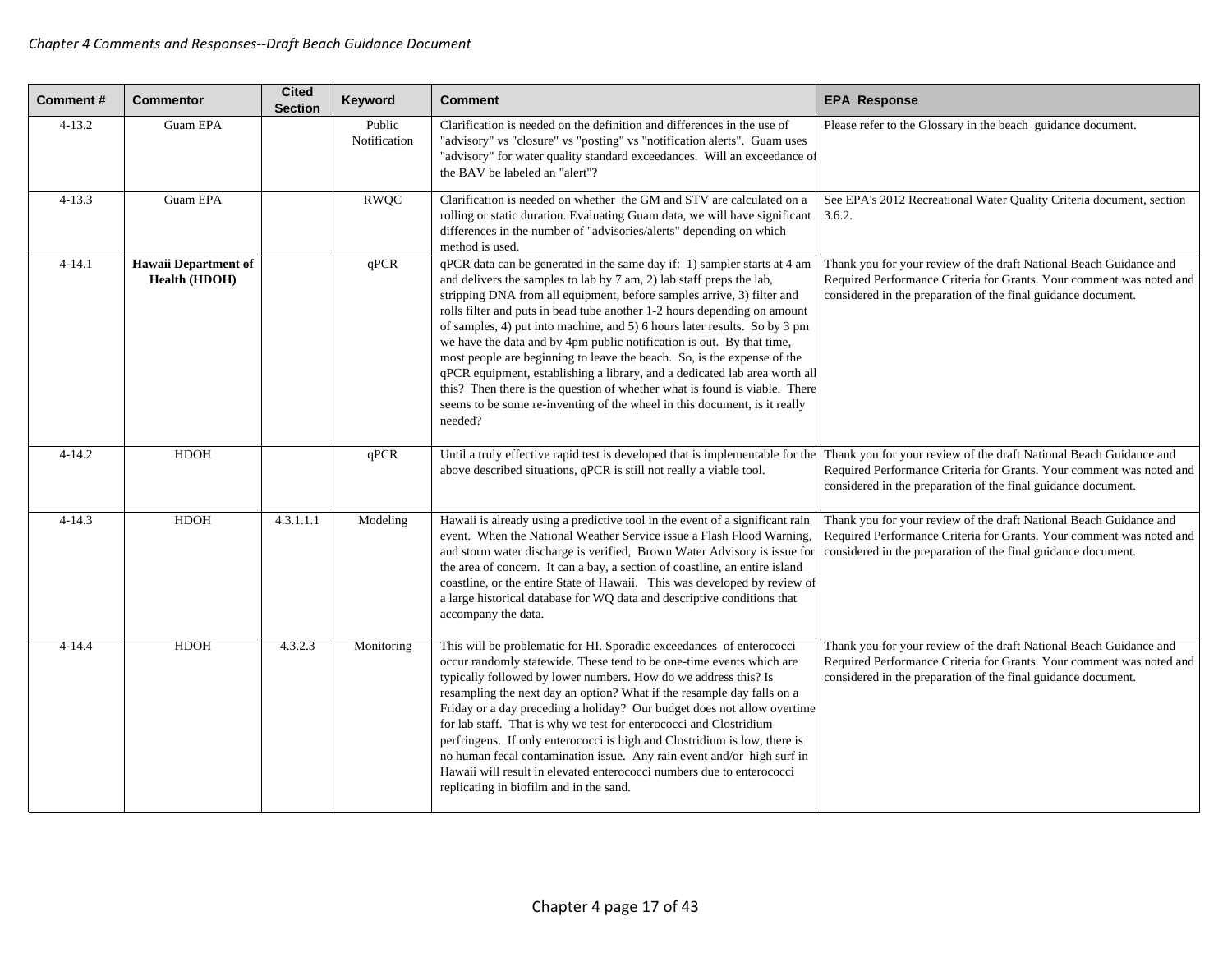| <b>Comment#</b> | <b>Commentor</b>                                                    | <b>Cited</b><br><b>Section</b> | Keyword                 | <b>Comment</b>                                                                                                                                                                                                                                                                                                                                                                                                                                                                                                                                                                                                                                                                                                                                                                                                                                                                                                                                | <b>EPA Response</b>                                                                                                                                                                                                                                                                                                                                                                                                                                                                                                                                                                                                                                                                                                                                                                                                                                                                 |
|-----------------|---------------------------------------------------------------------|--------------------------------|-------------------------|-----------------------------------------------------------------------------------------------------------------------------------------------------------------------------------------------------------------------------------------------------------------------------------------------------------------------------------------------------------------------------------------------------------------------------------------------------------------------------------------------------------------------------------------------------------------------------------------------------------------------------------------------------------------------------------------------------------------------------------------------------------------------------------------------------------------------------------------------------------------------------------------------------------------------------------------------|-------------------------------------------------------------------------------------------------------------------------------------------------------------------------------------------------------------------------------------------------------------------------------------------------------------------------------------------------------------------------------------------------------------------------------------------------------------------------------------------------------------------------------------------------------------------------------------------------------------------------------------------------------------------------------------------------------------------------------------------------------------------------------------------------------------------------------------------------------------------------------------|
| $4 - 14.5$      | <b>HDOH</b>                                                         | 4.7.2.1                        | <b>BAV</b>              | It is unclear from the document whether usage of the BAV is a<br>recommended or mandatory, procedure, since it contradicts itself. If it is<br>mandatory, this will be problematic for HI. Since the value must be lowe<br>than the STV, there is a possibility that numerous notifications will be<br>sent out. The notifications will also be for a sampling that occurred a day<br>ago. Will such notice be relevant and useful to beachgoers? Since<br>enterococci has been shown by research to persist in tropical soils, beach<br>sand, biofilm, decaying vegetation, and therefore not be a sign of<br>possible fecal contamination in waters, how can exceedance of such an<br>indicator be relied upon to issue a notification that waters are<br>contaminated with fecal matter? In Hawaii, if we had used the BAV 70<br>during the last 30 days, we would have had 10 BAV alert to put out that<br>was due to background numbers. | Thank you for your review of the draft National Beach Guidance and<br>Required Performance Criteria for Grants. Your comment was noted and<br>considered in the preparation of the final guidance document.                                                                                                                                                                                                                                                                                                                                                                                                                                                                                                                                                                                                                                                                         |
| $4 - 14.6$      | <b>HDOH</b>                                                         |                                | Performance<br>Criteria | I applaud EPA's efforts to standardize and strengthen state's and tribe's<br>BEACH programs. However the amount of oversight and rules is overly<br>burdensome. It will divert time and manpower away from actual<br>implementation of the program, thereby diminishing the effectiveness of<br><b>BEACH.</b>                                                                                                                                                                                                                                                                                                                                                                                                                                                                                                                                                                                                                                 | Thank you for your review of the draft National Beach Guidance and<br>Required Performance Criteria for Grants. Your comment was noted and<br>considered in the preparation of the final guidance document.                                                                                                                                                                                                                                                                                                                                                                                                                                                                                                                                                                                                                                                                         |
| $4 - 14.7$      | <b>HDOH</b>                                                         |                                | Sanitary surveys        | Although much of the needed time will be up-front, maintaining the<br>reviews will still require diverting employee (samplers) away from sample<br>collection. Sanitary surveys alone, which I feel is a useful tool, will take a<br>large amount of effort to complete statewide. With other projects and<br>studies, it will be very difficult to adhere to these new requirements.                                                                                                                                                                                                                                                                                                                                                                                                                                                                                                                                                         | Thank you for your review of the draft National Beach Guidance and<br>Required Performance Criteria for Grants. Your comment was noted and<br>considered in the preparation of the final guidance document.                                                                                                                                                                                                                                                                                                                                                                                                                                                                                                                                                                                                                                                                         |
| $4 - 15.1$      | Huron, Michigan Metro<br>Parks                                      |                                | <b>BAV</b>              | We support efforts to improve beach water quality and protect public<br>health, however, disagree with requiring states to adopt a Beach Action<br>Value and new WQS as a condition of grant funding which is intended to<br>improve human health protection, but could do the opposite if Michigan<br>cannot implement the new standards in the time available for a grant<br>award.                                                                                                                                                                                                                                                                                                                                                                                                                                                                                                                                                         | Based on EPA's review of public comments, EPA decided not to require<br>immediate use of a specific beach threshold. States and tribes receiving<br>beach grants must develop schedules to: adopt new or revised recreational<br>WQS, and to identify and use an appropriate beach notification threshold.<br>See section 4.7.3 of the Beach Guidance.                                                                                                                                                                                                                                                                                                                                                                                                                                                                                                                              |
| $4 - 16.1$      | <b>Illinois Environmental</b><br><b>Protection Agency</b><br>(IEPA) |                                | <b>BAV</b>              | Illinois EPA is the agency responsible (through the Illinois pollution<br>Control Board) for adopting the National Recreational Criteria (2012) as<br>water quality standards for bacteria for our state. This is a long and<br>involved process and will take two to three years to carry out.                                                                                                                                                                                                                                                                                                                                                                                                                                                                                                                                                                                                                                               | Based on a review of public comments, EPA decided not to require<br>immediate use of a specific beach threshold in order to provide flexibility<br>to states and tribes. States and tribes receiving beach grants must develop<br>schedules to adopt new or revised recreational WQS, and to identify and<br>use an appropriate beach notification threshold. While EPA expects that<br>states and tribes will use Beach Action Values as their notification<br>thresholds (i.e., the 75th percentile value of the water quality illness rate<br>from their new or revised Recreational WQS if they are based on EPA's<br>2012 RWQC recommendations), grantees may use an alternative value<br>based in science, local water quality data, or monitoring experience, so<br>long as the grantee explains the selected value in documentation<br>submitted to EPA. See section 4.7.3. |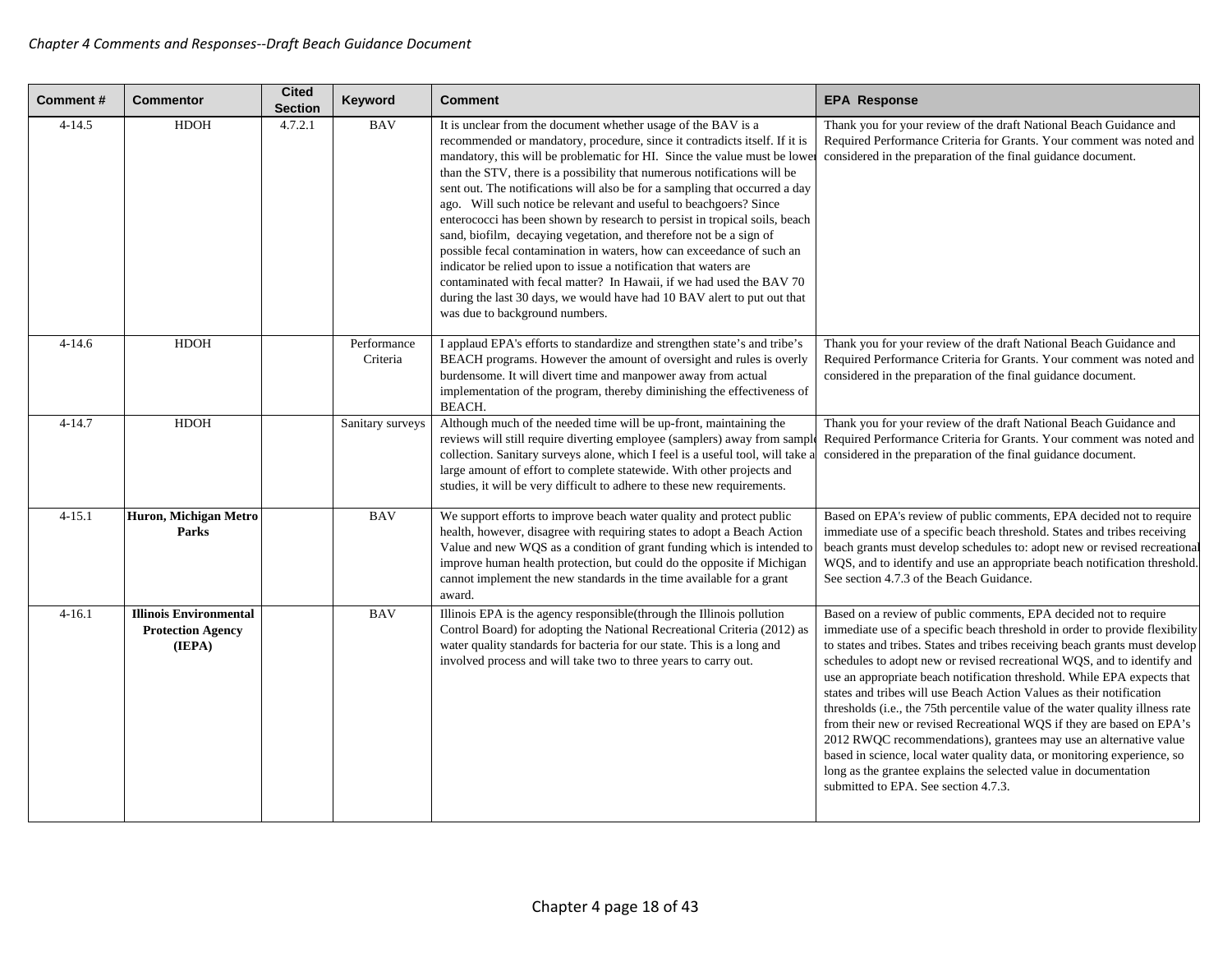| Comment#   | <b>Commentor</b>         | <b>Cited</b><br><b>Section</b> | Keyword     | Comment                                                                                                                                                                                                                                                                                                                                                                                                                                                                                                                                                                                                                                                                                                            | <b>EPA Response</b>                                                                                                                                                                                                                                                                                                                                                                                                                                                                                                                                                                                                                                                                                                                                                                                                                                                                 |
|------------|--------------------------|--------------------------------|-------------|--------------------------------------------------------------------------------------------------------------------------------------------------------------------------------------------------------------------------------------------------------------------------------------------------------------------------------------------------------------------------------------------------------------------------------------------------------------------------------------------------------------------------------------------------------------------------------------------------------------------------------------------------------------------------------------------------------------------|-------------------------------------------------------------------------------------------------------------------------------------------------------------------------------------------------------------------------------------------------------------------------------------------------------------------------------------------------------------------------------------------------------------------------------------------------------------------------------------------------------------------------------------------------------------------------------------------------------------------------------------------------------------------------------------------------------------------------------------------------------------------------------------------------------------------------------------------------------------------------------------|
| $4 - 16.2$ | <b>IEPA</b>              |                                | <b>BAV</b>  | We do not see the logic, as expressed in the subject Guidance, of<br>requiring the state's beaches to be regulated at a new value, 190 cfu/100<br>mL while Illinois EPA undergoes the adoption process for the National<br>Recreational Criteria (page 70 of the draft Guidance). The state and local<br>authorities in Illinois that are responsible for regulating beaches will find<br>it extremely difficult to deal with this new value for the few years in the<br>interim.                                                                                                                                                                                                                                  | Based on a review of public comments, EPA decided not to require<br>immediate use of a specific beach threshold in order to provide flexibility<br>to states and tribes. States and tribes receiving beach grants must develop<br>schedules to adopt new or revised recreational WOS, and to identify and<br>use an appropriate beach notification threshold. While EPA expects that<br>states and tribes will use Beach Action Values as their notification<br>thresholds (i.e., the 75th percentile value of the water quality illness rate<br>from their new or revised Recreational WQS if they are based on EPA's<br>2012 RWQC recommendations), grantees may use an alternative value<br>based in science, local water quality data, or monitoring experience, so<br>long as the grantee explains the selected value in documentation<br>submitted to EPA. See section 4.7.3. |
| $4 - 16.3$ | <b>IEPA</b>              |                                | <b>RWQC</b> | We intend to adopt the National Recreational Criteria as state standards<br>and we believe that Illinois is in good standing with USEPA as we<br>facilitate this process. Penalizing beach managers makes no sense when it<br>is recognized that the process of adopting national criteria as state<br>standards takes time, hence the Clean Water Act allowance of three years<br>(the triennial review) to accomplish this task. Therefore, we request that<br>the USEPA extend the timeframe to implement the grant conditions<br>contained within the draft beach guidance and performance criteria<br>document and thereby keep the beach criteria as they are (235 cfu/100<br>mL) during the interim period. | Based on a review of public comments, EPA decided not to require<br>immediate use of a specific beach threshold in order to provide flexibility<br>to states and tribes. States and tribes receiving beach grants must develop<br>schedules to adopt new or revised recreational WQS, and to identify and<br>use an appropriate beach notification threshold. While EPA expects that<br>states and tribes will use Beach Action Values as their notification<br>thresholds (i.e., the 75th percentile value of the water quality illness rate<br>from their new or revised Recreational WQS if they are based on EPA's<br>2012 RWQC recommendations), grantees may use an alternative value<br>based in science, local water quality data, or monitoring experience, so<br>long as the grantee explains the selected value in documentation<br>submitted to EPA. See section 4.7.3. |
| $4 - 17.1$ | <b>Lake County, Ohio</b> |                                | <b>WQS</b>  | The draft criteria requires the states to use a Beach Action Value (BAV)<br>of 190 cfu in order to receive funding once the draft document has been<br>adopted by EPA. It is our understanding that the 190 cfu BAV is to be<br>used until the states adopt the revised RWQS based on the 2012 RWQC.<br>States will have the choice to adopt BAVs based on a 32/1000 or 36/1000<br>estimated illness rate once the revised standards are approved. It is<br>unclear when the revised standards will be approved and whether they<br>will actually be the proposed numbers indicated in the draft criteria.                                                                                                         | Based on a review of public comments, EPA decided not to require<br>immediate use of a specific beach threshold in order to provide flexibility<br>to states and tribes. States and tribes receiving beach grants must develop<br>schedules to adopt new or revised recreational WQS, and to identify and<br>use an appropriate beach notification threshold. While EPA expects that<br>states and tribes will use Beach Action Values as their notification<br>thresholds (i.e., the 75th percentile value of the water quality illness rate<br>from their new or revised Recreational WQS if they are based on EPA's<br>2012 RWQC recommendations), grantees may use an alternative value<br>based in science, local water quality data, or monitoring experience, so<br>long as the grantee explains the selected value in documentation<br>submitted to EPA. See section 4.7.3. |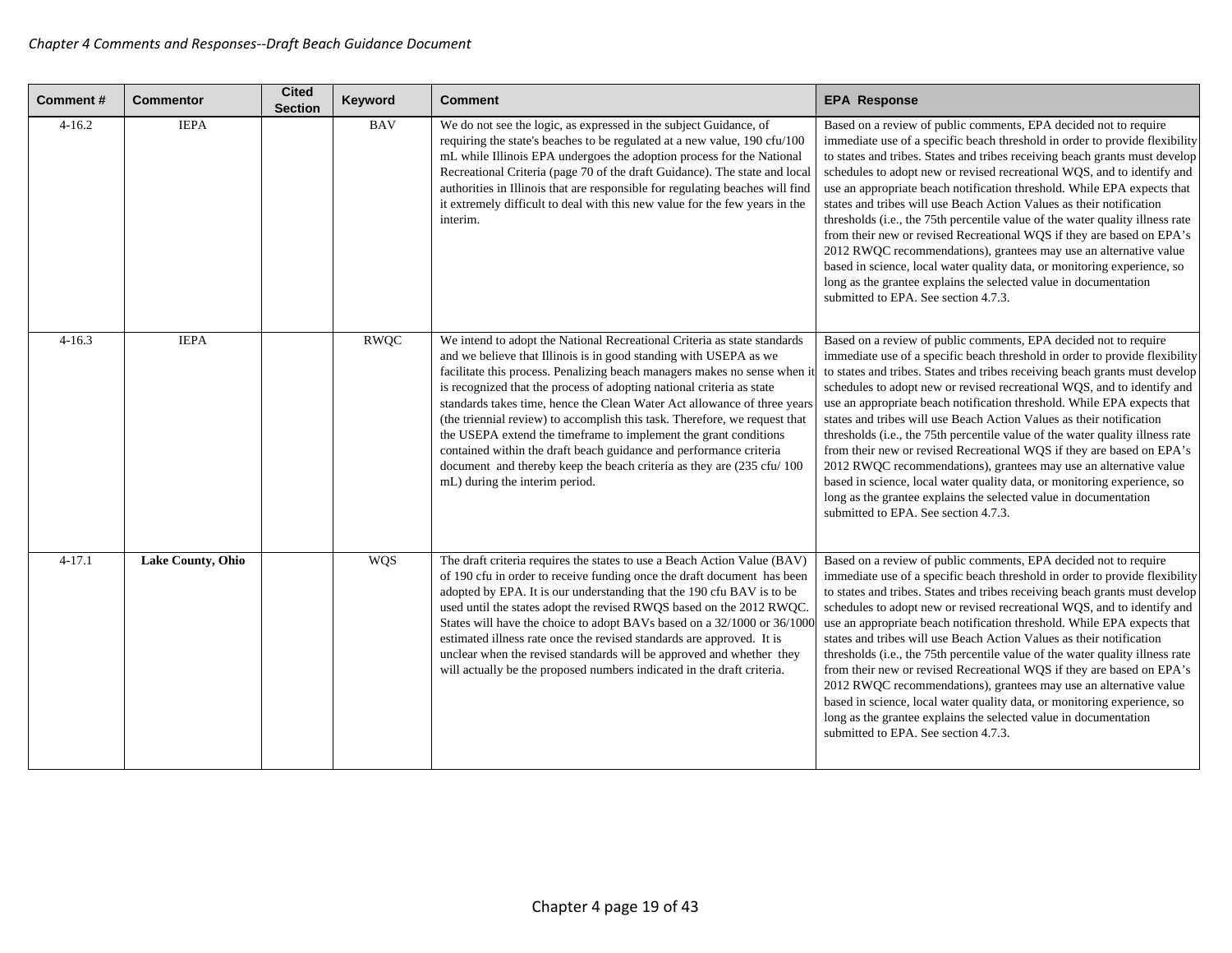| <b>Comment#</b> | <b>Commentor</b>  | <b>Cited</b><br><b>Section</b> | Keyword    | <b>Comment</b>                                                                                                                                                                                                                                                                                                                                                                                      | <b>EPA Response</b>                                                                                                                                                                                                                                                                                                                                                                                                                                                                                                                                                                                                                                                                                                                                                                                                                                                                 |
|-----------------|-------------------|--------------------------------|------------|-----------------------------------------------------------------------------------------------------------------------------------------------------------------------------------------------------------------------------------------------------------------------------------------------------------------------------------------------------------------------------------------------------|-------------------------------------------------------------------------------------------------------------------------------------------------------------------------------------------------------------------------------------------------------------------------------------------------------------------------------------------------------------------------------------------------------------------------------------------------------------------------------------------------------------------------------------------------------------------------------------------------------------------------------------------------------------------------------------------------------------------------------------------------------------------------------------------------------------------------------------------------------------------------------------|
| $4 - 17.2$      | Lake County, Ohio |                                | <b>WQS</b> | The legislative process in Ohio for a rule change takes at least 18 months<br>therefore new standards could not be adopted before the 2015 recreation<br>season. It makes absolutely no sense and is a huge waste of resources to<br>lower the BAV to 190 cfu temporarily when the Ohio standard is<br>generally in compliance with the proposed standards for a 36/1000<br>estimated illness rate. | Based on a review of public comments, EPA decided not to require<br>immediate use of a specific beach threshold in order to provide flexibility<br>to states and tribes. States and tribes receiving beach grants must develop<br>schedules to adopt new or revised recreational WQS, and to identify and<br>use an appropriate beach notification threshold. While EPA expects that<br>states and tribes will use Beach Action Values as their notification<br>thresholds (i.e., the 75th percentile value of the water quality illness rate<br>from their new or revised Recreational WQS if they are based on EPA's<br>2012 RWQC recommendations), grantees may use an alternative value<br>based in science, local water quality data, or monitoring experience, so<br>long as the grantee explains the selected value in documentation<br>submitted to EPA. See section 4.7.3. |
| $4 - 17.3$      | Lake County, Ohio |                                | <b>BAV</b> | Lowering the standard and then changing it back to 235 cfu after<br>approval of the criteria will only confuse the public and the beach<br>operators. They will also lose confidence in the reliability of the<br>standard.                                                                                                                                                                         | Based on a review of public comments, EPA decided not to require<br>immediate use of a specific beach threshold in order to provide flexibility<br>to states and tribes. States and tribes receiving beach grants must develop<br>schedules to adopt new or revised recreational WQS, and to identify and<br>use an appropriate beach notification threshold. While EPA expects that<br>states and tribes will use Beach Action Values as their notification<br>thresholds (i.e., the 75th percentile value of the water quality illness rate<br>from their new or revised Recreational WQS if they are based on EPA's<br>2012 RWQC recommendations), grantees may use an alternative value<br>based in science, local water quality data, or monitoring experience, so<br>long as the grantee explains the selected value in documentation<br>submitted to EPA. See section 4.7.3. |
| $4 - 17.4$      | Lake County, Ohio |                                | <b>BAV</b> | The draft document clearly holds the states "hostage" in requiring the use<br>of the 190 cfu BAV in order to receive beach grant funding. It is obvious<br>that if the EPA does not accept Ohio's current water quality standards<br>then Ohio would not be permitted to apply for and receive beach grant<br>funding.                                                                              | Based on a review of public comments, EPA decided not to require<br>immediate use of a specific beach threshold in order to provide flexibility<br>to states and tribes. States and tribes receiving beach grants must develop<br>schedules to adopt new or revised recreational WQS, and to identify and<br>use an appropriate beach notification threshold. While EPA expects that<br>states and tribes will use Beach Action Values as their notification<br>thresholds (i.e., the 75th percentile value of the water quality illness rate<br>from their new or revised Recreational WQS if they are based on EPA's<br>2012 RWQC recommendations), grantees may use an alternative value<br>based in science, local water quality data, or monitoring experience, so<br>long as the grantee explains the selected value in documentation<br>submitted to EPA. See section 4.7.3. |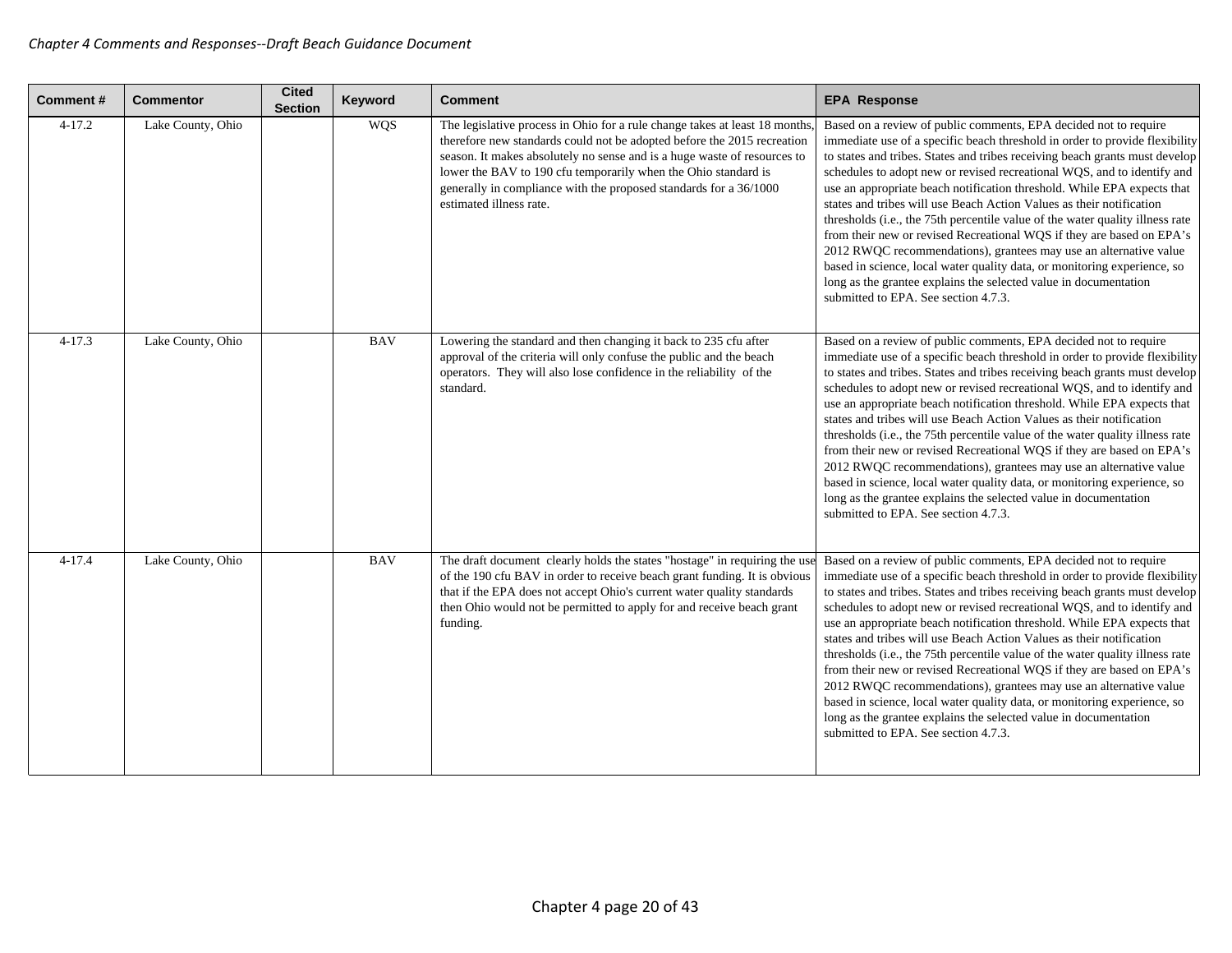| Comment#   | <b>Commentor</b>                         | <b>Cited</b><br><b>Section</b> | Keyword    | <b>Comment</b>                                                                                                                                                                                                                                                                                                                                                                                                                                                                                                                                                                                                                                                                                                                       | <b>EPA Response</b>                                                                                                                                                                                         |
|------------|------------------------------------------|--------------------------------|------------|--------------------------------------------------------------------------------------------------------------------------------------------------------------------------------------------------------------------------------------------------------------------------------------------------------------------------------------------------------------------------------------------------------------------------------------------------------------------------------------------------------------------------------------------------------------------------------------------------------------------------------------------------------------------------------------------------------------------------------------|-------------------------------------------------------------------------------------------------------------------------------------------------------------------------------------------------------------|
| $4-17.5$   | Lake County, Ohio                        |                                | Resources  | If the funding ceases, the existing beach monitoring programs will likely<br>cease as well. In this stressed economy, locals do not have the resources<br>to continue provide services for non-mandated state programs. Should<br>this scenario exist across the country, and the states do not have the<br>capacity to continue with beach monitoring programs, it is doubtful that<br>EPA can do the program or can contract out a national beach program<br>for the \$10 million dollars that Congress managed to appropriate after the<br>original funding cut. Elimination of funding to the states will directly<br>result in jeopardizing the public health of the beach goers for which the<br>190 du standard was proposed. | Thank you for your review of the draft National Beach Guidance and<br>Required Performance Criteria for Grants. Your comment was noted and<br>considered in the preparation of the final guidance document. |
| $4 - 17.6$ | Lake County, Ohio                        |                                | Modeling   | Lake County sampled its beaches daily in 2013 and will go to the beaches<br>daily to collect data for the predictive models that were developed for use<br>in 2014. We will validate the models with sample analysis three days per<br>week. Because Ohio beaches are sampled more frequently, we are able to<br>predict more accurately the actual advisory days and hence more<br>effectively protect the public health.                                                                                                                                                                                                                                                                                                           | Thank you for your review of the draft National Beach Guidance and<br>Required Performance Criteria for Grants. Your comment was noted and<br>considered in the preparation of the final guidance document. |
| $4 - 17.7$ | Lake County, Ohio                        |                                | <b>BAV</b> | The Lake County daily sampling frequency can more effectively predict<br>the variability in FIB. We compared our past data for the last three<br>bathing beach seasons to determine how lowering the BAV to 190 du<br>would have affected our beaches. Due to the frequency of our sampling,<br>the lower BAV would have resulted in an increase in exceedances of 10 to<br>23% over the last three years depending on the beach.                                                                                                                                                                                                                                                                                                    | Thank you for your review of the draft National Beach Guidance and<br>Required Performance Criteria for Grants. Your comment was noted and<br>considered in the preparation of the final guidance document. |
| $4 - 17.8$ | Lake County, Ohio                        |                                | General    | The Lake County General Health District strongly recommends that the<br>EPA consider all the comments that they receive and revise the draft<br>criteria accordingly. Further we implore the EPA to continue to fund the<br>beach monitoring program and appropriate the adequate funding for<br>states to implement the final revised criteria.                                                                                                                                                                                                                                                                                                                                                                                     | Thank you for your review of the draft National Beach Guidance and<br>Required Performance Criteria for Grants. Your comment was noted and<br>considered in the preparation of the final guidance document. |
| $4 - 18.1$ | <b>City of Long Beach,</b><br>California |                                | General    | Additional review as to the applicability of the science to California<br>beaches is warranted, i.e. different sources of pollution - less sewage<br>treatment effluent reaching our beaches vs east coast.                                                                                                                                                                                                                                                                                                                                                                                                                                                                                                                          | Thank you for your review of the draft National Beach Guidance and<br>Required Performance Criteria for Grants. Your comment was noted and<br>considered in the preparation of the final guidance document. |
| $4 - 18.2$ | City of Long Beach,<br>California        |                                | <b>BAV</b> | The new regulations will create confusion with required posting of<br>"Beach Action Values", which are "non regulatory". BAV's need<br>additional review and input prior to implementing posting requirements.                                                                                                                                                                                                                                                                                                                                                                                                                                                                                                                       | Thank you for your review of the draft National Beach Guidance and<br>Required Performance Criteria for Grants. Your comment was noted and<br>considered in the preparation of the final guidance document. |
| $4 - 18.3$ | City of Long Beach,<br>California        |                                | General    | Economic impacts to local programs and beneficial uses issues need<br>additional analysis.                                                                                                                                                                                                                                                                                                                                                                                                                                                                                                                                                                                                                                           | Thank you for your review of the draft National Beach Guidance and<br>Required Performance Criteria for Grants. Your comment was noted and<br>considered in the preparation of the final guidance document. |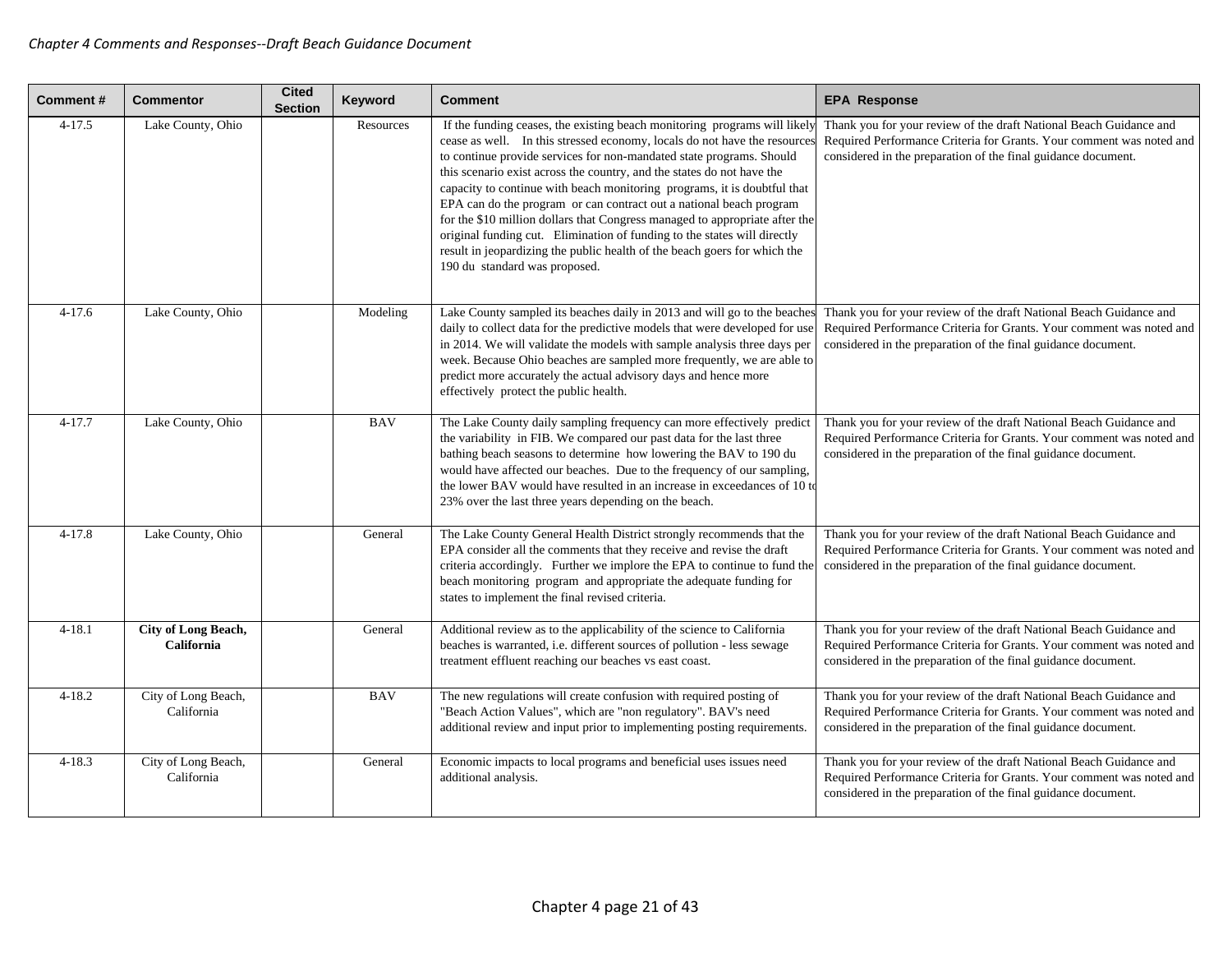| <b>Comment#</b> | <b>Commentor</b>                                                 | <b>Cited</b><br><b>Section</b> | Keyword     | <b>Comment</b>                                                                                                                                                                                                                                                                                                                                                                                                                                                                                                                                                                                                                                                                                                                                                                                                                                                        | <b>EPA Response</b>                                                                                                                                                                                         |
|-----------------|------------------------------------------------------------------|--------------------------------|-------------|-----------------------------------------------------------------------------------------------------------------------------------------------------------------------------------------------------------------------------------------------------------------------------------------------------------------------------------------------------------------------------------------------------------------------------------------------------------------------------------------------------------------------------------------------------------------------------------------------------------------------------------------------------------------------------------------------------------------------------------------------------------------------------------------------------------------------------------------------------------------------|-------------------------------------------------------------------------------------------------------------------------------------------------------------------------------------------------------------|
| $4 - 18.4$      | City of Long Beach,<br>California                                |                                | <b>BAV</b>  | Lab impacts will need to be evaluated.                                                                                                                                                                                                                                                                                                                                                                                                                                                                                                                                                                                                                                                                                                                                                                                                                                | Thank you for your review of the draft National Beach Guidance and<br>Required Performance Criteria for Grants. Your comment was noted and<br>considered in the preparation of the final guidance document. |
| $4 - 18.5$      | City of Long Beach,<br>California                                |                                | <b>RWQC</b> | Having multiple risk levels and multiple criteria will create confusion<br>among the monitoring agencies and the general public.                                                                                                                                                                                                                                                                                                                                                                                                                                                                                                                                                                                                                                                                                                                                      | Thank you for your review of the draft National Beach Guidance and<br>Required Performance Criteria for Grants. Your comment was noted and<br>considered in the preparation of the final guidance document. |
| $4 - 18.6$      | City of Long Beach,<br>California                                |                                | General     | Recommend meeting with local monitoring program reps, state water<br>boards and EPA prior to implementation or approval.                                                                                                                                                                                                                                                                                                                                                                                                                                                                                                                                                                                                                                                                                                                                              | Thank you for your review of the draft National Beach Guidance and<br>Required Performance Criteria for Grants. Your comment was noted and<br>considered in the preparation of the final guidance document. |
| $4 - 18.7$      | City of Long Beach,<br>California                                |                                | General     | This approach from EPA should consider how it will impact California<br>monitoring programs, which are very extensive when compared to other<br>states. The new criteria will have a major impact on beach health and<br>economy and at this point, we are not sure of tangible health benefits.<br>More analysis and discussion is warranted prior to the adoption of the<br><b>EPA Guidance Document.</b>                                                                                                                                                                                                                                                                                                                                                                                                                                                           | Thank you for your review of the draft National Beach Guidance and<br>Required Performance Criteria for Grants. Your comment was noted and<br>considered in the preparation of the final guidance document. |
| $4 - 19.1$      | <b>Louisiana Department</b><br>of Health and Hospitals<br>(LDHH) |                                | <b>BAV</b>  | Louisiana currently uses both a 30-day running geometric mean (GM)<br>criterion of 35 CFU/100 mL and a single sample maximum (SSM)<br>criterion of 104 CFU/100 mL. Using a simulation study, we have<br>estimated that with once weekly sampling, approximately 60% of<br>exceedances would be missed using single sample criterion alone. Those<br>results are generally consistent with Louisiana's (LA) examination of<br>advisory source (i.e., GM only, SSM only, both), in which 54% (722 of<br>1339) advisories were based on exceedance of SSM criterion (i.e., SSM<br>only and both SSM and GM criterion) between 2009 and 2013.<br>Examination of applying the BAV criteria of 60 CFU/100 mL to LA's<br>2013 season versus LA's current criteria results in 20% fewer<br>exceedances, even though the single sample threshold is reduced from<br>104 to 60. | Thank you for your review of the draft National Beach Guidance and<br>Required Performance Criteria for Grants. Your comment was noted and<br>considered in the preparation of the final guidance document. |
| $4 - 19.2$      | <b>LDHH</b>                                                      | 1.5.1                          | <b>RWQC</b> | The draft guidance does a good job of explaining the need for both GM<br>and STV for WQ assessment purposes (Section 1.5.1), but completely<br>ignores that rationale in the beach advisory section. If the Draft Guidance<br>remains unchanged, LA will consider adopting the BAV as proposed and<br>drop the GM criterion from its advisory decision process. Although we<br>believe that adoption of the BAV will be less protective of public health,<br>we do not believe that it is appropriate for LA to use a more stringent<br>decision rule than that of neighboring states, creating the false impression<br>that LA's beaches are more contaminated than those of neighboring states<br>as a result.                                                                                                                                                      | Thank you for your review of the draft National Beach Guidance and<br>Required Performance Criteria for Grants. Your comment was noted and<br>considered in the preparation of the final guidance document. |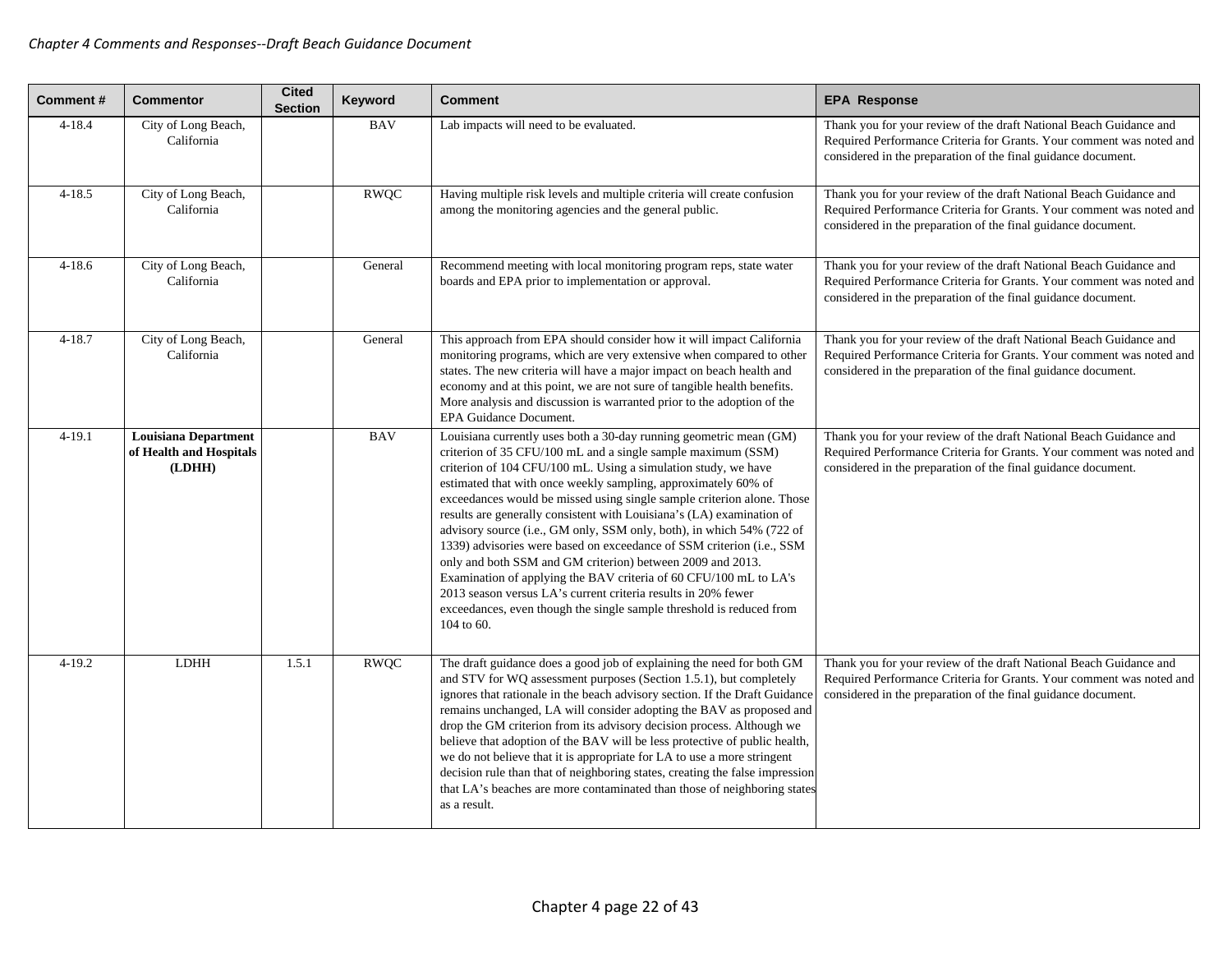| <b>Comment#</b> | <b>Commentor</b>                                                               | <b>Cited</b><br><b>Section</b> | Keyword     | <b>Comment</b>                                                                                                                                                                                                                                                                                                                                                                                                                                                                                                   | <b>EPA Response</b>                                                                                                                                                                                         |
|-----------------|--------------------------------------------------------------------------------|--------------------------------|-------------|------------------------------------------------------------------------------------------------------------------------------------------------------------------------------------------------------------------------------------------------------------------------------------------------------------------------------------------------------------------------------------------------------------------------------------------------------------------------------------------------------------------|-------------------------------------------------------------------------------------------------------------------------------------------------------------------------------------------------------------|
| $4-19.3$        | <b>LDHH</b>                                                                    |                                | <b>BAV</b>  | If LA adopts the BAV, we will also consider reducing the sampling<br>period by one month to correspond with the swimming season as a<br>running 30-day GM would not be required.                                                                                                                                                                                                                                                                                                                                 | Thank you for your review of the draft National Beach Guidance and<br>Required Performance Criteria for Grants. Your comment was noted and<br>considered in the preparation of the final guidance document. |
| $4 - 20.1$      | <b>Maine Department of</b><br><b>Environmental</b><br><b>Protection (MDEP)</b> |                                | <b>BAV</b>  | This reduction in the Beach Action Value number will essentially double<br>the amount of exceedances and advisories posted annually, and will likely<br>have a negative impact on local economies largely based on tourism as<br>well as the public's perception of these valued resources.                                                                                                                                                                                                                      | Thank you for your review of the draft National Beach Guidance and<br>Required Performance Criteria for Grants. Your comment was noted and<br>considered in the preparation of the final guidance document. |
| $4 - 20.2$      | <b>MDEP</b>                                                                    |                                | Monitoring  | that FIB are limited due to the lag time in obtaining results, lack of source<br>identification, detection of naturalized bacteria, non-fecal or not "fresh"<br>events, etc.                                                                                                                                                                                                                                                                                                                                     | Thank you for your review of the draft National Beach Guidance and<br>Required Performance Criteria for Grants. Your comment was noted and<br>considered in the preparation of the final guidance document. |
| $4 - 20.3$      | <b>MDEP</b>                                                                    |                                | General     | Given the economic importance of beaches and the wave of negative<br>public perception associated with advisories, this new requirement will<br>likely have serious implications for retention and compliance with MHB<br>protocols, etc.                                                                                                                                                                                                                                                                        | Thank you for your review of the draft National Beach Guidance and<br>Required Performance Criteria for Grants. Your comment was noted and<br>considered in the preparation of the final guidance document. |
| $4 - 20.4$      | <b>MDEP</b>                                                                    |                                | <b>RWQC</b> | What epidemiological studies and data from the northeast were used to<br>justify the need for a 60 cfu/ml BAV? We're interested in these details to<br>help us communicate this proposal to our constituents.                                                                                                                                                                                                                                                                                                    | Please refer to the 2012 RWQC document for a description of<br>epidemiological studies. One was conducted in Goddard, Rhode Island.                                                                         |
| $4 - 20.5$      | <b>MDEP</b>                                                                    |                                | Methods     | Maine currently does not have the capacity to implement these tools as<br>they are expensive, highly technical, and we are not aware of any<br>laboratories that are currently set up with the platform to conduct qPCR<br>for surface waters within the state of Maine. Will EPA provide support of<br>assist states in obtaining support from to other entities to build our<br>capacity?                                                                                                                      | Thank you for your review of the draft National Beach Guidance and<br>Required Performance Criteria for Grants. Your comment was noted and<br>considered in the preparation of the final guidance document. |
| $4 - 20.6$      | <b>MDEP</b>                                                                    |                                | General     | We believe that the proposed changes will not lead to cleaner beaches but<br>rather to less participation in our voluntary program, or less beach goers<br>and tourist dollars due to increased advisories and closures or both.                                                                                                                                                                                                                                                                                 | Thank you for your review of the draft National Beach Guidance and<br>Required Performance Criteria for Grants. Your comment was noted and<br>considered in the preparation of the final guidance document. |
| $4 - 21.1$      | <b>Maryland Department</b><br>of the<br><b>Environment (MDE)</b>               |                                | Modeling    | After working closely with Bay Program scientists, no beaches in<br>Maryland are appropriate for predictive modeling. The reason given was<br>that wind is the most significant factor associated with elevated FIB<br>counts. This suggests that the source is re-growth harbored in bottom<br>sediments and not a recent human source. This also shows that<br>Maryland's current criteria are as protective and are precautionary,<br>conservative, and provide a do-not-exceed value that protects swimmers. | Thank you for your review of the draft National Beach Guidance and<br>Required Performance Criteria for Grants. Your comment was noted and<br>considered in the preparation of the final guidance document. |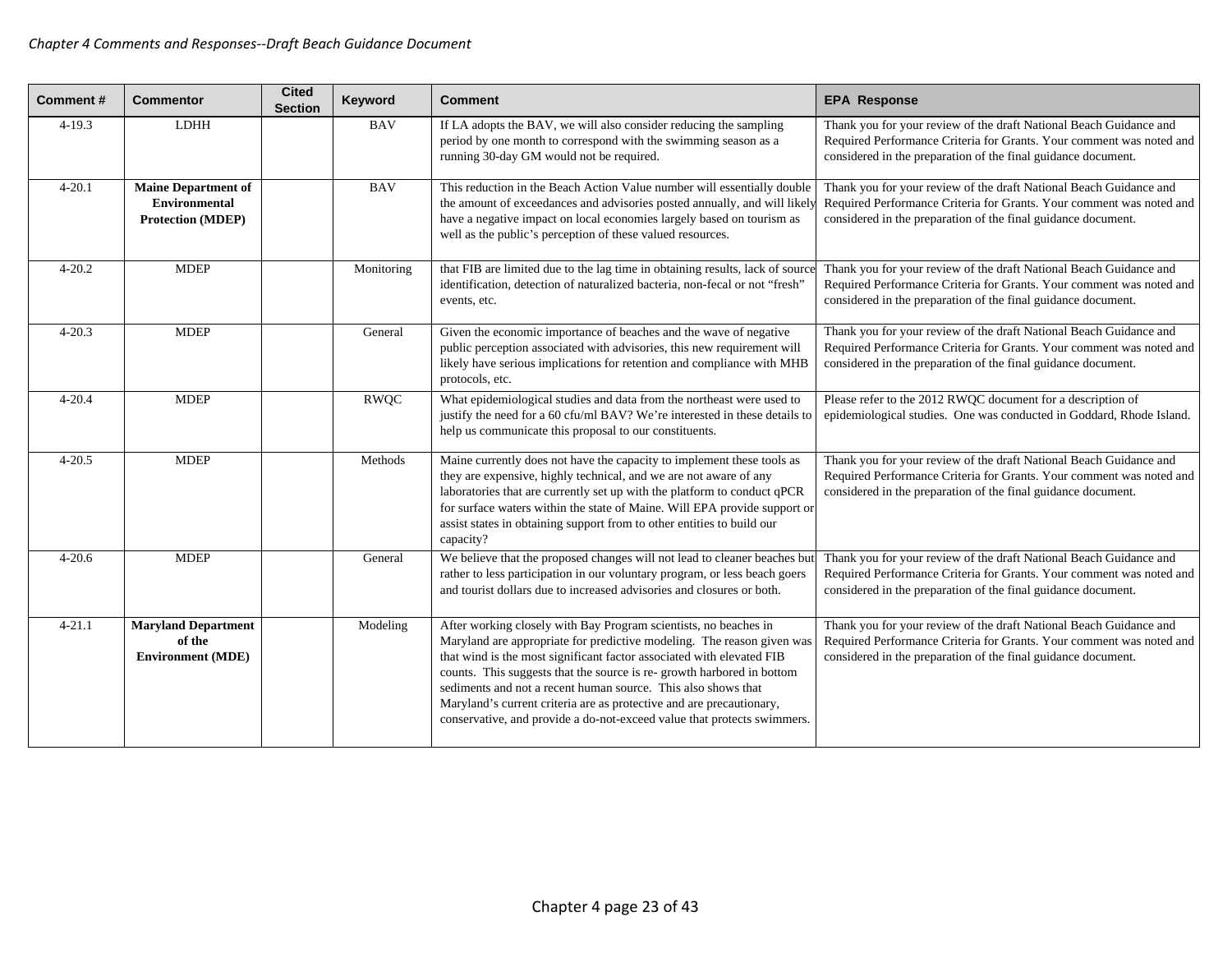| <b>Comment#</b> | <b>Commentor</b> | <b>Cited</b><br><b>Section</b> | Keyword          | <b>Comment</b>                                                                                                                                                                                                                                                                                                                                                                                                                                                                                                                                                                                                                                                                                            | <b>EPA Response</b>                                                                                                                                                                                                                                                                                                                                                                                                                                                                                                                                                                                                                                                                                                                                                                                                                                                                 |
|-----------------|------------------|--------------------------------|------------------|-----------------------------------------------------------------------------------------------------------------------------------------------------------------------------------------------------------------------------------------------------------------------------------------------------------------------------------------------------------------------------------------------------------------------------------------------------------------------------------------------------------------------------------------------------------------------------------------------------------------------------------------------------------------------------------------------------------|-------------------------------------------------------------------------------------------------------------------------------------------------------------------------------------------------------------------------------------------------------------------------------------------------------------------------------------------------------------------------------------------------------------------------------------------------------------------------------------------------------------------------------------------------------------------------------------------------------------------------------------------------------------------------------------------------------------------------------------------------------------------------------------------------------------------------------------------------------------------------------------|
| $4 - 21.2$      | <b>MDE</b>       |                                | <b>BAV</b>       | Please expand on how requirements will depend on status and content of<br>a state's or tribe's new or revised RWQS.                                                                                                                                                                                                                                                                                                                                                                                                                                                                                                                                                                                       | Based on a review of public comments, EPA decided not to require<br>immediate use of a specific beach threshold in order to provide flexibility<br>to states and tribes. States and tribes receiving beach grants must develop<br>schedules to adopt new or revised recreational WQS, and to identify and<br>use an appropriate beach notification threshold. While EPA expects that<br>states and tribes will use Beach Action Values as their notification<br>thresholds (i.e., the 75th percentile value of the water quality illness rate<br>from their new or revised Recreational WQS if they are based on EPA's<br>2012 RWQC recommendations), grantees may use an alternative value<br>based in science, local water quality data, or monitoring experience, so<br>long as the grantee explains the selected value in documentation<br>submitted to EPA. See section 4.7.3. |
| $4 - 21.3$      | <b>MDE</b>       | Table 4.2                      | Monitoring       | None of Maryland beaches fit the risk/use categories 1-4; current use of<br>the 1986 criteria ranks beaches and provides the same public health<br>protection as the 2012 criteria.                                                                                                                                                                                                                                                                                                                                                                                                                                                                                                                       | Thank you for your review of the draft National Beach Guidance and<br>Required Performance Criteria for Grants. Your comment was noted and<br>considered in the preparation of the final guidance document.                                                                                                                                                                                                                                                                                                                                                                                                                                                                                                                                                                                                                                                                         |
| $4 - 21.4$      | <b>MDE</b>       | $14 - 32$                      | Monitoring       | This discussion on temporal variations ignores the fundamental flaws of<br>any of the FIB : that the results do not provide any information on the<br>source of the FIB and differences in density within a given day can be<br>reasonably explained if the beach manager has done a sanitary survey. If<br>the beach is impacted by combined sewers or an intermittent flow of<br>untreated sewage, this discussion may make some sense, otherwise, it<br>does little to inform public health risk without fully understanding actual<br>and potential pollution sources.                                                                                                                                | Thank you for your review of the draft National Beach Guidance and<br>Required Performance Criteria for Grants. Your comment was noted and<br>considered in the preparation of the final guidance document.                                                                                                                                                                                                                                                                                                                                                                                                                                                                                                                                                                                                                                                                         |
| $4 - 21.5$      | <b>MDE</b>       | $11 - 27$                      | Modeling         | In Maryland we issue a standing advisory for swimming after a rain even<br>that is both protective and VERY precautionary. At beaches where we<br>tried to develop predictive models, rain events were not the strongest<br>factor. Again, Maryland beaches were deemed too "clean" for a<br>predictive model to work. This discussion states that increased FIB levels<br>from storm events might come from disturbed sediments and NOT fecal<br>sources - HOW IS THIS A HEALTH HAZARD! Further proof that<br>Maryland's current criteria as protective.                                                                                                                                                 | Thank you for your review of the draft National Beach Guidance and<br>Required Performance Criteria for Grants. Your comment was noted and<br>considered in the preparation of the final guidance document.                                                                                                                                                                                                                                                                                                                                                                                                                                                                                                                                                                                                                                                                         |
| $4 - 21.6$      | <b>MDE</b>       | $2 - 31$                       | Sanitary surveys | This discussion is useless without emphasizing the importance of a<br>sanitary survey to understand variability of sample results that can be<br>explained by a full understanding by beach managers on what impacts a<br>particular beach. This understanding is KEY to the tiered approach and<br>determining sampling frequency. It does not matter how many<br>"exceedances" are missed if there are no human sources. Earlier in the<br>document, EPA states that the risk from non-human sources is not equal<br>to the risk from human sources. Again, confirmation that Maryland's<br>current conservative approach using the 1986 criteria provides the same<br>protection as the 2012 criteria. | Thank you for your review of the draft National Beach Guidance and<br>Required Performance Criteria for Grants. Your comment was noted and<br>considered in the preparation of the final guidance document.                                                                                                                                                                                                                                                                                                                                                                                                                                                                                                                                                                                                                                                                         |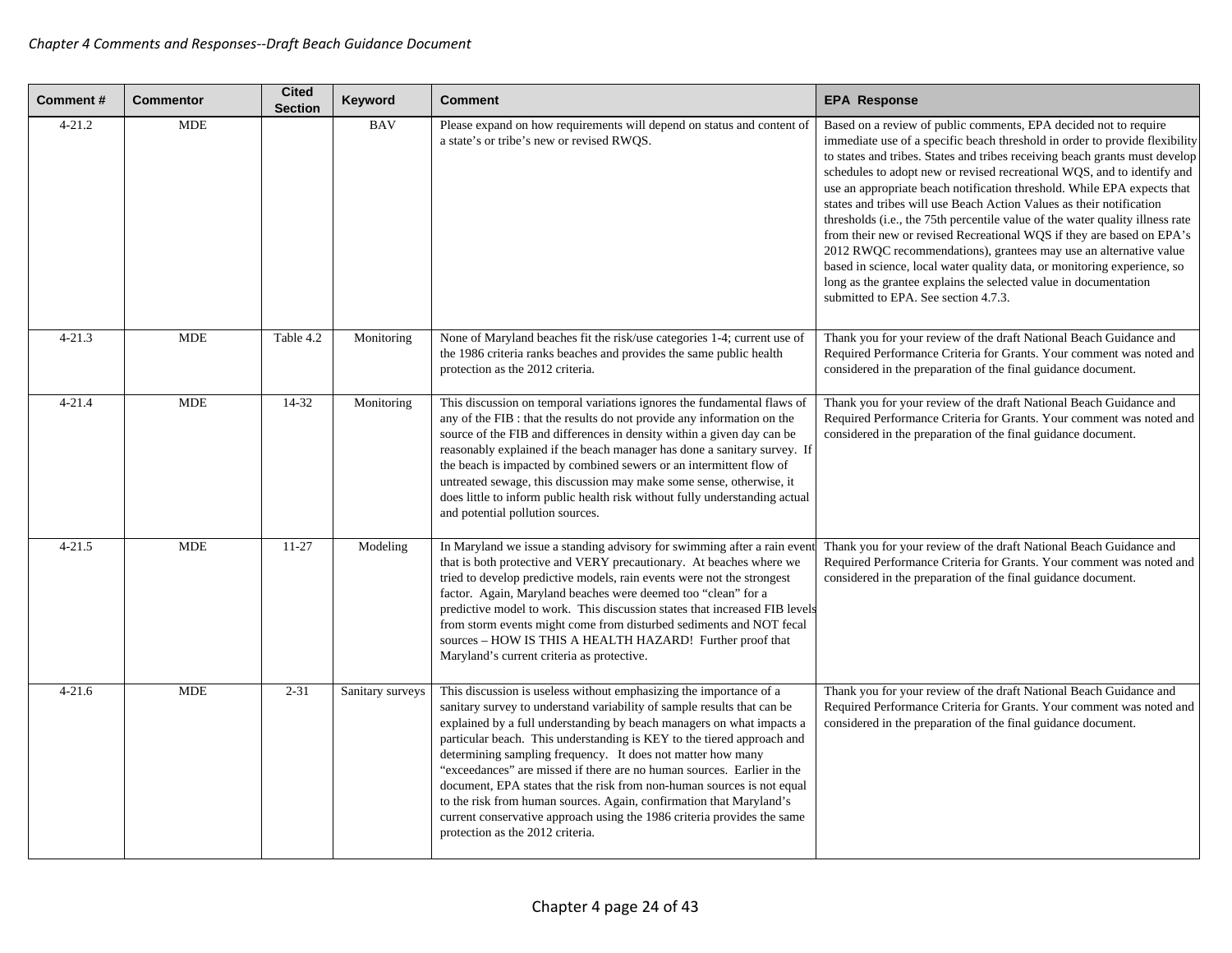| <b>Comment#</b> | <b>Commentor</b> | <b>Cited</b><br><b>Section</b> | Keyword          | <b>Comment</b>                                                                                                                                                                                                                                                                                                                                                                                                                                                                                                                                                                                                                                                                                                                                                                                                                                                                                                                                                                                                                                                                                                                                    | <b>EPA Response</b>                                                                                                                                                                                                                                                                                               |
|-----------------|------------------|--------------------------------|------------------|---------------------------------------------------------------------------------------------------------------------------------------------------------------------------------------------------------------------------------------------------------------------------------------------------------------------------------------------------------------------------------------------------------------------------------------------------------------------------------------------------------------------------------------------------------------------------------------------------------------------------------------------------------------------------------------------------------------------------------------------------------------------------------------------------------------------------------------------------------------------------------------------------------------------------------------------------------------------------------------------------------------------------------------------------------------------------------------------------------------------------------------------------|-------------------------------------------------------------------------------------------------------------------------------------------------------------------------------------------------------------------------------------------------------------------------------------------------------------------|
| $4 - 21.7$      | <b>MDE</b>       | 121                            | General          | California is referenced 12 times in this document while there are many<br>states without any reference (ME, NH, MA, RI, CT, NY, NJ, MD, DE,<br>VA, SC, GA, AL, MS, LA, TX, OR, and AL). EPA needs to write a<br>guidance document for the whole nation, not just for California.                                                                                                                                                                                                                                                                                                                                                                                                                                                                                                                                                                                                                                                                                                                                                                                                                                                                 | EPA added a case study of the adoption of predictive models in the City<br>of Chicago and added advisory graphics from New York.                                                                                                                                                                                  |
| $4 - 21.8$      | <b>MDE</b>       | $14 - 16$                      | Sanitary surveys | Water quality numbers do not tell the whole story of what is going in a<br>water column. A sanitary survey is an essential tool for a beach manager<br>to be able to say with assurance that water quality is "good". Although<br>EPA encourages the use of a sanitary survey it is apparent that EPA does<br>not give this tool its due weight in light of the emphasis EPA has placed<br>on the BAVs.                                                                                                                                                                                                                                                                                                                                                                                                                                                                                                                                                                                                                                                                                                                                           | Thank you for your review of the draft National Beach Guidance and<br>Required Performance Criteria for Grants. Your comment was noted and<br>considered in the preparation of the final guidance document.                                                                                                       |
| $4 - 21.9$      | <b>MDE</b>       | $1 - 22$                       | Monitoring       | FIB should not be considered a pollutant since, as discussed earlier in this<br>document, it can come from "stirring up sediments" (page 50) and is an<br>indicator for the presence of pathogens. If the source is not of fecal<br>origin, it should not carry the same weight as if it was a human source for<br>example. This is one reason why Maryland does not agree that the STV<br>should be included for assessment purposes. As already stated throughou<br>this document, if the goal is to protect public health, then it is<br>accomplished with either the 1986 or 2012 criteria because both are<br>precautionary, conservative, and provide a do-not-exceed value important<br>for public notification and protection. If the goal is determining<br>attainment of the WQS, these data do not provide information about the<br>FIB source's magnitude, duration, or frequency. It makes more sense to<br>use the geometric mean only over the entire beach season or even more<br>than one beach season in addition to any data or information attained<br>through the sanitary survey for attainment of water quality standards. | Thank you for your review of the draft National Beach Guidance and<br>Required Performance Criteria for Grants. Your comment was noted and<br>considered in the preparation of the final guidance document.                                                                                                       |
| $4 - 21.10$     | <b>MDE</b>       | $5 - 16$                       | <b>RWQC</b>      | If this approach "encourages" more frequent monitoring, then why have a<br>tiered monitoring approach based on risk? This limits resources and may<br>result in States not monitoring low risk beaches at all since they would<br>carry the same weight as a beach that should be monitored twice weekly<br>due to risk (combined sewers for example).                                                                                                                                                                                                                                                                                                                                                                                                                                                                                                                                                                                                                                                                                                                                                                                            | Thank you for your review of the draft National Beach Guidance and<br>Required Performance Criteria for Grants. Your comment was noted and<br>considered in the preparation of the final guidance document.                                                                                                       |
| $4 - 21.11$     | <b>MDE</b>       |                                | <b>RWOC</b>      | Requiring the use of a statistical value for a level of indicator bacteria<br>that has no direct relationship to the level of real pathogens present and<br>assuming increased public health protection is poor science and sets a bac<br>principal, diminishing public health official's integrity with the public.<br>Using the BAV should not be in the performance criteria and should<br>remain optional. Requiring use of BAV prior to States promulgation of<br>new criteria is coercive and an inappropriate mandate for receiving grant<br>funding under the BEACH Act.                                                                                                                                                                                                                                                                                                                                                                                                                                                                                                                                                                  | Thank you for your review of the draft National Beach Guidance and<br>Required Performance Criteria for Grants. Your comment was noted and<br>considered in the preparation of the final guidance document. The<br>relationship between pathogens and indicators is discussed fully in the<br>2012 RWQC document. |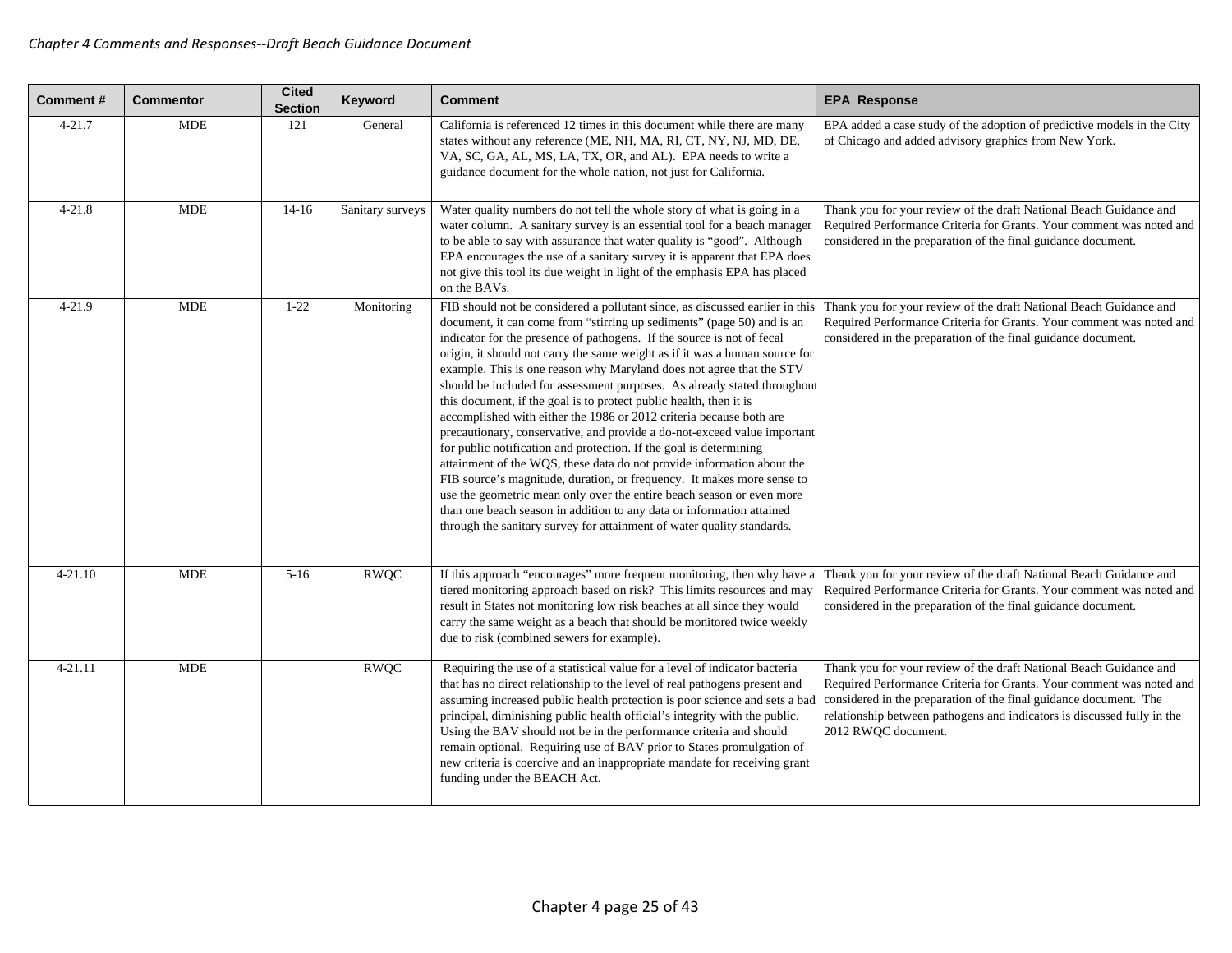| <b>Comment#</b> | <b>Commentor</b>                                                        | <b>Cited</b><br><b>Section</b> | Keyword    | <b>Comment</b>                                                                                                                                                                                                                                                                                                                                                                                                                                                                                                                                                                                                                                                                                                                                                                                                             | <b>EPA Response</b>                                                                                                                                                                                                                                                                                                                                                                                                                                                                                                                                                                                                                                                                                                                                                                                                                                                                 |
|-----------------|-------------------------------------------------------------------------|--------------------------------|------------|----------------------------------------------------------------------------------------------------------------------------------------------------------------------------------------------------------------------------------------------------------------------------------------------------------------------------------------------------------------------------------------------------------------------------------------------------------------------------------------------------------------------------------------------------------------------------------------------------------------------------------------------------------------------------------------------------------------------------------------------------------------------------------------------------------------------------|-------------------------------------------------------------------------------------------------------------------------------------------------------------------------------------------------------------------------------------------------------------------------------------------------------------------------------------------------------------------------------------------------------------------------------------------------------------------------------------------------------------------------------------------------------------------------------------------------------------------------------------------------------------------------------------------------------------------------------------------------------------------------------------------------------------------------------------------------------------------------------------|
| $4 - 22.1$      | <b>Massachusetts</b><br><b>Department of Public</b><br>Health (MDPH)    |                                | <b>BAV</b> | The proposal by EPA to require grantees to conduct public notification,<br>such as advisories, when a water quality sample exceeds a BAV level<br>contradicts EPA's description of the BAV, which is clearly not a water<br>quality standard (EPA Recreational Water Quality Criteria 2012) but only<br>a guidance. This creates the confusing scenario where a performance<br>requirement of a federal BEACHES grant (the adoption of the BAV<br>guideline complete with the requisite public notification when the value<br>has been exceeded) contradicts state regulations requiring compliance<br>with an EPA-established bacteriological water quality standard.<br>Notifications based on two different values will serve to create a great<br>deal of confusion for health officials and the general public alike. | Based on a review of public comments, EPA decided not to require<br>immediate use of a specific beach threshold in order to provide flexibility<br>to states and tribes. States and tribes receiving beach grants must develop<br>schedules to adopt new or revised recreational WQS, and to identify and<br>use an appropriate beach notification threshold. While EPA expects that<br>states and tribes will use Beach Action Values as their notification<br>thresholds (i.e., the 75th percentile value of the water quality illness rate<br>from their new or revised Recreational WQS if they are based on EPA's<br>2012 RWQC recommendations), grantees may use an alternative value<br>based in science, local water quality data, or monitoring experience, so<br>long as the grantee explains the selected value in documentation<br>submitted to EPA. See section 4.7.3. |
| $4 - 22.2$      | <b>MDPH</b>                                                             |                                | <b>BAV</b> | We also note that based on the results of the 2013 beach season in<br>Massachusetts, we expect over 300 additional notifications at marine<br>beaches that exceed the BAV guidance value, but meet the state<br>regulatory criterion (i.e., at beaches with samples > 60 cfu/100 ml; but <<br>104 cfu/100 ml). Requiring confusing public notification in so many<br>instances where sampling met regulatory standards would result in<br>significant resource impacts. MDPH/BEH therefore urges EPA not to<br>move forward with this proposed performance requirement for future<br>BEACH Act funding. Instead, we suggest that grantees be allowed the<br>flexibility of using BAV as EPA originally intended, i.e., as an optional<br>informational tool.                                                               | Based on a review of public comments, EPA decided not to require<br>immediate use of a specific beach threshold in order to provide flexibility<br>to states and tribes. States and tribes receiving beach grants must develop<br>schedules to adopt new or revised recreational WQS, and to identify and<br>use an appropriate beach notification threshold. While EPA expects that<br>states and tribes will use Beach Action Values as their notification<br>thresholds (i.e., the 75th percentile value of the water quality illness rate<br>from their new or revised Recreational WQS if they are based on EPA's<br>2012 RWQC recommendations), grantees may use an alternative value<br>based in science, local water quality data, or monitoring experience, so<br>long as the grantee explains the selected value in documentation<br>submitted to EPA. See section 4.7.3. |
| $4 - 23.1$      | <b>Michigan Department</b><br>of Environmental<br><b>Quality (MDEQ)</b> |                                | <b>BAV</b> | Requiring states to adopt a Beach Action Value as a condition of a grant<br>is inconsistent with the intent of the BEACH Act. It would pull precious<br>staff time and resources away from the protection of public health by<br>requiring states to initiate the lengthy process of updating WQS.                                                                                                                                                                                                                                                                                                                                                                                                                                                                                                                         | Thank you for your review of the draft National Beach Guidance and<br>Required Performance Criteria for Grants. Your comment was noted and<br>considered in the preparation of the final guidance document.                                                                                                                                                                                                                                                                                                                                                                                                                                                                                                                                                                                                                                                                         |
| $4 - 23.2$      | <b>MDEQ</b>                                                             |                                | <b>BAV</b> | The Public Health Code would also need to be modified since R<br>333.12544 of the Public Health Code, 1978 PA 368, as amended (Act<br>368), requires that the WQS used by a local health department to assess<br>whether the water is safe for swimming conforms to the official state<br>WQS adopted by the MDEQ.                                                                                                                                                                                                                                                                                                                                                                                                                                                                                                         | Please see section 4.7.4 for a discussion of the use of RWQC in<br>identifying CWA section 303(d) impaired waters.                                                                                                                                                                                                                                                                                                                                                                                                                                                                                                                                                                                                                                                                                                                                                                  |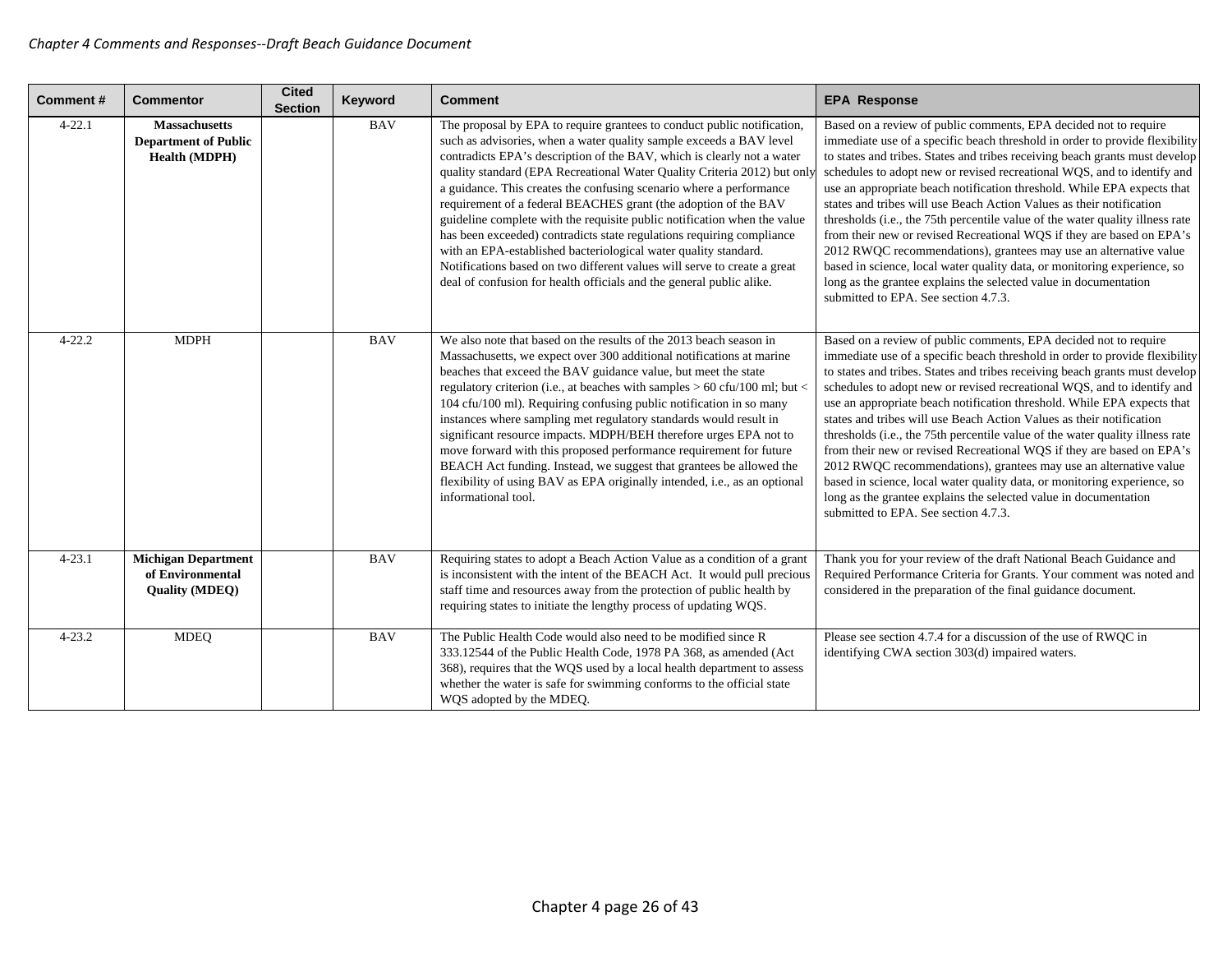| <b>Comment#</b> | <b>Commentor</b> | <b>Cited</b><br><b>Section</b> | Keyword    | <b>Comment</b>                                                                                                                                                                                                                                                                                                                                                                                                                                                                                                                                                                                                                                                                                                                         | <b>EPA Response</b>                                                                                                                                                                                                                                                                                                                                                                                                                                                                                                                                                                                                                                                                                                                                                                                                                                                                 |
|-----------------|------------------|--------------------------------|------------|----------------------------------------------------------------------------------------------------------------------------------------------------------------------------------------------------------------------------------------------------------------------------------------------------------------------------------------------------------------------------------------------------------------------------------------------------------------------------------------------------------------------------------------------------------------------------------------------------------------------------------------------------------------------------------------------------------------------------------------|-------------------------------------------------------------------------------------------------------------------------------------------------------------------------------------------------------------------------------------------------------------------------------------------------------------------------------------------------------------------------------------------------------------------------------------------------------------------------------------------------------------------------------------------------------------------------------------------------------------------------------------------------------------------------------------------------------------------------------------------------------------------------------------------------------------------------------------------------------------------------------------|
| $4 - 23.3$      | <b>MDEQ</b>      |                                | <b>BAV</b> | It would be impossible for Michigan to implement the required changes to<br>state law and rules in the time available for a grant award.                                                                                                                                                                                                                                                                                                                                                                                                                                                                                                                                                                                               | Based on a review of public comments, EPA decided not to require<br>immediate use of a specific beach threshold in order to provide flexibility<br>to states and tribes. States and tribes receiving beach grants must develop<br>schedules to adopt new or revised recreational WQS, and to identify and<br>use an appropriate beach notification threshold. While EPA expects that<br>states and tribes will use Beach Action Values as their notification<br>thresholds (i.e., the 75th percentile value of the water quality illness rate<br>from their new or revised Recreational WQS if they are based on EPA's<br>2012 RWQC recommendations), grantees may use an alternative value<br>based in science, local water quality data, or monitoring experience, so<br>long as the grantee explains the selected value in documentation<br>submitted to EPA. See section 4.7.3. |
| $4 - 23.4$      | <b>MDEQ</b>      |                                | <b>BAV</b> | Even if the required changes were possible in the available time frame,<br>this effort would have minimal impact on the protection of human health<br>at beaches since the difference between the Beach Action Value (190 E.<br>coli per 100 ml) and the current 235 or 300 E. coli per 100 ml WQS is<br>only 45 or 110 E. coli per 100 ml, respectively.                                                                                                                                                                                                                                                                                                                                                                              | Thank you for your review of the draft National Beach Guidance and<br>Required Performance Criteria for Grants. Your comment was noted and<br>considered in the preparation of the final guidance document.                                                                                                                                                                                                                                                                                                                                                                                                                                                                                                                                                                                                                                                                         |
| $4 - 23.5$      | <b>MDEQ</b>      |                                | <b>BAV</b> | The United States Geological Survey evaluated data from freshwater<br>beaches in Chicago, Illinois, over a nine-year period (2000 to 2008) and<br>determined that lowering the threshold criteria from 235 to 190 E. coli per<br>100 ml would have resulted in an increase in swimming advisories of only<br>3.4 percent, which amounts to an extra 500 beach-days of advisories over<br>that nine-year period.                                                                                                                                                                                                                                                                                                                        | Thank you for your review of the draft National Beach Guidance and<br>Required Performance Criteria for Grants. Your comment was noted and<br>considered in the preparation of the final guidance document.                                                                                                                                                                                                                                                                                                                                                                                                                                                                                                                                                                                                                                                                         |
| $4 - 23.6$      | <b>MDEQ</b>      |                                | General    | Monitoring and sanitary survey data have shown that storm water is a<br>major source of pollution that causes acute elevations in bacteria counts.<br>Michigan has 11 years of historical monitoring data and existing WQS<br>that helped us identify beaches with impaired waters. In addition, the<br>USEPA has reported that approximately 1,200 (40 percent) of the<br>Nation's beaches have issued beach advisories, postings, or closures. We<br>believe the most effective strategy to protect public health is to focus<br>efforts to restore these beaches.                                                                                                                                                                   | Thank you for your review of the draft National Beach Guidance and<br>Required Performance Criteria for Grants. Your comment was noted and<br>considered in the preparation of the final guidance document.                                                                                                                                                                                                                                                                                                                                                                                                                                                                                                                                                                                                                                                                         |
| $4 - 23.7$      | <b>MDEQ</b>      |                                | General    | Rather than require states to initiate a resource-intensive effort to make<br>minor modifications to E. coli WQS with minimal additional human<br>health protection, we believe the best way to protect public health and<br>improve water quality is to expand and refine the use of sanitary surveys,<br>rapid methods, and forecast models to identify, correct, and eliminate<br>sources of pollution. Michigan is committed to these efforts regardless of<br>the availability of funds from the BEACH Act. Governor Rick Snyder<br>and the Legislature are preparing a budget for the MDEQ that includes<br>the Water Quality Initiative, which will support the statewide<br>implementation of real-time beach testing methods. | Thank you for your review of the draft National Beach Guidance and<br>Required Performance Criteria for Grants. Your comment was noted and<br>considered in the preparation of the final guidance document.                                                                                                                                                                                                                                                                                                                                                                                                                                                                                                                                                                                                                                                                         |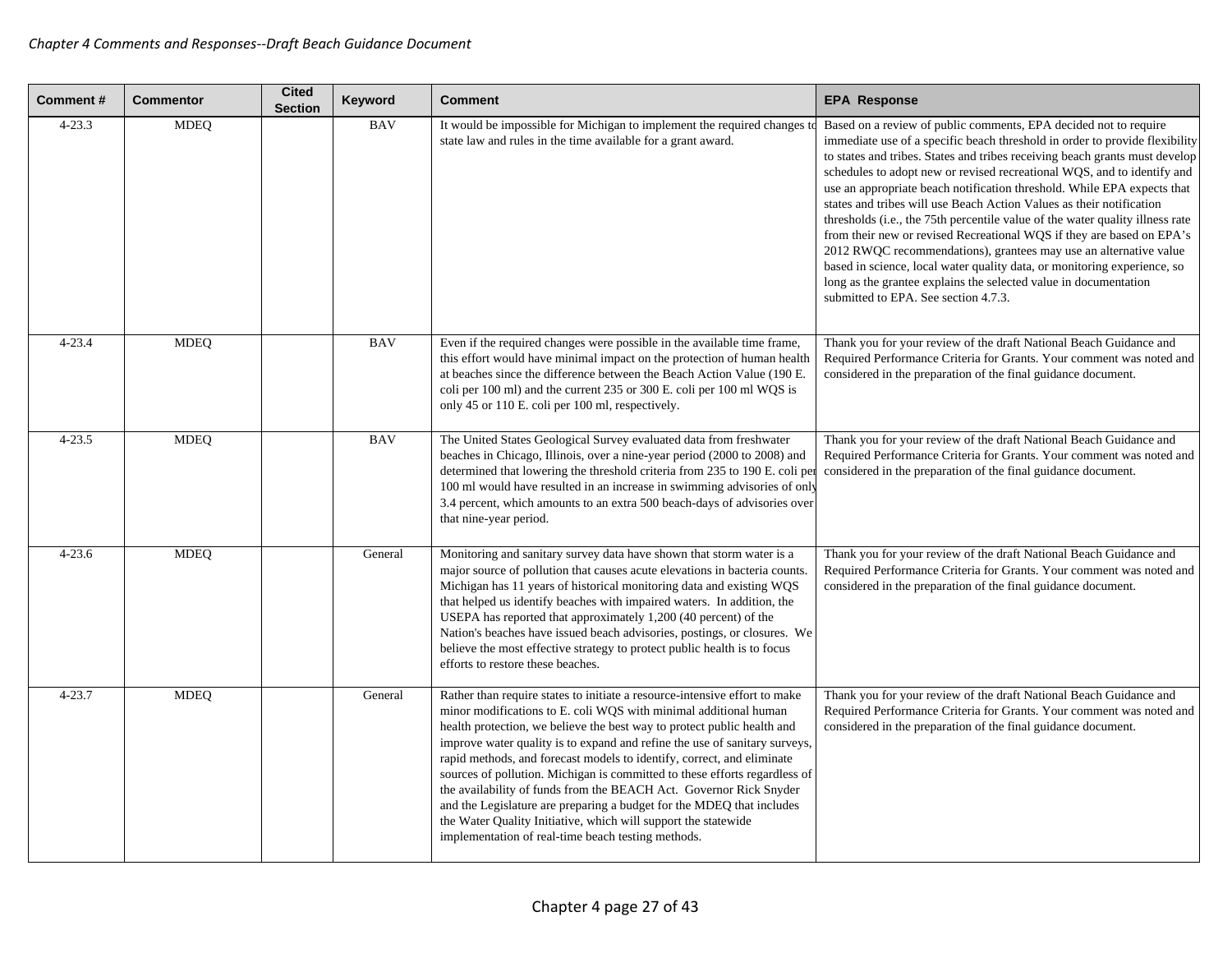| <b>Comment#</b> | <b>Commentor</b>                                                                  | <b>Cited</b><br><b>Section</b> | Keyword     | <b>Comment</b>                                                                                                                                                                                                                                                                                                                                                                                                                                                                                                                | <b>EPA Response</b>                                                                                                                                                                                                                                                                                                                                                                                                                                                                                                                                                                                                                                                       |
|-----------------|-----------------------------------------------------------------------------------|--------------------------------|-------------|-------------------------------------------------------------------------------------------------------------------------------------------------------------------------------------------------------------------------------------------------------------------------------------------------------------------------------------------------------------------------------------------------------------------------------------------------------------------------------------------------------------------------------|---------------------------------------------------------------------------------------------------------------------------------------------------------------------------------------------------------------------------------------------------------------------------------------------------------------------------------------------------------------------------------------------------------------------------------------------------------------------------------------------------------------------------------------------------------------------------------------------------------------------------------------------------------------------------|
| $4 - 24.1$      | <b>New Hampshire</b><br>Department of<br><b>Environmental Services</b><br>(NHDES) |                                | <b>BAV</b>  | NHDES however does not believe that EPA has presented any significant<br>scientific evidence to demonstrate that implementing the revised Beach<br>Action Values (BAV) will in any way increase protection of public<br>health.                                                                                                                                                                                                                                                                                               | For States and Tribes that adopt EPA's 2012 RWQC recommendations as<br>their water quality standards, and use one of EPA's recommended BAVs,<br>the BAV would be based on the same water quality distribution as the<br>state's or tribe's Recreational WQS. Any single sample above the BAV<br>would trigger a beach notification until collection of another sample<br>below the BAV. Because the BAV is a more conservative point on the<br>water quality distribution for the 2012 RWQC, those states and tribes<br>with standards based on the 2012 RWQC that use the BAV would issue a<br>notification action at a lower concentration of fecal indicator bacteria. |
| $4 - 24.2$      | <b>NHDES</b>                                                                      |                                | <b>BAV</b>  | NHDES does not find clear guidance in the document on how to decide<br>between acceptable levels of illness for choosing between the two<br>suggested, yet very similar, BAV criteria.                                                                                                                                                                                                                                                                                                                                        | Thank you for your review of the draft National Beach Guidance and<br>Required Performance Criteria for Grants. Your comment was noted and<br>considered in the preparation of the final guidance document.                                                                                                                                                                                                                                                                                                                                                                                                                                                               |
| $4 - 24.3$      | <b>NHDES</b>                                                                      |                                | <b>RWQC</b> | no clear research presented to date shows any improved health<br>outcomes at bacteria levels lower than the current standards. According to<br>the EPA's own research (Report on 2009 National Epidemiologic and<br>Environmental Assessment of Recreational Water Epidemiology Studies),<br>"health relationships with indicators of water quality could not be<br>established due to good water quality" at a tropical marine beach.                                                                                        | See EPA's 2012 RWQC document for a discussion of the epidemiological<br>studies supporting the 2012 RWQC.                                                                                                                                                                                                                                                                                                                                                                                                                                                                                                                                                                 |
| $4 - 24.4$      | <b>NHDES</b>                                                                      |                                | <b>BAV</b>  | No evidence has been presented in the DRAFT National Beach Guidance<br>and Required Performance Criteria for Grants supporting a lowered<br>notification threshold.                                                                                                                                                                                                                                                                                                                                                           | Thank you for your review of the draft National Beach Guidance and<br>Required Performance Criteria for Grants. Your comment was noted and<br>considered in the preparation of the final guidance document.                                                                                                                                                                                                                                                                                                                                                                                                                                                               |
| $4 - 24.5$      | <b>NHDES</b>                                                                      |                                | <b>BAV</b>  | An analyses of all coastal New Hampshire beach samples tested between<br>2001 and 2013 show that the number of beach advisories would have<br>more than doubled from 1.2% to 3.0% if the suggested 60 CFU BAV rule<br>had been in place. However, there is no evidence that a comparative<br>reduction in waterborne bacterial illnesses would have been reported by<br>the public. A reduction in the coastal notification criteria does not appear<br>to be warranted to protect health and comes at a huge potential cost. | Thank you for your review of the draft National Beach Guidance and<br>Required Performance Criteria for Grants. Your comment was noted and<br>considered in the preparation of the final guidance document.                                                                                                                                                                                                                                                                                                                                                                                                                                                               |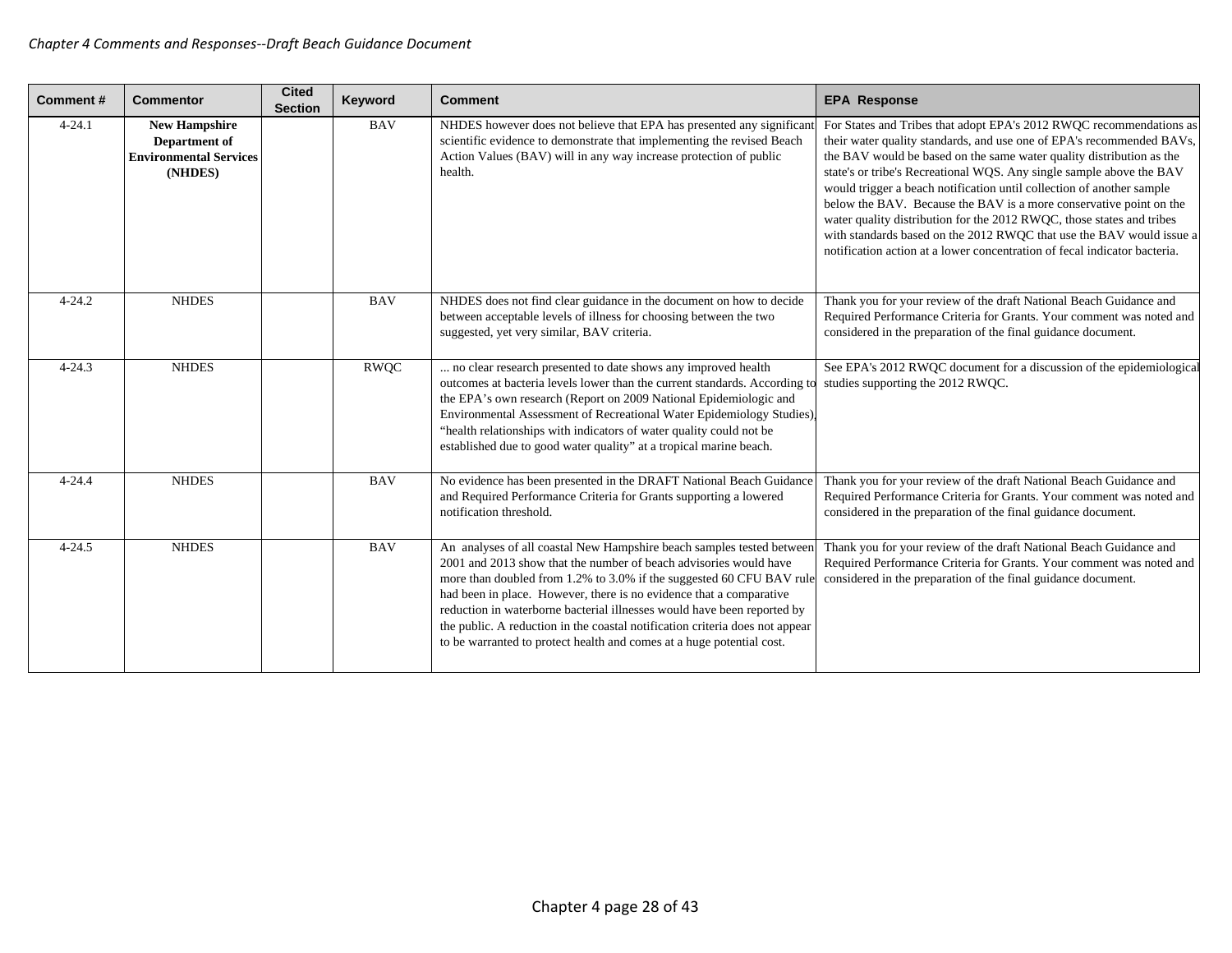| <b>Comment#</b> | <b>Commentor</b>                                                                                         | <b>Cited</b><br><b>Section</b> | Keyword    | <b>Comment</b>                                                                                                                                                                                                                                                                                                                                                                                                                                                                                                                                                                                                                                                                                                                                                                                                                                                                                                                                                                                                    | <b>EPA Response</b>                                                                                                                                                                                                                                                                                                                                                                                                                                                                                                                                                                                                                                                                                                                                                                                                                                                                 |
|-----------------|----------------------------------------------------------------------------------------------------------|--------------------------------|------------|-------------------------------------------------------------------------------------------------------------------------------------------------------------------------------------------------------------------------------------------------------------------------------------------------------------------------------------------------------------------------------------------------------------------------------------------------------------------------------------------------------------------------------------------------------------------------------------------------------------------------------------------------------------------------------------------------------------------------------------------------------------------------------------------------------------------------------------------------------------------------------------------------------------------------------------------------------------------------------------------------------------------|-------------------------------------------------------------------------------------------------------------------------------------------------------------------------------------------------------------------------------------------------------------------------------------------------------------------------------------------------------------------------------------------------------------------------------------------------------------------------------------------------------------------------------------------------------------------------------------------------------------------------------------------------------------------------------------------------------------------------------------------------------------------------------------------------------------------------------------------------------------------------------------|
| $4 - 24.6$      | <b>NHDES</b>                                                                                             |                                | <b>WQS</b> | NHDES also has concerns regarding the process by which EPA is<br>requiring the new BAVs to be adopted by states. Section 303 of the Clean<br>Water Act provides the basic framework by which states and EPA work<br>together to adopt and update water quality standards including the criteria<br>by which waterbodies are evaluated. NH DES is currently completing its<br>triennial review of its water quality criteria as required by EPA. The<br>review included a consideration of the new BAVs proposed by EPA.<br>Ultimately, we decided not to adopt these criteria for the reasons provided<br>above. Here, however criteria are essentially being promulgated by EPA<br>through a grant requirement. To invoke such a process sets a troublesome<br>precedent especially given such short notice and the lack of a formal<br>opportunity for comment by the states and the public within the standard<br>CWA arena. Criteria are essentially being promulgated by EPA through a<br>grant requirement. | Thank you for your review of the draft National Beach Guidance and<br>Required Performance Criteria for Grants. Your comment was noted and<br>considered in the preparation of the final guidance document.                                                                                                                                                                                                                                                                                                                                                                                                                                                                                                                                                                                                                                                                         |
| $4 - 24.7$      | <b>NHDES</b>                                                                                             |                                | General    | Without any demonstrated increase in public health protection, a required<br>reduction in the BAV used for issuing advisories will have a major impac<br>on the New Hampshire coastal economy which is dependent on our tidal<br>beaches. The excellent water quality at New Hampshire's beaches has<br>been used consistently as an attraction to the beach-going public. Given<br>that there is no discernable health benefit from changing this rule, the<br>unwarranted beach closures it will produce, and the impact it will have on<br>thousands of beach goers and of the many hundreds of thousands of<br>dollars spent in New Hampshire, the pressure from the public and elected<br>officials will be intense for NHDES to withdraw from the beach program                                                                                                                                                                                                                                             | Thank you for your review of the draft National Beach Guidance and<br>Required Performance Criteria for Grants. Your comment was noted and<br>considered in the preparation of the final guidance document.                                                                                                                                                                                                                                                                                                                                                                                                                                                                                                                                                                                                                                                                         |
| $4 - 24.8$      | <b>NHDES</b>                                                                                             |                                | General    | EPA must seriously consider the lack of direct evidence of reduced public<br>health and should engage their economists in a cost/benefit study before<br>making such a rash decision.                                                                                                                                                                                                                                                                                                                                                                                                                                                                                                                                                                                                                                                                                                                                                                                                                             | Thank you for your review of the draft National Beach Guidance and<br>Required Performance Criteria for Grants. Your comment was noted and<br>considered in the preparation of the final guidance document.                                                                                                                                                                                                                                                                                                                                                                                                                                                                                                                                                                                                                                                                         |
| $4 - 25.1$      | <b>North Carolina</b><br>Department of<br><b>Environment</b> and<br><b>Natural Resources</b><br>(NCDENR) |                                | <b>BAV</b> | North Carolina adopted rules in 2004 that were a reflection of the 2002<br>Beach Guidance document. It will take an additional two years for North<br>Carolina to go through the rule making process to update the changes to<br>reflect the 2014 beach guidance. Assuming that BEACH Act funding is<br>available, North Carolina would not be eligible for beach grants until this<br>rule making process was complete. Using the BAV should remain<br>optional.                                                                                                                                                                                                                                                                                                                                                                                                                                                                                                                                                 | Based on a review of public comments, EPA decided not to require<br>immediate use of a specific beach threshold in order to provide flexibility<br>to states and tribes. States and tribes receiving beach grants must develop<br>schedules to adopt new or revised recreational WQS, and to identify and<br>use an appropriate beach notification threshold. While EPA expects that<br>states and tribes will use Beach Action Values as their notification<br>thresholds (i.e., the 75th percentile value of the water quality illness rate<br>from their new or revised Recreational WQS if they are based on EPA's<br>2012 RWQC recommendations), grantees may use an alternative value<br>based in science, local water quality data, or monitoring experience, so<br>long as the grantee explains the selected value in documentation<br>submitted to EPA. See section 4.7.3. |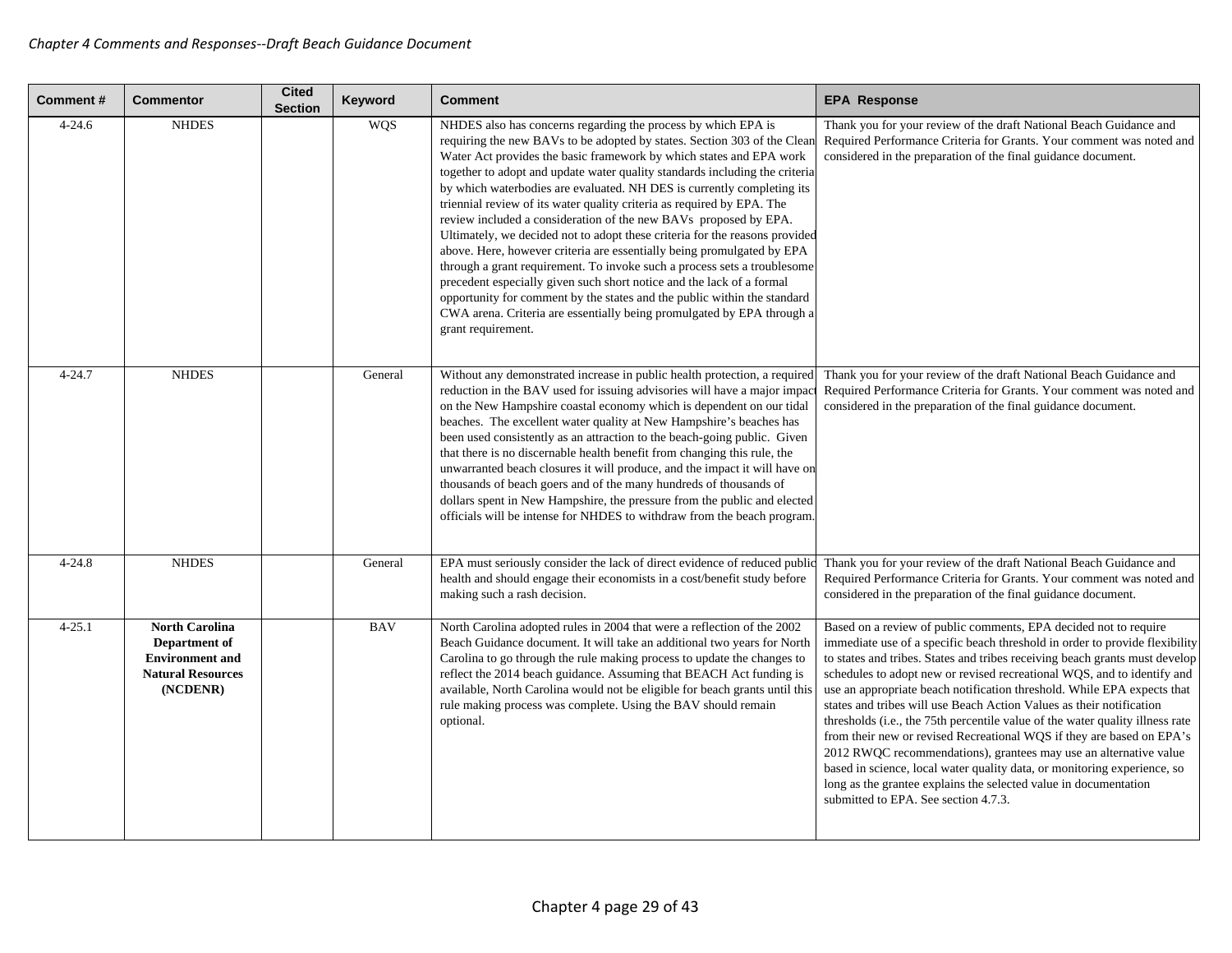| Comment#   | <b>Commentor</b>                                                    | <b>Cited</b><br><b>Section</b> | Keyword     | <b>Comment</b>                                                                                                                                                                                                                                                                                                                                                                                                                                                                                                                                                                                                                                                                                                                                                                                                                         | <b>EPA Response</b>                                                                                                                                                                                                                                                                                                                                                                                                                                                                                                                                                                                                                                                                                                                                                                                                                                                                 |
|------------|---------------------------------------------------------------------|--------------------------------|-------------|----------------------------------------------------------------------------------------------------------------------------------------------------------------------------------------------------------------------------------------------------------------------------------------------------------------------------------------------------------------------------------------------------------------------------------------------------------------------------------------------------------------------------------------------------------------------------------------------------------------------------------------------------------------------------------------------------------------------------------------------------------------------------------------------------------------------------------------|-------------------------------------------------------------------------------------------------------------------------------------------------------------------------------------------------------------------------------------------------------------------------------------------------------------------------------------------------------------------------------------------------------------------------------------------------------------------------------------------------------------------------------------------------------------------------------------------------------------------------------------------------------------------------------------------------------------------------------------------------------------------------------------------------------------------------------------------------------------------------------------|
| $4 - 25.2$ | <b>NCDENR</b>                                                       |                                | <b>RWQC</b> | Page 69 line 18 concerning the departure of multiple use intensity values<br>of the SSM. It may be necessary for North Carolina to reduce the number<br>of tier II and tier III sampling sites because of the additional work and<br>staff required to post these low usage sites. The BAV criteria will force<br>the program to just concentrate on monitoring the most highly used ocean<br>beaches.                                                                                                                                                                                                                                                                                                                                                                                                                                 | Thank you for your review of the draft National Beach Guidance and<br>Required Performance Criteria for Grants. Your comment was noted and<br>considered in the preparation of the final guidance document.                                                                                                                                                                                                                                                                                                                                                                                                                                                                                                                                                                                                                                                                         |
| $4 - 26.1$ | <b>Natural Resources</b><br><b>Defense Council</b><br>(NRDC) et al. |                                | <b>BAV</b>  | We strongly support the requirement states and tribes must use a BAV to<br>prompt public notification actions in order to be eligible for federal<br>BEACH Act funding. Draft Criteria at 12–13, Section 4.7.2. We support<br>this requirement because the BAVs are more protective of human health<br>than EPA's current water quality criteria for recreational waters.                                                                                                                                                                                                                                                                                                                                                                                                                                                              | Thank you for your review of the draft National Beach Guidance and<br>Required Performance Criteria for Grants. Your comment was noted and<br>considered in the preparation of the final guidance document.                                                                                                                                                                                                                                                                                                                                                                                                                                                                                                                                                                                                                                                                         |
| $4 - 26.2$ | NRDC et al.                                                         |                                | <b>BAV</b>  | Among other factors, those water quality criteria are based upon a<br>gastrointestinal illness rate of either 32 or 36 illnesses per 1,000<br>swimmers, both of which are unacceptably high. The BAVs provide a<br>more conservative level of protection, and linking notification to the<br>BAVs will help offset the health risks associated with EPA's current<br>water quality criteria.                                                                                                                                                                                                                                                                                                                                                                                                                                           | Thank you for your review of the draft National Beach Guidance and<br>Required Performance Criteria for Grants. Your comment was noted and<br>considered in the preparation of the final guidance document.                                                                                                                                                                                                                                                                                                                                                                                                                                                                                                                                                                                                                                                                         |
| $4 - 26.3$ | NRDC et al.                                                         |                                | <b>BAV</b>  | Some language in the Draft Criteria is unclear and could be interpreted as<br>establishing this requirement only as an interim measure while states<br>and tribes are developing new or revised Recreational Water Quality<br>Standards. For example, on page 12 of the draft, it indicates that it is<br>important to have a nationally consistent trigger for BEACH Act beach<br>notification actions until a state or tribe adopts EPA's new or revised<br>water quality criteria, and then funding requirements will be based on the<br>approved standards (lines 30–37, page 12). But the language on page 12<br>should be clarified to reflect that it is only the health risk level for the<br>BAV that may vary based on the state adopted standard, and that use of<br>one of the BAVs is still required for federal funding. | Based on a review of public comments, EPA decided not to require<br>immediate use of a specific beach threshold in order to provide flexibility<br>to states and tribes. States and tribes receiving beach grants must develop<br>schedules to adopt new or revised recreational WQS, and to identify and<br>use an appropriate beach notification threshold. While EPA expects that<br>states and tribes will use Beach Action Values as their notification<br>thresholds (i.e., the 75th percentile value of the water quality illness rate<br>from their new or revised Recreational WQS if they are based on EPA's<br>2012 RWQC recommendations), grantees may use an alternative value<br>based in science, local water quality data, or monitoring experience, so<br>long as the grantee explains the selected value in documentation<br>submitted to EPA. See section 4.7.3. |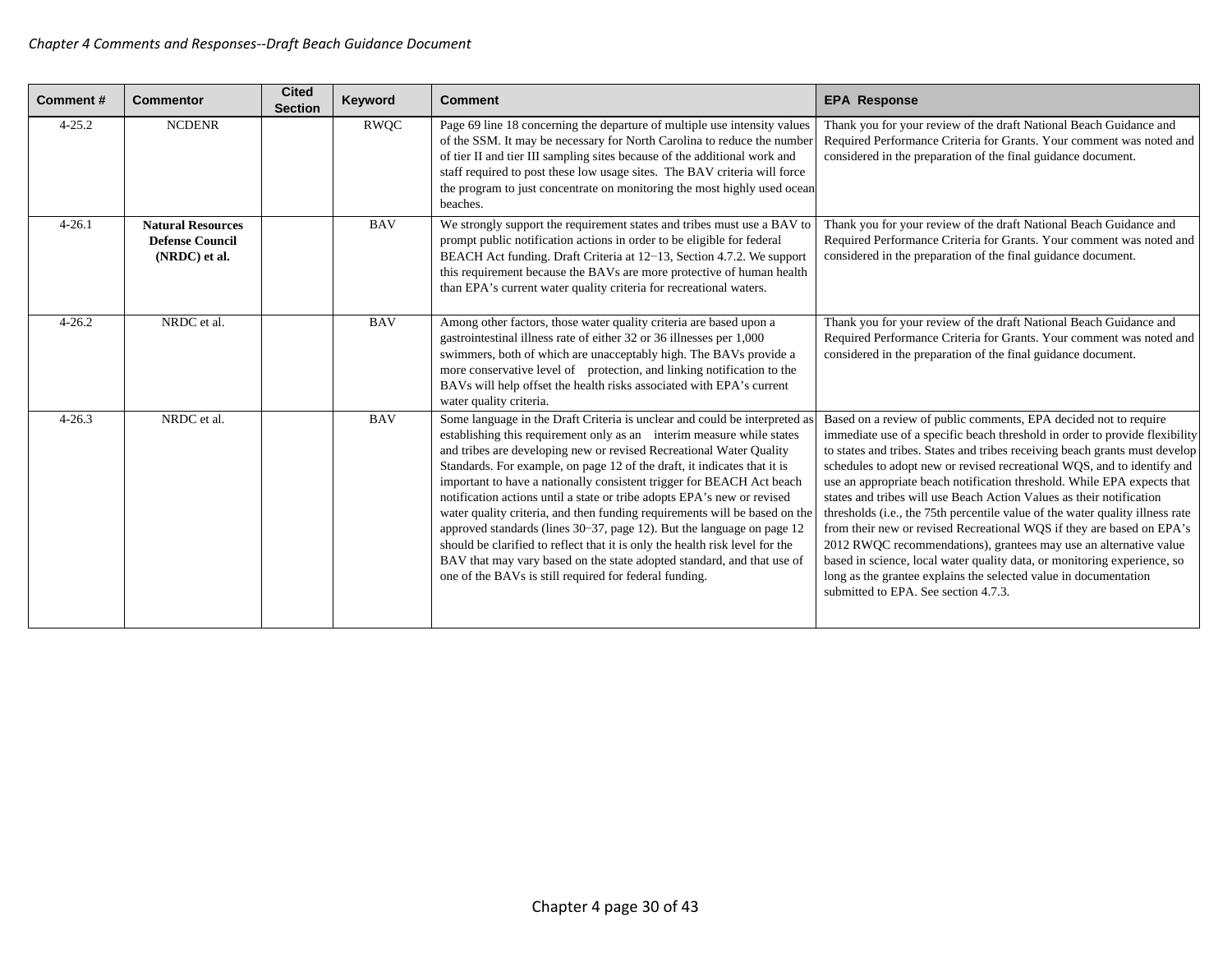| Comment#   | <b>Commentor</b> | <b>Cited</b><br><b>Section</b> | <b>Keyword</b>         | <b>Comment</b>                                                                                                                                                                                                                                                                                                                                                                                                                                                                                                                                                                          | <b>EPA Response</b>                                                                                                                                                                                                                                                                                                                                                                                                                                                                                                                                                                                                                                                                                                                                                                                                                                                                                                                                                                                                                                                                                                                                                              |
|------------|------------------|--------------------------------|------------------------|-----------------------------------------------------------------------------------------------------------------------------------------------------------------------------------------------------------------------------------------------------------------------------------------------------------------------------------------------------------------------------------------------------------------------------------------------------------------------------------------------------------------------------------------------------------------------------------------|----------------------------------------------------------------------------------------------------------------------------------------------------------------------------------------------------------------------------------------------------------------------------------------------------------------------------------------------------------------------------------------------------------------------------------------------------------------------------------------------------------------------------------------------------------------------------------------------------------------------------------------------------------------------------------------------------------------------------------------------------------------------------------------------------------------------------------------------------------------------------------------------------------------------------------------------------------------------------------------------------------------------------------------------------------------------------------------------------------------------------------------------------------------------------------|
| $4 - 26.4$ | NRDC et al.      |                                | Modeling               | EPA should require grantees to include at least one beach risk appropriate<br>predictive model – even if this is as simple as a preemptive closure based<br>on rainfall – for every site. For example, at beaches affected by combined<br>sewer overflows, storm/overflow models would inform monitoring plans;<br>for beaches where other uses are the main risk drivers, different models<br>may be applicable.                                                                                                                                                                       | The 2012 RWQC document discusses EPA's water quality criteria<br>recommendations for all recreational waters. The beach guidance,<br>however, contains requirements that are applicable only to coastal<br>recreation waters in states and tribes receiving beach grants as well as<br>recommendations applicable to all waters. States and tribes receiving<br>beach grants must develop schedules to: adopt new or revised recreational<br>WQS, and to identify and use an appropriate beach notification threshold.<br>In order to provide flexibility to states and tribes, EPA decided not to<br>require immediate use of a specific beach threshold. While EPA expects<br>that states and tribes will use Beach Action Values as their notification<br>thresholds (i.e., the 75th percentile value of the water quality illness rate<br>from their new or revised Recreational WQS if they are based on EPA's<br>2012 RWQC recommendations), grantees may use an alternative value<br>based in science, local water quality data, or monitoring experience, so<br>long as the grantee explains the selected value in documentation<br>submitted to EPA. See section 4.7.3. |
| $4 - 26.5$ | NRDC et al.      |                                | Modeling               | Where possible, accurate models should be developed that allow grantees<br>to issue beach notifications and closures prospectively, so that<br>swimmers are notified in time to avoid water contact. If EPA cannot<br>mandate a model for every site, it should require grantees to explain why<br>a model is inappropriate. If a model is inappropriate because of<br>insufficient data, the state should prioritize acquiring additional data.<br>EPA should require models where they do work, not merely encourage<br>them. If they can't be required, they should be incentivized. | Thank you for your review of the draft National Beach Guidance and<br>Required Performance Criteria for Grants. Your comment was noted and<br>considered in the preparation of the final guidance document.                                                                                                                                                                                                                                                                                                                                                                                                                                                                                                                                                                                                                                                                                                                                                                                                                                                                                                                                                                      |
| $4 - 26.6$ | NRDC et al.      |                                | Public<br>Notification | We support the suggestion on page 77 that "To the extent possible, states<br>and tribes should be moving toward same-day notification of<br>exceedances and prompt reporting by using tools that provide rapid<br>results (i.e., rapid analytical methods and predictive models) and tools<br>that facilitate rapid communication of those results (e.g., electronic<br>notification and real-time reporting)." But we believe that this should be a<br>requirement rather than an encouragement.                                                                                       | EPA may attach conditions to grants so long as those conditions<br>reasonably further the purpose of the authorizing statute. See Shanty<br>Town Associates Ltd. Partnership v. EPA, 843 F.2d 782 (4th Cir. 1988).<br>EPA's requirement that BEACH grant recipients submit a schedule for<br>the adoption of new or revised water quality standards furthers the<br>purpose of CWA Section 303(i)(1)(B), which directs States with coastal<br>recreation waters to adopt and submit to EPA new or revised water<br>quality standards for those waters for all pathogens and pathogen<br>indicators to which EPA's 2012 RWQC are applicable. See 33 U.S.C.<br>$1313(i)(1)(B)$ . EPA's requirement that grant recipients use a beach<br>notification value is directly based on the BEACH Act's purpose of<br>providing for "the prompt notification of the public  of any exceeding<br>or likely exceeding applicable water quality standards for coastal<br>recreation waters." See 33 U.S.C. § 1346 (a)(1)(B), (b)(1).                                                                                                                                                          |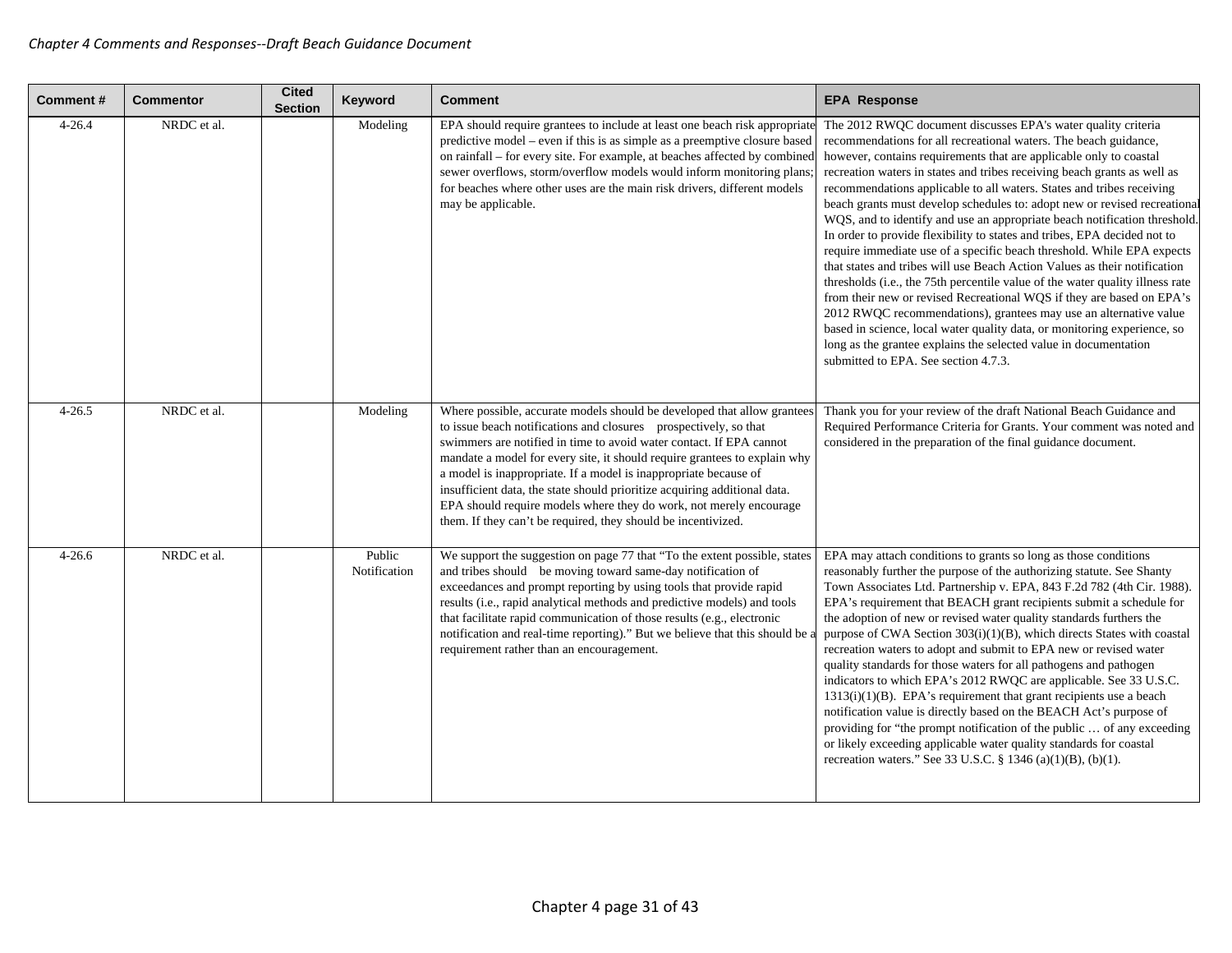| <b>Comment#</b> | <b>Commentor</b>                                                                          | <b>Cited</b><br><b>Section</b> | Keyword    | <b>Comment</b>                                                                                                                                                                                                                                                                                                                                                                                                                                                                                                                                                                                                                                                         | <b>EPA Response</b>                                                                                                                                                                                                            |
|-----------------|-------------------------------------------------------------------------------------------|--------------------------------|------------|------------------------------------------------------------------------------------------------------------------------------------------------------------------------------------------------------------------------------------------------------------------------------------------------------------------------------------------------------------------------------------------------------------------------------------------------------------------------------------------------------------------------------------------------------------------------------------------------------------------------------------------------------------------------|--------------------------------------------------------------------------------------------------------------------------------------------------------------------------------------------------------------------------------|
| $4 - 26.7$      | NRDC et al.                                                                               |                                | Monitoring | EPA is continuing to rely on culture methods with known and serious<br>timing problems, but is only tentatively endorsing qPCR and modeling<br>protocols because of hypothetical drawbacks. Even if a qPCR test is less<br>accurate than a culture test, if it has some accuracy it is more helpful than<br>a culture test that tells swimmers what the water quality was yesterday.<br>Even if qPCR and models are less accurate in certain settings, they are at<br>least timely. If beach managers have a good idea of what the water quality<br>is now, through modeling or experience, then they should notify the<br>public based on that modeling or expertise. | Thank you for your review of the draft National Beach Guidance and<br>Required Performance Criteria for Grants. Your comment was noted and<br>considered in the preparation of the final guidance document.                    |
| $4 - 26.8$      | NRDC et al.                                                                               |                                | Monitoring | We believe that EPA should require grantees to move toward rapid testing<br>and further require predictive modeling and/or preemptive advisories (as<br>on page 80) that warn the public before potential exposure.                                                                                                                                                                                                                                                                                                                                                                                                                                                    | Thank you for your review of the draft National Beach Guidance and<br>Required Performance Criteria for Grants. Your comment was noted and<br>considered in the preparation of the final guidance document.                    |
| $4 - 27.1$      | <b>New York City</b><br><b>Department of Health</b><br>and Mental Hygiene<br>(NYC Health) | 4.7.2.1                        | <b>BAV</b> | NYC Health suggests that the guidance document and performance<br>criteria consistently specify that, "any [valid] single sample above the<br>BAV would trigger a beach notification until collection of another sample<br>below the BAV."                                                                                                                                                                                                                                                                                                                                                                                                                             | Thank you for your review of the draft National Beach Guidance and<br>Required Performance Criteria for Grants. Your comment was noted and<br>considered in the preparation of the final guidance document.                    |
| $4 - 27.2$      | NYC Health                                                                                |                                | <b>BAV</b> | NYC Health suggests that the EPA clarify how the BAV single sample<br>threshold be applied to beaches that stretch many miles, and are sampled<br>multiple times $(>10)$ on a single day. For example, in the case of any $(1)$<br>single sample exceedance of the BAV for a long, continuous beach,<br>should the notification be applied to the entire beach, or only that<br>particular section of beach where the exceedance occurred? Is the<br>interpretation of single sample representativeness and notification scope<br>entirely under state/local jurisdiction?                                                                                             | Please refer to section 4.3.2.1.4, for information about sampling<br>locations. The state should also consult with the EPA beach coordinator<br>when developing its monitoring protocols.                                      |
| $4 - 27.3$      | NYC Health                                                                                |                                | Monitoring | Furthermore, does state/local jurisdiction have flexibility in determining<br>the validity and representativeness of a single sample? For example can<br>the representative single sample for a long, continuous beach be a mean<br>average of all of the single samples taken at that beach on a given day?                                                                                                                                                                                                                                                                                                                                                           | Please refer to section 4.3.2.1.4, for information about sampling<br>locations. The state should also consult with the EPA beach coordinator<br>when developing its monitoring protocols.                                      |
| $4 - 27.4$      | NYC Health                                                                                | 5.3.2                          | Monitoring | DOHMH suggests clarifying section 5.3.2 When to Remove a<br>Notification to confirm, or specify otherwise, that a Notification Action<br>may only be lifted when water quality sample results meet the BAV<br>threshold and the 2012 RWQC for Statistical Threshold Value (STV) and<br>Geometric Mean (GM). If any of the three thresholds remains unmet, the<br>beach notification action must not be lifted.                                                                                                                                                                                                                                                         | A Notification Action should be lifted when a water quality sample result<br>is received that is below the threshold used to impose the action, whether<br>it is the BAV, existing SSM, or other beach notification threshold. |
| $4 - 28.1$      | <b>Ohio Department of</b><br><b>Health (ODOH)</b>                                         |                                | <b>BAV</b> | Ohio's existing E. coli recreational criterion applicable to bathing waters<br>is 235 cfu/100 mL. This water quality standard is consistent with the<br>Beach Action Value associated with an illness rate of 36/1000 recreators<br>as put forward in EPA's 2012 revised guidance. As such, we do not see<br>the necessity of applying BEACH Act grant conditions as described in<br>the 2014 draft National Beach Guidance and Performance Criteria for<br>Grants document to Ohio.                                                                                                                                                                                   | Thank you for your review of the draft National Beach Guidance and<br>Required Performance Criteria for Grants. Your comment was noted and<br>considered in the preparation of the final guidance document.                    |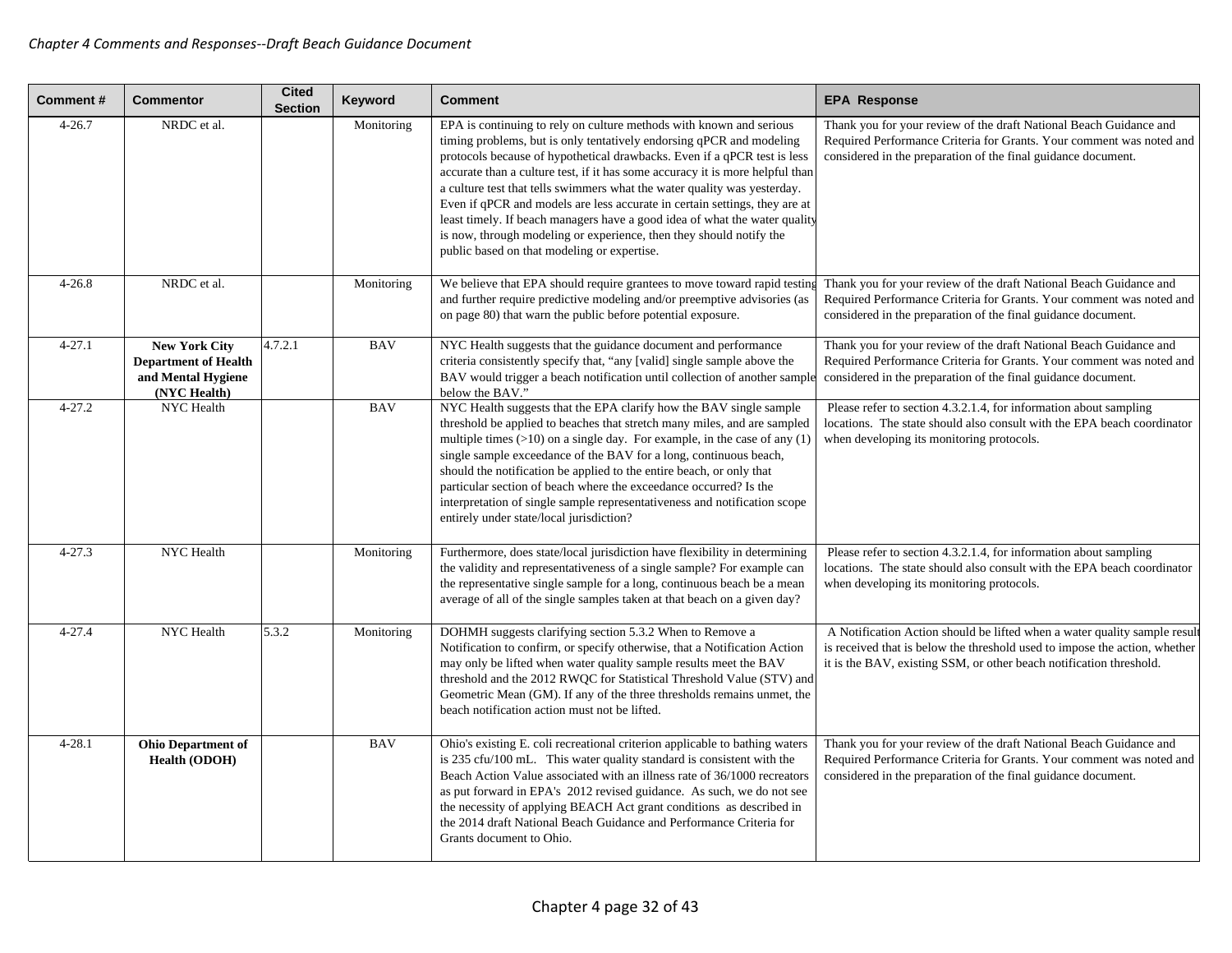| <b>Comment#</b> | <b>Commentor</b>                                                      | <b>Cited</b><br><b>Section</b> | Keyword     | <b>Comment</b>                                                                                                                                                                                                                                                                                                                                                                                                                                                                                                              | <b>EPA Response</b>                                                                                                                                                                                                                                                                                                                                                                                                                                                                                                                                                                                                                                                                                                                                                                                                                                                                          |
|-----------------|-----------------------------------------------------------------------|--------------------------------|-------------|-----------------------------------------------------------------------------------------------------------------------------------------------------------------------------------------------------------------------------------------------------------------------------------------------------------------------------------------------------------------------------------------------------------------------------------------------------------------------------------------------------------------------------|----------------------------------------------------------------------------------------------------------------------------------------------------------------------------------------------------------------------------------------------------------------------------------------------------------------------------------------------------------------------------------------------------------------------------------------------------------------------------------------------------------------------------------------------------------------------------------------------------------------------------------------------------------------------------------------------------------------------------------------------------------------------------------------------------------------------------------------------------------------------------------------------|
| $4 - 28.2$      | <b>ODOH</b>                                                           |                                | General     | Ohio's water quality standards involves a multi-step and time-consuming<br>process that under normal circumstances takes from 12-18 months. Even<br>if Ohio were to initiate a rulemaking today, it is unlikely that revisions<br>could be adopted in final form and approved by US EPA by the start of<br>the next recreation season. Therefore we would request that the US EPA<br>extend the timeframe to implement the grant conditions contained<br>within the draft beach guidance and performance criteria document. | Based on a review of public comments, EPA decided not to require<br>immediate use of a specific beach threshold in order to provide flexibility<br>to states and tribes. States and tribes receiving beach grants must develop<br>schedules to adopt new or revised recreational WQS, and to identify and<br>use an appropriate beach notification threshold. While EPA expects that<br>states and tribes will use Beach Action Values as their notification<br>thresholds ( <i>i.e.</i> , the 75th percentile value of the water quality illness rate<br>from their new or revised Recreational WQS if they are based on EPA's<br>2012 RWQC recommendations), grantees may use an alternative value<br>based in science, local water quality data, or monitoring experience, so<br>long as the grantee explains the selected value in documentation<br>submitted to EPA. See section 4.7.3. |
| $4 - 28.3$      | <b>ODOH</b>                                                           |                                | Modeling    | The revised guidance briefly discusses the use of predictive modeling but<br>does not specifically allow for their use as another determinant for<br>posting advisories. Predictive models, once established and proven<br>reliable, are more protective of public health and reduce the need for<br>culture based water sampling multiple times per week.                                                                                                                                                                  | See Sections 4.6.5 and 5.3.1, which specify that advisories may be<br>imposed on the basis of model results.                                                                                                                                                                                                                                                                                                                                                                                                                                                                                                                                                                                                                                                                                                                                                                                 |
| $4 - 28.4$      | <b>ODOH</b>                                                           |                                | <b>RWQC</b> | The Ohio Department of Health encourages the review of the RWQS to<br>ensure protection of the public health; however, more time is needed to<br>complete the review at the state level.                                                                                                                                                                                                                                                                                                                                    | Based on a review of public comments, EPA decided not to require<br>immediate use of a specific beach threshold in order to provide flexibility<br>to states and tribes. States and tribes receiving beach grants must develop<br>schedules to adopt new or revised recreational WQS, and to identify and<br>use an appropriate beach notification threshold. While EPA expects that<br>states and tribes will use Beach Action Values as their notification<br>thresholds (i.e., the 75th percentile value of the water quality illness rate<br>from their new or revised Recreational WQS if they are based on EPA's<br>2012 RWQC recommendations), grantees may use an alternative value<br>based in science, local water quality data, or monitoring experience, so<br>long as the grantee explains the selected value in documentation<br>submitted to EPA. See section 4.7.3.          |
| $4 - 29.1$      | <b>Oregon Department of</b><br><b>Environmental Quality</b><br>(ODEQ) |                                | <b>BAV</b>  | We estimate there will be approximately 40 % more advisories.                                                                                                                                                                                                                                                                                                                                                                                                                                                               | Thank you for your review of the draft National Beach Guidance and<br>Required Performance Criteria for Grants. Your comment was noted and<br>considered in the preparation of the final guidance document.                                                                                                                                                                                                                                                                                                                                                                                                                                                                                                                                                                                                                                                                                  |
| $4 - 29.2$      | <b>ODEQ</b>                                                           |                                | General     | The new criteria will create the perception, real or not, that our beaches<br>are degrading (the opposite is probably true).                                                                                                                                                                                                                                                                                                                                                                                                | Thank you for your review of the draft National Beach Guidance and<br>Required Performance Criteria for Grants. Your comment was noted and<br>considered in the preparation of the final guidance document.                                                                                                                                                                                                                                                                                                                                                                                                                                                                                                                                                                                                                                                                                  |
| $4 - 29.3$      | <b>ODEQ</b>                                                           |                                | General     | The temporal or spatial extent of our beach monitoring activities will be<br>reduced. Because the new criteria will lead to more advisories, we will<br>need to either reduce the number of beaches we visit to accommodate<br>resampling or reduce the number of times we visit beaches over the<br>season.                                                                                                                                                                                                                | Thank you for your review of the draft National Beach Guidance and<br>Required Performance Criteria for Grants. Your comment was noted and<br>considered in the preparation of the final guidance document.                                                                                                                                                                                                                                                                                                                                                                                                                                                                                                                                                                                                                                                                                  |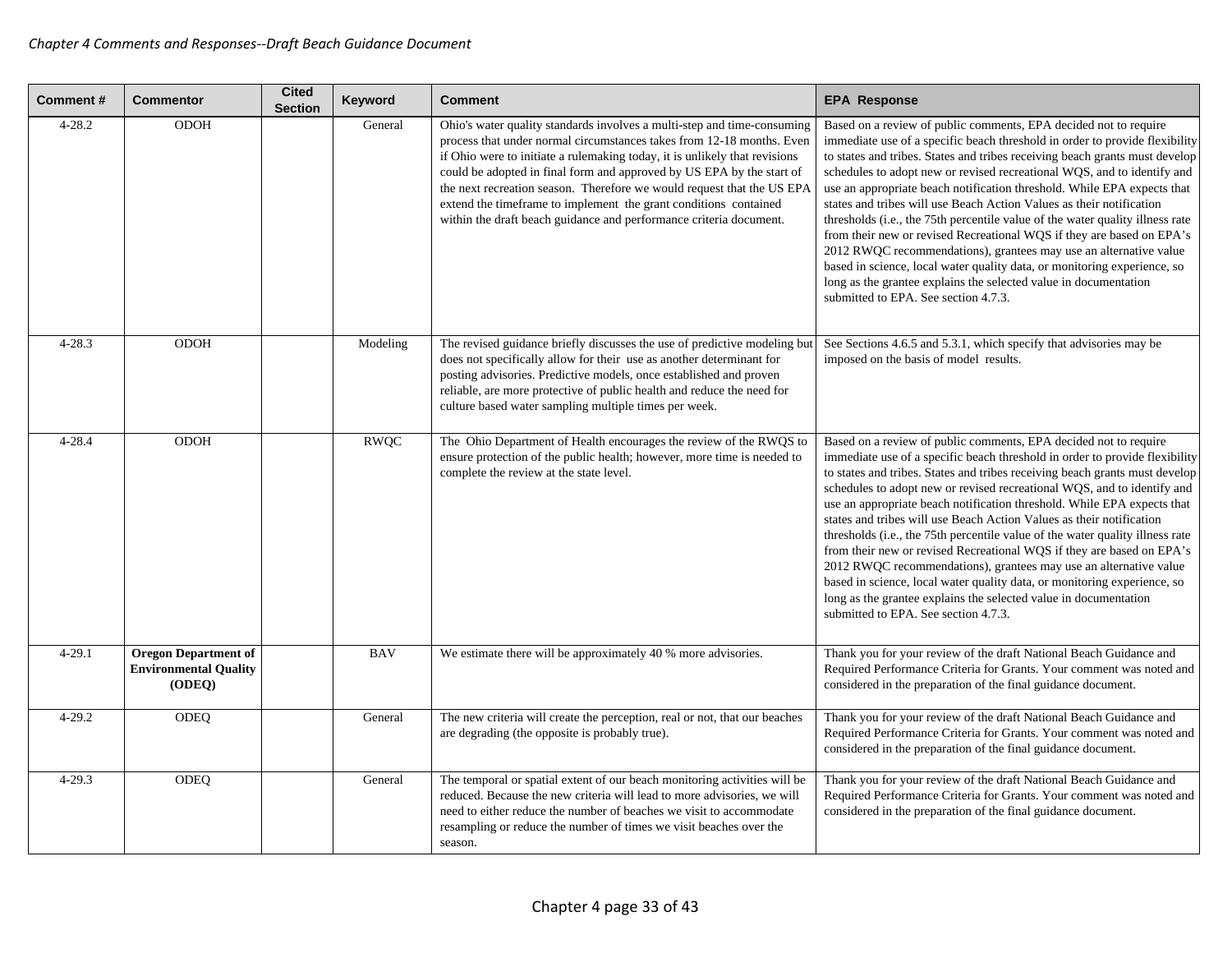| Comment#   | <b>Commentor</b>                         | <b>Cited</b><br><b>Section</b> | Keyword     | <b>Comment</b>                                                                                                                                                                                                                                                                                                                                                                                                                                                                                                             | <b>EPA Response</b>                                                                                                                                                                                                                                                                                                                                                                                                                                                                                                                                                                                                                                                                                                                                                                                                                                                                 |
|------------|------------------------------------------|--------------------------------|-------------|----------------------------------------------------------------------------------------------------------------------------------------------------------------------------------------------------------------------------------------------------------------------------------------------------------------------------------------------------------------------------------------------------------------------------------------------------------------------------------------------------------------------------|-------------------------------------------------------------------------------------------------------------------------------------------------------------------------------------------------------------------------------------------------------------------------------------------------------------------------------------------------------------------------------------------------------------------------------------------------------------------------------------------------------------------------------------------------------------------------------------------------------------------------------------------------------------------------------------------------------------------------------------------------------------------------------------------------------------------------------------------------------------------------------------|
| $4 - 29.4$ | <b>ODEO</b>                              |                                | General     | There will be less monitoring resources for investigative sampling.                                                                                                                                                                                                                                                                                                                                                                                                                                                        | Thank you for your review of the draft National Beach Guidance and<br>Required Performance Criteria for Grants. Your comment was noted and<br>considered in the preparation of the final guidance document.                                                                                                                                                                                                                                                                                                                                                                                                                                                                                                                                                                                                                                                                         |
| $4 - 29.5$ | ODEQ                                     |                                | General     | Additional public attention will be focused on the "issues of our beaches"<br>detracting from more substantial environmental concerns like<br>groundwater quality, polluted freshwater streams, emerging toxics<br>concerns, stormwater and other non-point source issues etc.                                                                                                                                                                                                                                             | Thank you for your review of the draft National Beach Guidance and<br>Required Performance Criteria for Grants. Your comment was noted and<br>considered in the preparation of the final guidance document.                                                                                                                                                                                                                                                                                                                                                                                                                                                                                                                                                                                                                                                                         |
| $4 - 29.6$ | ODEQ                                     |                                | General     | Inconsistency with water quality standards for fresh water creates<br>confusing messaging to Oregonians.                                                                                                                                                                                                                                                                                                                                                                                                                   | EPA recommends that states adopt the 2012 RWQC into their WQS for<br>all waters and achieve consistency between fresh and marine waters. The<br>states should conduct an appropriate public process in making the<br>required changes to their beach monitoring and advisory programs.<br>Public outreach provides an opportunity to inform the public concerning<br>the improvements in beach safety afforded by elements contained in the<br>guidance.                                                                                                                                                                                                                                                                                                                                                                                                                            |
| $4 - 29.7$ | ODEQ                                     |                                | General     | As we promulgate new guidance and rules I think it is important to<br>understand the "big picture" as we try to be as effective as possible in<br>implementing effective "place based" environmental priorities based on<br>data demonstrating the extent and risk to human health and aquatic life.                                                                                                                                                                                                                       | Thank you for your review of the draft National Beach Guidance and<br>Required Performance Criteria for Grants. Your comment was noted and<br>considered in the preparation of the final guidance document.                                                                                                                                                                                                                                                                                                                                                                                                                                                                                                                                                                                                                                                                         |
| $4 - 30.1$ | <b>Oregon Health</b><br><b>Authority</b> |                                | General     | Oregon Health authority provides documentation of substantially increas<br>numbers of exceedances using BAV based on a review of past data and<br>application of the BAV threshold.                                                                                                                                                                                                                                                                                                                                        | Thank you for your review of the draft National Beach Guidance and<br>Required Performance Criteria for Grants. Your comment was noted and<br>considered in the preparation of the final guidance document.                                                                                                                                                                                                                                                                                                                                                                                                                                                                                                                                                                                                                                                                         |
| $4 - 31.1$ | <b>Puerto Rico</b>                       |                                | <b>RWQC</b> | Assuming that we start the process for public participation on June 1,<br>2014 it would take at least 4 to 5 month to finish it; a draft has to be<br>developed, then it has to be reviewed internally before a public notice be<br>issued, at least 30 days has to be granted for public submitting comments<br>and then EQB has to review and address the comments and update the<br>List of Beaches before submitting it to EPA. We understand that we can<br>fulfill this requirement before EPA awards FY 2015 funds. | Based on a review of public comments, EPA decided not to require<br>immediate use of a specific beach threshold in order to provide flexibility<br>to states and tribes. States and tribes receiving beach grants must develop<br>schedules to adopt new or revised recreational WQS, and to identify and<br>use an appropriate beach notification threshold. While EPA expects that<br>states and tribes will use Beach Action Values as their notification<br>thresholds (i.e., the 75th percentile value of the water quality illness rate<br>from their new or revised Recreational WQS if they are based on EPA's<br>2012 RWQC recommendations), grantees may use an alternative value<br>based in science, local water quality data, or monitoring experience, so<br>long as the grantee explains the selected value in documentation<br>submitted to EPA. See section 4.7.3. |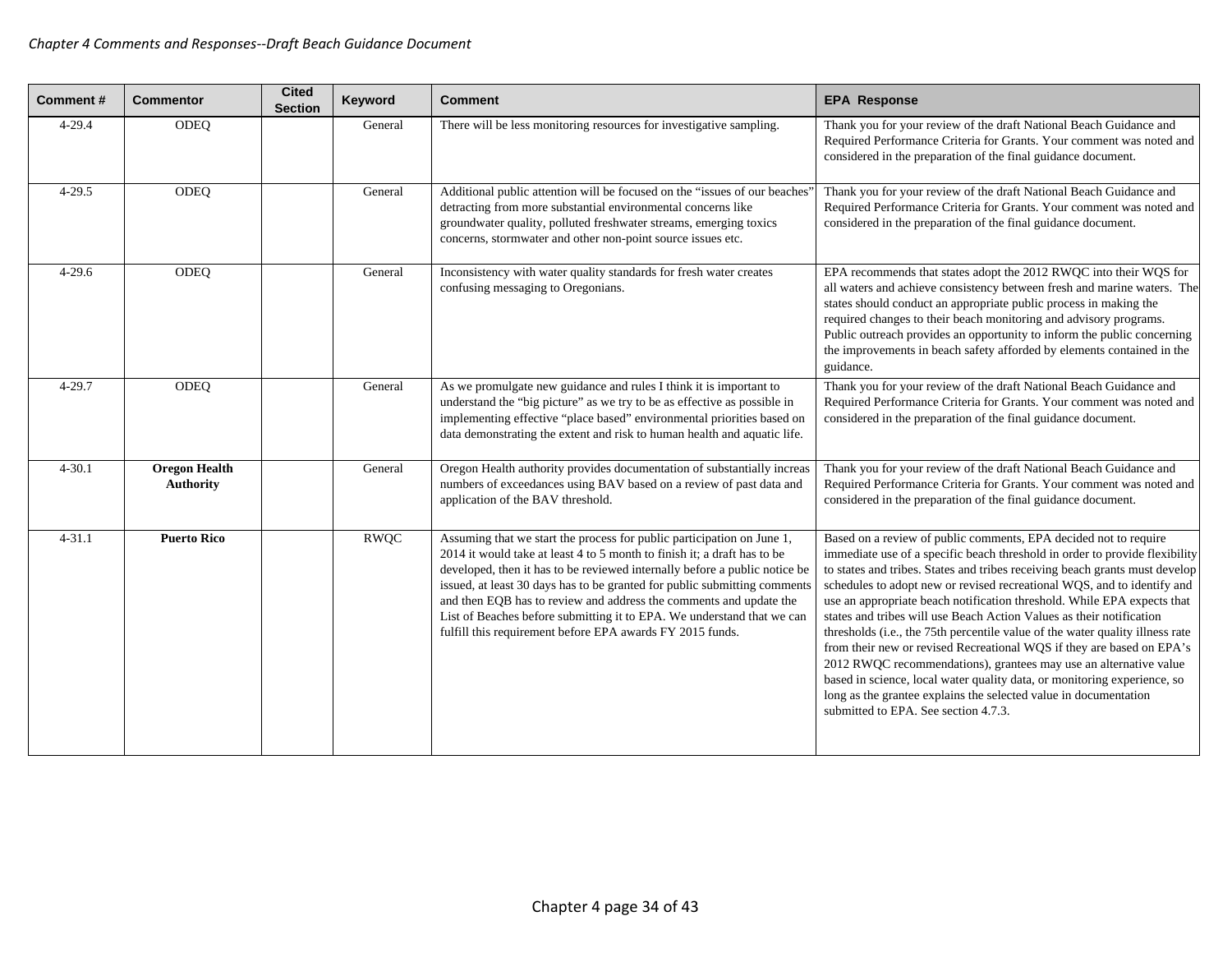| Comment#   | <b>Commentor</b>                                              | <b>Cited</b><br><b>Section</b> | Keyword      | <b>Comment</b>                                                                                                                                                                                                                                                                                                                                                                                                                                                                                                                                                                            | <b>EPA Response</b>                                                                                                                                                                                                                                                                                                                                                                                                                                                                                                                                                                                                                                                                                                                                                                                                                                                                 |
|------------|---------------------------------------------------------------|--------------------------------|--------------|-------------------------------------------------------------------------------------------------------------------------------------------------------------------------------------------------------------------------------------------------------------------------------------------------------------------------------------------------------------------------------------------------------------------------------------------------------------------------------------------------------------------------------------------------------------------------------------------|-------------------------------------------------------------------------------------------------------------------------------------------------------------------------------------------------------------------------------------------------------------------------------------------------------------------------------------------------------------------------------------------------------------------------------------------------------------------------------------------------------------------------------------------------------------------------------------------------------------------------------------------------------------------------------------------------------------------------------------------------------------------------------------------------------------------------------------------------------------------------------------|
| $4 - 32.1$ | <b>Rhode Island</b><br><b>Department of Health</b><br>(RIDOH) | 4.7.2.1                        | <b>BAV</b>   | There is a discrepancy between the recommendations within the<br>document. Are states required to adopt a BAV in order to receive funding<br>or is this a tool we may use?                                                                                                                                                                                                                                                                                                                                                                                                                | Based on a review of public comments, EPA decided not to require<br>immediate use of a specific beach threshold in order to provide flexibility<br>to states and tribes. States and tribes receiving beach grants must develop<br>schedules to adopt new or revised recreational WQS, and to identify and<br>use an appropriate beach notification threshold. While EPA expects that<br>states and tribes will use Beach Action Values as their notification<br>thresholds (i.e., the 75th percentile value of the water quality illness rate<br>from their new or revised Recreational WQS if they are based on EPA's<br>2012 RWQC recommendations), grantees may use an alternative value<br>based in science, local water quality data, or monitoring experience, so<br>long as the grantee explains the selected value in documentation<br>submitted to EPA. See section 4.7.3. |
| $4 - 32.2$ | <b>RIDOH</b>                                                  |                                | Notification | In addition, attention should be brought to the definition of a "Beach<br>Action." Many states conduct the notification for recreational facilities<br>differently. A beach action in one state might be to recollect a sample,<br>whereas a beach action in another state is to close the facility to all<br>recreational activities. If the new Criteria leaves this definition open to the<br>states' interpretation, that needs to be stated.                                                                                                                                         | Please refer to the Glossary in the Guidance document. In addition,<br>Section 5.2.1.2 discusses various forms of notification.                                                                                                                                                                                                                                                                                                                                                                                                                                                                                                                                                                                                                                                                                                                                                     |
| $4 - 32.3$ | <b>RIDOH</b>                                                  |                                | Notification | Rhode Island does not issue water quality advisories as is custom with<br>other states and tribes. When a single sample exceeds the national<br>threshold of 104 cfu/100 ml, the beach is closed to swimming until a<br>clean sample is reported. As a Program, we believe this approach is the<br>most protective to public health. Advisories give the public the option to<br>swim and that exposes vulnerable populations to potential sources of<br>contamination. Therefore, closing a beach at 104 cfu/100 ml may be more<br>protective than posting an advisory at 60 cfu/100 ml. | Thank you for your review of the draft National Beach Guidance and<br>Required Performance Criteria for Grants. Your comment was noted and<br>considered in the preparation of the final guidance document.                                                                                                                                                                                                                                                                                                                                                                                                                                                                                                                                                                                                                                                                         |
| $4 - 32.4$ | <b>RIDOH</b>                                                  |                                | <b>BAV</b>   | Implementation of the BAV in Rhode Island would lead to a significant<br>reduction in state tourism as a majority of Rhode Island's summer<br>revenue is from out-of-state visitors.                                                                                                                                                                                                                                                                                                                                                                                                      | Thank you for your review of the draft National Beach Guidance and<br>Required Performance Criteria for Grants. Your comment was noted and<br>considered in the preparation of the final guidance document.                                                                                                                                                                                                                                                                                                                                                                                                                                                                                                                                                                                                                                                                         |
| $4 - 32.5$ | <b>RIDOH</b>                                                  |                                | <b>BAV</b>   | The quality of life for our struggling job market would be further<br>impacted. For every day a beach has to close, food stand workers,<br>lifeguards, cleaning crews, parking attendants, and beach managers lose a<br>day of work. These are often minimum wage jobs and a loss of work has<br>the potential to severely affect a person's quality of life.                                                                                                                                                                                                                             | Thank you for your review of the draft National Beach Guidance and<br>Required Performance Criteria for Grants. Your comment was noted and<br>considered in the preparation of the final guidance document.                                                                                                                                                                                                                                                                                                                                                                                                                                                                                                                                                                                                                                                                         |
| $4 - 32.6$ | <b>RIDOH</b>                                                  |                                | <b>BAV</b>   | The state of Rhode Island supports local and small businesses. When a<br>beach is closed, revenue to local restaurants, shops, services, and hotels is<br>lost.                                                                                                                                                                                                                                                                                                                                                                                                                           | Thank you for your review of the draft National Beach Guidance and<br>Required Performance Criteria for Grants. Your comment was noted and<br>considered in the preparation of the final guidance document.                                                                                                                                                                                                                                                                                                                                                                                                                                                                                                                                                                                                                                                                         |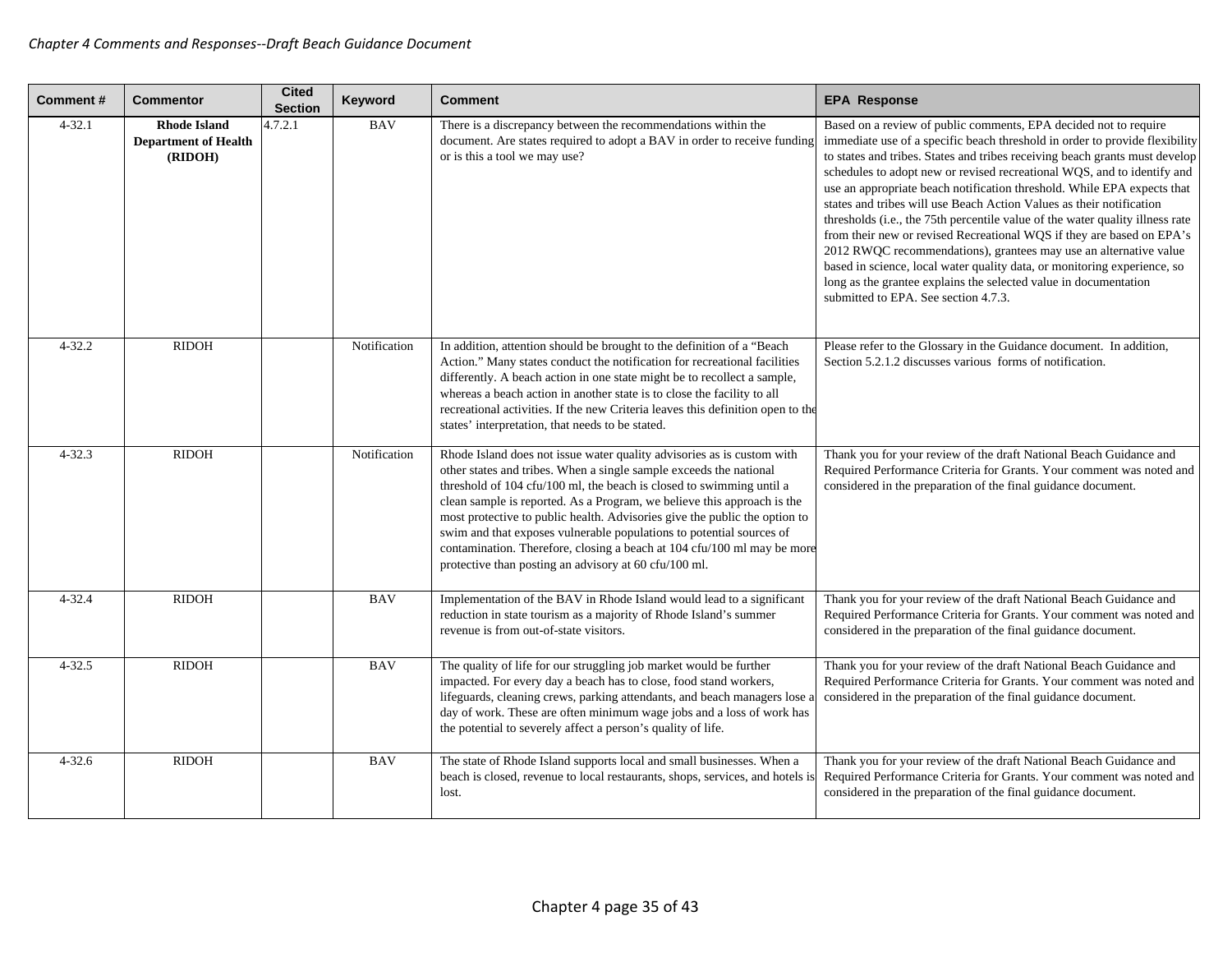| <b>Comment#</b> | <b>Commentor</b>                                                                                             | <b>Cited</b><br><b>Section</b> | Keyword    | <b>Comment</b>                                                                                                                                                                                                                                                                                                                                                                                                                                                                                                                                                                                                      | <b>EPA Response</b>                                                                                                                                                                                         |
|-----------------|--------------------------------------------------------------------------------------------------------------|--------------------------------|------------|---------------------------------------------------------------------------------------------------------------------------------------------------------------------------------------------------------------------------------------------------------------------------------------------------------------------------------------------------------------------------------------------------------------------------------------------------------------------------------------------------------------------------------------------------------------------------------------------------------------------|-------------------------------------------------------------------------------------------------------------------------------------------------------------------------------------------------------------|
| $4 - 32.7$      | <b>RIDOH</b>                                                                                                 |                                | <b>BAV</b> | In 2013, Rhode Island experienced a 10% exceedance rate using the<br>current value of 104 cfu/100 ml. If we had applied the proposed criteria<br>of 60 cfu/100 ml we would have experienced a 16% exceedance rate. To<br>the public this suggests water quality has declined but as we know that<br>was not the case.                                                                                                                                                                                                                                                                                               | Thank you for your review of the draft National Beach Guidance and<br>Required Performance Criteria for Grants. Your comment was noted and<br>considered in the preparation of the final guidance document. |
| $4 - 32.8$      | Rhode Island DOH                                                                                             |                                | <b>BAV</b> | In 2013, Rhode Island experienced 111 saltwater beach closure days.<br>Using the draft BAV there may have been as many as 200 or more closur<br>days. While Rhode Island has been very protective of public health, we<br>feel the BAV would create a severe economic impact with no<br>demonstrated improvement in protection.                                                                                                                                                                                                                                                                                     | Thank you for your review of the draft National Beach Guidance and<br>Required Performance Criteria for Grants. Your comment was noted and<br>considered in the preparation of the final guidance document. |
| $4 - 33.1$      | <b>South Carolina</b><br><b>Department of Health</b><br>and Environmental<br><b>Conservation</b><br>(SCDHEC) | 4.1                            | Modeling   | For states with recreational water quality standards, the use of predictive<br>models may not be specifically supported in regulation.                                                                                                                                                                                                                                                                                                                                                                                                                                                                              | Thank you for your review of the draft National Beach Guidance and<br>Required Performance Criteria for Grants. Your comment was noted and<br>considered in the preparation of the final guidance document. |
| $4 - 33.2$      | <b>SCDHEC</b>                                                                                                | 4.7.2                          | <b>BAV</b> | The State considers this proposed requirement to be beyond what is<br>required by State and Federal regulation. As set forth in the Recreational<br>Water Quality Criteria (2012), the EPA considers the illness rate of 32<br>illnesses in 1000 to be a reasonable risk and the STV is considered the<br>reasonable quantification value to represent that risk.                                                                                                                                                                                                                                                   | Thank you for your review of the draft National Beach Guidance and<br>Required Performance Criteria for Grants. Your comment was noted and<br>considered in the preparation of the final guidance document. |
| $4 - 34.1$      | <b>Surfrider</b>                                                                                             |                                | <b>BAV</b> | Specifically, our discussions with beach managers in several states have<br>indicated that if they were to use a BAV of 60 cfu for public notification<br>rather than 104 cfu, their number of beach postings and/or closures may<br>increase 30-60%. Although this would result in greater protection of<br>public health, it would occur at the expense of reduced beneficial use and<br>access to beaches and the ocean, which is of equal concern to our<br>members.                                                                                                                                            | Thank you for your review of the draft National Beach Guidance and<br>Required Performance Criteria for Grants. Your comment was noted and<br>considered in the preparation of the final guidance document. |
| $4 - 34.2$      | Surfrider                                                                                                    |                                | <b>BAV</b> | Another potential adverse consequence of mandatory use of BAVs for<br>public notification is the cost of subsequent testing necessary to un-post<br>or reopen a beach. If the use of BAVs results in a substantial increase in<br>these "re-tests" and there is assumedly no increase in funding to support<br>increased testing, states may be forced to reduce the number of beaches<br>that are routinely monitored and/or reduce beach monitoring frequency to<br>compensate. Either of these unintended consequences would result in<br>less water quality information available for public health protection. | Thank you for your review of the draft National Beach Guidance and<br>Required Performance Criteria for Grants. Your comment was noted and<br>considered in the preparation of the final guidance document. |
| $4 - 34.3$      | Surfrider                                                                                                    |                                | <b>BAV</b> | The 2012 revised water quality criteria will require the State of Oregon to<br>adopt bacteria standards that are protective of a primary recreation use at<br>their beaches for the first time, reducing their allowable level of<br>Enterococcus from 158 cfu to 110 or 130. If they are further required to<br>use a BAV of 60 cfu, it would result in a cumulative decrease of 62% in<br>their notification limits.                                                                                                                                                                                              | Thank you for your review of the draft National Beach Guidance and<br>Required Performance Criteria for Grants. Your comment was noted and<br>considered in the preparation of the final guidance document. |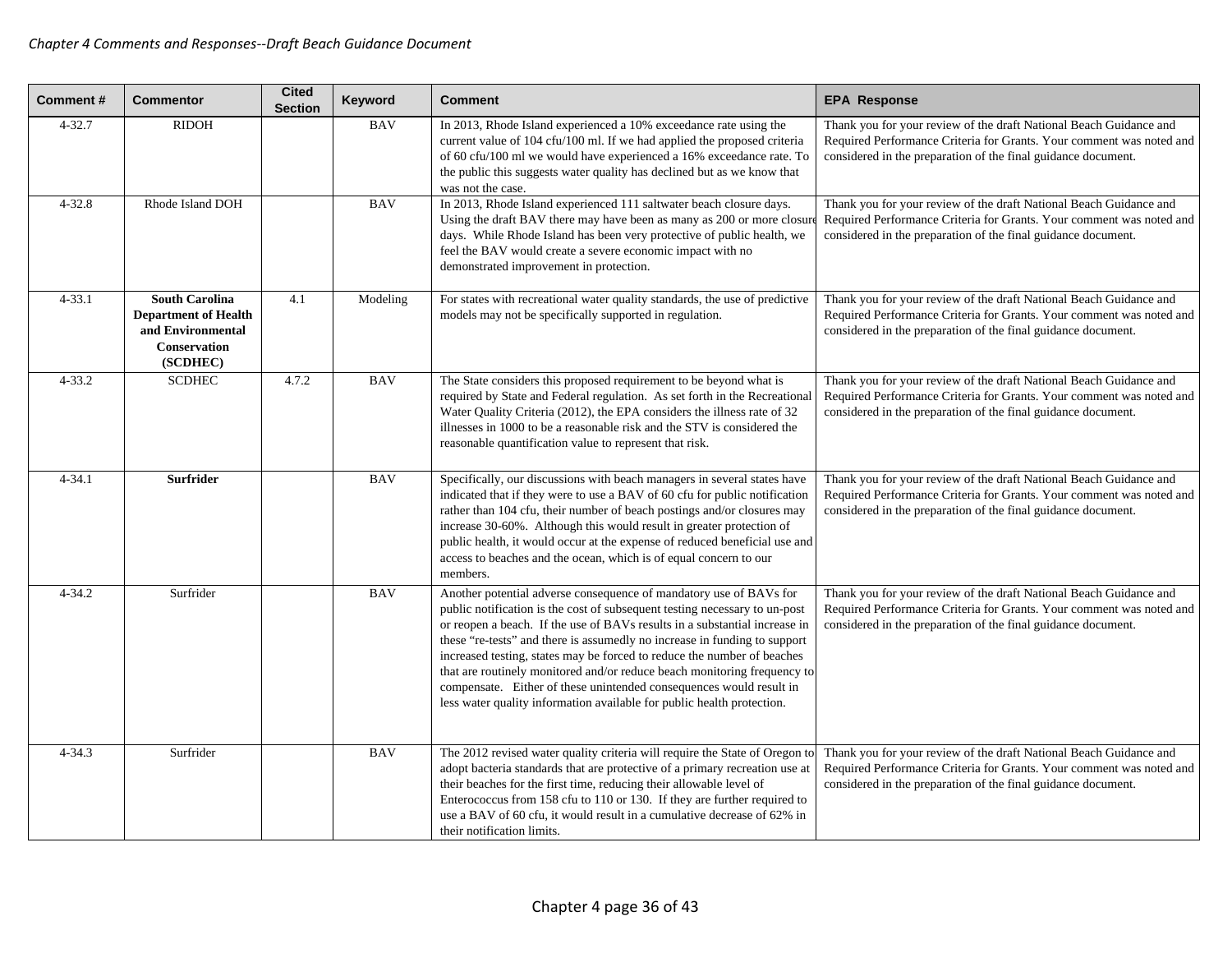| <b>Comment#</b> | <b>Commentor</b>                                     | <b>Cited</b><br><b>Section</b> | Keyword    | <b>Comment</b>                                                                                                                                                                                                                                                                                                                                                                                                                                               | <b>EPA Response</b>                                                                                                                                                                                                                                                                                                                                    |
|-----------------|------------------------------------------------------|--------------------------------|------------|--------------------------------------------------------------------------------------------------------------------------------------------------------------------------------------------------------------------------------------------------------------------------------------------------------------------------------------------------------------------------------------------------------------------------------------------------------------|--------------------------------------------------------------------------------------------------------------------------------------------------------------------------------------------------------------------------------------------------------------------------------------------------------------------------------------------------------|
| $4 - 34.4$      | Surfrider                                            |                                | <b>BAV</b> | States that currently use EPA criteria to close beaches should at least be<br>given some time to revise their public notification programs and state<br>regulations to utilize BAVs to trigger swimming advisories, keeping the<br>STV as a trigger for beach closures. EPA should consult with these state<br>to see if this is of interest and to determine a reasonable implementation<br>schedule.                                                       | Based on EPA's review of public comments, EPA decided not to require<br>immediate use of a specific beach threshold. States and tribes receiving<br>beach grants must develop schedules to: adopt new or revised recreational<br>WQS, and to identify and use an appropriate beach notification threshold.<br>See section 4.7.3 of the Beach Guidance. |
| $4 - 34.5$      | Surfrider                                            |                                | Modeling   | We are pleased that EPA will now allow states to place more of an<br>emphasis on developing and using predictive water quality models for<br>public notification purposes at beaches. In many locations, modeling<br>holds more promise than qPCR and other developing rapid methods, to<br>provide cost-effective, real-time health protection for beach-goers.                                                                                             | Thank you for your review of the draft National Beach Guidance and<br>Required Performance Criteria for Grants. Your comment was noted and<br>considered in the preparation of the final guidance document.                                                                                                                                            |
| $4 - 34.6$      | Surfrider                                            |                                | <b>BAV</b> | Surfrider recommends that the EPA finalize this Guidance after removing<br>the requirement for mandatory use of BAVs and recommit to prioritizing<br>funding for the Beach Grants program in EPA's annual budget.                                                                                                                                                                                                                                            | Thank you for your review of the draft National Beach Guidance and<br>Required Performance Criteria for Grants. Your comment was noted and<br>considered in the preparation of the final guidance document.                                                                                                                                            |
| $4 - 35.1$      | <b>Grand Traverse Bay</b><br><b>Watershed Center</b> |                                | General    | Part 31, Water Resources Protection, of the Natural Resources and<br>Environmental Protection Act, 1994 PA 451, as amended, prohibits the<br>MDEQ from promulgating any additional rules after December 31, 2006;<br>therefore, a revision of the E. coli water quality standard under<br>Michigan's Part 4 rules would first require the legislature to amend Part<br>31.                                                                                   | Thank you for your review of the draft National Beach Guidance and<br>Required Performance Criteria for Grants. Your comment was noted and<br>considered in the preparation of the final guidance document.                                                                                                                                            |
| $4 - 35.2$      | <b>Grand Traverse Bay</b><br><b>Watershed Center</b> |                                | General    | R 333.12544 of the Public Health Code, 1978 PA 368, as amended,<br>requires the Water Quality Standard used by a local health department to<br>assess whether water is safe for swimming conforms to the official state<br>Water Quality Standards adopted by the MDEQ; therefore, a<br>modification of the Public Health Code would also be required.                                                                                                       | Please see section 4.7.4 for a discussion of the use of RWQC in<br>identifying CWA section 303(d) impaired waters.                                                                                                                                                                                                                                     |
| $4 - 35.3$      | <b>Grand Traverse Bay</b><br><b>Watershed Center</b> |                                | Resources  | Tourism is essential to our local Up North economy, and people are<br>acutely aware that a lack of funding to continuously monitor public<br>beaches and ensure healthy water could jeopardize our local economy and<br>way of life. Continued funding is critical for us to continue monitoring<br>efforts to pinpoint additional priority beaches and ensure that levels at<br>other high-use beaches in our area remain below Water Quality<br>Standards. | Thank you for your review of the draft National Beach Guidance and<br>Required Performance Criteria for Grants. Your comment was noted and<br>considered in the preparation of the final guidance document.                                                                                                                                            |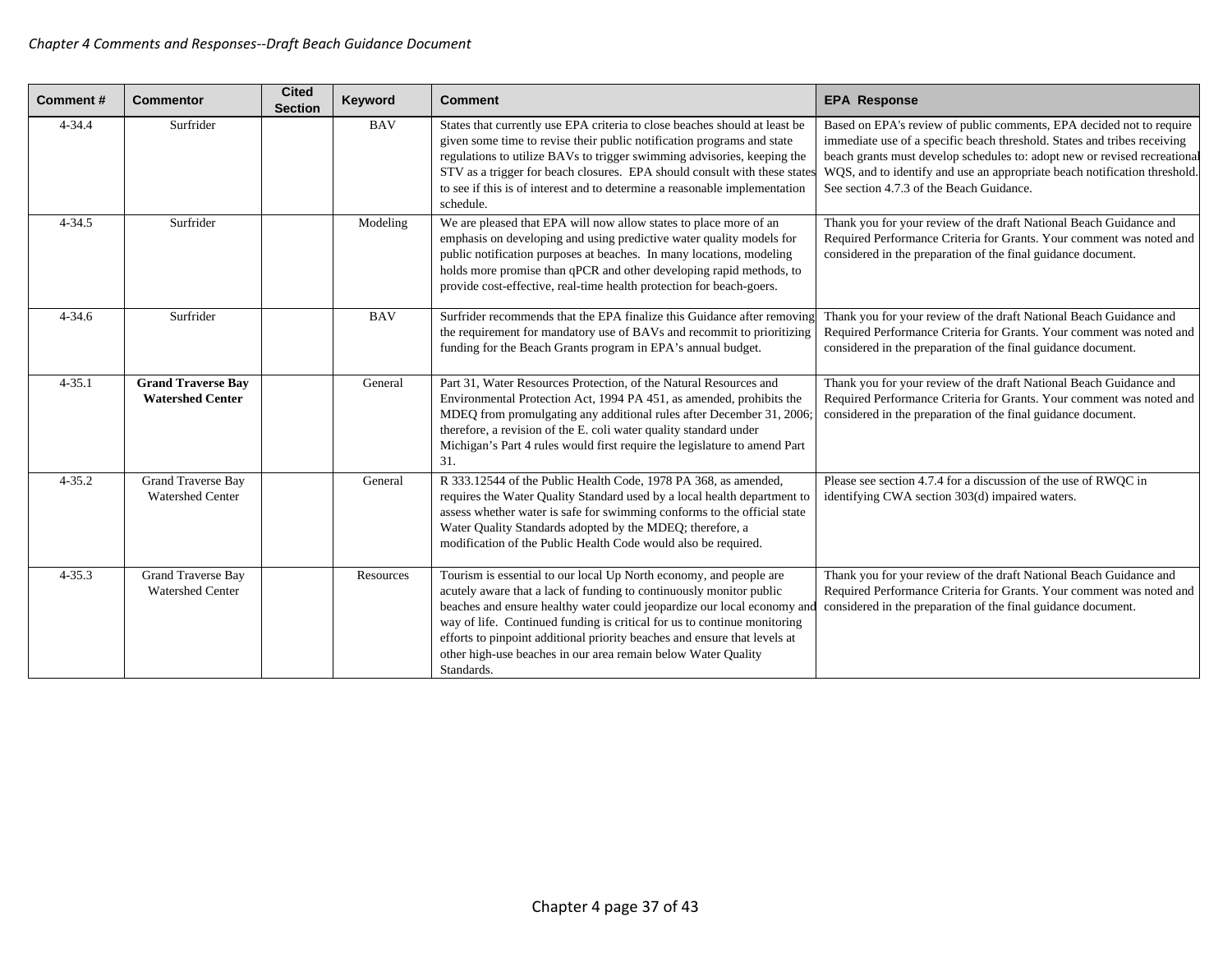| Comment#   | <b>Commentor</b>                                                  | <b>Cited</b><br><b>Section</b> | Keyword    | <b>Comment</b>                                                                                                                                                                                                                                                                                                                                           | <b>EPA Response</b>                                                                                                                                                                                                                                                                                                                                                                                                                                                                                                                                                                                                                                                                                                                                                                                                                                                                 |
|------------|-------------------------------------------------------------------|--------------------------------|------------|----------------------------------------------------------------------------------------------------------------------------------------------------------------------------------------------------------------------------------------------------------------------------------------------------------------------------------------------------------|-------------------------------------------------------------------------------------------------------------------------------------------------------------------------------------------------------------------------------------------------------------------------------------------------------------------------------------------------------------------------------------------------------------------------------------------------------------------------------------------------------------------------------------------------------------------------------------------------------------------------------------------------------------------------------------------------------------------------------------------------------------------------------------------------------------------------------------------------------------------------------------|
| $4 - 35.4$ | <b>Grand Traverse Bay</b><br><b>Watershed Center</b>              |                                | <b>BAV</b> | We advise the EPA to consider the impact the BAV would have by<br>decreasing beach monitoring in states unable to immediately meet the nev<br>conditions, and urge you to work with the MDEQ to find a viable solution<br>that would not result in the loss of funding to agencies throughout<br>Michigan.                                               | Based on a review of public comments, EPA decided not to require<br>immediate use of a specific beach threshold in order to provide flexibility<br>to states and tribes. States and tribes receiving beach grants must develop<br>schedules to adopt new or revised recreational WQS, and to identify and<br>use an appropriate beach notification threshold. While EPA expects that<br>states and tribes will use Beach Action Values as their notification<br>thresholds (i.e., the 75th percentile value of the water quality illness rate<br>from their new or revised Recreational WQS if they are based on EPA's<br>2012 RWQC recommendations), grantees may use an alternative value<br>based in science, local water quality data, or monitoring experience, so<br>long as the grantee explains the selected value in documentation<br>submitted to EPA. See section 4.7.3. |
| $4 - 36.1$ | <b>Grand Traverse County</b><br><b>Health Department</b><br>(CHP) |                                | <b>BAV</b> | It seems that it is a waste of precious time and resources to change state<br>and local water quality standards by only 45 E. coli in order to meet the<br>grant condition to utilize the BAV.                                                                                                                                                           | Thank you for your review of the draft National Beach Guidance and<br>Required Performance Criteria for Grants. Your comment was noted and<br>considered in the preparation of the final guidance document.                                                                                                                                                                                                                                                                                                                                                                                                                                                                                                                                                                                                                                                                         |
| $4 - 36.2$ | <b>Grand Traverse CHP</b>                                         |                                | Resources  | if it wasn't for the Beach Act funds over the past several years, that our<br>monitoring efforts would not have been possible and our considerable<br>improvements which have been accomplished collaboratively would have<br>only been a dream.                                                                                                         | Thank you for your review of the draft National Beach Guidance and<br>Required Performance Criteria for Grants. Your comment was noted and<br>considered in the preparation of the final guidance document.                                                                                                                                                                                                                                                                                                                                                                                                                                                                                                                                                                                                                                                                         |
| $4 - 36.3$ | <b>Grand Traverse CHP</b>                                         |                                | Resources  | It is my hope that local and state beach managers will be able to continue<br>to use Beach Act funds to allow them to continue to pursue our strategic<br>approach in protecting public health at our beaches, which utilize the<br>tools which are cited in the "Guidance" which have been proven to be so<br>successful within the Great Lakes region. | Thank you for your review of the draft National Beach Guidance and<br>Required Performance Criteria for Grants. Your comment was noted and<br>considered in the preparation of the final guidance document.                                                                                                                                                                                                                                                                                                                                                                                                                                                                                                                                                                                                                                                                         |
| $4 - 36.4$ | <b>Grand Traverse CHP</b>                                         |                                | General    | It is also my hope that the EPA considers pausing the proposed changes to<br>the 2014 draft "Guidance" for beach grants for a two (2) year period. Any<br>significant future changes should include utilizing meaningful scientific<br>advances such as rolling out the rapid test methods for reporting beach<br>results to the public.                 | Based on a review of public comments, EPA decided not to require<br>immediate use of a specific beach threshold in order to provide flexibility<br>to states and tribes. States and tribes receiving beach grants must develop<br>schedules to adopt new or revised recreational WQS, and to identify and<br>use an appropriate beach notification threshold. While EPA expects that<br>states and tribes will use Beach Action Values as their notification<br>thresholds (i.e., the 75th percentile value of the water quality illness rate<br>from their new or revised Recreational WQS if they are based on EPA's<br>2012 RWQC recommendations), grantees may use an alternative value<br>based in science, local water quality data, or monitoring experience, so<br>long as the grantee explains the selected value in documentation<br>submitted to EPA. See sec. 4.7.3.    |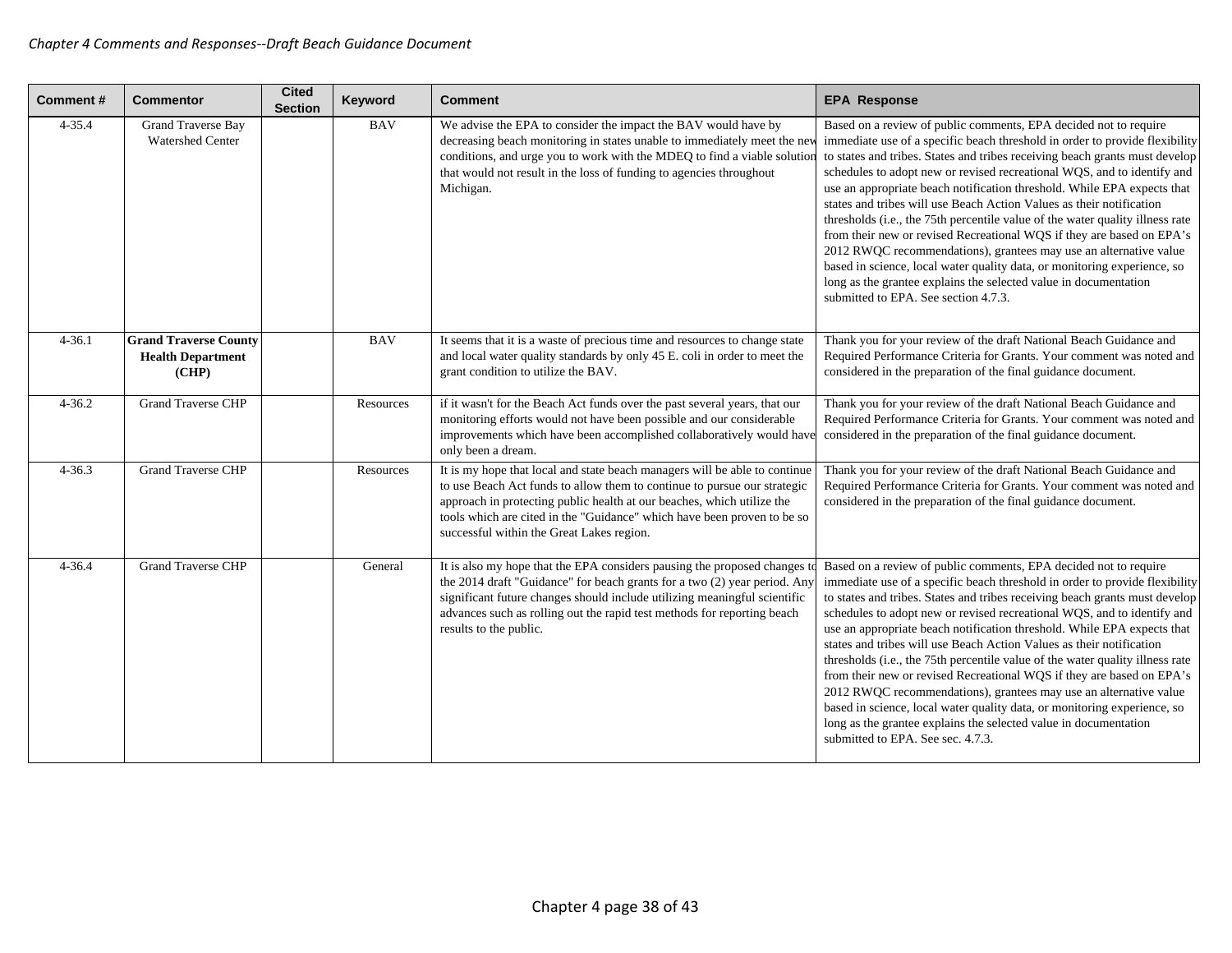| <b>Comment#</b> | <b>Commentor</b>                               | <b>Cited</b><br><b>Section</b> | Keyword     | <b>Comment</b>                                                                                                                                                                                                                                                                                                                                                                                                                                                                                                                     | <b>EPA Response</b>                                                                                                                                                                                                                                                                                                                                                                                                                                                                                                                                                                                                                                                                                                                                                                                                                                                              |
|-----------------|------------------------------------------------|--------------------------------|-------------|------------------------------------------------------------------------------------------------------------------------------------------------------------------------------------------------------------------------------------------------------------------------------------------------------------------------------------------------------------------------------------------------------------------------------------------------------------------------------------------------------------------------------------|----------------------------------------------------------------------------------------------------------------------------------------------------------------------------------------------------------------------------------------------------------------------------------------------------------------------------------------------------------------------------------------------------------------------------------------------------------------------------------------------------------------------------------------------------------------------------------------------------------------------------------------------------------------------------------------------------------------------------------------------------------------------------------------------------------------------------------------------------------------------------------|
| $4 - 37.1$      | Virginia Department of<br><b>Health (VDOH)</b> |                                | <b>BAV</b>  | It is not necessary for EPA to require states to use an interim threshold<br>value to issue beach notifications while developing new or revised state<br>WQS. The BEACH Act clearly provides a requirement that states must<br>update water quality standards within 36 months. This requirement is<br>above and beyond what is required by the BEACH Act, and will likely<br>impede on the time and effort required to adopt the 2012 RWQC into<br>state WQS before December 2015.                                                | Based on a review of public comments, EPA decided not to require<br>immediate use of a specific beach threshold in order to provide flexibility<br>to states and tribes. States and tribes receiving beach grants must develop<br>schedules to adopt new or revised recreational WQS, and to identify and<br>use an appropriate beach notification threshold. While EPA expects that<br>states and tribes will use Beach Action Values as their notification<br>thresholds (i.e., the 75th percentile value of the water quality illness rate<br>from their new or revised Recreational WQS if they are based on EPA's<br>2012 RWQC recommendations), grantees may use an alternative value<br>based in science, local water quality data, or monitoring experience, so<br>long as the grantee explains the selected value in documentation<br>submitted to EPA. See sec. 4.7.3. |
| $4 - 37.2$      | <b>VDOH</b>                                    | 3.6.4                          | <b>BAV</b>  | Virginia intends to adopt new WQS by December 2015, as required by<br>the BEACH Act, as a threshold value to issue beach notifications. If EPA<br>requires states to use the BAV as a threshold value to issue beach<br>notifications, please strongly consider amending the BEACH Act<br>requirement for states to adopt WQS by December 2015; the adoption of<br>new WQS for state beach monitoring programs will be irrelevant if EPA<br>dictates the use of BAVs, since BAVs are not suggested to be included in<br>state WQS. | Based on a review of public comments, EPA decided not to require<br>immediate use of a specific beach threshold in order to provide flexibility<br>to states and tribes. States and tribes receiving beach grants must develop<br>schedules to adopt new or revised recreational WQS, and to identify and<br>use an appropriate beach notification threshold. While EPA expects that<br>states and tribes will use Beach Action Values as their notification<br>thresholds (i.e., the 75th percentile value of the water quality illness rate<br>from their new or revised Recreational WQS if they are based on EPA's<br>2012 RWQC recommendations), grantees may use an alternative value<br>based in science, local water quality data, or monitoring experience, so<br>long as the grantee explains the selected value in documentation<br>submitted to EPA. See sec. 4.7.3. |
| $4 - 37.3$      | <b>VDOH</b>                                    |                                | <b>RWQC</b> | EPA's 2012 RWQC clearly that states use either the STV or BAV as a<br>threshold value to issue beach notifications. Please strongly consider<br>developing and issuing EPA Performance Criteria that is consistent with<br>EPA's 2012 RWQC.                                                                                                                                                                                                                                                                                        | Thank you for your review of the draft National Beach Guidance and<br>Required Performance Criteria for Grants. Your comment was noted and<br>considered in the preparation of the final guidance document.                                                                                                                                                                                                                                                                                                                                                                                                                                                                                                                                                                                                                                                                      |
| $4 - 37.4$      | <b>VDOH</b>                                    | 5                              | RWQC        | EPA's 2012 RWQC is designed to provide states with options that meet<br>the various needs of each state's beach monitoring program and water<br>quality conditions. If EPA believes that it is important for states to have a<br>nationally consistent trigger for BEACH Act beach notification actions, it<br>is unclear why EPA provided states with two illness rate choices for<br>criteria values in EPA's 2012 RWQC.                                                                                                         | Thank you for your review of the draft National Beach Guidance and<br>Required Performance Criteria for Grants. Your comment was noted and<br>considered in the preparation of the final guidance document.                                                                                                                                                                                                                                                                                                                                                                                                                                                                                                                                                                                                                                                                      |
| $4 - 37.5$      | <b>VDOH</b>                                    |                                | Resources   | Virginia would require additional and significant resources if BAVs were<br>used to trigger beach notifications. Since 2004, Virginia's beach<br>monitoring program has issued 250 beach advisories. If using the BAV o<br>60 cfu/100 ml, Virginia would have issued at least 450 advisories, and<br>likely more due to resampling.                                                                                                                                                                                                | Thank you for your review of the draft National Beach Guidance and<br>Required Performance Criteria for Grants. Your comment was noted and<br>considered in the preparation of the final guidance document.                                                                                                                                                                                                                                                                                                                                                                                                                                                                                                                                                                                                                                                                      |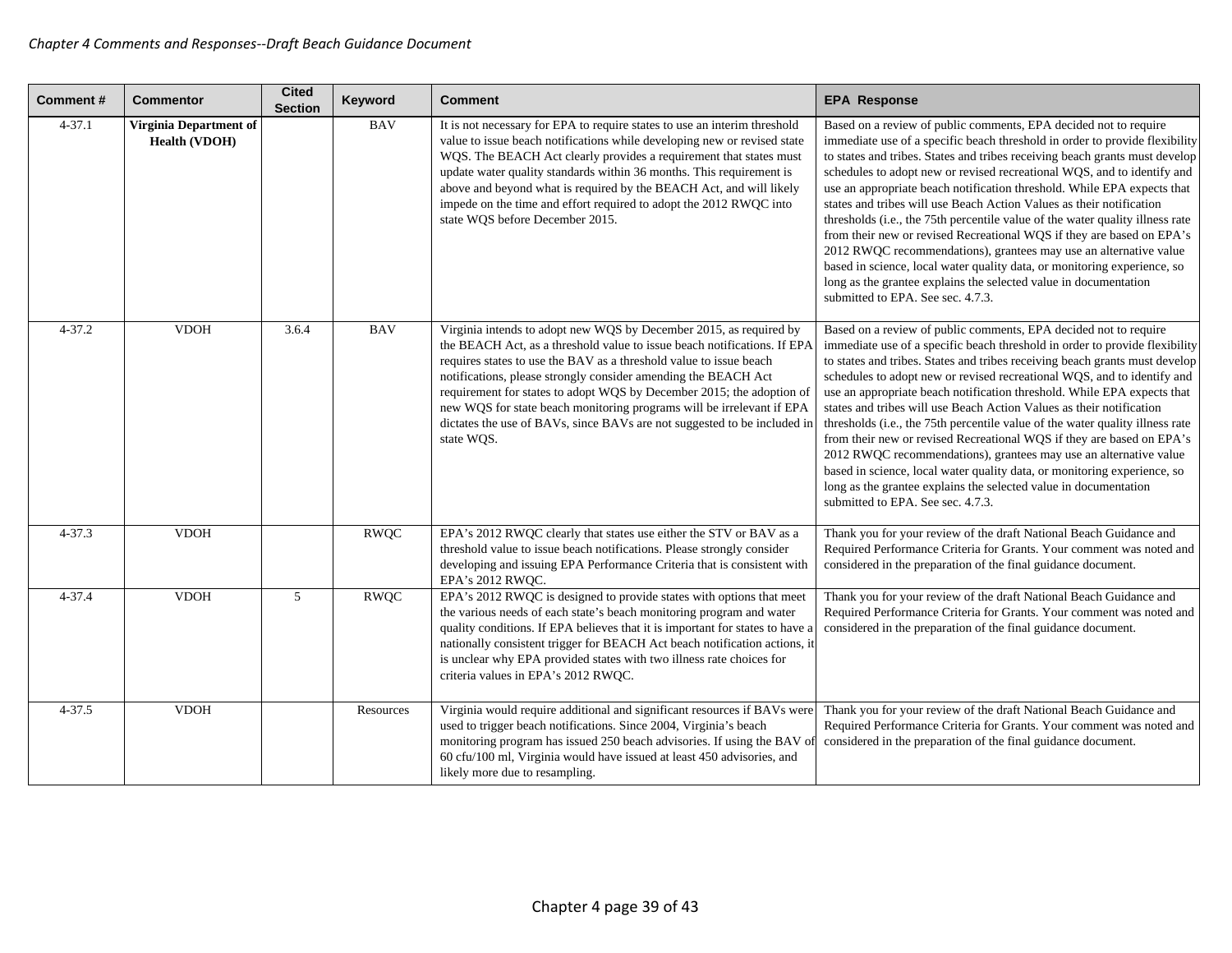| <b>Comment#</b> | <b>Commentor</b>                   | <b>Cited</b><br><b>Section</b> | Keyword     | <b>Comment</b>                                                                                                                                                                                                                                                                                                                                                                                                                                                                                                                                                                                                                                                                                                                                                                                                                                                                                                                                                                                                                                                                                                                                                                                                                                                | <b>EPA Response</b>                                                                                                                                                                                                                                                                                                                                                                                                                                                                                                                                                                                                                                                                                                                                                                                                                                                              |
|-----------------|------------------------------------|--------------------------------|-------------|---------------------------------------------------------------------------------------------------------------------------------------------------------------------------------------------------------------------------------------------------------------------------------------------------------------------------------------------------------------------------------------------------------------------------------------------------------------------------------------------------------------------------------------------------------------------------------------------------------------------------------------------------------------------------------------------------------------------------------------------------------------------------------------------------------------------------------------------------------------------------------------------------------------------------------------------------------------------------------------------------------------------------------------------------------------------------------------------------------------------------------------------------------------------------------------------------------------------------------------------------------------|----------------------------------------------------------------------------------------------------------------------------------------------------------------------------------------------------------------------------------------------------------------------------------------------------------------------------------------------------------------------------------------------------------------------------------------------------------------------------------------------------------------------------------------------------------------------------------------------------------------------------------------------------------------------------------------------------------------------------------------------------------------------------------------------------------------------------------------------------------------------------------|
| $4 - 37.6$      | <b>VDOH</b>                        |                                | <b>BAV</b>  | At Virginia Beach area beaches, beach waters are closed when advisories<br>are issued by state/local public health, and the closures are enforced by<br>local law enforcement. Given the potential economic impacts of issuing<br>more advisories and the additional resources needed to issue such<br>advisories, EPA's 2014 draft Performance Criteria does not provide<br>sufficient rationale of the additional public health protection gained by<br>requiring the use of BAVs for beach notifications.                                                                                                                                                                                                                                                                                                                                                                                                                                                                                                                                                                                                                                                                                                                                                  | Thank you for your review of the draft National Beach Guidance and<br>Required Performance Criteria for Grants. Your comment was noted and<br>considered in the preparation of the final guidance document.                                                                                                                                                                                                                                                                                                                                                                                                                                                                                                                                                                                                                                                                      |
| $4 - 37.7$      | <b>VDOH</b>                        |                                | <b>RWQC</b> | EPA's 2012 RWQC explains that the criteria values of 110 cfu/100 ml<br>and 130 cfu/100 ml in EPA's 2012 RWQC are health protective of the<br>general public, including children. If BAVs are required to issue beach<br>notifications, please provide a thorough explanation of the additional<br>public health protection gained.                                                                                                                                                                                                                                                                                                                                                                                                                                                                                                                                                                                                                                                                                                                                                                                                                                                                                                                            | Thank you for your review of the draft National Beach Guidance and<br>Required Performance Criteria for Grants. Your comment was noted and<br>considered in the preparation of the final guidance document.                                                                                                                                                                                                                                                                                                                                                                                                                                                                                                                                                                                                                                                                      |
| $4 - 38.1$      | <b>Washington Beach</b><br>Program |                                | <b>BAV</b>  | Washington BEACH program is concerned about the requirement that all<br>BEACH Act grants use a beach notification threshold or beach action<br>value (BAV) of 60 cfu if they have not adopted the 2012 EPA bacteria<br>criteria. This requirement will mean a higher cost to our BEACH<br>program, this will mean we will have to cut beaches from the program or<br>monitor beaches less frequently.                                                                                                                                                                                                                                                                                                                                                                                                                                                                                                                                                                                                                                                                                                                                                                                                                                                         | Based on a review of public comments, EPA decided not to require<br>immediate use of a specific beach threshold in order to provide flexibility<br>to states and tribes. States and tribes receiving beach grants must develop<br>schedules to adopt new or revised recreational WQS, and to identify and<br>use an appropriate beach notification threshold. While EPA expects that<br>states and tribes will use Beach Action Values as their notification<br>thresholds (i.e., the 75th percentile value of the water quality illness rate<br>from their new or revised Recreational WQS if they are based on EPA's<br>2012 RWQC recommendations), grantees may use an alternative value<br>based in science, local water quality data, or monitoring experience, so<br>long as the grantee explains the selected value in documentation<br>submitted to EPA. See sec. 4.7.3. |
| 4-38.2          | <b>Washington Beach</b><br>Program |                                | <b>BAV</b>  | The BAV of 60 cfu is much more stringent than our current BAV of 104<br>cfu. This will mean we will have to resample beaches more often, this is<br>quite costly. For Washington State we estimated what the additional<br>costs would be if the BAV were 60 or 70 (this is based on data from 2013)<br>beach resample events):<br>For the BAV $\geq$ 70 cfu we would have to resample 96 times versus the 64<br>resample events that occurred in 2013. Based on just the laboratory costs<br>estimate we'd have to cut 2-3 beaches at the ≥70 cfu BAV and 3-4<br>beaches at the $\geq 60$ cfu BAV.<br>• Additional laboratory costs would be costing \$3,360.<br>• Additional labor costs to resample 32 more times would be \$5,120.<br>• Total additional cost approximately: \$8,480.<br>For the BAV $\geq 60$ cfu we would have to resample 112 times versus the 64<br>resample events that occurred in 2013.<br>• Additional laboratory costs would be costing \$5,040.<br>• Additional labor costs to resample 48 more times would be \$7,680.<br>• Total additional cost approximately: \$12,720. Based on just the<br>laboratory costs I estimate we'd have to cut 2-3 beaches at the $\geq$ 70 cfu<br>BAV and 3-4 beaches at the $\geq 60$ cfu BAV. | Thank you for your review of the draft National Beach Guidance and<br>Required Performance Criteria for Grants. Your comment was noted and<br>considered in the preparation of the final guidance document.                                                                                                                                                                                                                                                                                                                                                                                                                                                                                                                                                                                                                                                                      |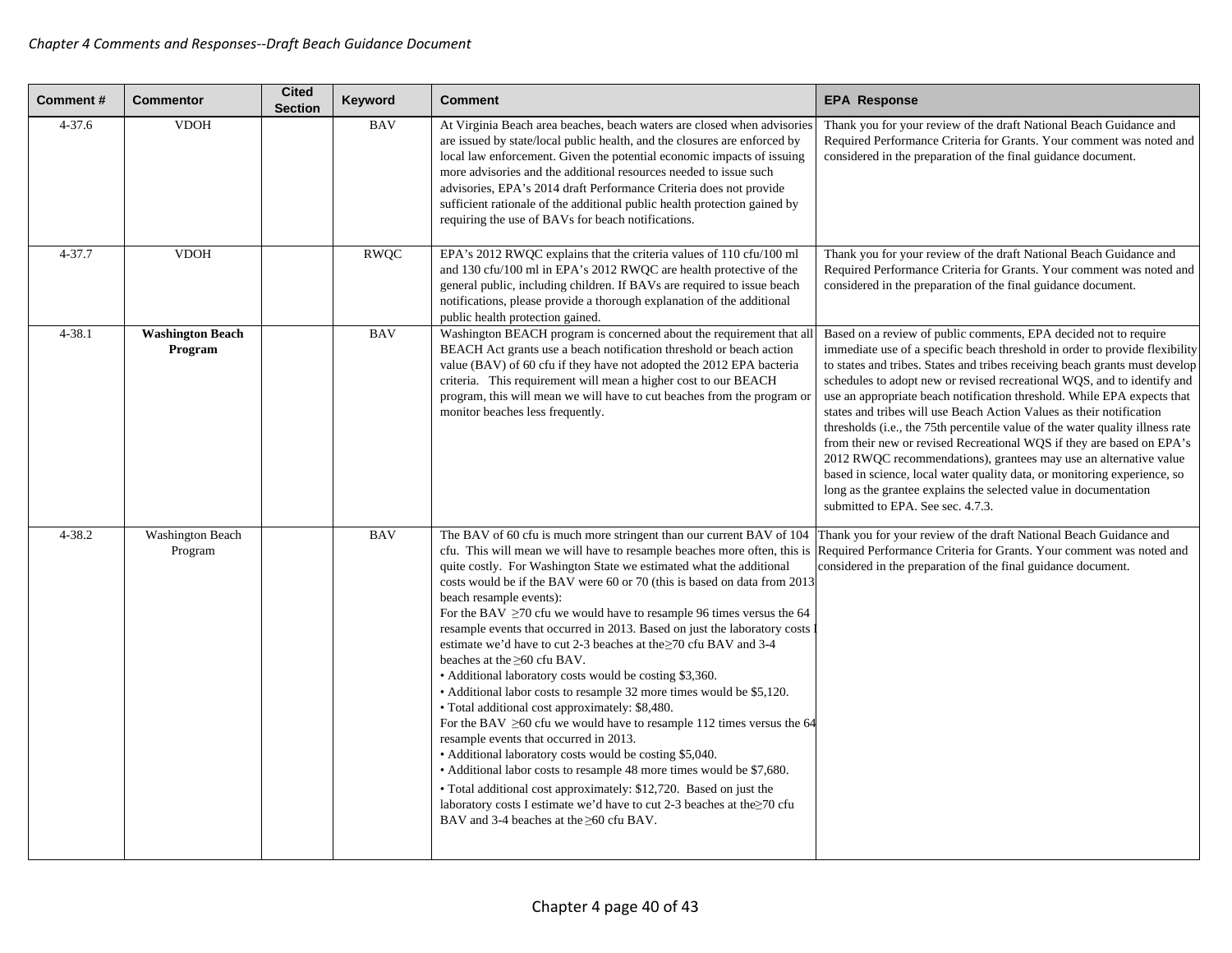| <b>Comment#</b> | <b>Commentor</b>                                              | <b>Cited</b><br><b>Section</b> | Keyword     | <b>Comment</b>                                                                                                                                                                                                                                                                                                                                                                                                                                                                                                                                                                      | <b>EPA Response</b>                                                                                                                                                                                                                                                                                                                                                                                                                                                                                                                                                                                                                                                                                                                                                                                                                                                                          |
|-----------------|---------------------------------------------------------------|--------------------------------|-------------|-------------------------------------------------------------------------------------------------------------------------------------------------------------------------------------------------------------------------------------------------------------------------------------------------------------------------------------------------------------------------------------------------------------------------------------------------------------------------------------------------------------------------------------------------------------------------------------|----------------------------------------------------------------------------------------------------------------------------------------------------------------------------------------------------------------------------------------------------------------------------------------------------------------------------------------------------------------------------------------------------------------------------------------------------------------------------------------------------------------------------------------------------------------------------------------------------------------------------------------------------------------------------------------------------------------------------------------------------------------------------------------------------------------------------------------------------------------------------------------------|
| $4 - 38.3$      | <b>Washington Beach</b><br>Program                            |                                | <b>RWQC</b> | In addition, Washington State has not adopted the 2012 bacteria criteria.<br>Local health jurisdictions think it would be politically unfavorable to use<br>a lower numeric criteria than our current state standard. Our partners<br>may choose to opt out of the beach program all together. A more<br>politically favorable option would be to wait until Washington State has<br>promulgated EPA's 2012 criteria, thus local jurisdictions would see it as a<br>state imposed requirement.                                                                                      | Thank you for your review of the draft National Beach Guidance and<br>Required Performance Criteria for Grants. Your comment was noted and<br>considered in the preparation of the final guidance document.                                                                                                                                                                                                                                                                                                                                                                                                                                                                                                                                                                                                                                                                                  |
| 4-39.1          | <b>Wisconsin Department</b><br>of Natural Resources<br>(WDNR) |                                | <b>BAV</b>  | Requiring states to use a Beach Action Value (BAV) on 190 cfu as a<br>requirement of receiving funding until the state adopts the revised RWQS<br>will be disruptive to our program. It forces direction of resources to chase<br>exceedances of a lower BAV at the expense of implementing real-time<br>monitoring tools irrespective of the risks assessed in developing our tiered<br>program.                                                                                                                                                                                   | Based on a review of public comments, EPA decided not to require<br>immediate use of a specific beach threshold in order to provide flexibility<br>to states and tribes. States and tribes receiving beach grants must develop<br>schedules to adopt new or revised recreational WQS, and to identify and<br>use an appropriate beach notification threshold. While EPA expects that<br>states and tribes will use Beach Action Values as their notification<br>thresholds ( <i>i.e.</i> , the 75th percentile value of the water quality illness rate<br>from their new or revised Recreational WQS if they are based on EPA's<br>2012 RWQC recommendations), grantees may use an alternative value<br>based in science, local water quality data, or monitoring experience, so<br>long as the grantee explains the selected value in documentation<br>submitted to EPA. See section 4.7.3. |
| 4-39.2          | <b>WDNR</b>                                                   |                                | <b>BAV</b>  | At a time when our program partners have more limited funding and in<br>some cases more limited staffing, the grant condition will force the beach<br>program to allocate resources to more resampling activities rather than<br>transitioning to the real-time tools at priority locations.                                                                                                                                                                                                                                                                                        | Thank you for your review of the draft National Beach Guidance and<br>Required Performance Criteria for Grants. Your comment was noted and<br>considered in the preparation of the final guidance document.                                                                                                                                                                                                                                                                                                                                                                                                                                                                                                                                                                                                                                                                                  |
| $4 - 39.3$      | <b>WDNR</b>                                                   |                                | <b>BAV</b>  | Given the limited resources available, lower the BAV and increasing the<br>number of advisories may have the unintended consequence of<br>abandoning monitoring at impaired beaches so only the relatively clean<br>beaches get monitored.                                                                                                                                                                                                                                                                                                                                          | Thank you for your review of the draft National Beach Guidance and<br>Required Performance Criteria for Grants. Your comment was noted and<br>considered in the preparation of the final guidance document.                                                                                                                                                                                                                                                                                                                                                                                                                                                                                                                                                                                                                                                                                  |
| 4-39.4          | <b>WDNR</b>                                                   |                                | General     | Smaller communities in Wisconsin are already considering discontinuing<br>monitoring at beaches identified as having water quality impairment, eve<br>those with a relatively large tourist industry. This may lead to even greate<br>economic justice issues associated with pollution. Section 3.6 seems to<br>encourage this action by declaring the beaches to be non-program<br>beaches.                                                                                                                                                                                       | Thank you for your review of the draft National Beach Guidance and<br>Required Performance Criteria for Grants. Your comment was noted and<br>considered in the preparation of the final guidance document.                                                                                                                                                                                                                                                                                                                                                                                                                                                                                                                                                                                                                                                                                  |
| $4 - 39.5$      | <b>WDNR</b>                                                   |                                | <b>BAV</b>  | Lowering the BAV during our transition to using new real-time tools<br>means additional work will be necessary at the local level to build<br>confidence in the decision-making tool and resources that would have<br>been devoted to the transition process will be diverted to re-sampling. We<br>believe that the interests of public health are better served by preserving<br>states' flexibility to implement recreational water quality standards,<br>allowing the programs to optimize available tools to balance vigilance at<br>the beaches and public health protection. | Thank you for your review of the draft National Beach Guidance and<br>Required Performance Criteria for Grants. Your comment was noted and<br>considered in the preparation of the final guidance document.                                                                                                                                                                                                                                                                                                                                                                                                                                                                                                                                                                                                                                                                                  |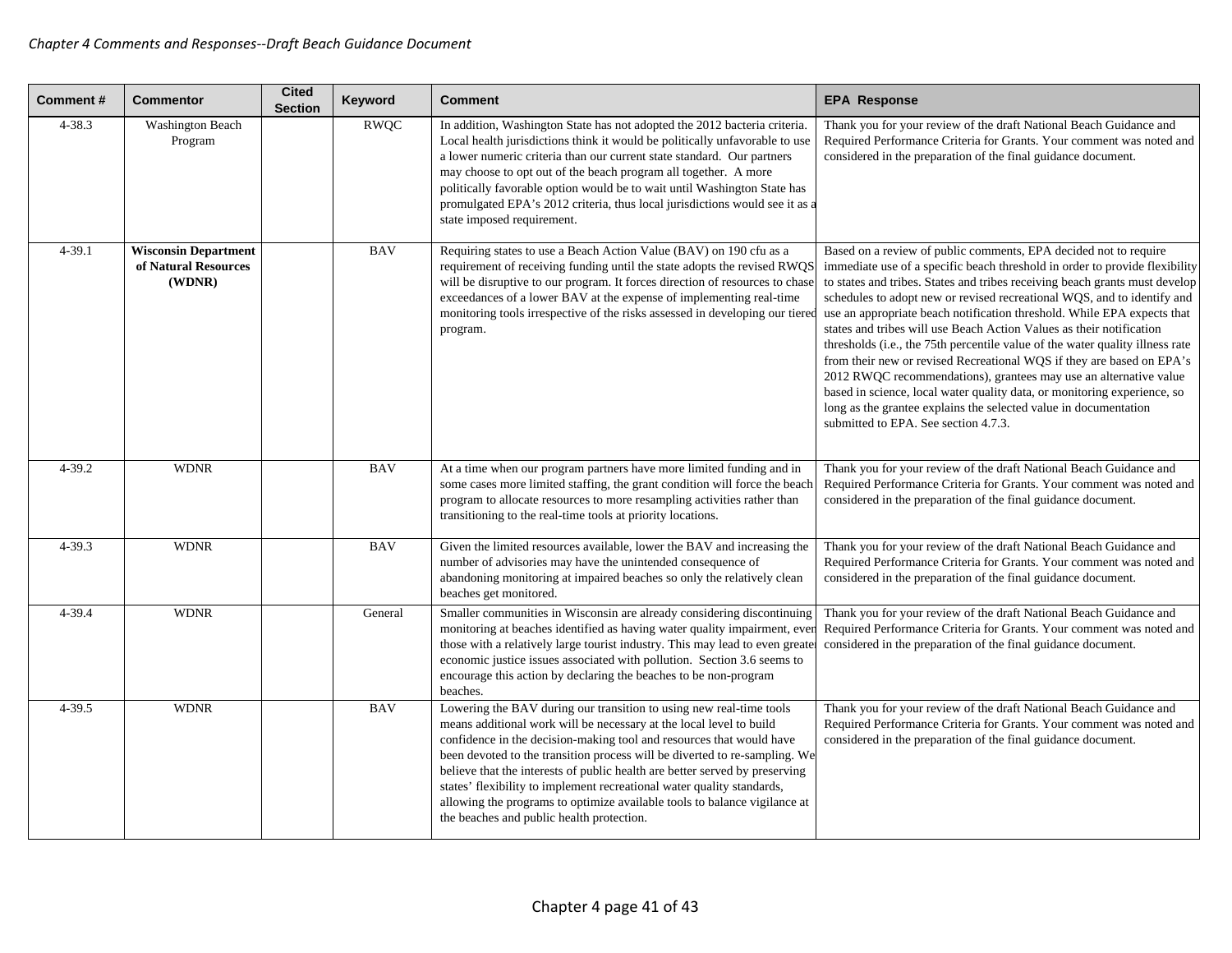| Comment#   | <b>Commentor</b> | <b>Cited</b><br><b>Section</b> | Keyword    | <b>Comment</b>                                                                                                                                                                                                                                                                                                                                                                                                                             | <b>EPA Response</b>                                                                                                                                                                                                                                                                                                                                                                                                                                                                                                                                                                                                                                                                                                                                                                                                                                                                 |
|------------|------------------|--------------------------------|------------|--------------------------------------------------------------------------------------------------------------------------------------------------------------------------------------------------------------------------------------------------------------------------------------------------------------------------------------------------------------------------------------------------------------------------------------------|-------------------------------------------------------------------------------------------------------------------------------------------------------------------------------------------------------------------------------------------------------------------------------------------------------------------------------------------------------------------------------------------------------------------------------------------------------------------------------------------------------------------------------------------------------------------------------------------------------------------------------------------------------------------------------------------------------------------------------------------------------------------------------------------------------------------------------------------------------------------------------------|
| $4 - 39.6$ | <b>WDNR</b>      |                                | <b>BAV</b> | Requiring states to use the lower BAV until state rules are revised creates<br>the impression that there is an urgent need to protect public health<br>regardless of the source or setting and adds needless confusion to the<br>public notification system. This grant condition subverts the federal rule<br>which gave the states discretion on establishing the recreational water<br>quality criteria to be applied within the state. | Based on a review of public comments, EPA decided not to require<br>immediate use of a specific beach threshold in order to provide flexibility<br>to states and tribes. States and tribes receiving beach grants must develop<br>schedules to adopt new or revised recreational WQS, and to identify and<br>use an appropriate beach notification threshold. While EPA expects that<br>states and tribes will use Beach Action Values as their notification<br>thresholds (i.e., the 75th percentile value of the water quality illness rate<br>from their new or revised Recreational WQS if they are based on EPA's<br>2012 RWQC recommendations), grantees may use an alternative value<br>based in science, local water quality data, or monitoring experience, so<br>long as the grantee explains the selected value in documentation<br>submitted to EPA. See section 4.7.3. |
| 4-39.7     | <b>WDNR</b>      |                                | <b>BAV</b> | This mandate seems to conflate determinations of water quality<br>impairments with decisions about whether it is safe to swim on any<br>particular day which seems counter to the RWQC rule that separated the<br>decisions and created the concept of a BAV.                                                                                                                                                                              | Thank you for your review of the draft National Beach Guidance and<br>Required Performance Criteria for Grants. Your comment was noted and<br>considered in the preparation of the final guidance document.                                                                                                                                                                                                                                                                                                                                                                                                                                                                                                                                                                                                                                                                         |
| 4-39.8     | <b>WDNR</b>      | 4.3.2.1.1                      | <b>BAV</b> | Used in isolation, the recommended monitoring frequencies and lower<br>BAV in section 4.3.2.1.1 appear inadequate to provide the level of public<br>health protection this BAV reflects.                                                                                                                                                                                                                                                   | Thank you for your review of the draft National Beach Guidance and<br>Required Performance Criteria for Grants. Your comment was noted and<br>considered in the preparation of the final guidance document.                                                                                                                                                                                                                                                                                                                                                                                                                                                                                                                                                                                                                                                                         |
| 4-39.9     | <b>WDNR</b>      |                                | Monitoring | Beginning the monitoring an entire month in advance of the beach season<br>expends resources when little or no one is swimming. In the upper<br>Midwest this recommendation is impractical and needlessly expensive in<br>locations where ice is still present, limiting available resources for<br>monitoring late in the season when we have experienced higher incidence<br>of elevated bacteria and algae.                             | Thank you for your review of the draft National Beach Guidance and<br>Required Performance Criteria for Grants. Your comment was noted and<br>considered in the preparation of the final guidance document.                                                                                                                                                                                                                                                                                                                                                                                                                                                                                                                                                                                                                                                                         |
| 4-39.10    | <b>WDNR</b>      |                                | Monitoring | As with prioritizing locations to implement qPCR, the guidance should<br>encourage strategic investments in more intensive monitoring to better<br>characterize various beach settings to validate that minimal monitoring is<br>appropriate.                                                                                                                                                                                              | Thank you for your review of the draft National Beach Guidance and<br>Required Performance Criteria for Grants. Your comment was noted and<br>considered in the preparation of the final guidance document.                                                                                                                                                                                                                                                                                                                                                                                                                                                                                                                                                                                                                                                                         |
| 4-39.11    | <b>WDNR</b>      |                                | Modeling   | WDNR encourages providing more detailed support document for<br>implementing predictive models using Virtual Beach 3.0 (similar to the<br>details for qPCR).                                                                                                                                                                                                                                                                               | Thank you for your review of the draft National Beach Guidance and<br>Required Performance Criteria for Grants. Your comment was noted and<br>considered in the preparation of the final guidance document.                                                                                                                                                                                                                                                                                                                                                                                                                                                                                                                                                                                                                                                                         |
| 4-39.12    | <b>WDNR</b>      |                                | Modeling   | Page 49, line 1 suggests a two year timeframe for building a robust mode<br>but doesn't indicate the monitoring frequency or number of data points<br>included in this period. In our work with USGS, they have recommended<br>roughly 60 data points over that period.                                                                                                                                                                    | Thank you for your review of the draft National Beach Guidance and<br>Required Performance Criteria for Grants. Your comment was noted and<br>considered in the preparation of the final guidance document.                                                                                                                                                                                                                                                                                                                                                                                                                                                                                                                                                                                                                                                                         |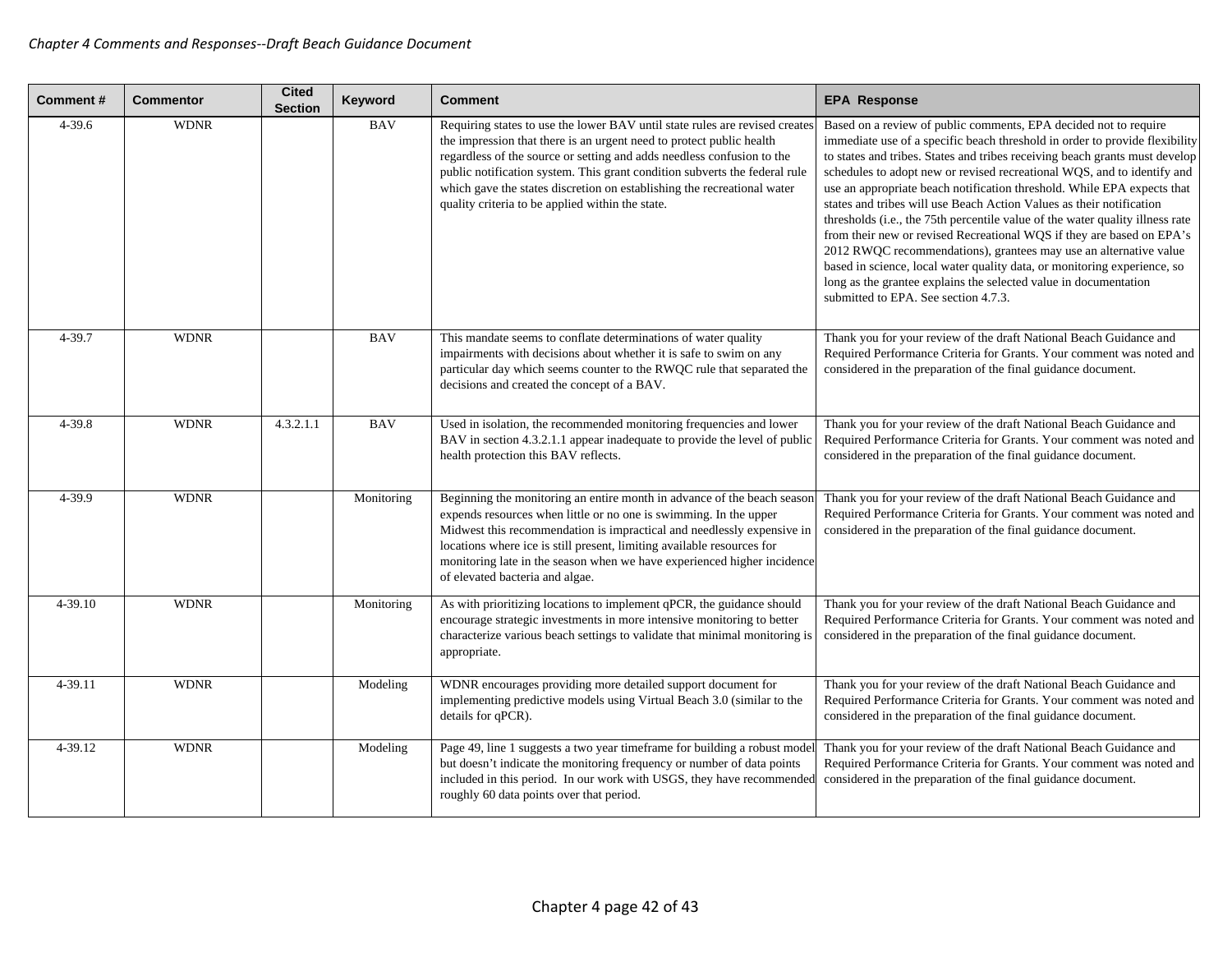| Comment#    | Commentor   | <b>Cited</b><br><b>Section</b> | Keyword    | <b>Comment</b>                                                                                                                                                                                                                                                                                                                                                                                                                                                                                                                                                                                                        | <b>EPA Response</b>                                                                                                                                                                                         |
|-------------|-------------|--------------------------------|------------|-----------------------------------------------------------------------------------------------------------------------------------------------------------------------------------------------------------------------------------------------------------------------------------------------------------------------------------------------------------------------------------------------------------------------------------------------------------------------------------------------------------------------------------------------------------------------------------------------------------------------|-------------------------------------------------------------------------------------------------------------------------------------------------------------------------------------------------------------|
| $4 - 39.13$ | <b>WDNR</b> | 4.3.1.1.4                      | Monitoring | Section 4.3.1.1.4 makes general statements about 'most inland streams<br>experiencing higher FIB densities in spring and summer than during the<br>winter' and the reasons for the phenomenon. We are concerned that these<br>broad generalities may not hold true across the range of coastal states and<br>climate change and land use may be changing these patterns.                                                                                                                                                                                                                                              | Thank you for your review of the draft National Beach Guidance and<br>Required Performance Criteria for Grants. Your comment was noted and<br>considered in the preparation of the final guidance document. |
| 4-39.14     | <b>WDNR</b> | 4.3.3.1                        | Monitoring | Section 4.3.3.1, page 53, line 5 suggests the potential for citizen<br>volunteers to provide more intensive monitoring at high-priority beaches.<br>Wisconsin has extensive experience with volunteer monitoring data in<br>decision-making. Recruiting, training, and the logistics of coordinating a<br>volunteer workforce have their own challenges and costs. Decision-<br>makers may not be comfortable with delegating sampling directly<br>associated with public health protection. We urge EPA and beach<br>managers to be realistic about the investment required and the limitations<br>of this approach. | Thank you for your review of the draft National Beach Guidance and<br>Required Performance Criteria for Grants. Your comment was noted and<br>considered in the preparation of the final guidance document. |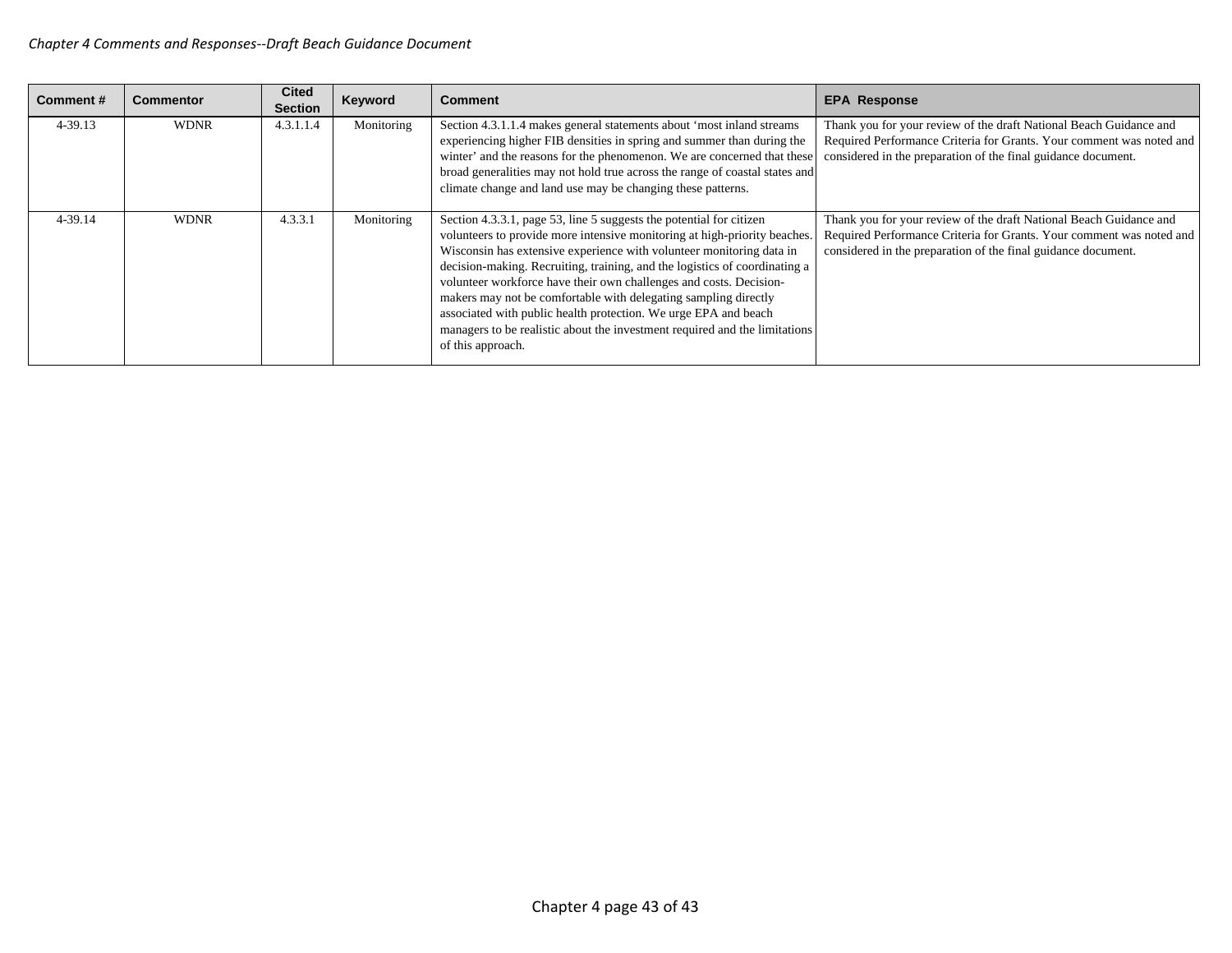| <b>Comment#</b> | <b>Commentor</b>                                                         | <b>Cited</b><br><b>Section</b> | <b>Keyword</b>         | Comment                                                                                                                                                                                                                                                                                                                                                                                                                                                                                                                                                                                                                                                                                                                                                                                                                             | <b>Response</b>                                                                                                                                                                                                                                                                                                                                                                                                                                                                                                                                                                                                                                                                                                                                                                                                                                                                              |
|-----------------|--------------------------------------------------------------------------|--------------------------------|------------------------|-------------------------------------------------------------------------------------------------------------------------------------------------------------------------------------------------------------------------------------------------------------------------------------------------------------------------------------------------------------------------------------------------------------------------------------------------------------------------------------------------------------------------------------------------------------------------------------------------------------------------------------------------------------------------------------------------------------------------------------------------------------------------------------------------------------------------------------|----------------------------------------------------------------------------------------------------------------------------------------------------------------------------------------------------------------------------------------------------------------------------------------------------------------------------------------------------------------------------------------------------------------------------------------------------------------------------------------------------------------------------------------------------------------------------------------------------------------------------------------------------------------------------------------------------------------------------------------------------------------------------------------------------------------------------------------------------------------------------------------------|
| $5-01$          | <b>Oregon Department of</b><br><b>Environmental</b><br><b>Protection</b> |                                | General                | The President's past and current budget proposals do not include funding<br>beach monitoring programs. It will be difficult to explain why we are<br>adopting a more conservative criteria, resulting in twice as many advisorie<br>and fueling public concern over contamination issues, just to be defunded<br>the following year. How would the public respond? Would they know then<br>is no funding to monitor Oregon's beaches? Or would the public think<br>since there are no advisories, the water does not contain high levels of<br>bacteria? Also, would hearing more frequent advisories indicate to the<br>public that the beach is more contaminated than it had been in the past<br>under the old criteria? Might the public become fatigued from hearing too<br>many advisories and not pay any attention to them? | Based on a review of public comments, EPA decided not to require<br>immediate use of a specific beach threshold in order to provide flexibility<br>to states and tribes. States and tribes receiving beach grants must develop<br>schedules to adopt new or revised recreational WQS, and to identify and<br>use an appropriate beach notification threshold. While EPA expects that<br>states and tribes will use Beach Action Values as their notification<br>thresholds ( <i>i.e.</i> , the 75th percentile value of the water quality illness rate<br>from their new or revised Recreational WQS if they are based on EPA's<br>2012 RWQC recommendations), grantees may use an alternative value<br>based in science, local water quality data, or monitoring experience, so<br>long as the grantee explains the selected value in documentation<br>submitted to EPA. See section 4.7.3. |
| $5 - 02.1$      | <b>Natural Resources</b><br><b>Defense Council</b><br>(NRDC) et al.      |                                | <b>BAV</b>             | Linking notification to the BAVs will help offset the health risks<br>associated with EPA's current water quality criteria.                                                                                                                                                                                                                                                                                                                                                                                                                                                                                                                                                                                                                                                                                                         | Thank you for your review of the draft National Beach Guidance and<br>Required Performance Criteria for Grants. Your comment was noted and<br>considered in the preparation of the final guidance document.                                                                                                                                                                                                                                                                                                                                                                                                                                                                                                                                                                                                                                                                                  |
| $5-02.2$        | NRDC et al.                                                              |                                | Public<br>Notification | At a minimum, EPA should require states to post signs that a beach is not<br>monitored for water quality safety if it is a non-program beach.                                                                                                                                                                                                                                                                                                                                                                                                                                                                                                                                                                                                                                                                                       | EPA does not agree that states should be required to post signs at non-<br>monitored beaches.                                                                                                                                                                                                                                                                                                                                                                                                                                                                                                                                                                                                                                                                                                                                                                                                |
| $5 - 02.3$      | NRDC et al.                                                              |                                | Public<br>Notification | We support the suggestion on page 77 that "To the extent possible, states<br>and tribes should be moving toward same-day nofitication of exceedances<br>and prompt reporting by using tools that provide rapid results (i.e., rapid<br>analytical methods and predictive models) and tools that facilitate rapid<br>communication of thos results (e.g., electronic notification and real-time<br>reporting.)" But we believe that should be a requirement not an<br>encouragement.                                                                                                                                                                                                                                                                                                                                                 | Thank you for your review of the draft National Beach Guidance and<br>Required Performance Criteria for Grants. Your comment was noted and<br>considered in the preparation of the final guidance document.                                                                                                                                                                                                                                                                                                                                                                                                                                                                                                                                                                                                                                                                                  |
| $5 - 03.1$      | <b>Connecticut Department</b><br>of Public Health (CT<br>DPH)            |                                | Public<br>Notification | The draft guidance requires "immediate" public notification of water<br>quality monitioring sample exceedances. Current culture-based methods<br>for enumerating indicator bacteria require 24 hour culture time. Results<br>reported today as exceeding the WQC will be for samples collected<br>yesterday. This kind of public notification confuses and obscures good<br>public health messaging.                                                                                                                                                                                                                                                                                                                                                                                                                                | Section 5.3.1 requires states to immediately issue a public notification (1)<br>after data and QA review of results are completed (2) results indicate that<br>there is an exceedance or likely exceedance of a WQS or other notification<br>the shold value; (3) and there is no reason to doubt the accuracy of the first<br>sample.                                                                                                                                                                                                                                                                                                                                                                                                                                                                                                                                                       |
| $5-03.2$        | <b>CT DPH</b>                                                            | 5.5                            | Data                   | The draft guidance refers to requirements for "immediate" or "timely"<br>responses (actions) without specifying further an applicable timeframe.                                                                                                                                                                                                                                                                                                                                                                                                                                                                                                                                                                                                                                                                                    | "Timely" and "immediate(ly)" have different meanings depending on the<br>context, action and statutory requirement. Section 4.5 clarifies the<br>requirement for timely communication of water quality to the public.                                                                                                                                                                                                                                                                                                                                                                                                                                                                                                                                                                                                                                                                        |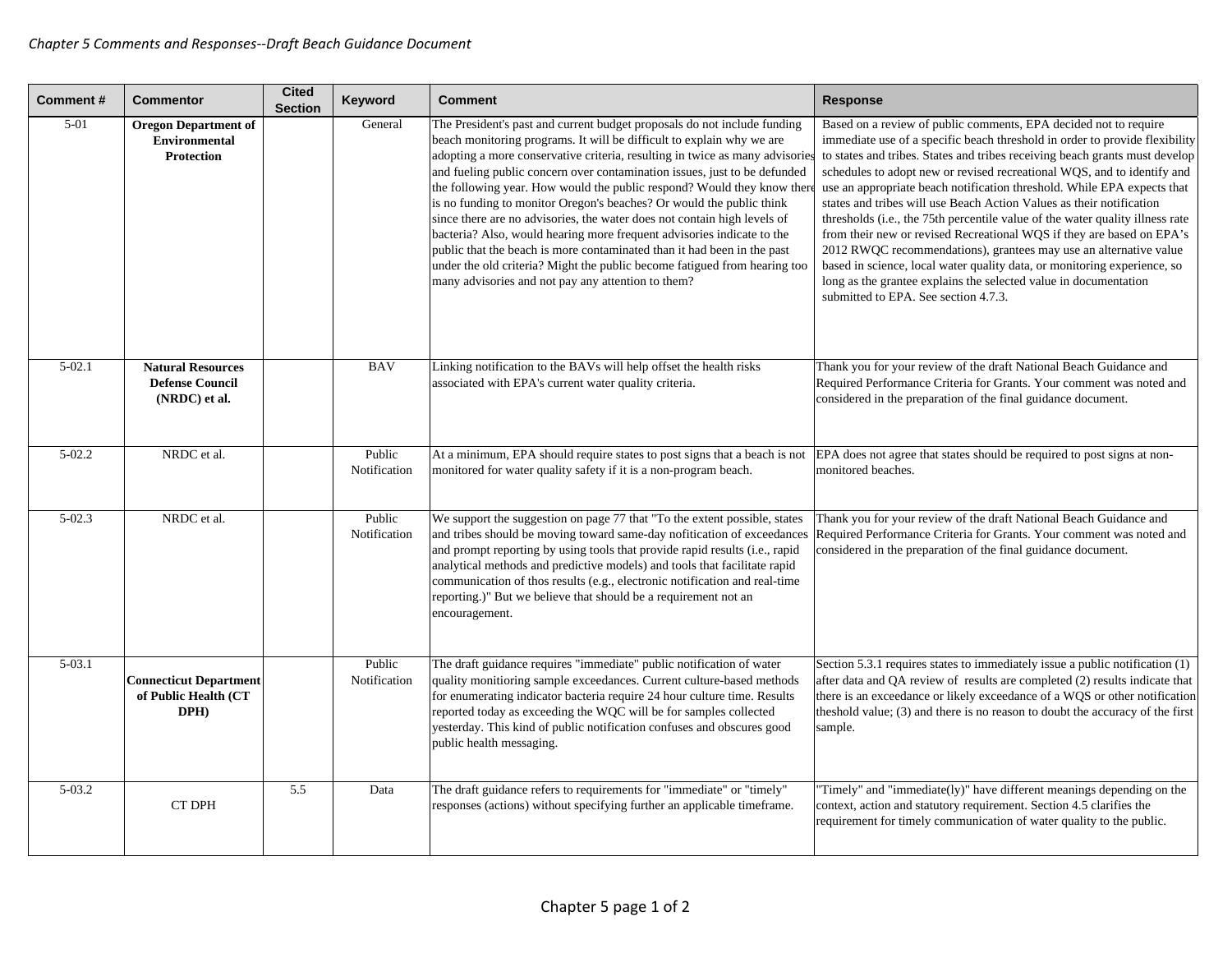| <b>Comment#</b> | <b>Commentor</b>                                                                          | <b>Cited</b><br><b>Section</b> | Keyword                | <b>Comment</b>                                                                                                                                                                                                                                                                                                                                                                                                                                                                                                                                                                   | <b>Response</b>                                                                                                                                                                                             |
|-----------------|-------------------------------------------------------------------------------------------|--------------------------------|------------------------|----------------------------------------------------------------------------------------------------------------------------------------------------------------------------------------------------------------------------------------------------------------------------------------------------------------------------------------------------------------------------------------------------------------------------------------------------------------------------------------------------------------------------------------------------------------------------------|-------------------------------------------------------------------------------------------------------------------------------------------------------------------------------------------------------------|
| $5-04.1$        | <b>New York City</b><br><b>Department of Health</b><br>and Mental Hygiene<br>(NYC Health) | 5.3.2                          | <b>BAV</b>             | NYC Health suggests clarifying section 5.3.2 When to Remove a<br>Notification to confirm, or specify otherwise, that a Notification Action<br>may only be lifted when water quality sample results meet the BAV<br>threshold and the 2012 RWCQ for Statistical Threshold Value (STV) and<br>Geometric Mean (GM). If any of the three thresholds remains unmet, the<br>beach notification action must not be lifted.                                                                                                                                                              | Thank you for your review of the draft National Beach Guidance and<br>Required Performance Criteria for Grants. Your comment was noted and<br>considered in the preparation of the final guidance document. |
| $5-04.2$        | NYC Health                                                                                | 5.4.1                          | Public<br>Notification | To improve the communication of risk to the public when water quality<br>does not meet acceptable standards, DOHMH conducted focus groups and signage.<br>intercept surveys of beach patrons in 2013. In response to input on several<br>beach signs, DOHMH developed a new public notification sign for beach<br>water quality warnings that communicates clearly and directly the action to<br>be taken and the basis for the direction. The EPA may wish to consider<br>including this and other signs considered more effective for consideration<br>by other jurisdictions. | We have incorporated New York's signs as examples of effective advisory                                                                                                                                     |
| $5-04.3$        | NYC Health                                                                                | 5.4.4.2                        | Public<br>Notification | DOHMH developed a new texting service for the 2014 bathing season that<br>other jurisdictions may wish to consider incorporating into their public<br>communication strategies.                                                                                                                                                                                                                                                                                                                                                                                                  | Thank you for your review of the draft National Beach Guidance and<br>Required Performance Criteria for Grants. Your comment was noted and<br>considered in the preparation of the final guidance document. |